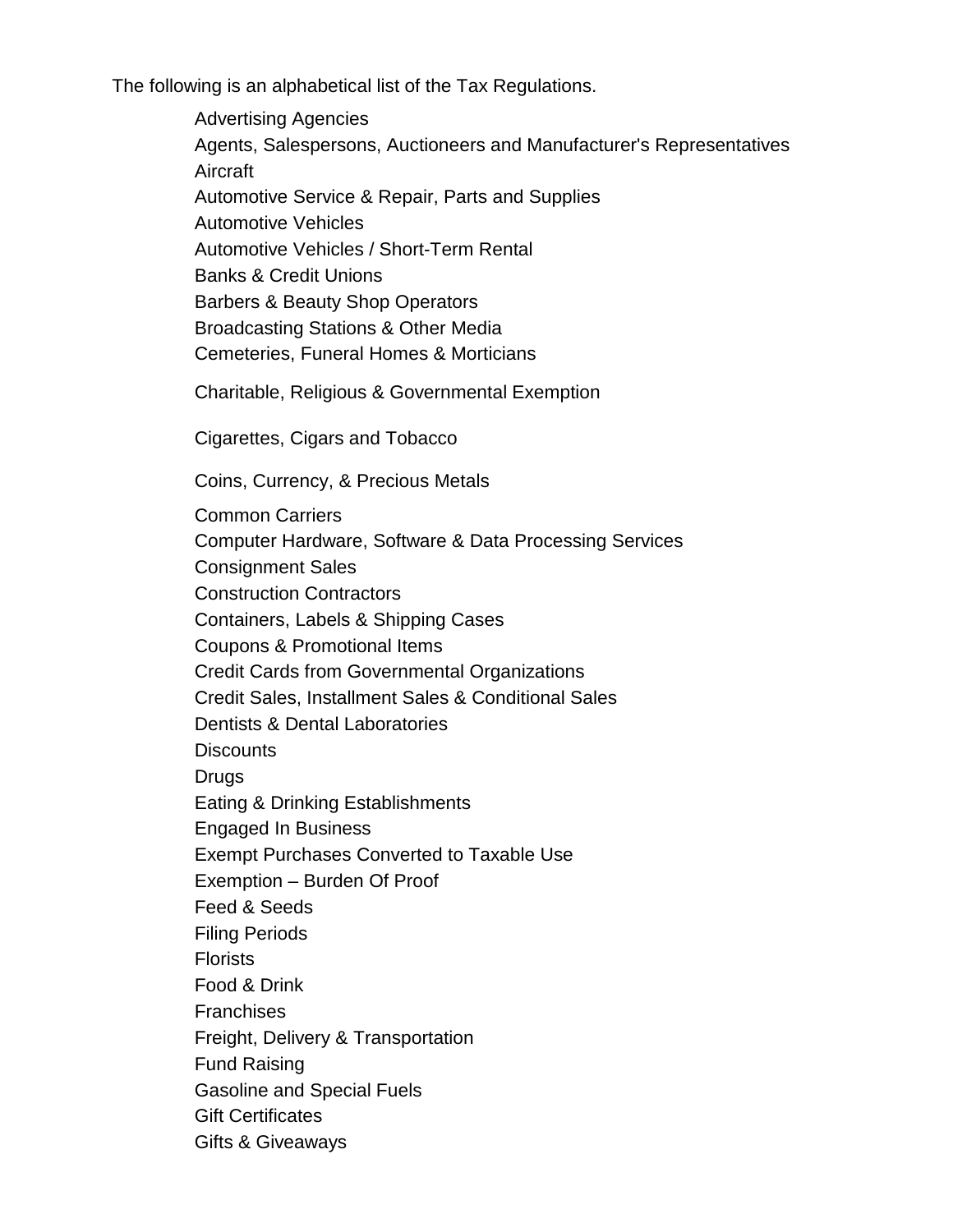Government Facilities **Horses** Hotels and Motels Information Services Insurance Companies & Agencies Intermingled Sales & Service Leased Departments Leases and Rentals (General) Liens, Distraints & Enforcement Linen Services Liquor Livestock, Livestock Bedding/Feed Lodger's Maintenance Agreements **Manufacturers** Medical Exemptions Newspaper Inserts, Supplements & Pre-Prints Non-Profit Organizations Pets Photographers & Photostat Producers, Photo Finishers & X-Ray Labs Printing Industry Rentals & Service Charges - Combined Repair Work Reproduction Services Sale and Purchase of a Business Sales Tax Service Enterprises Special Mobile Machines & Equipment Statute of Limitations Tips and Gratuities Trade-Ins Travel Agents Trustees, Receivers, Executors & Administrators Use Tax Vending Machines Wholesale Sale & Wholesale Dealers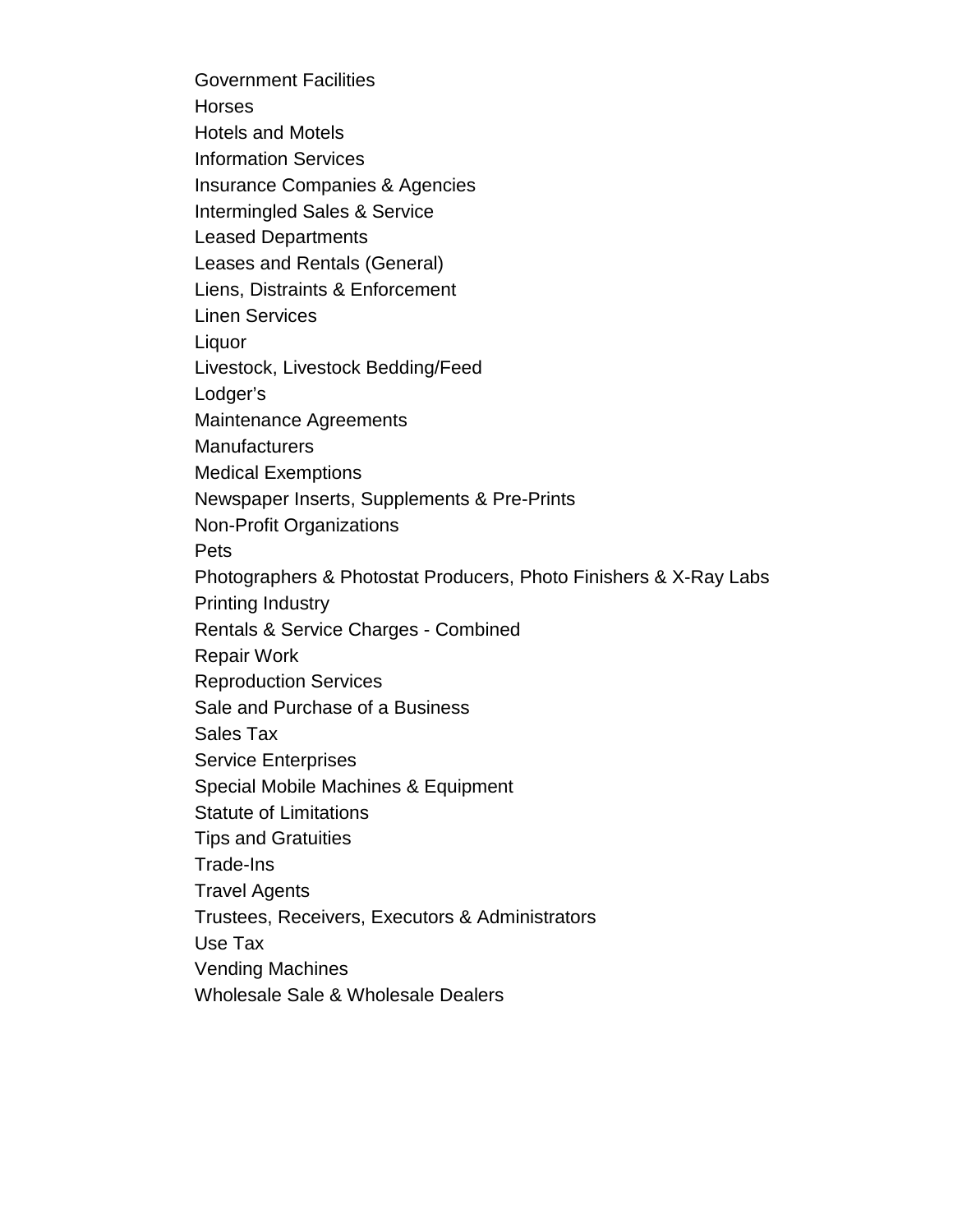# **City of Pueblo, Colorado TAX GUIDE ADVERTISING AGENCIES**

Advertising agencies engaged in furnishing advertising services to their customers are required to pay sales or use tax on purchases of tangible personal property used in rendering their services. Non-taxable services, if separately stated include, but are not limited to:

- Writing copy for use in newspapers, magazines or other advertising or to be broadcast on television or radio
- Typesetting, color separation and design
- Compiling statistical and other information
- Placing or arranging for the placing of advertising in print media, billboards and other forms of outdoor advertising cards in cars, buses and other facilities
- Charges for supervision, consultation and research

Agencies engaged in selling tangible personal property at retail in connection with the performance of their services must hold a City of Pueblo sales tax license and collect sales tax on the entire amount charged to customers for items of tangible personal property. These items include, but not limited to, tapes, films, photographs, printed material and promotional items. (Whether the item is used for reproduction or display purposes is irrelevant to its taxability. This includes labor used to render tangible personal property sold or leased into a form usable by the purchaser or lessee. If non-taxable services are commingled with charges for tangible personal property, the total amount is taxable.)

Those agencies with their own printing facilities must be licensed to collect sales tax on their printing jobs (See Related Tax Guide Topic - Printing Industry).

#### **EXAMPLES:**

- 1. ABC Advertising Agency buys supplies for the development of design projects (clip art software, supplies for storyboard preparation, etc.). Sales tax should be charged by the vendor of the supplies. If the vendor is unlicensed, or for any reason fails to charge sales tax, then ABC Advertising Agency is responsible for remitting use tax to the City on its sales/use tax return.
- 2. ABC Advertising Agency designs an annual report for the XYZ Corporation. An outside printer is engaged by ABC to do the printing. A single charge to XYZ Corporation for the in-house design work and for printing the report is taxable. If the design charge is separately stated, only the charge for printing the report (including agency markup of printing) is taxable.

#### **RELATED TAX GUIDE:**

Printing Industry Service Enterprises

THE ABOVE INFORMATION IS A SUMMARY IN LAYMAN'S TERMS OF THE RELEVANT PUEBLO TAX LAW FOR THIS INDUSTRY OR BUSINESS SEGMENT. IT IS NOT INTENDED FOR LEGAL PURPOSES TO BE SUBSTITUTED FOR THE FULL TEXT OF THE PUEBLO MUNICIPAL CODE AND APPLICABLE RULES AND REGULATIONS.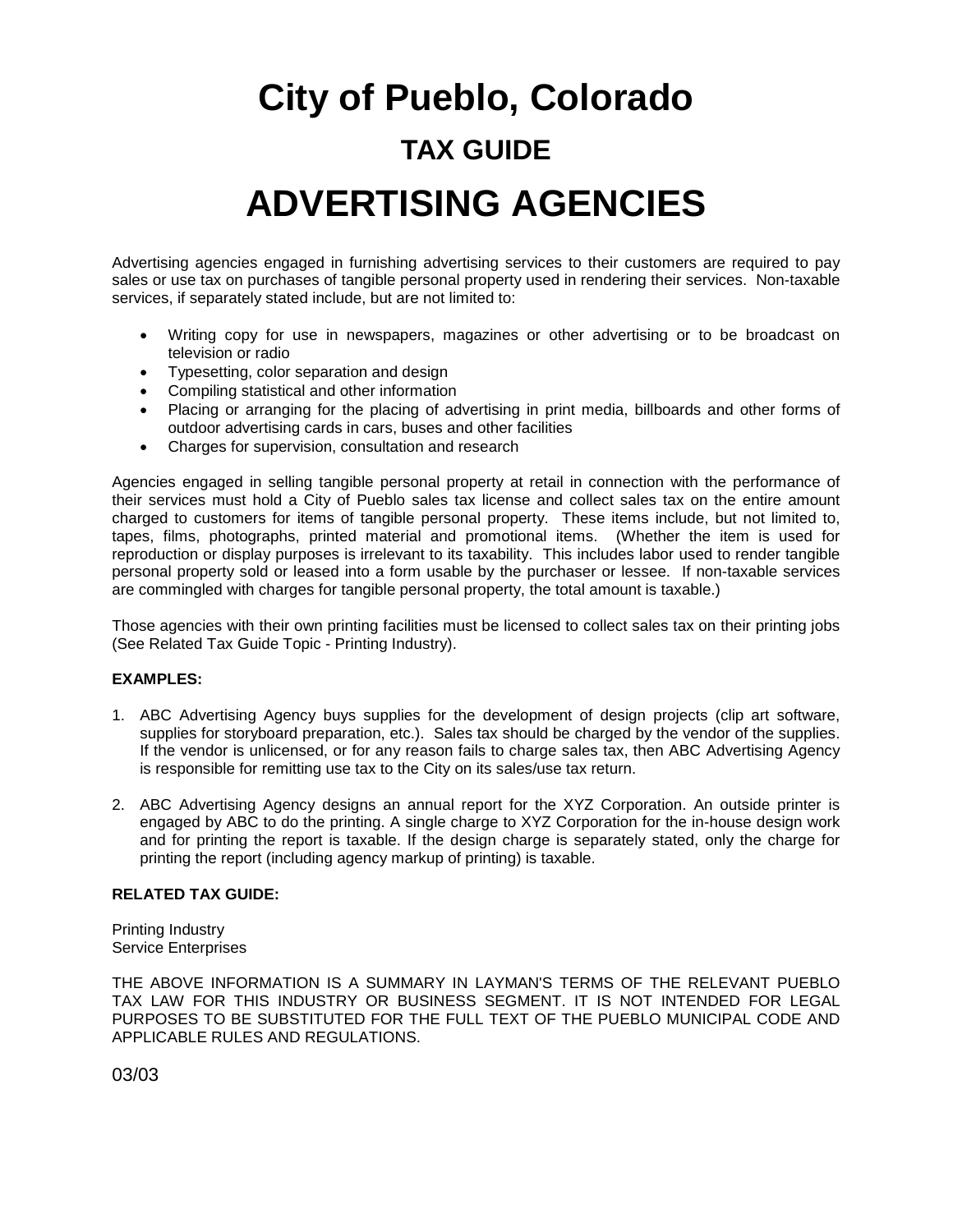## **City of Pueblo, Colorado TAX GUIDE**

### **AGENTS: Salespersons, Auctioneers, and Manufacturer's Representatives**

The Pueblo Municipal Code defines "retailer" as "...any person selling, leasing or renting tangible personal property or services at retail." Specifically included in this definition are auctioneers, as well as sales persons and representatives who make taxable sales as an agent for another party (principal). An agent is a person authorized by another to act for him/her, one authorized to transact business of a principal. Examples of agents include but are not limited to salespeople, auctioneers, peddlers and manufacturer's representatives. An agent shall be responsible for the collection and remittance of the sales tax whenever the principal of the agent is not licensed to collect sales tax or fails to collect sales tax.

In some cases the company represented by an agent handles the shipping and billing of the goods sold. If said company does not collect sales tax on goods shipped to a Pueblo address, then the agent has the responsibility of collecting the sales tax and remitting the tax to Pueblo.

The PUEBLO MUNICIPAL CODE defines "engaged in business in the City" as performing or providing taxable services or selling, leasing, renting, delivering, or installing tangible personal property for storage, use or consumption within the City. This includes but is not limited to maintaining a place of business, sending or maintaining employees or agents to solicit business or to install, repair, or demonstrate products, etc., owns, leases, or rents real property, or makes more than one delivery into the city within a twelve (12) month period.

#### **EXAMPLE:**

John works out of his home as a sales representative for XYZ Company, which is located outside the City of Pueblo. John makes sales calls on businesses throughout the City of Pueblo and takes orders for goods shipped from XYZ's warehouse to its customers, some of who are located in Pueblo. XYZ Company handles the billing for these sales. If XYZ Company does not collect Pueblo sales tax, then John, acting as an agent of XYZ, would be required to do so.

THE ABOVE INFORMATION IS A SUMMARY IN LAYMAN'S TERMS OF THE RELEVANT PUEBLO TAX LAW FOR THIS INDUSTRY OR BUSINESS SEGMENT. IT IS NOT INTENDED FOR LEGAL PURPOSES TO BE SUBSTITUTED FOR THE FULL TEXT OF THE PUEBLO MUNICIPAL CODE AND APPLICABLE RULES AND REGULATIONS.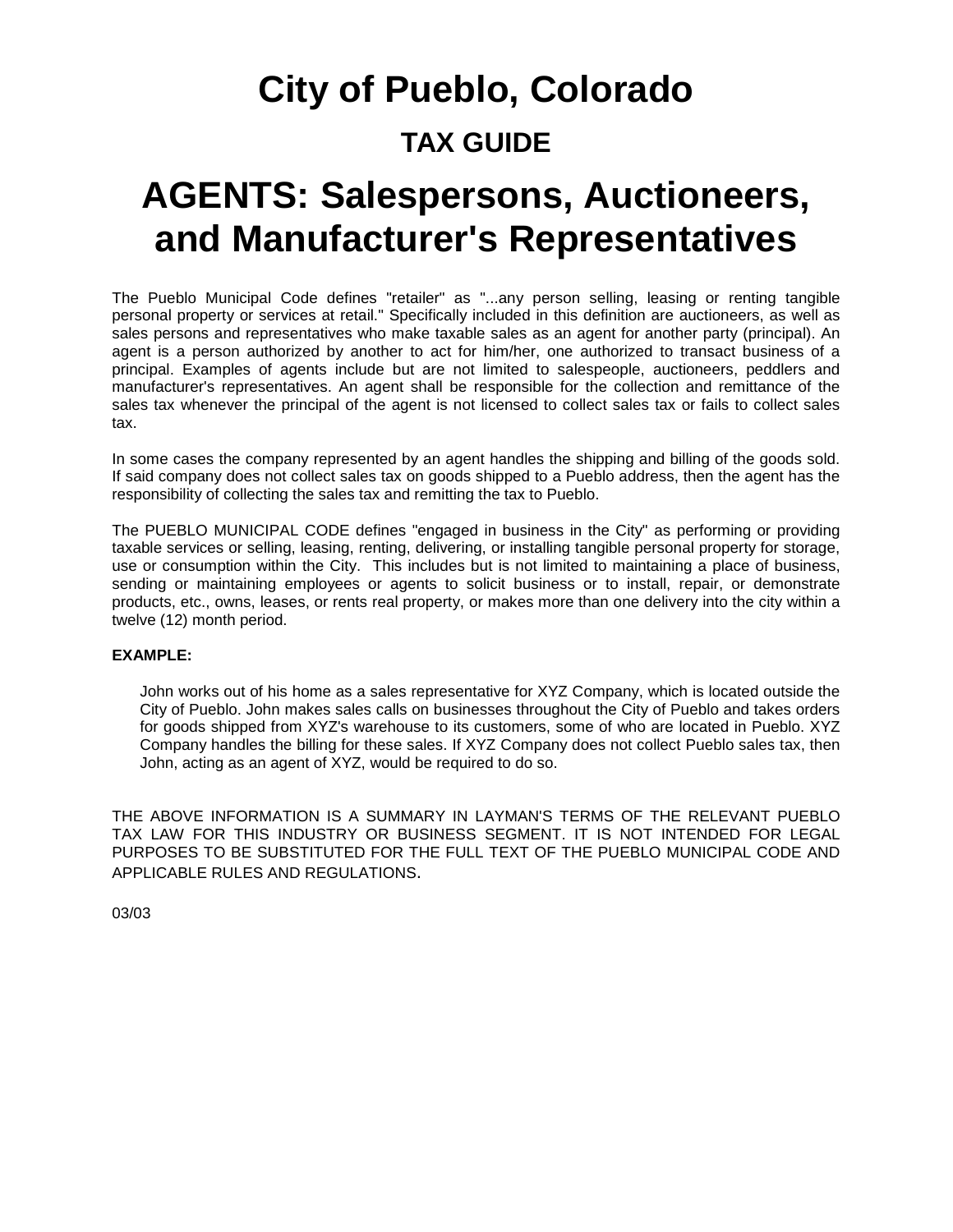# **City of Pueblo, Colorado TAX GUIDE AIRCRAFT**

The sale and purchase of aircraft are subject to sales and use tax unless exempt. Exempt aircraft include:

- A. Aircraft used or purchased for use in interstate commerce by a commercial airline. Commercial airline means an airline carrying freight or passengers on regularly scheduled flights for a fee, but does not include a charter air carrier providing charter air transportation.
- B. Aircraft owned or leased by any department of the federal or state government.
- C. Aircraft held for resale constituting stock in trade of a manufacturer, dealer, distributor or retailer of aircraft, if such aircraft is not used for commercial purposes.
- D. Aircraft operated from a fixed base outside of Pueblo.

The City of Pueblo allows a credit against sales and use tax on aircraft used in providing charter air transportation by a charter air carrier located in the aviation area of the Pueblo airport. The amount of this credit is two-thirds (2/3) of the sales and use tax levied and imposed upon such aircraft. This exemption does not apply to parts and accessories when installed on aircraft at the airport.

Aircraft are required to be registered with the Federal Aviation Administration (FAA). They are not required to be registered by the State of Colorado or the City of Pueblo.

Parts and accessories are taxable when installed on aircraft in Pueblo regardless of where the aircraft is registered. The Pueblo Municipal Code includes aircraft in its definition of automotive vehicles.

#### EXAMPLES

- 1. A Pueblo resident, whose plane is operated from Meadow Lake airport outside the city, flies into Pueblo to have repair work done by a fixed base operator at the Pueblo Memorial Airport. Repair parts installed on the plane in Pueblo are subject to city sales tax.
- 2. An individual purchases a plane in Kansas and flies the plane back to Pueblo for operation from the Pueblo Memorial Airport. If the State of Kansas does not legally impose sales tax on the aircraft purchase in the State of Kansas, the purchase of the plane is subject to City of Pueblo use tax when the plane is brought into the city.

3. GIC Realization Company purchases a new corporate jet that will be principally operated and maintained in the city at the Pueblo Memorial Airport. GIC owes city sales or use tax on the purchase of the new jet.

THE ABOVE INFORMATION IS A SUMMARY IN LAYMAN'S TERMS OF THE RELEVANT PUEBLO TAX LAW FOR THIS INDUSTRY OR BUSINESS SEGMENT. IT IS NOT INTENDED FOR LEGAL PURPOSES TO BE SUBSTITUTED FOR THE FULL TEXT OF THE PUEBLO MUNICIPAL CODE AND APPLICABLE RULES AND REGULATIONS.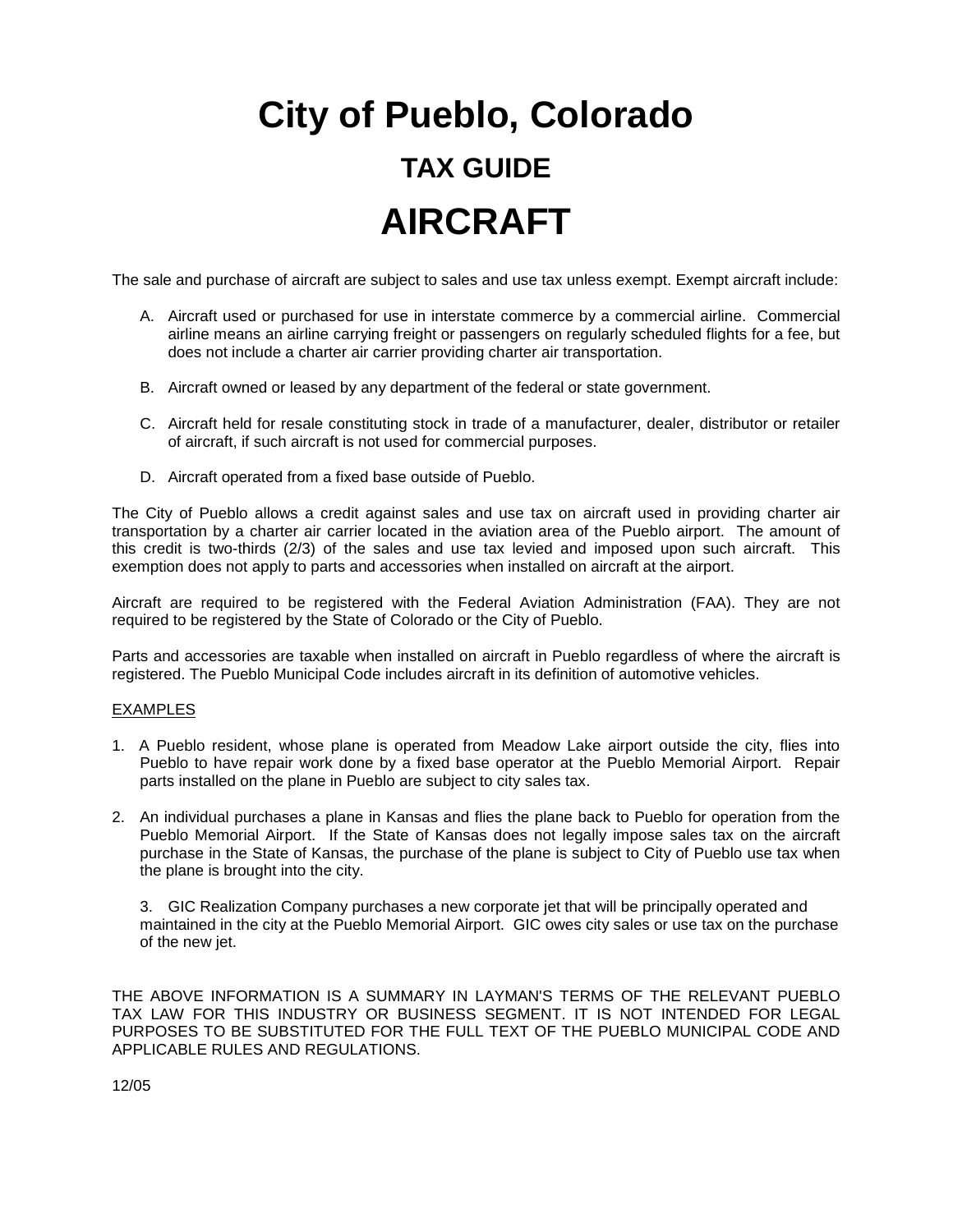### **City of Pueblo, Colorado**

### **TAX GUIDE**

## **AUTOMOTIVE VEHICLES**

#### **PURCHASED VEHICLES:**

Motor vehicles purchased by a Pueblo resident are required to be registered at the purchaser's address in Pueblo. Pueblo sales/use tax is due on the net purchase price (total purchase price less the amount allowed by a dealer for a trade-in, if any; no trade-in deduction is allowed if the sale is not by a licensed dealer). The purchaser must pay the sales or use tax to the seller if the seller is licensed and authorized to collect and remit the tax to Pueblo. If the seller is not licensed and authorized, then the purchaser shall pay the use tax directly to the City of Pueblo or the Pueblo County Clerk. Until the tax is paid, no certificate of title or registration certificate or license plates will be issued for the vehicle.

Persons who purchase a motor vehicle, and at the time of purchase are non-Pueblo residents, and who subsequently move into Pueblo must register their vehicles at their Pueblo address.

#### **VEHICLES PURCHASED JOINTLY BY TWO OR MORE PERSONS:**

If any motor vehicle is purchased jointly by two or more persons, as defined, City of Pueblo sales/use tax is due if either person is a resident of the City of Pueblo. This tax must be paid as outlined above.

#### **VEHICLES PURCHASED BY BUSINESSES:**

Any motor vehicles purchased by a business must be registered at the address of the business. If that address is in the City of Pueblo, City sales/use tax is due on the purchase. Tax is applied to the purchase of a vehicle by a business in the same manner that it is applied to the purchase of a vehicle by an individual.

#### **LEASED VEHICLES:**

Motor vehicles leased for more than 30 days by a Pueblo resident (lessee) must be registered at the lessee's address, in Pueblo. Pueblo residents include businesses located in Pueblo even though the business owners are non-Pueblo residents. Thus, motor vehicle leases to businesses in Pueblo for business use in Pueblo are subject to Pueblo tax. Pueblo sales tax must be collected by the vehicle leasing company (lessor) on each lease payment.

If at the inception of the lease, the lessee was a non-Pueblo resident, and subsequently moves into Pueblo, the vehicle would be required to be registered in Pueblo at the address which becomes the lessee's address, within 30 days, and the lessor would be required to collect Pueblo tax on the lease payments. If the lessor is not licensed or fails to collect the Pueblo tax, then the lessee is required to pay City use tax directly to the City of Pueblo.

#### **DIFFERENCES IN LEASING RULES:**

There are two major differences that exist between Pueblo and the State of Colorado with regard to the application of taxes on leases, including leases of automotive vehicles. When collecting taxes for the State of Colorado (including non home-rule statutory cities, if applicable):

1. The lessor may elect to collect the taxes from the lessee on the lease payments (same rule as required by Pueblo). However, on leases of thirty-six (36) month or less, the lessor may pay the tax up front on the total cost of the vehicle and not collect Colorado tax on the lease payments. The lessor must handle all leases in the same manner.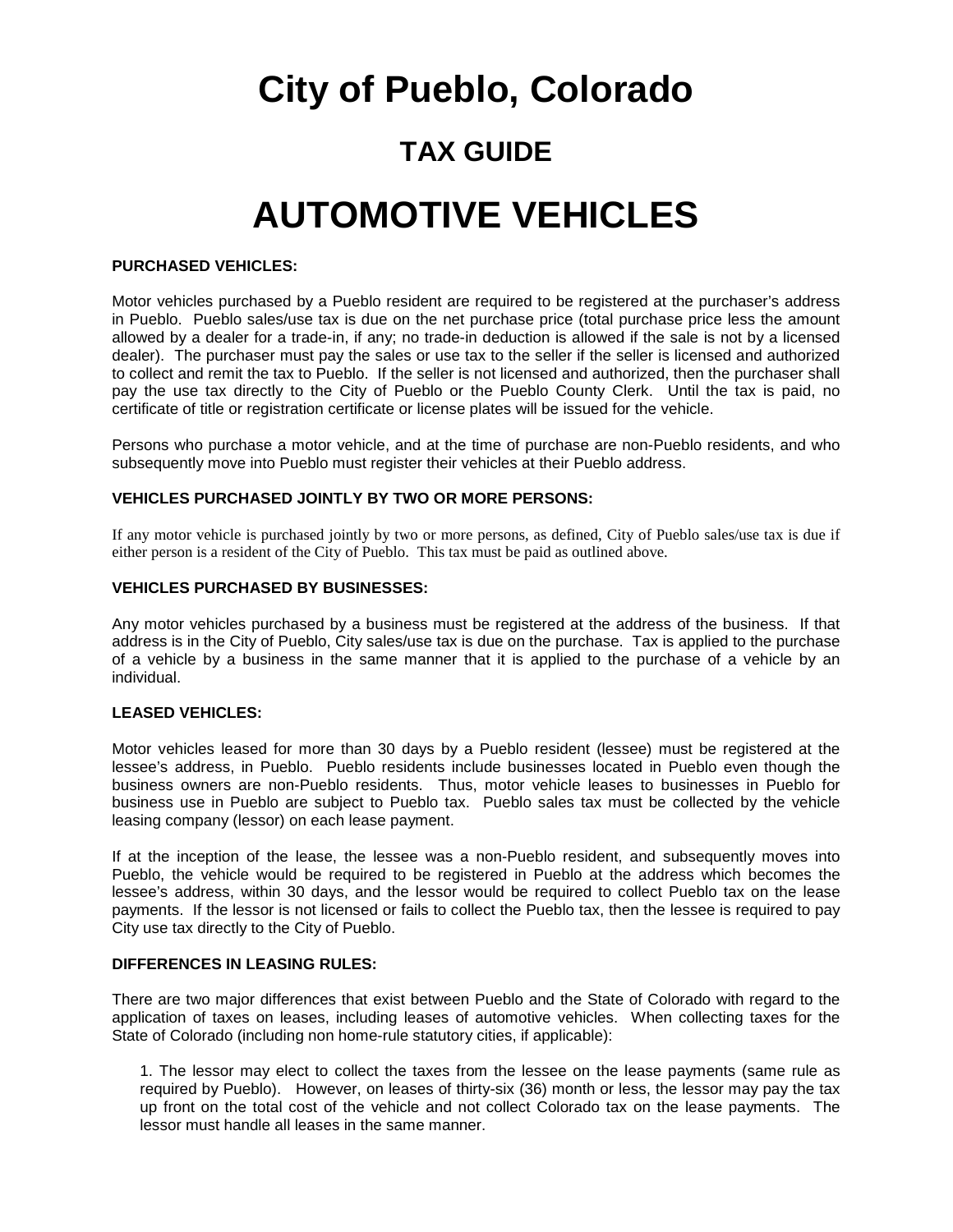2. Taxes collected on the lease are based on the lessee's location when the lease was entered into and remain in effect during the term of the lease.

In reference to Part "A" above, Pueblo does not allow this option for City of Pueblo tax. In Part "B" above, Pueblo taxes apply only during the period the lessee is a Pueblo resident. Each periodic lease payment is considered a separate transaction for Pueblo tax purposes.

For additional information regarding statutory cities and state taxes, contact the Colorado Department of Revenue.

#### **VEHICLES RECEIVED AS A GIFT:**

Vehicles claimed as gifts between family members that are truly gifts without consideration are not subject to the City tax. However, assumption of a debt (lien) between family members is consideration and causes the transaction to be subject to Pueblo tax. The taxable value of the vehicle would be the debt plus any other consideration given.

The donor and the recipient are considered family members if one of the following relationships exist:

- A. Spouse C. Child, grandchild
- B. Parent, grandparent D. Brother, sister
- 

Claimed gifts between parties not including the above stated family relationships are presumed to be with consideration and subject to Pueblo tax. The vehicle is taxed at the fair market value as determined by using the Kelly Blue Book average wholesale value. If unrelated parties insist the change of ownership is a bona fide gift, without consideration, the new owner may appeal to the Sales Tax Division for review and evaluation. If the claimed gift is in fact a gift without consideration, it is not subject to Pueblo tax.

#### **EXAMPLES**:

- 1. Donald decides to give his old Buick to his granddaughter. Donald holds free and clear title to the vehicle. He completes Form MV3 (Affidavit of Purchase Price, Trade, or Gift of Motor Vehicle.) The form is accepted at face value; thus, the transfer of title and registration to his granddaughter's name is considered to be a tax-free gift.
- 2. Joe, the owner of a RV, was recently laid-off from his job and finds himself unable to make the loan payments. Joe offers to transfer the title to his brother, Harry, if Harry will assume the loan payments. Harry accepts. Because consideration is involved, Pueblo tax is due on the consideration given (the loan balance).

#### **RESIDENCY GUIDELINES:**

A person's residence for motor vehicle registration purposes shall be his/her principal or primary home or place of abode to be determined in the same manner as residency for voter registration purposes. Residency considers such circumstances as: children's school registration, the address shown on the vehicle insurance policy as the location where the vehicle is kept, work location, telephone directory address, drivers license address, address form which income taxes are filed, address used to receive insurance, credit card, utility, and other bills, address used to receive Social Security, dividends and interest, pensions, or other income, and public records.

Active members of the U.S. Armed Forces temporarily living in Pueblo may elect to register a vehicle in their state of residence. If they do not elect to register the vehicle in their state of residence, they must register the vehicle at their residence in Pueblo.

Note: Automotive parts and accessories are taxable when sold and installed in Pueblo, regardless of where the vehicle is registered.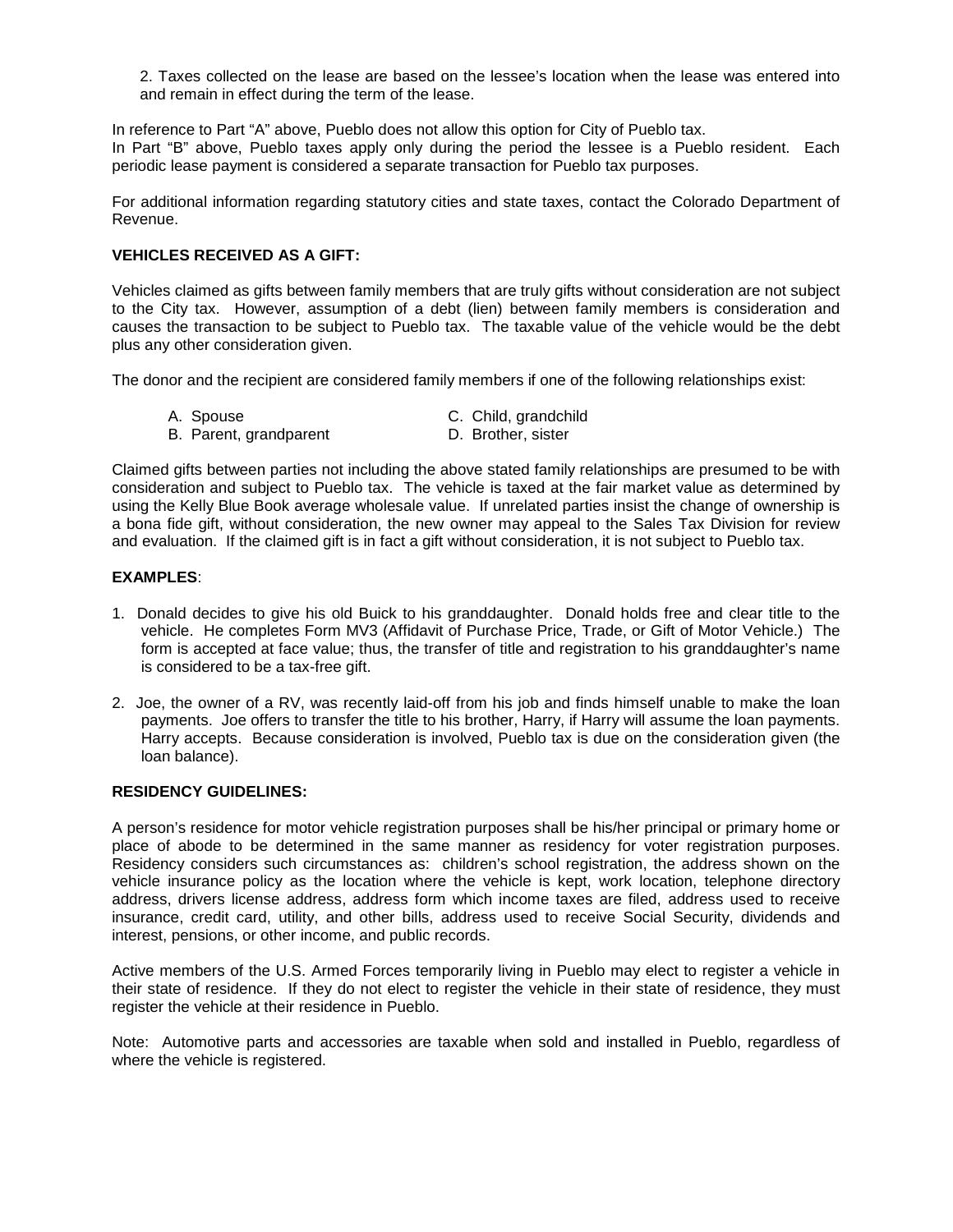#### **FALSE AFFIDAVIT:**

If any purchaser who is a resident of the City shall file a false affidavit stating he/she is a non-resident of the City or shall register any such vehicle to a place or address outside the City, he/she shall be liable for City sales/use tax on such purchase and shall be guilty of a violation of the Pueblo Municipal Code and be punished as provided in Section 1-2-1 of this Code with penalty of up to \$300.00 fine and/or 90 days in jail. The person is also subject to a \$500.00 fine for violation of the Colorado Revised Statues.

#### **RELATED TAX GUIDES:**

Automotive Service & Repair Common Carriers Trade-Ins

THE ABOVE INFORMATION IS A SUMMARY IN LAYMAN'S TERMS OF THE RELEVANT PUEBLO TAX LAW FOR THIS INDUSTRY OR BUSINESS SEGMENT. IT IS NOT INTENDED FOR LEGAL PURPOSES TO BE SUBSTITUTED FOR THE FULL TEXT OF THE PUEBLO MUNICIPAL CODE AND APPLICABLE RULES AND REGULATIONS.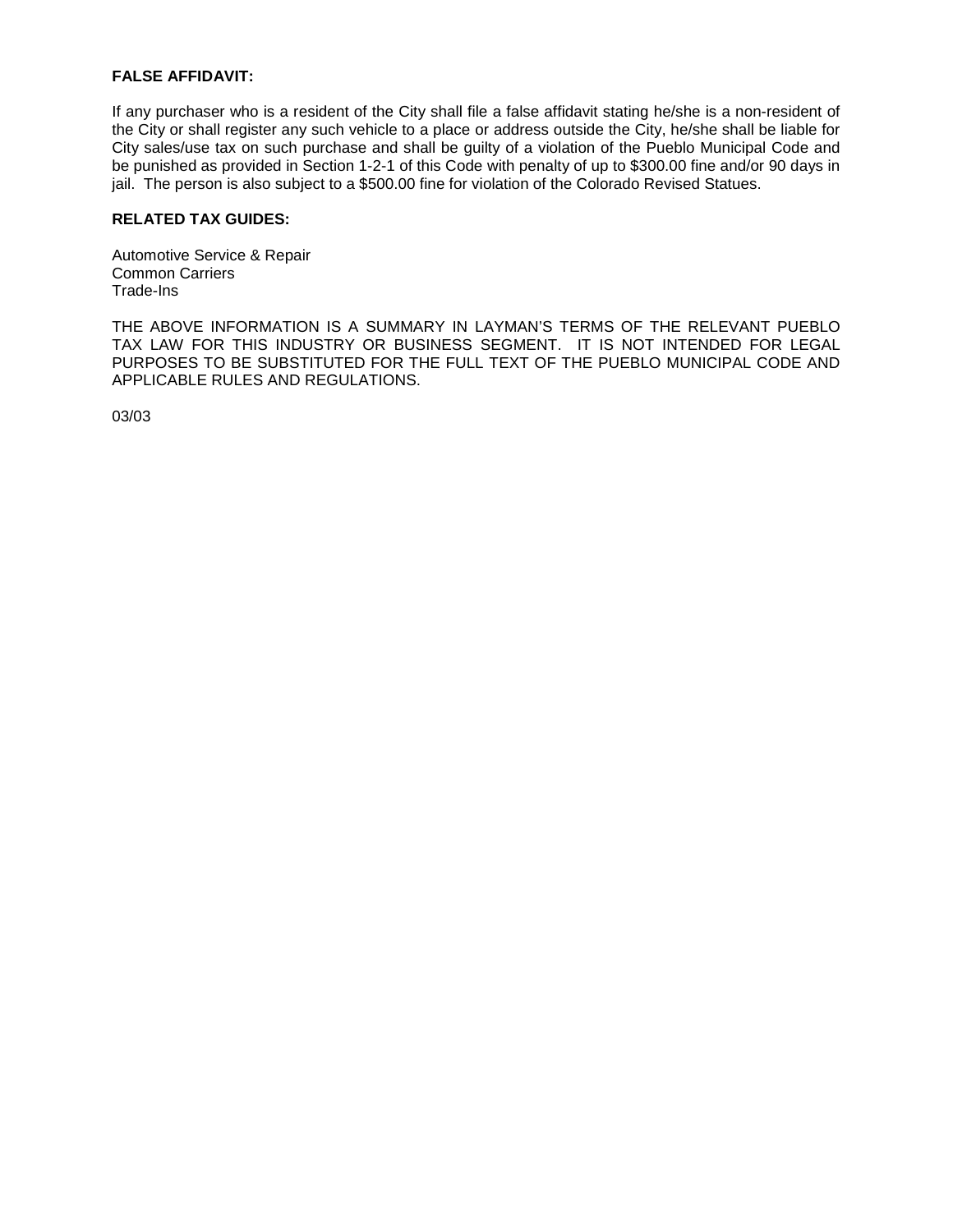## **City of Pueblo, Colorado**

### **TAX GUIDE**

## **AUTOMOTIVE SERVICE AND REPAIR PARTS AND SUPPLIES**

#### **SALES BY REPAIR SHOPS:**

As a general rule for repair shops, the taxable amount is the total amount charged to the customer, with deductions allowed for service or labor charges, if they are separately stated. Therefore, parts, fluids and accessories installed in automotive vehicles are subject to sales/use tax. Automobile dealers, garages and repairpersons must itemize parts, fluids, accessories, supplies and labor on customer invoices. If not itemized, the total invoice is subject to sales/use tax.

Shop supplies charged to a customer based on a flat charge or a percentage of other costs are also taxable. This charge is considered part of the selling price of the tangible personal property and thus is taxable.

If a repair shop sub-contracts a portion of the repair job to another repair shop, the total amount charged to the end customer is taxable, unless the charges for parts and labor are separately stated on both the sub-contractor's invoice and on the invoice to the end customer. If separately stated, only the parts would be subject to sales tax on the invoice to the end user.

#### **EXAMPLES:**

- 1. An automobile repairperson charged a customer the following on an invoice: \$75 brake pads, \$5 air filter, \$15 oil, \$5 supplies (a flat charge) and \$125 labor. The repairperson must charge tax on the brake pads, air filter, oil and supplies; the labor is not taxable to the customer. The repairperson must pay sales tax on the supplies when purchased or report it as use tax.
- 2. An automobile repairperson charged a customer the following on an invoice: tune-up \$225. The total invoice is subject to sales tax because it was not itemized.

#### **PURCHASES BY REPAIR SHOPS:**

Automotive repair shops purchase parts or other items to repair vehicles and resell to customers. As a general rule, for the purchase of an item to qualify for exemption from sales or use tax by the repair shop, it must be purchased for resale, become a physical component of or be permanently attached to the vehicle being serviced, and sales tax must be charged by the repair shop on the selling price of that item. Resale purchases include such items as repair parts, oil, paint, car wax, filters, hubcaps, and other materials or accessories affixed to the vehicle.

Purchases of items that are used or consumed by auto repair shops in performing repair services are taxable to the repair shop. Examples of these types of items include machinery or equipment, rags, solvents, hand tools, rubbing compounds, sandpaper, paint thinner or reducer, office supplies, etc. The repair shop must pay sales tax to the vendor of these items if the vendor is licensed and authorized to collect and remit the tax. If the vendor is not licensed and authorized to collect and remit the tax, then the repair shop must pay use tax on the purchase directly to the City of Pueblo.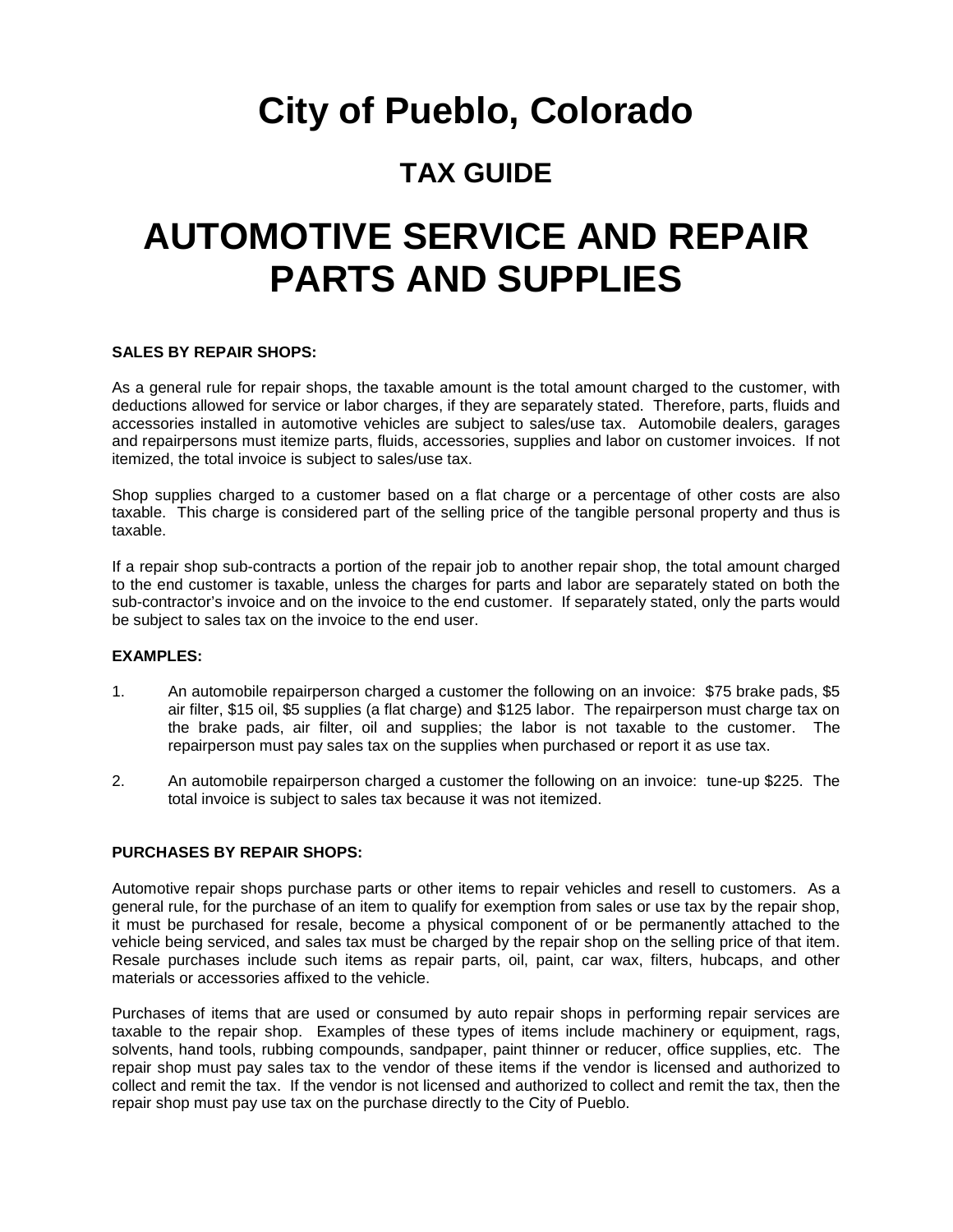#### **EXAMPLES:**

- 1. A body shop purchases masking tape and degreaser for use in painting cars. These items are taxable to the body shop because they do not become permanently affixed to the car being painted. These are supplies, which are used or consumed by the body shop in rendering its service.
- 2. A repair shop purchases engine parts for installation on a customer's car. The repair shop may purchase these parts tax-free for resale because they will become a permanent part of the car being repaired. The repair shop must charge sales tax to its customer on the sale of the parts.

#### **DEPOSITS AND CORE CHARGES**:

Deposits on parts or accessories, which are collected as a "core charge" or similar deposits are held by the seller until the customer returns a used or exchange part, are considered part of the taxable selling price of the part or accessory. Sales tax must be collected by the seller on the entire selling price including the deposit. When the customer returns the used or exchange part for refund of the deposit, sales tax on the deposit should be refunded to the customer along with the deposit. If the seller has remitted the sales tax charged on the deposit on a prior period tax return, the seller is allowed to take a trade-in deduction on the current period tax return.

#### **EXAMPLE:**

A customer purchases a rebuilt starter from an auto parts retailer for \$35.00 plus a \$10.00 core charge. The store must collect sales tax on \$45.00. When the customer returns the old starter to claim the \$10.00 deposit, the store should refund the \$10.00 deposit plus the sales tax paid on the \$10.00. If the customer trades in an old starter at the time of purchase, there is no deposit collected, and sales tax applies only to the \$35.00 purchase price.

THE ABOVE INFORMATION IS A SUMMARY IN LAYMAN'S TERMS OF THE RELEVANT PUEBLO TAX LAW FOR THIS INDUSTRY OR BUSINESS SEGMENT. IT IS NOT INTENDED FOR LEGAL PURPOSES TO BE SUBSTITUTED FOR THE FULL TEXT OF THE PUEBLO MUNICIPAL CODE AND APPLICABLE RULES AND REGULATIONS.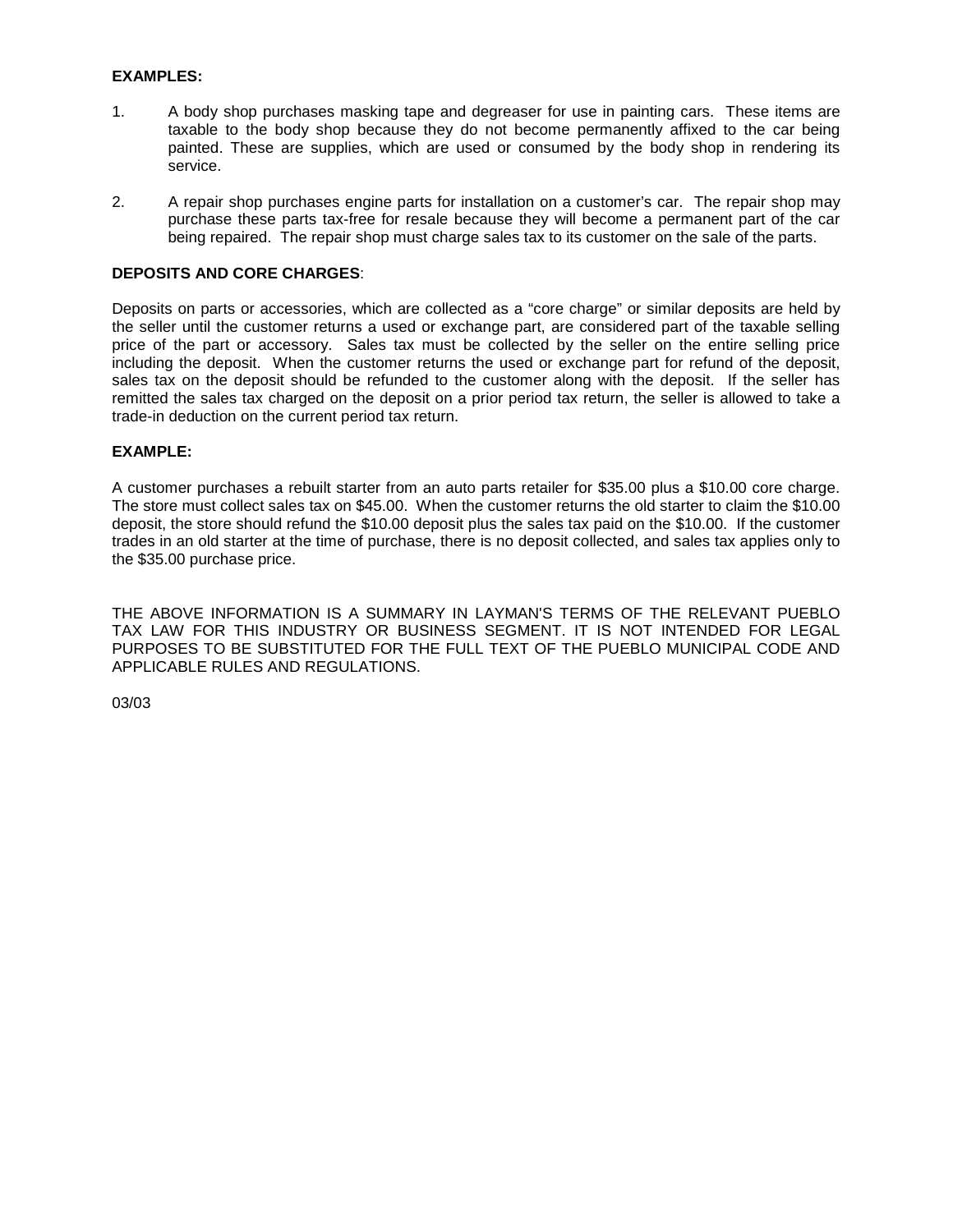## **City of Pueblo, Colorado TAX GUIDE**

### **AUTOMOTIVE VEHICLES/SHORT-TERM RENTAL**

#### **TAX RATE:**

The rental of any automotive vehicle in the City of Pueblo is subject to the City's sales/use tax at the rate of 3.7%.

#### **TAXABLE VERSUS NON-TAXABLE CHARGES:**

The following is a list of common charges appearing on an automotive vehicle rental invoice. Included is a summary describing the taxability of the charge and the appropriate tax rate:

- 1. Time & Mileage: Taxable
- 2. Additional Driver: Taxable
- 3. Collision Damage Waiver (CDW) or Loss Damage Waiver (LDW): Taxable This is not a charge for insurance. It is a fee imposed by the rental company, at the renter's option, that eliminates or reduces the monetary liability the renter would otherwise be subject to when damage occurs to the vehicle.
- 4. Personal Accident Insurance (PAI), Personal Effects Coverage (PEC), and other optional insurance charges: Insurance will be taxable if provided by the rental company as part of the rental agreement, but **not** taxable if provided by a third party.
- 5. Refueling Charge: Not taxable if the rental contract imposes a refueling charge when the vehicle is returned with less than a full tank of gas. Taxable if the rental contract imposes a mandatory fuel charge, regardless of whether the vehicle is returned with a full tank of gas or not.
- 6. Optional Rental Items (e.g., cellular phone, baby seat, ski rack): Taxable

In addition to the above charges, the State of Colorado allows automotive vehicle rental companies, at their option, to pass the ownership tax to the renter, by adding a 2% ownership tax to the rental billing. This charge is **not** subject to the sales or use tax.

#### **EXAMPLE:**

Eddie rents an automobile from Airport Rent A Car at the following daily rates:

| A. Base daily rental              | \$69.95 |
|-----------------------------------|---------|
| <b>B.</b> Additional driver       | 5.00    |
| C. CDW                            | 11.95   |
| D. Refueling Charge @ \$2.00/Gal. | 22.00   |
| E. Car Phone                      | 15.00   |

In this example, charges A, B, C & E are taxable at 3.7% City rate. The charge for D is not taxable.

THE ABOVE INFORMATION IS A SUMMARY IN LAYMAN'S TERMS OF THE RELEVANT PUEBLO TAX LAW FOR THIS INDUSTRY OR BUSINESS SEGMENT. IT IS NOT INTENDED FOR LEGAL PURPOSES TO BE SUBSTITUTED FOR THE FULL TEXT OF THE PUEBLO MUNICIPAL CODE AND APPLICABLE RULES AND REGULATIONS.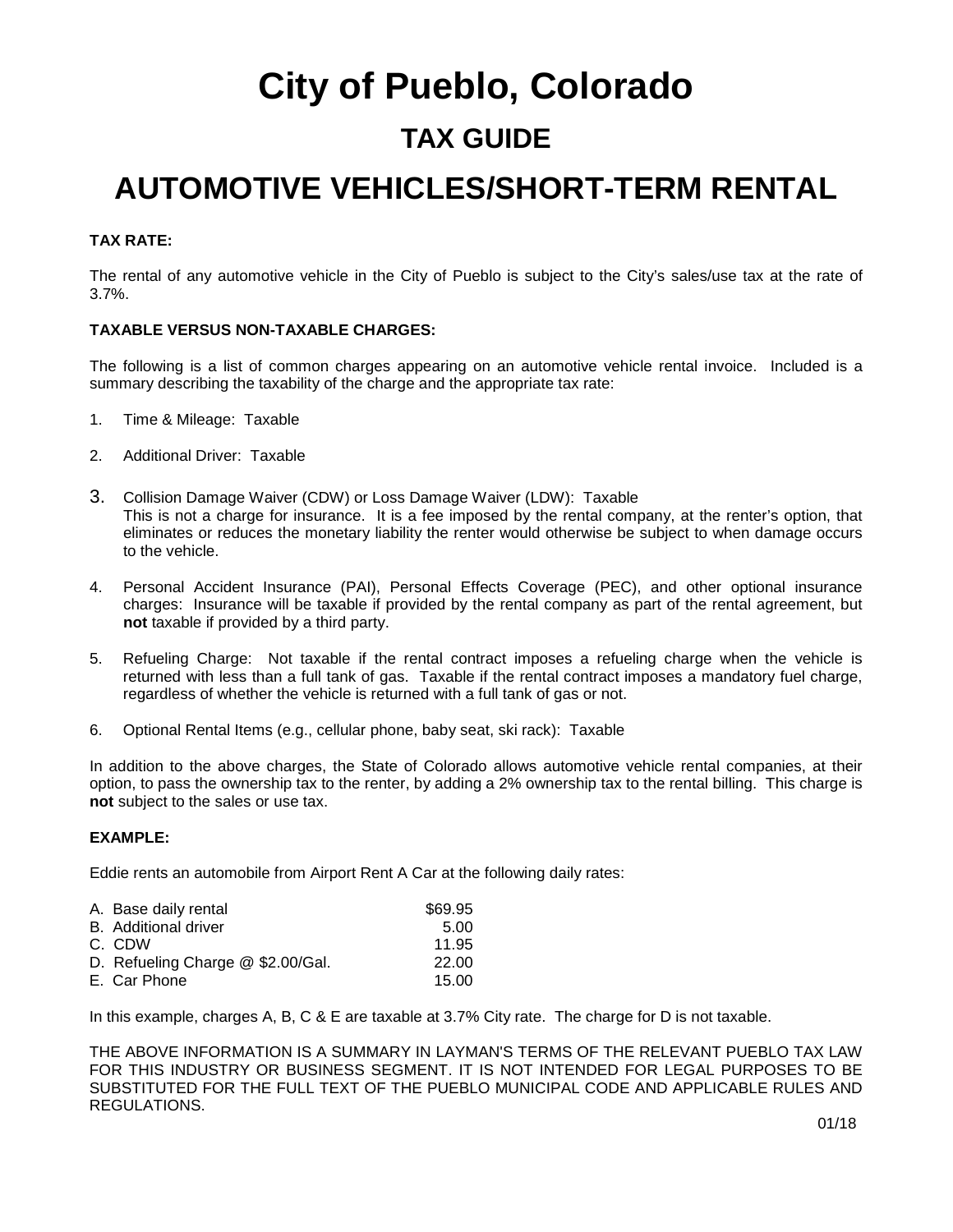# **City of Pueblo, Colorado TAX GUIDE BANKS AND CREDIT UNIONS**

Sales of tangible items to national and state banks, trust companies, savings and loans, and to state-chartered credit unions are taxable. Sales made to federally chartered credit unions for their own use are exempt, as courts have held them to be instrumentalities of the federal government.

Whenever national and state banks, trust companies, savings and loans, and state or federally chartered credit unions engage in the sale of tangible personal property at retail, they must collect and remit the sales tax. Examples of retail sales commonly made by such entities include leases of equipment and autos, sales of obsolete equipment, and sales of credit card supplies.

#### **EXAMPLE**:

XYZ Bank, ABC Credit Union (State Chartered), and Mytown Federal Credit Union each purchase a new computer system. These entities then sell their old computer equipment at retail.

If the purchase is made from a licensed Pueblo vendor, sales tax is due on the sale to XYZ Bank and ABC Credit Union. Sales tax would not be collected on the sale to Mytown as this is a federally chartered credit union. If the purchase were from a non-licensed vendor, XYZ Bank and ABC Credit Union would be required to remit use tax on the purchase. Mytown Federal Credit Union is not subject to use tax because it is federally chartered.

All of these entities would be required to collect and remit sales tax on the retail sale of their old computer equipment.

#### **RELATED TAX GUIDE:**

Use Tax

THE ABOVE INFORMATION IS A SUMMARY IN LAYMAN'S TERMS OF THE RELEVANT PUEBLO TAX LAW FOR THIS INDUSTRY OR BUSINESS SEGMENT. IT IS NOT INTENDED FOR LEGAL PURPOSES TO BE SUBSTITUTED FOR THE FULL TEXT OF THE PUEBLO MUNICIPAL CODE AND APPLICABLE RULES AND REGULATIONS.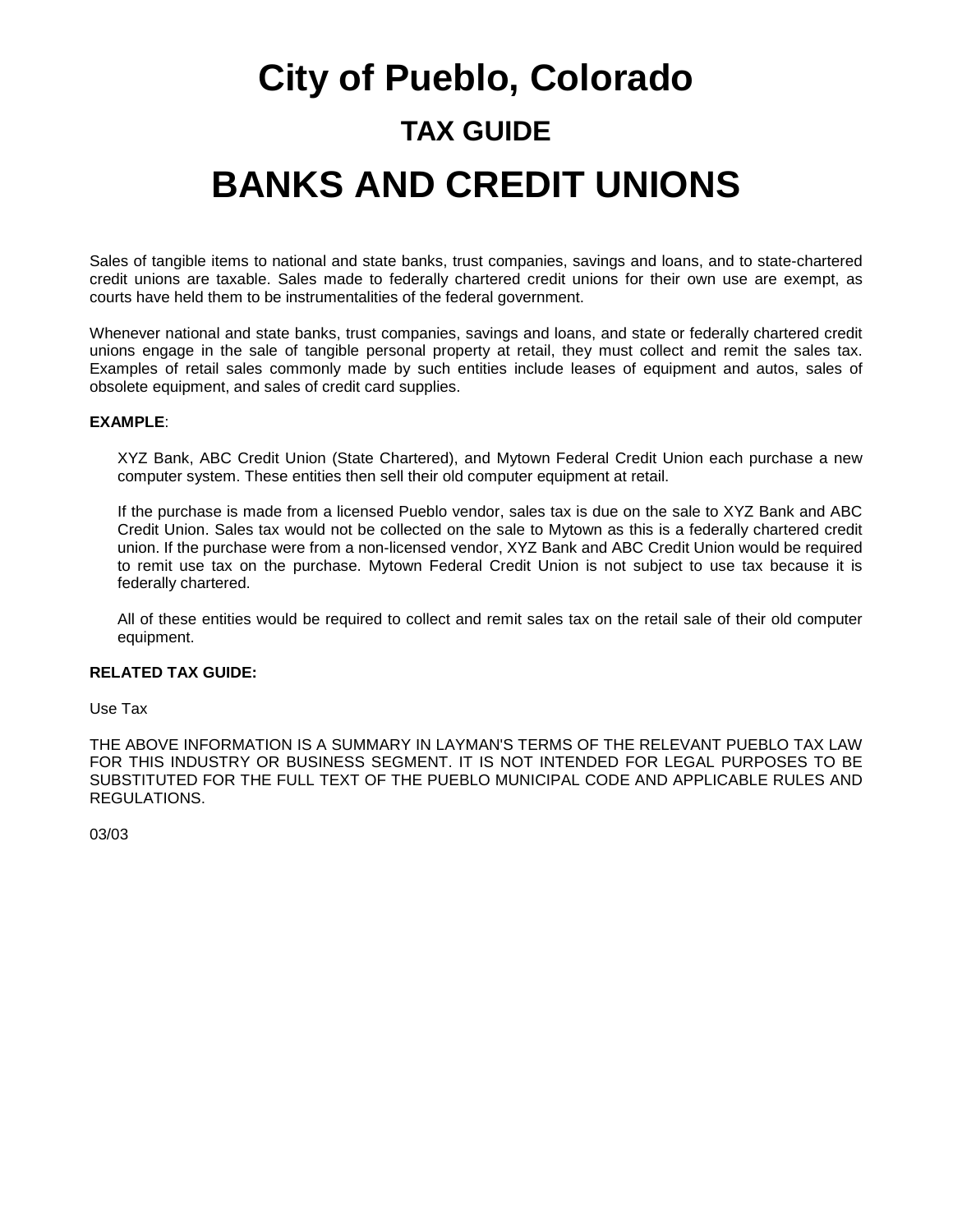### **City of Pueblo, Colorado**

### **TAX GUIDE**

## **BARBERS AND BEAUTY SHOP OPERATORS**

Barber and Beauty Shop engaged in selling tangible personal property at retail in connection with the performance of their services must possess a City of Pueblo Sales Tax License and collect sales tax on the sale of any supplies sold to customers. They are also consumers of any supplies used in providing their services and therefore, must pay sales tax, at time of purchase, or remit use tax on these supplies. These supplies include, but are not limited to, shampoo, conditioner, tints, colors, combs, brushes, hair dryers and curling irons.

Booth or chair rental in a barber or beauty shop is a taxable transaction for the portion of the rental contract that is for the use of tangible personal property or fixed assets associated with that space. Commission paid to the owner of the booth or chair in addition to the rental amount is not subject to sales/use tax. If the rental contract between the owner of the shop and the independent contractor does not separately state the portion applicable to tangible personal property and fixed assets, then 50% of the total charge to the independent contractor will be subject to sales tax.

#### **EXAMPLES**:

- 1. A contract between a beauty shop owner and an independent contractor states that the independent contractor will pay the owner \$250 for booth rental and 20% of the income derived from use of the space. The \$250 is taxable and the 20% would be exempt from sales tax. If the contract stated a flat \$400 for use of the space, \$200 would be subject to sales tax.
- 2. A beauty shop owner orders 2 cases of shampoo, one for use in the shop and the other for resale to customers. The owner must pay tax on the case purchased for use in the shop. If tax is not charged, the owner must report use tax. The owner must also collect tax on the sale of the shampoo to customers.

THE ABOVE INFORMATION IS A SUMMARY IN LAYMAN'S TERMS OF THE RELEVANT PUEBLO TAX LAW FOR THIS INDUSTRY OR BUSINESS SEGMENT. IT IS NOT INTENDED FOR LEGAL PURPOSES TO BE SUBSTITUTED FOR THE FULL TEXT OF THE PUEBLO MUNICIPAL CODE AND APPLICABLE RULES AND REGULATIONS.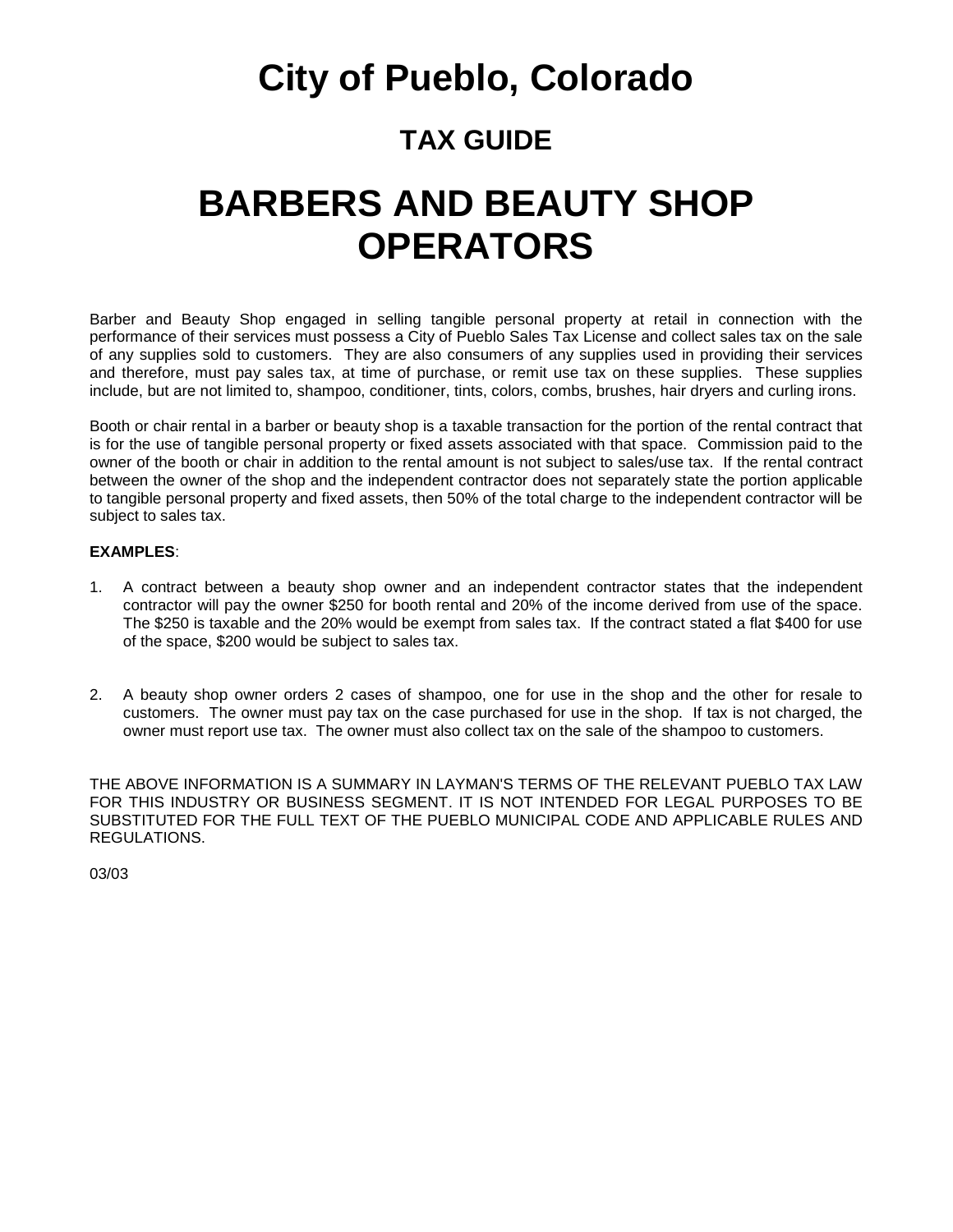### **City of Pueblo, Colorado**

### **TAX GUIDE**

## **BROADCASTING STATIONS AND OTHER MEDIA**

The purchase, lease or rental of tangible personal property by broadcasting stations for use in their operations inside the City of Pueblo is subject to City sales tax. Personal property includes, but is not limited to, satellite dishes, transmitting towers, other electronic receiving or transmitting equipment, tapes, compact discs and equipment used in the studio, business office and general station facilities.

Tax must also be paid on the purchase price of promotional and advertising items. The purchase of items for resale would be exempt from City sales tax, provided that sales tax is collected on the price charged to the end user. The sale of on-air advertising spots would not be subject to sales/use tax.

#### **EXAMPLES:**

- 1. A Pueblo radio station holds an event at a local bar. The radio station purchases t-shirts to be sold at the event and advertising flyers to promote the event. The radio station must pay sales tax on the flyers, but not on the t-shirts, because they were purchased for resale and sales tax will be collected on the price charged at the event.
- 2. A Pueblo radio station purchases two transmitting towers, one to be delivered and installed in Pueblo, the other in Beulah. Sales tax is due on the tower delivered and installed in Pueblo. The tower installed in Beulah is not subject to Pueblo sales/use tax, provided that the tower is delivered to Beulah. If both towers were shipped to the radio station in Pueblo, then ownership passed in Pueblo and both towers would be subject to Pueblo sales/use tax.

#### **RELATED TAX GUIDES:**

Use Tax Gifts & Giveaways

THE ABOVE INFORMATION IS A SUMMARY IN LAYMAN'S TERMS OF THE RELEVANT PUEBLO TAX LAW FOR THIS INDUSTRY OR BUSINESS SEGMENT. IT IS NOT INTENDED FOR LEGAL PURPOSES TO BE SUBSTITUTED FOR THE FULL TEXT OF THE PUEBLO MUNICIPAL CODE AND APPLICABLE RULES AND REGULATIONS.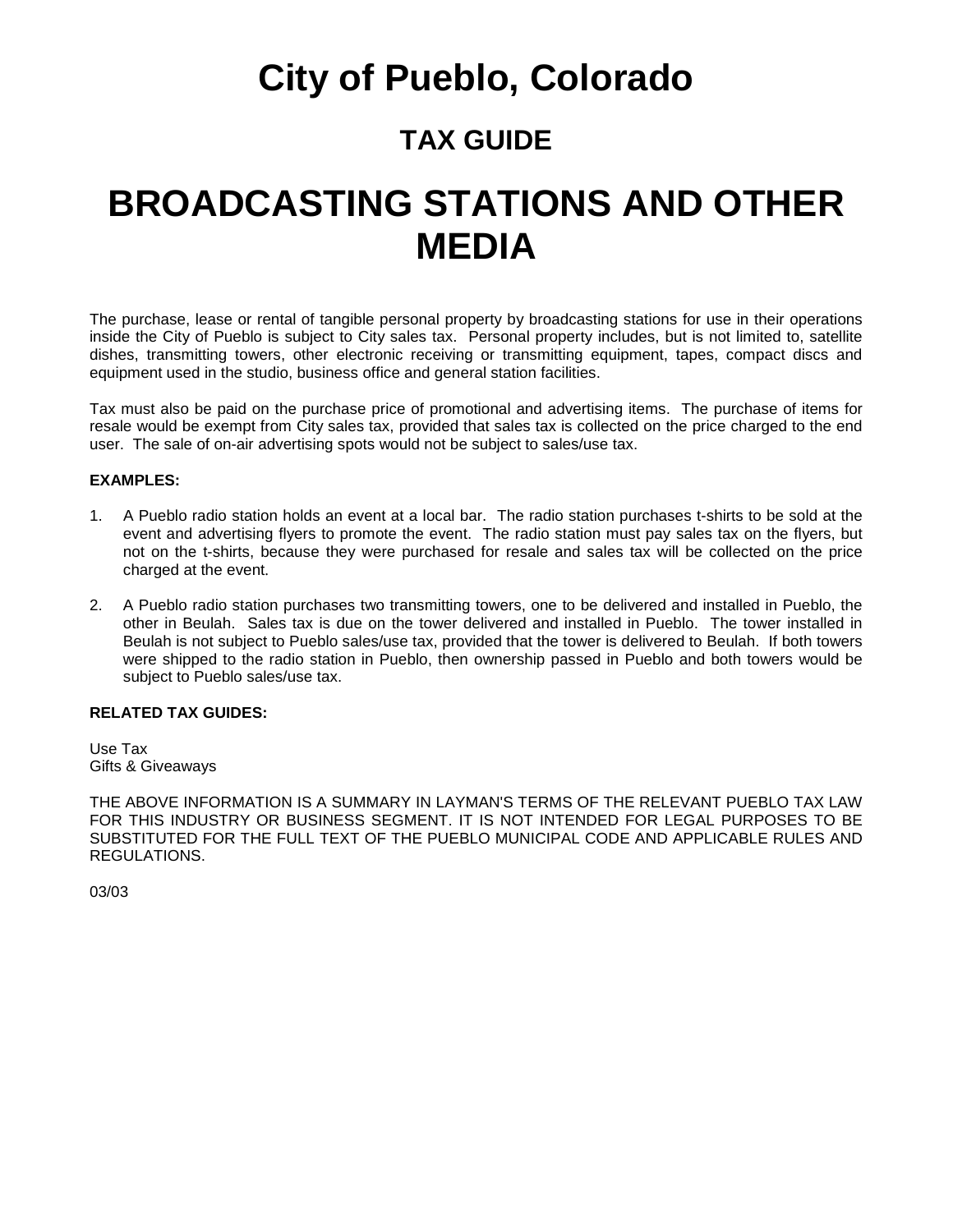## **City of Pueblo, Colorado TAX GUIDE CEMETERIES, FUNERAL HOMES AND MORTICIANS**

Sales of vaults, urns, caskets, shipping containers, grave boxes, burial clothing, granite bases and other tangible personal property are taxable at the time of sale. The "time of sale" depends upon the terms of the contract. In the case of a pre-need contract, the sale occurs when title to or possession of the property passes to the purchaser.

Sales or use tax should be paid on lawn crypts at the time of purchase by the cemetery or mortician if purchased as finished products. If the lawn crypts are erected by contractors, the contractor is responsible for use tax on the materials used.

Sales of memorial plaques, headstones, and grave markers are taxable at the full installed purchase price. If installation charges are separately stated on the invoice, those charges are not subject to tax.

Services rendered by cemetery or mortuary staff are not taxable; however, any personal property used in rendering these services is taxable to the mortician or cemetery staff at the time of purchase. Sales of flowers, cards, etc., by the mortuary to its clients are subject to sales tax just as any other retail sale.

Perpetual care is a charge for maintenance and lawn care of the cemetery grounds and markers. These services are not taxable to the purchaser. Any equipment and supplies purchased or used by the cemetery in providing these services are subject to tax.

Monetary assistance provided by insurance companies or by government agencies such as The Veteran's Administration, Department of Social Services and Victim's Compensation is considered payment by a third party, not as a tax-exempt sale to the government. Therefore, the above guidelines are valid regardless of how payment is made to the funeral home, mortuary, or cemetery.

#### **EXAMPLES:**

- 1. Pueblo Department of Social Services pays a portion of funeral expense for a low-income/indigent person. The portion paid by Social Services is considered a third party payment; it is not considered a tax-exempt sale to the government. The funeral home must collect sales tax, on full price, on tangible items sold to the family of the deceased.
- 2. A couple purchased a pre-need insurance plan from a local mortuary. The mortuary placed the funds in a trust account, consistent with Colorado law. That transaction is not taxable until the time of need and utilization of tangible personal property.

THE ABOVE INFORMATION IS A SUMMARY IN LAYMAN'S TERMS OF THE RELEVANT PUEBLO TAX LAW FOR THIS INDUSTRY OR BUSINESS SEGMENT. IT IS NOT INTENDED FOR LEGAL PURPOSES TO BE SUBSTITUTED FOR THE FULL TEXT OF THE PUEBLO MUNICIPAL CODE AND APPLICABLE RULES AND REGULATIONS.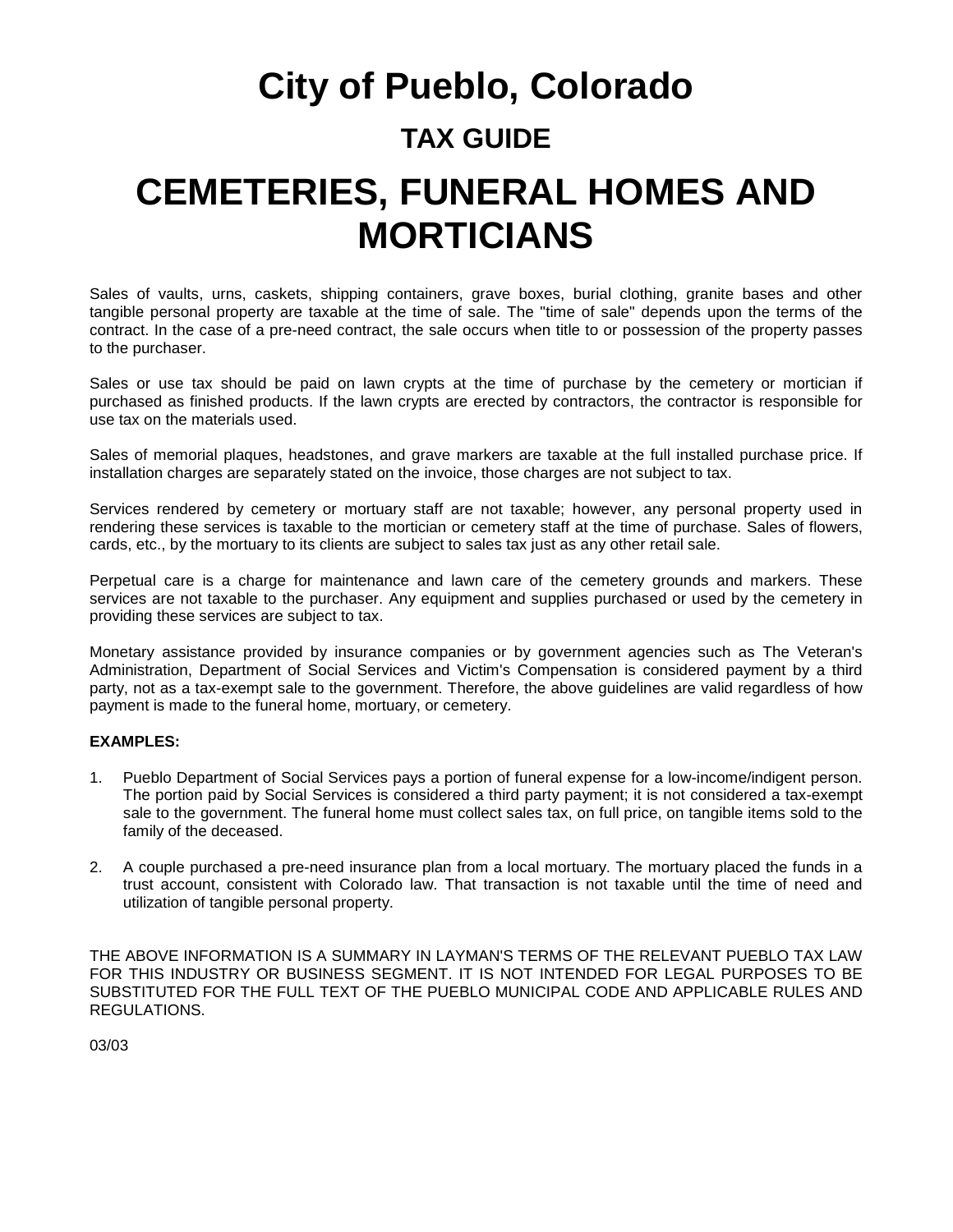## **City of Pueblo, Colorado TAX GUIDE CHARITABLE, RELIGIOUS AND GOVERNMENTAL EXEMPTION**

The Pueblo Municipal Code provides exemption from the sales, use, lodger's and admission tax on sales to charitable, religious or governmental entities, when the purchased property or service is to be used in the conduct of the regular charitable, religious or governmental functions and activities. This exemption does not exempt the organization from collecting and remitting sales tax on the sale of tangible personal property and taxable services, lodger's tax on accommodations and admissions tax by or on behalf of the exempt organization.

#### **CHARITABLE AND RELIGIOUS EXEMPTIONS:**

Organizations claiming an exemption to City of Pueblo tax must have an exempt license issued by the City of Pueblo. A copy of this exempt license must be provided to vendors prior to or at the time of sale. The vendor must keep a copy of this license on file to substantiate the exempt transaction. A tax exemption certificate issued by the State of Colorado for exemption from state and Pueblo county taxes does not entitle the organization to an exemption from Pueblo city taxes. The City of Pueblo is much more stringent in this regard than the State of Colorado.

The definition of **CHARITABLE**, within the terms of the Pueblo Municipal Tax Ordinance is as follows:

- A. An entity which has been certified as a not-for-profit organization under section 501(c)(3) of the Internal Revenue Code and is a religious or charitable organization, and
- B. Which exclusively, and in a manner with existing laws and for the benefit of an indefinite number of persons, freely and voluntarily ministers to the physical, mental or spiritual need of persons, and which thereby lessens the burdens of government.

#### **GOVERNMENTAL EXEMPTIONS:**

Direct sales to and direct purchases by the U.S. Government and all departments and institutions thereof, the State of Colorado and all departments and institutions thereof and their political subdivisions, including city municipalities, are exempt from sales and use tax under the Pueblo Municipal Code, but only in the exercise of their governmental functions and only when paid directly from the governments account directly to the seller.

#### **CHARITABLE, RELIGIOUS AND GOVERNMENTAL TRANSACTIONS:**

To be exempt, purchases made by a qualifying organization must be billed to the organization and paid directly from the funds of the organization. A "petty cash" purchase must be authorized by an official purchase order of the exempt organization. The purchase order must be maintained by the vendor as a basis for exempting the sale.

Acceptable forms of payment to comply with the above payment requirement shall be:

- A. Check from the exempt entity;
- B. Purchasing card from the exempt entity, Bank One State of Colorado Purchasing Cards, "State Tax Exempt" Dinner Club cards, Federal GSA SmartPay cards or other purchasing or procurement card billed directly to the exempt organization (other credit cards in the employee's name are not acceptable as they are billed to the employee and not directly to the exempt entity);
- C. Purchase order resulting in a direct bill to the exempt organization and direct payment from the exempt organization.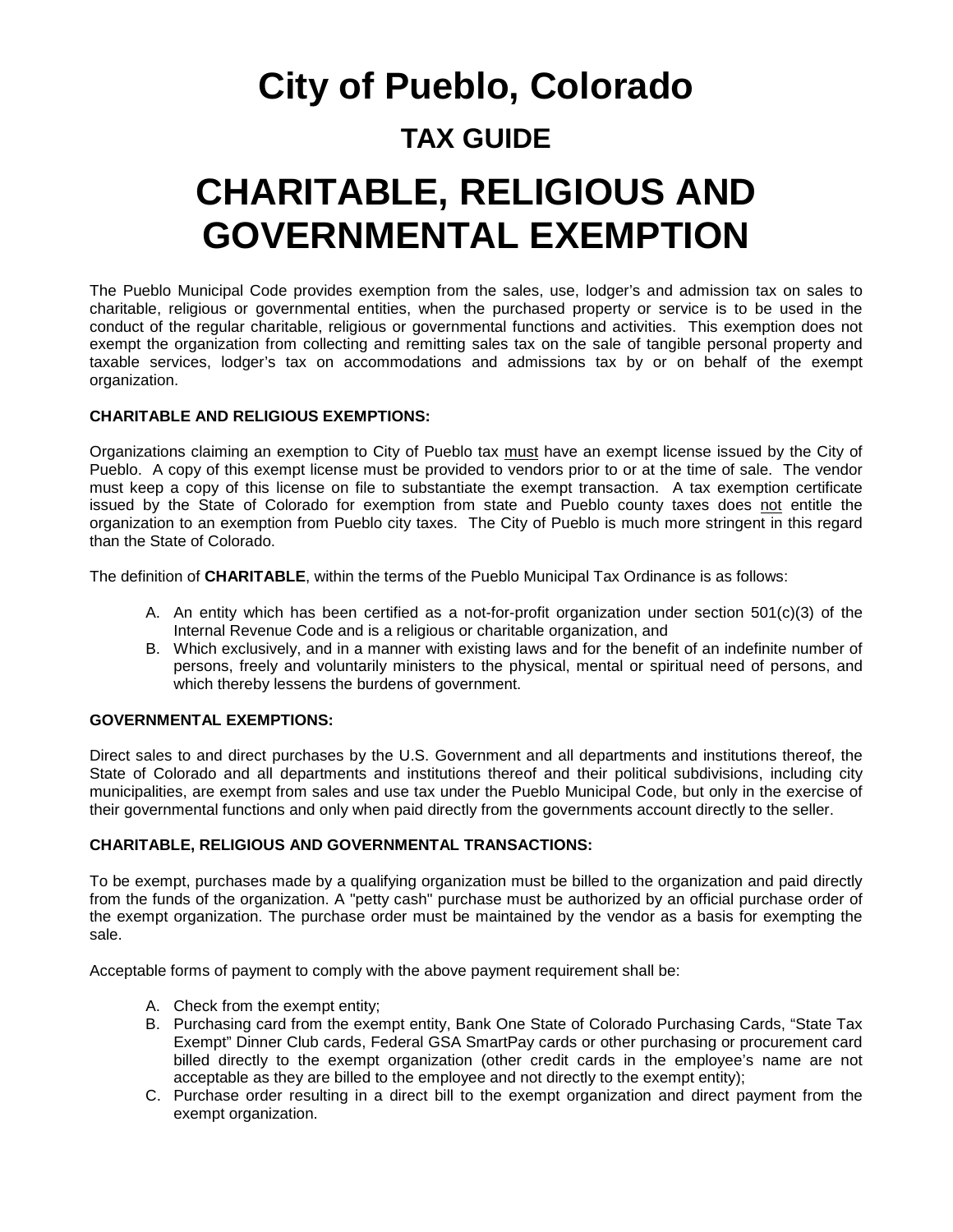The following transactions are not exempt:

- A. Sales between the exempt organization and its members;
- B. Sales of tangible personal property to the public, even though the property sold was acquired by the charitable corporation as a gift or donation or that the proceeds of the sale are to be used for charitable purposes;
- C. Banquets or other activities where the participants buy a ticket or reimburse the organization for the meal or lodging;
- D. Purchase of a taxable item, such as supplies, a room or meal, paid for with the personal funds of an individual (i.e., check, credit card, or cash), even though the funds may be reimbursed by the exempt corporation;
- E. Purchases, made by an exempt organization, that are used in a function or activity that does not qualify as the regular charitable or religious function for which it was organized.

Construction contractors who perform a construction contract for a charitable or religious organization are considered to be the ultimate user of the purchased material and thus subject to the Pueblo sales and use tax upon their acquisition of building materials used to perform the contract.

#### **RELATED TAX GUIDES:**

Fund Raising Non-Profit Organizations

THE ABOVE INFORMATION IS A SUMMARY IN LAYMAN'S TERMS OF THE RELEVANT PUEBLO TAX LAW FOR THIS INDUSTRY OR BUSINESS SEGMENT. IT IS NOT INTENDED FOR LEGAL PURPOSES TO BE SUBSTITUTED FOR THE FULL TEXT OF THE PUEBLO MUNICIPAL CODE AND APPLICABLE RULES AND REGULATIONS.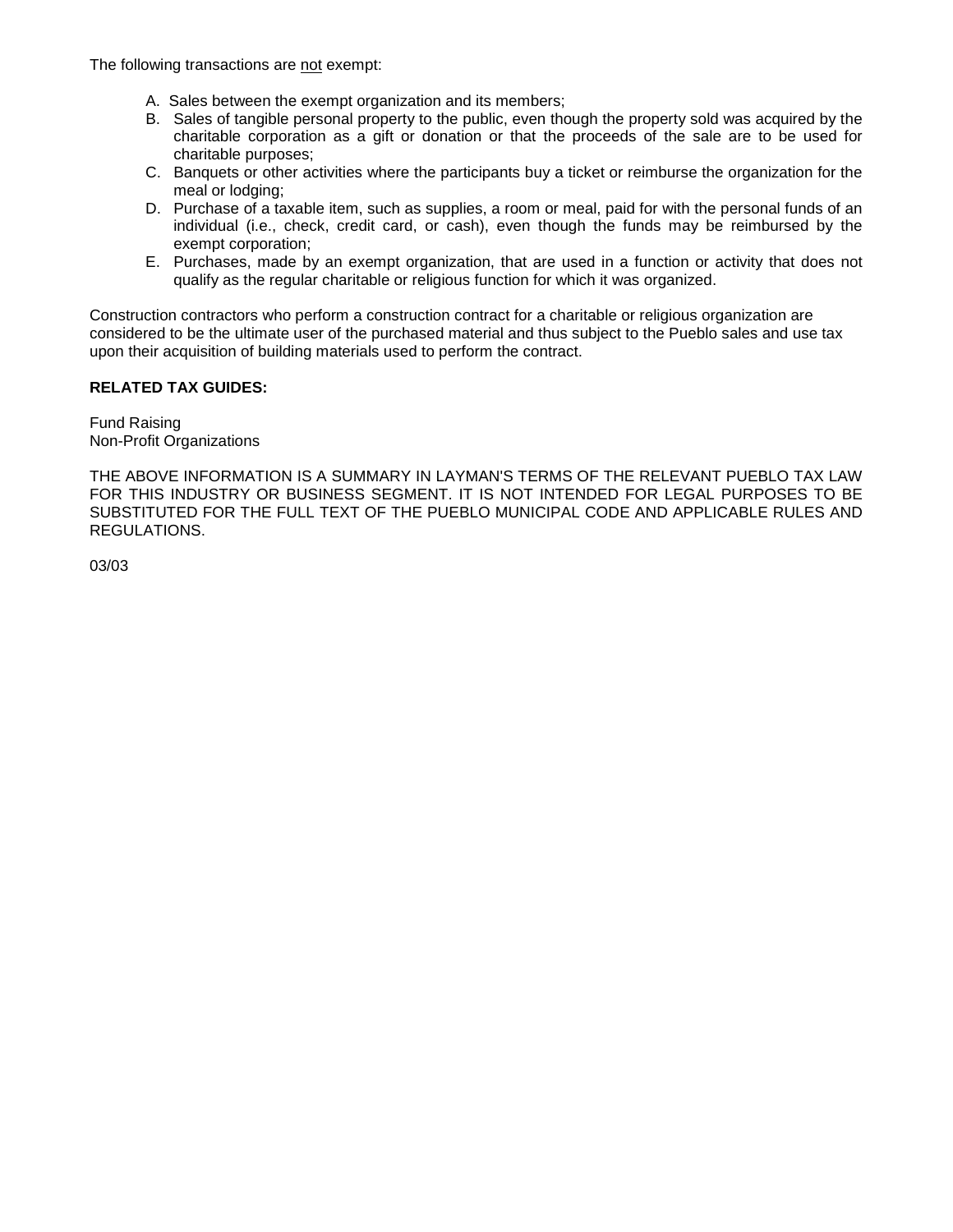# **City of Pueblo, Colorado TAX GUIDE CIGARETTES, CIGARS AND TOBACCO**

All sales of cigarettes are exempt from Pueblo sales tax.

The sale of any tobacco product, which is not a cigarette, is subject to sales tax.

"cigarette means any product that contains nicotine, is intended to be burned or heated under ordinary conditions of use, and consists of or contains: (I) Any roll of tobacco wrapped in paper or in any substance not containing tobacco; or (II) Tobacco, in any form, that is functional in the product, while, because of its appearance, the type of tobacco used in the filler, or its packaging and labeling, is likely to be offered to, or purchased by, consumers as a cigarette; or (III) Any roll of tobacco wrapped in any substance containing tobacco that, because of its appearance, the type of tobacco used in the filler, or its packaging and labeling, is likely to be offered to, or purchased by, consumers as a cigarette."

The sales of cigars, chewing tobacco, pipe tobacco, snuff and products used in conjunction with these tobacco products are taxable. If one of the above products is sold in a vending machine, the tax can be included in the sales price.

#### **EXAMPLE:**

A smoke shop sells a pack of cigarettes, a bag of pipe tobacco, 2 cigars and rolling papers. The shop must collect sales tax on all of the items sold except the cigarettes.

THE ABOVE INFORMATION IS A SUMMARY IN LAYMAN'S TERMS OF THE RELEVANT PUEBLO TAX LAW FOR THIS INDUSTRY OR BUSINESS SEGMENT. IT IS NOT INTENDED FOR LEGAL PURPOSES TO BE SUBSTITUTED FOR THE FULL TEXT OF THE PUEBLO MUNICIPAL CODE AND APPLICABLE RULES AND REGULATIONS.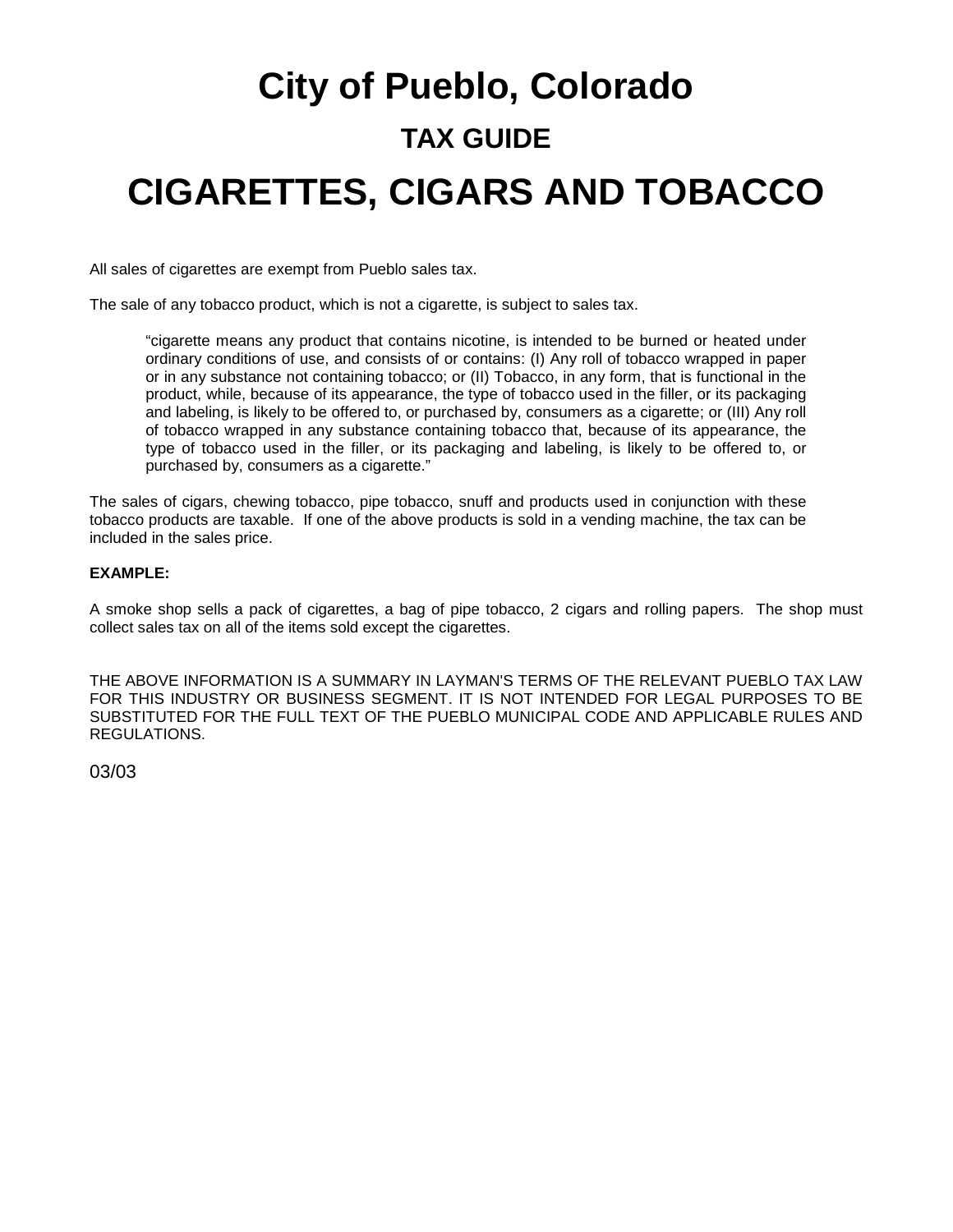## **City of Pueblo, Colorado TAX GUIDE Coins, Currency, & Precious Metals**

The *Pueblo Municipal Code* imposes a sales tax upon the purchase price paid for tangible personal property sold at retail in the City. To the extent that a sufficient, legally-imposed sales/use tax was not paid at the time of purchase to the City or another municipality, Pueblo use tax is due.

While some taxing jurisdictions provide an exemption for certain coins, stamps, and precious metal bullion (monetized or non‐monetized), Pueblo's Code provides no such exemption.

#### **Coins & Currency**

Where coins and currency constitute legal tender of the United States or another nation, and are in general circulation as a medium of payment, their exchange in the open market, at an exchange rate that reflects their relative values as currency, will not be regarded as a taxable sale of tangible personal property. The same will be true even when the transferee is charged a small fee, or does not receive the full face value of the currency exchanged.

#### **Numismatic Items**

The purchase of coins and other currency no longer in general circulation is subject to Pueblo sales and use tax. Rare or commemorative coins purchased at a rate not reflective of their face value as a medium of payment, or at a value determined by their precious metal content, are also subject to Pueblo sales and use tax on the price paid for their purchase, even though they may technically be acceptable as legal tender.

#### **Precious Metal Bullion**

The sale and purchase of non‐monetized, precious metal bullion, such as gold, silver, platinum, and palladium, is subject to Pueblo sales and use tax. (See "Numismatic Items" above for the treatment of monetized bullion). Pueblo's Code does not provide an exemption for bulk purchases of precious metal bullion, or for bullion held for investment purposes.

#### **Trading & Bartering**

Persons who use precious metals or precious stones in lieu of legal tender to acquire taxable items must pay Pueblo sales and use tax on the price of such items. The bartered exchange of taxable coins or currency for other taxable coins or currency is also subject to Pueblo sales and use tax.

#### **Examples**

- 1. Person A has a jar full of change (legal, generally circulating U.S. tender) and wishes to exchange the jar for bills. Person A takes the jar to a coin counting machine. The machine returns only 95¢ for each \$1 counted. There is no Pueblo sales tax due on this exchange.
- 2. Person B is traveling to Europe. Before his trip, he visits the bank and exchanges U.S. dollars for Euros at the current market exchange rate. There is no Pueblo sales tax due on this exchange.
- 3. Person C purchases an American Silver Eagle coin from an online coin dealer. Person C pays \$20 for the coin. The face value of the coin as legal U.S. tender is \$1. The online dealer does not collect any sales tax. Person C must report and pay Pueblo use tax on the \$20 purchase price.

THE ABOVE INFORMATION IS A SUMMARY IN LAYMAN'S TERMS OF THE RELEVANT PUEBLO TAX LAW FOR THIS INDUSTRY OR BUSINESS SEGMENT. IT IS NOT INTENDED FOR LEGAL PURPOSES TO BE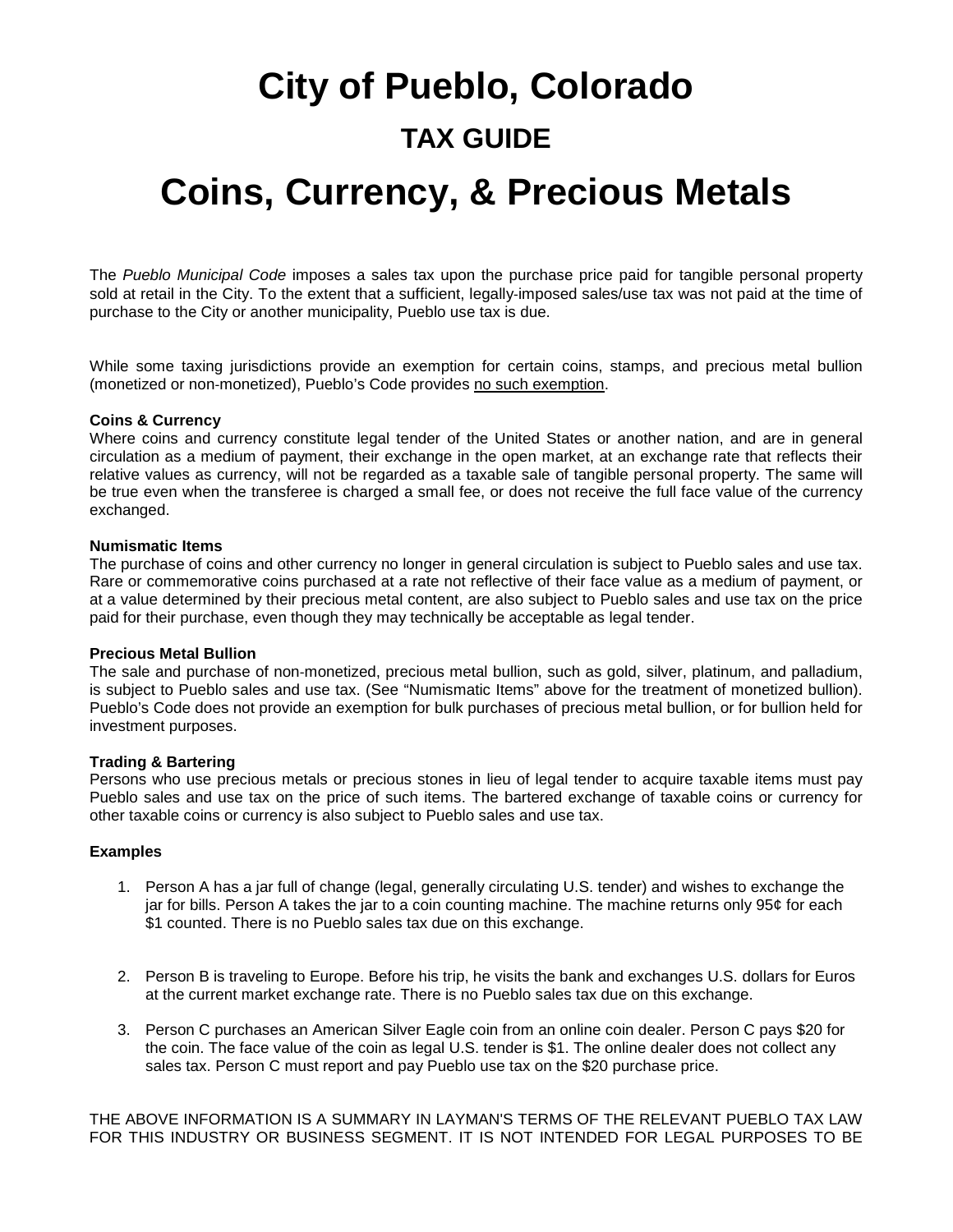SUBSTITUTED FOR THE FULL TEXT OF THE PUEBLO MUNICIPAL CODE AND APPLICABLE RULES AND REGULATIONS.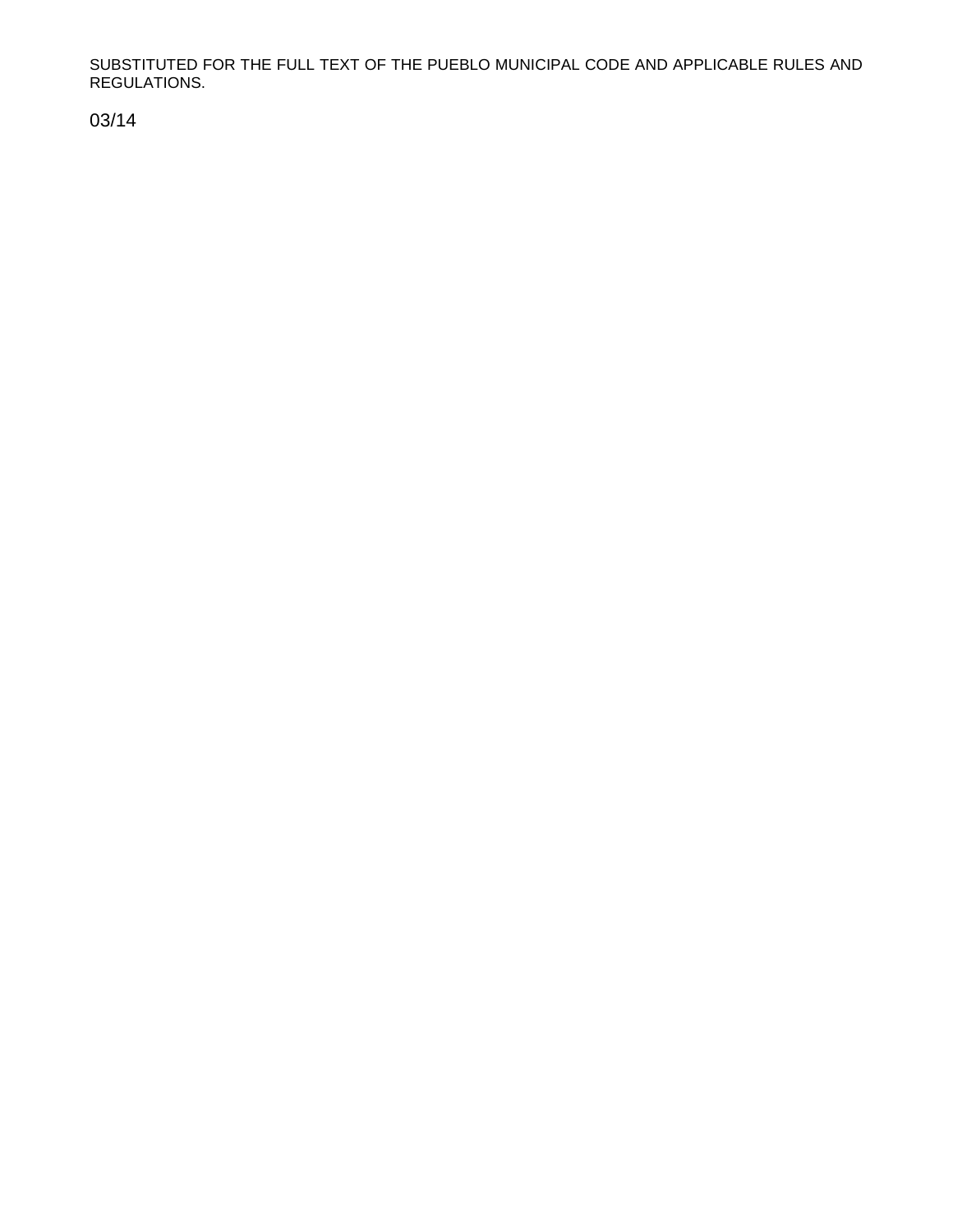## **City of Pueblo, Colorado TAX GUIDE**

## **COMPUTER HARDWARE, SOFTWARE AND DATA PROCESSING SERVICES**

The Pueblo Municipal Code imposes sales and use tax on the sale or purchase of computer hardware and prewritten software programs.

#### **COMPUTER HARDWARE**

Computer hardware, peripheral equipment, parts and accessories are taxable tangible personal property.

#### **COMPUTER SOFTWARE**

The sale or purchase of computer software may be taxable or exempt as circumstances indicate. Computer software may be broadly classified into two categories.

**Pre-written software** – This category includes "canned," "shrink-wrapped," "off-the-shelf" or any other software that is developed by a software company for sale or license to multiple users. Pre-written software may also include software modules or components that are designed to be integrated into a larger software package. Software that is in existence before the software is sold or licensed to the user is tangible personal property and is taxable on its retail sale. Software that is already loaded on a computer when the computer is sold is taxable. Charges for software that are downloaded from or licensed over the internet are taxable.

If software implementation includes both the sale of pre-written software and services necessary to enhance or adapt the program to the user's system, the entire charge is taxable unless the selling price of the pre-written components and the labor necessary to adapt the component are separately stated. If charges for pre-written elements of a total software implementation package are minor relative to the price of the total package, the total package is considered to be a service sale and is not taxable. However, the consultant who buys the prewritten elements at retail and not for resale is responsible for paying city sales or use tax on the purchase.

**Custom Software** – This category of software is a non-taxable service. This software is written or designed to meet the needs of a specific user, and its value lies in the creation or development of the program--not in the sale of tangible personal property.

Factors indicating a taxable transaction for the sale or purchase of software include the presence of a buyer and seller of the program and a transfer (by sale, lease, rental or license) of ownership or a right to use the program. A sale of personal services is indicated when the service provider does not own the work in progress.

#### **SOFTWARE MAINTENANCE AGREEMENTS:**

Computer software is sometimes sold, or licensed for use, with an additional periodic fee, generally called a maintenance fee.

If the periodic fee is mandatory to maintain the right to use the programs, then the periodic fee is subject to sales/use tax.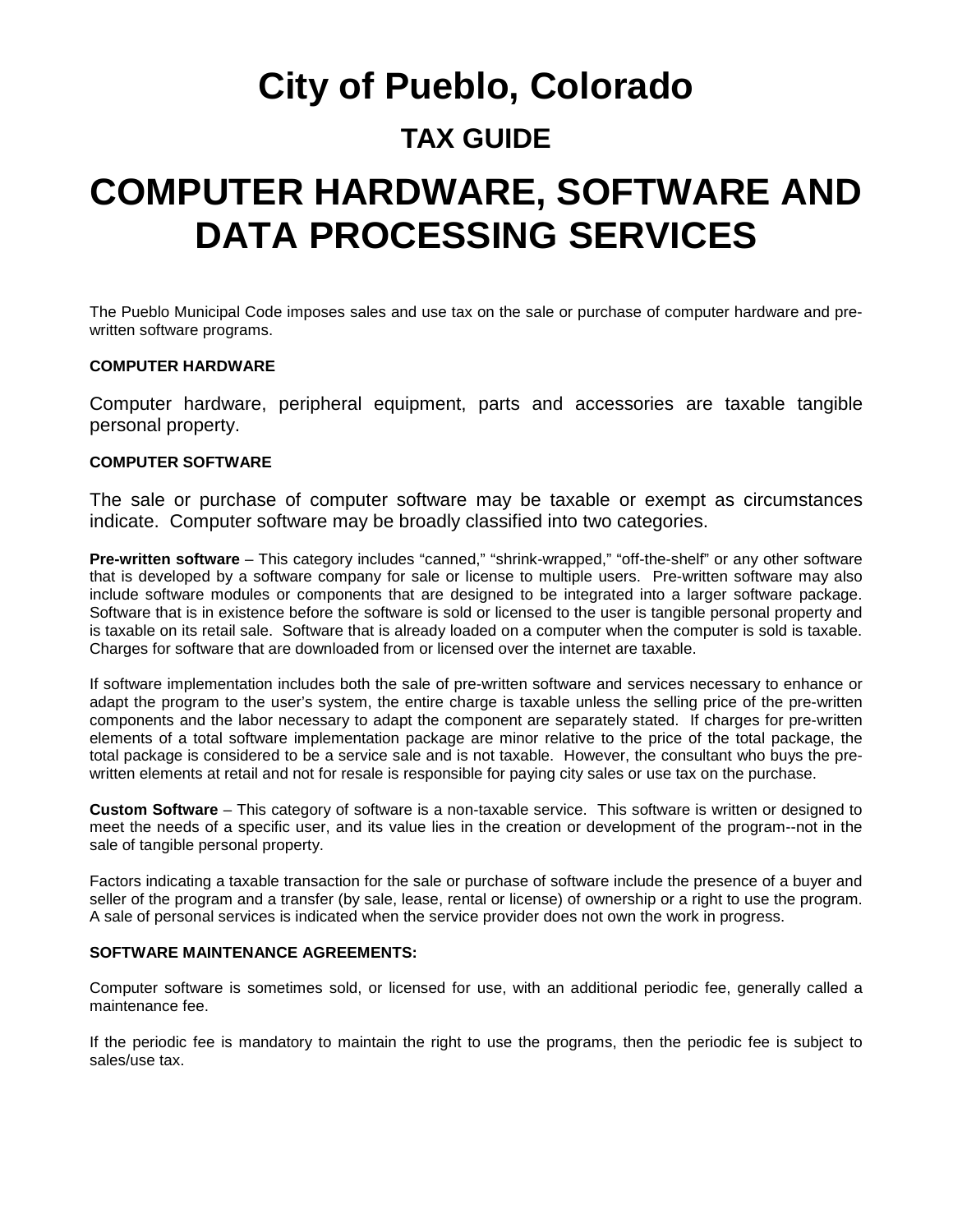If the periodic fee entitles the customer to program enhancements, improvements, modifications, revisions, discounts on additional software purchases, etc., the agreement is taxable. If the agreement also includes technical support, fixes or other services, the service portion of the agreement is not taxable provided that it is stated separately from the taxable portion.

If the periodic fee provides only technical support, fixes or other services, it is not subject to City of Pueblo tax. Any tangible personal property that changes hands as an incidental part of the service such as disks or CDs is taxable to the service provider.

#### **DATA PROCESSING SERVICES:**

Data processing services where the charges are for manipulation of client owned data, such as payroll services, computer accounting services, etc., are **not** taxable. Charges for a physical product that results from data processing services are taxable. The City of Pueblo sales/use tax is due on the sale of products such as mailing lists or seismic reports without regard to whether the list or report is transferred electronically or transferred on tape, disk or paper.

#### **EXAMPLE:**

- 1. ABC Co. is expanding their Pueblo operations and purchases 25 personal computers and 25 software packages. In addition, ABC purchases 25 maintenance agreements that entitle the customer to all future revisions. The personal computers, the software package and the maintenance agreements are all taxable.
- 2. ABC contracts to have John's Programming provide and install a prewritten program to network the 25 personal computers. John will also provide technical support and trouble shooting on an "as needed" basis. The prewritten networking program is taxable, but John's service labor is exempt.
- 3. Doowright Manufacturing has outgrown their current accounting and payroll package and they need to purchase a new software system. They sign a contract with Consultants Anonymous to design and install the new system. Consultants purchases a data base and applications modules but the substantial portion of the contract is for the services of Consultants to implement the new system. Since the majority of the contract is for service labor, the software contract is not taxable. However, since Consultants Anonymous purchases prewritten software components to install in Doowright's system, the purchase of the components is taxable to Consultants.
- 4. A Pueblo business enters into a licensing agreement with a software company to pay \$10,000.00 per month for the right to use the software company's new inventory control package. The full \$10,000.00 is subject to sales/use tax.

#### **RELATED TAX GUIDES:**

Information Service Maintenance Agreements

THE ABOVE INFORMATION IS A SUMMARY IN LAYMAN'S TERMS OF THE RELEVANT PUEBLO TAX LAW FOR THIS INDUSTRY OR BUSINESS SEGMENT. IT IS NOT INTENDED FOR LEGAL PURPOSES TO BE SUBSTITUTED FOR THE FULL TEXT OF THE PUEBLO MUNICIPAL CODE AND APPLICABLE RULES AND REGULATIONS.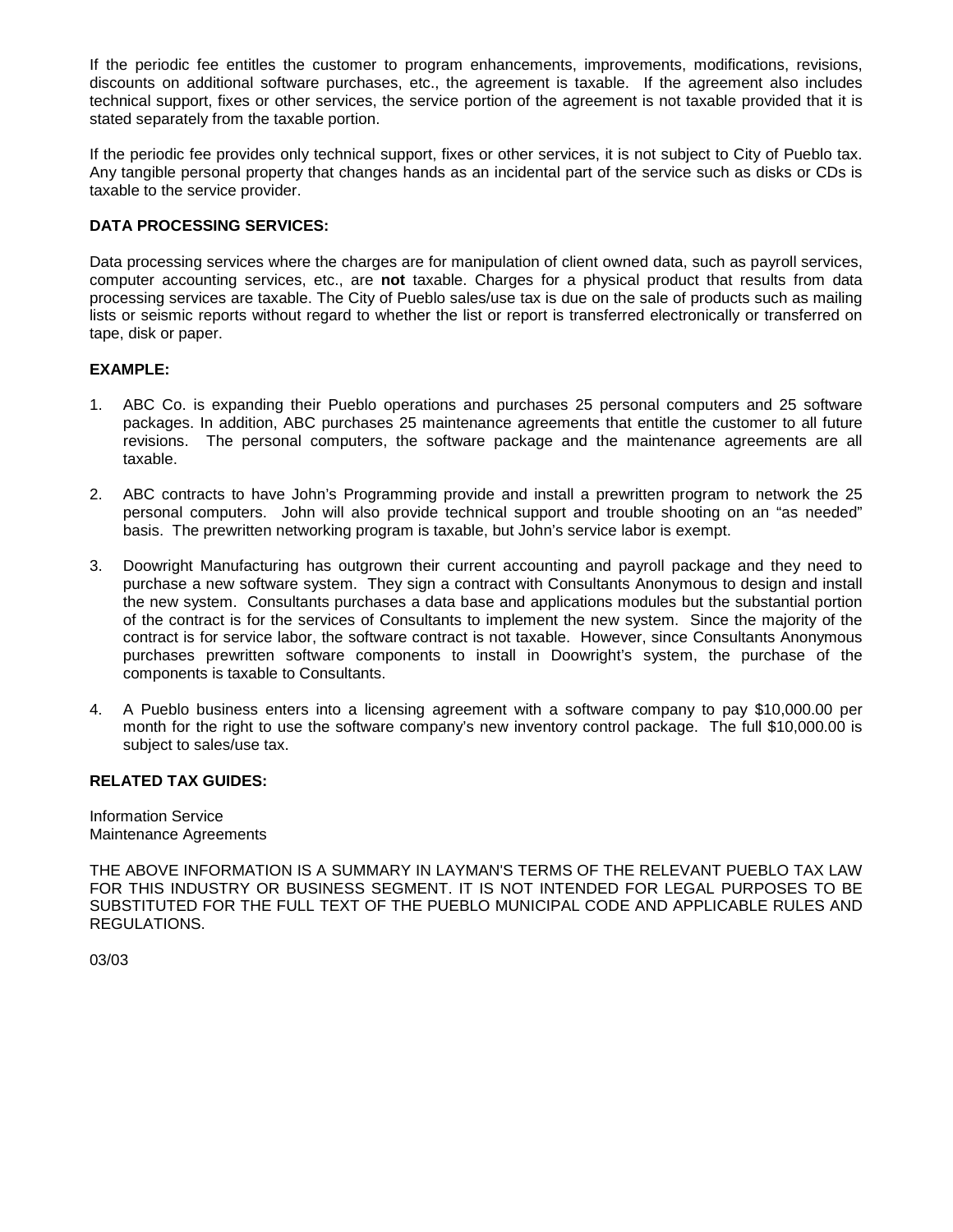# **City of Pueblo, Colorado TAX GUIDE CONSIGNMENT SALES**

Any seller who takes goods on consignment must collect sales tax on the full sales price when the goods are sold at retail. Even though the seller (the consignee) may be acting as an agent in selling goods for the consignor, this does not relieve the consignee of the responsibility to collect the sales tax. The Pueblo Municipal Code Defines the terms "retailer" and "vendor" to include any person who sells goods as an agent for another person or entity (principal) and imposes on them the duty to obtain a sales tax license and to collect sales tax, whenever the principal is not licensed or fails to collect sales tax.

#### **EXAMPLES:**

- 1. John has a retail outlet for goods made by local artisans. The craftspeople place their goods on consignment with John to be sold to the general public. As the retailer, John must collect sales tax on the sales of the consigned goods.
- 2. Charlie operates an auction house and takes goods on consignment from businesses seeking to dispose of outdated or overstocked items, estates needing to liquidate assets such as furniture, etc., or anyone with items they want to sell. As the retailer, Charlie must collect sales tax on the sales of the consigned goods.

#### **RELATED TAX GUIDE**:

Agents: Salespersons, Auctioneers

THE ABOVE INFORMATION IS A SUMMARY IN LAYMAN'S TERMS OF THE RELEVANT PUEBLO TAX LAW FOR THIS INDUSTRY OR BUSINESS SEGMENT. IT IS NOT INTENDED FOR LEGAL PURPOSES TO BE SUBSTITUTED FOR THE FULL TEXT OF THE PUEBLO MUNICIPAL CODE AND APPLICABLE RULES AND REGULATIONS.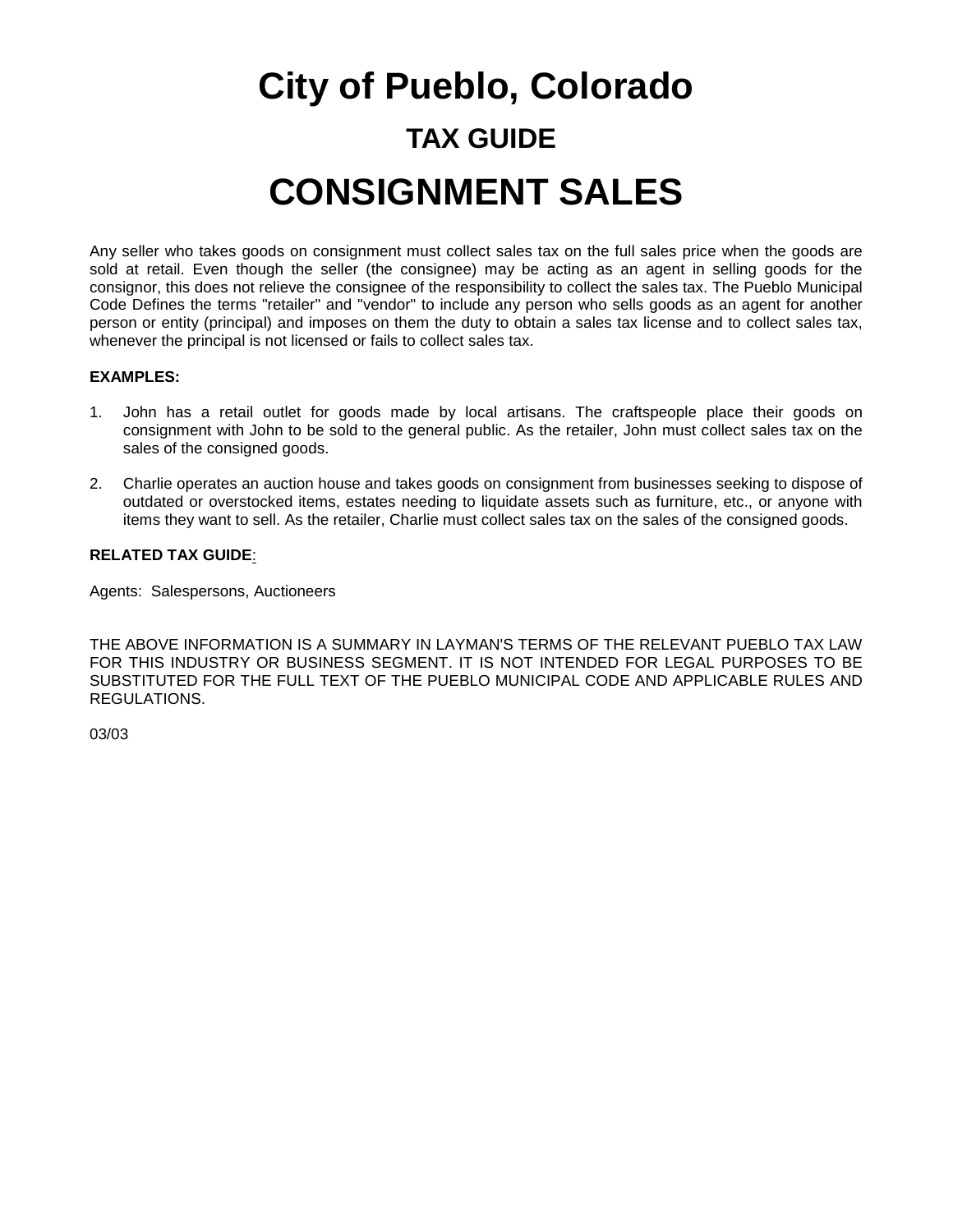## **City of Pueblo, Colorado**

### **TAX GUIDE**

## **CONSTRUCTION CONTRACTORS**

#### **DEFINITION:**

The term "construction contractor" applies to general contractors and subcontractors and includes all building constructors, highway and road constructors, electrical, plumbing, and heating constructors, excavators, and others engaged in the construction, reconstruction, expansion, alteration, repair, or wrecking of **any physical structure that is part of real estate.**

Business enterprises providing completed units of personal property to be affixed to, installed in or used in conjunction with a structure will **not** be regarded as performing work by a **contractor** if the personal property can be removed:

- 1. Without substantial damage to the structure, and
- 2. Without altering the functional use of the structure.

Business enterprises, as described above, are considered vendors who make retail sales and must charge City of Pueblo Sales Tax on these items if licensed to do so. If the vendor is not licensed to collect City of Pueblo Sales Tax or for any reason fails to do so, then the contractor must pay the tax due as Use Tax. These types of items include, but are not limited to, appliances, storm doors and windows, patio covers, carpeting, prefabricated swimming pools, lockers, athletic equipment, toilet partitions, movable partitions, nursery stock, sod or other similar items used in connection with a structure.

#### **STATE EXEMPT PROJECTS:**

The State of Colorado provides an exemption for purchases by contractors of construction and building materials that become permanently affixed to the real property when the owner of the real property is a nonprofit school or a governmental, charitable, or religious entity. **Pueblo has no such exemption.**

The contractor may not avoid the payment of the Pueblo Sales or Use Tax by use of provisions in the construction agreement or by use of the name of a tax exempt entity on an invoice or purchase order as the purchaser because the contractor is deemed to be the consumer of the materials used in construction. No exemption certificate issued by the Colorado Department of Revenue, nor any other taxing authority, will be recognized as a basis for exemption from the Sales of Use Tax levied by the City of Pueblo on construction materials.

#### **CONSTRUCTION MATERIALS:**

All building materials purchased, used or consumed in the City of Pueblo are subject to sales or use tax, unless the materials are purchased for resale or by seller holding a valid City of Pueblo Sales Tax License.

The general contractor on a project is responsible for the City of Pueblo tax on all material used or consumed on his project, including that used by the subcontractors he employs on the job. If the subcontractor is properly licensed with the City of Pueblo Finance Department, the subcontractor will be liable for his own taxes. But **the general contractor is responsible for the taxes owed by any unlicensed subcontractor they hire.**

Caution: City of Pueblo Sales Tax paid to a vendor who is not licensed to collect Pueblo Sales Tax does not relieve the contractor of this tax liability until said tax is remitted to the City of Pueblo.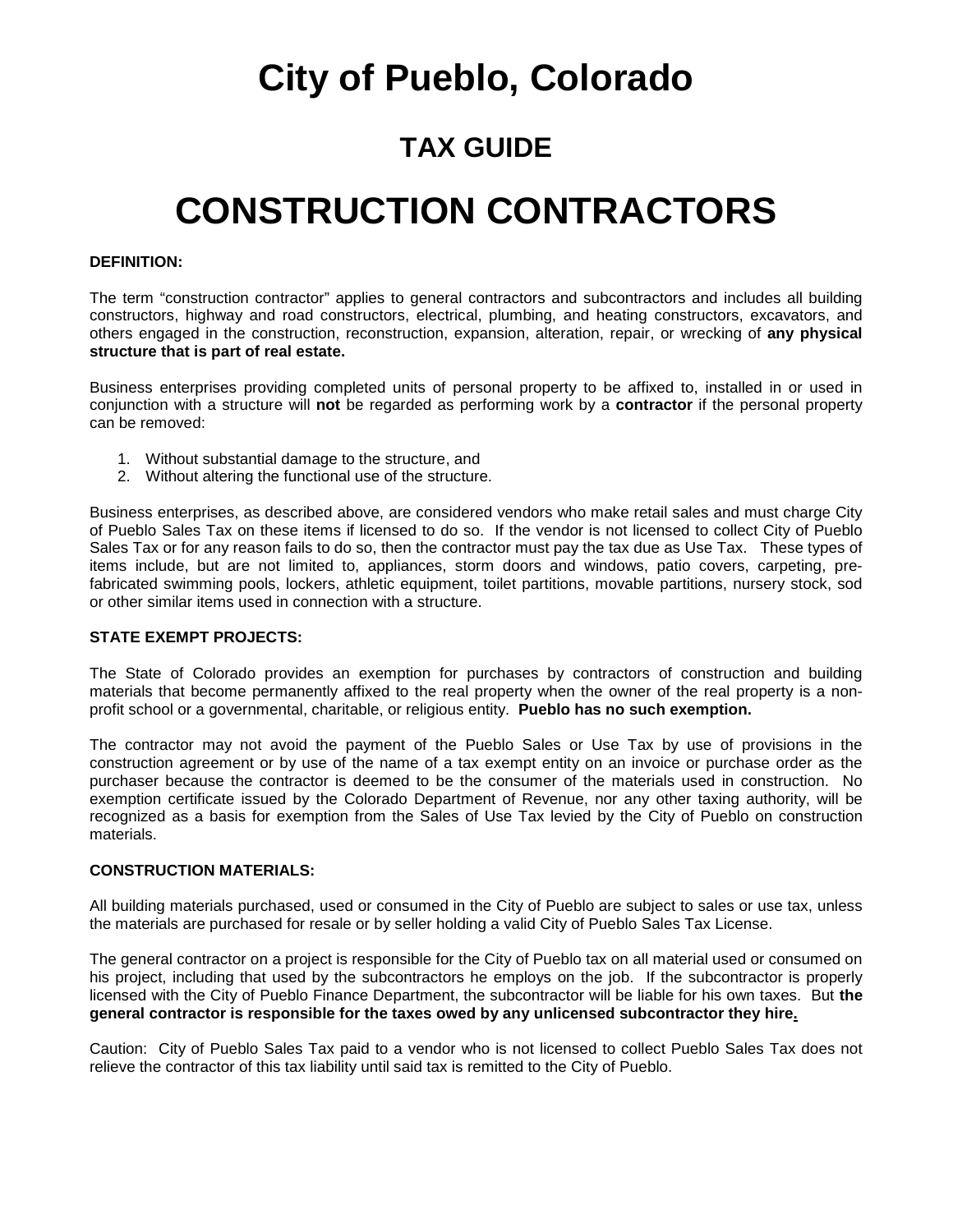#### **SALES TAX:**

- 1. Materials delivered by a Pueblo vendor to a construction contractor at a job site or other location in Pueblo are subject to city sales tax.
- 2. Materials picked up inside the City of Pueblo are subject to city sales tax regardless of whether the materials are used inside or outside the city.
- 3. Materials delivered by a Pueblo vendor to a location outside the City of Pueblo, for use outside the city, are exempt from city sales tax.
- 4. There is no exemption in the sales tax ordinance for the temporary storage of construction materials in Pueblo.

#### **USE TAX:**

City of Pueblo use tax is due on all materials used, consumed or stored in the city on which City of Pueblo sales tax was not paid. Examples might include the following:

- 1. For materials purchased outside of Pueblo to be used or stored in Pueblo on which sales tax was legally paid to another municipal corporation, use tax would be due only to the extent that the Pueblo tax exceeds the amount of sales tax paid to the other municipality. Sales tax is legally paid to another municipal corporation only if delivery of the material takes place in that municipality.
- 2. For material purchased outside Pueblo and delivered into Pueblo either by the vendor or common carrier, the full 3.7% City of Pueblo use tax is due.
- 3. If for any reason a licensed vendor fails to charge City of Pueblo sales tax, the contractor as the ultimate user must pay the full use tax.

#### **CONSTRUCTION TOOLS & EQUIPMENT:**

#### **NEW PURCHASES:**

All purchases of tools, supplies and equipment from a Pueblo licensed vendor that are delivered inside the City of Pueblo are subject to city sales tax.

If no Pueblo sales tax was paid, the City Code imposes a use tax on the purchase of tools, supplies and equipment used or received in Pueblo. However, if sales tax was legally paid on a purchase to another Colorado municipality, Pueblo allows a credit for the rate of tax legally paid to another municipality up to the rate of Pueblo's use tax.

#### **USED EQUIPMENT:**

Machinery and equipment, which has been used prior to being brought into the City of Pueblo, is subject to city use tax on the actual purchase price of the equipment and is due at the time the equipment is first brought into the city. Credit is allowed for the rate of legally imposed sales and use tax previously paid to another municipality up to the rate of city use tax.

#### **CONSTRUCTION EQUIPMENT:**

Pueblo sales and use tax applies to the purchase or use of construction equipment (cranes, grades, backhoes, bulldozers, welders, etc) in the city. Any equipment owned by a local construction company is subject to city tax when the equipment is purchased or first brought into the City of Pueblo. Construction companies located outside the city are subject city tax when equipment is brought into Pueblo. EXCEPTION: The City of Pueblo provides a prorated use tax on construction equipment brought into the city for a period of thirty (30) consecutive days or less if the taxpayer has complied with the provisions of C.R.S. Section 29-2-109.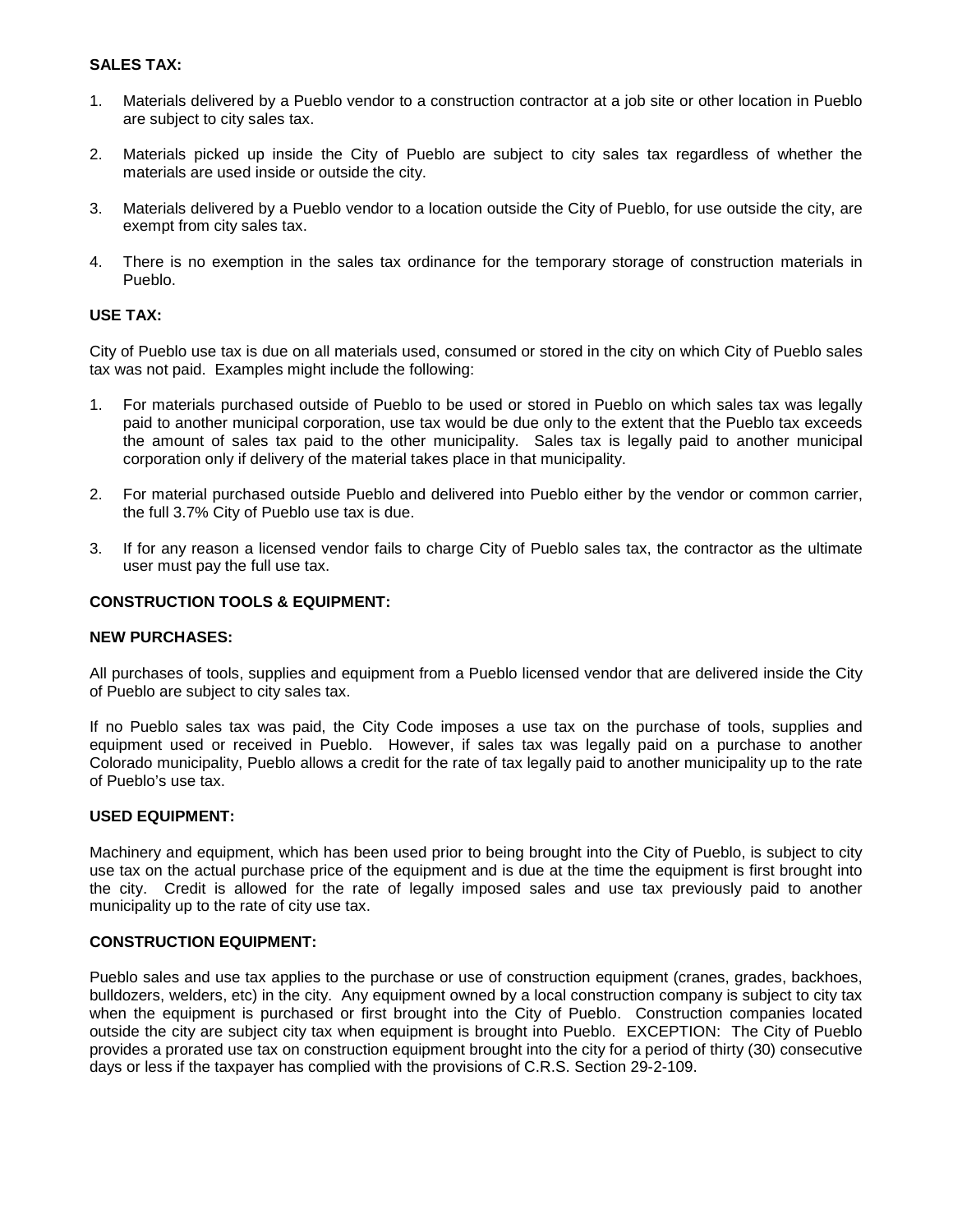#### **MOTOR VEHICLE EXEMPTION:**

Automotive vehicles (vehicles whose primary purpose is transportation upon public streets) registered and required by law to be registered outside of Pueblo are exempt. Specifically, construction contractors' pickup trucks and over-the-highway dump trucks, which are based and maintained at a location outside of Pueblo, would not be subject to Pueblo's sales or use tax.

#### **RETAILER-CONTRACTOR:**

Some contractors as defined above, also may be retail merchants of building supplies or construction materials, which were purchased tax free for resale. In the performance of their own construction contracts they might remove from their own stock whatever is needed for their contract operations. Such use of tax free merchandise is subject to tax in one of the following ways:

- 1. On time and material type contracts for all now tax exempt entities, sales tax must be charged and remitted on the total retail price charged to the customer.
- 2. On lump sum contracts and all jobs for tax exempt entities, use tax must be paid based on the acquisition cost of the merchandise.

Retailer contractors must have a City of Pueblo sales tax license. No sales tax license will be issued to regular contractors. They are not retailers of tangible personal property and are deemed to be users or consumers of all articles they use.

#### **MANUFACTURER CONTRACTORS:**

Manufacturing is defined as "the performance as a business of an integrated series of operations which places personal property in a form, composition or character different from that in which it was acquired whether for sale or use by the manufacturer. The change in form, composition or character must result in a different product having a distinctive name, character and use."

Organizations engaged in the manufacturing of tangible personal property who also perform construction contracts (i.e., permanently affix personal property to real property) are subject to Pueblo tax on the gross value of all materials, labor and services used and employed in the manufacture of the product.

#### **FABRICATORS:**

Shop tasks performed on construction materials, such as cutting, welding, drilling and painting structural steel or cutting, bending and attaching sheet metal pieces into "duct work," are not regarded as "manufacturing". Thus, in such cases, fabrication labor is not part of the tax base for a contractor/fabricator.

Fabricated labor is part of the tax base when transfer of title to the fabricated item takes place after performance of the fabrication by the retailer/fabricator.

#### **RELATED TAX GUIDES:**

Liens, Distraints & Enforcement **Manufacturers** Rental & Service Charges Combined Special Mobil Machines & Equipment Use Tax

THE ABOVE INFORMATION IS A SUMMARY IN LAYMAN'S TERMS OF THE RELEVANT PUEBLO TAX LAW FOR THIS INDUSTRY OR BUSINESS SEGMENT. IT IS NOT INTENDED FOR LEGAL PURPOSES TO BE SUBSTITUTED FOR THE FULL TEXT OF THE PUEBLO MUNICIPAL CODE AND APPLICABLE RULES AND REGULATIONS.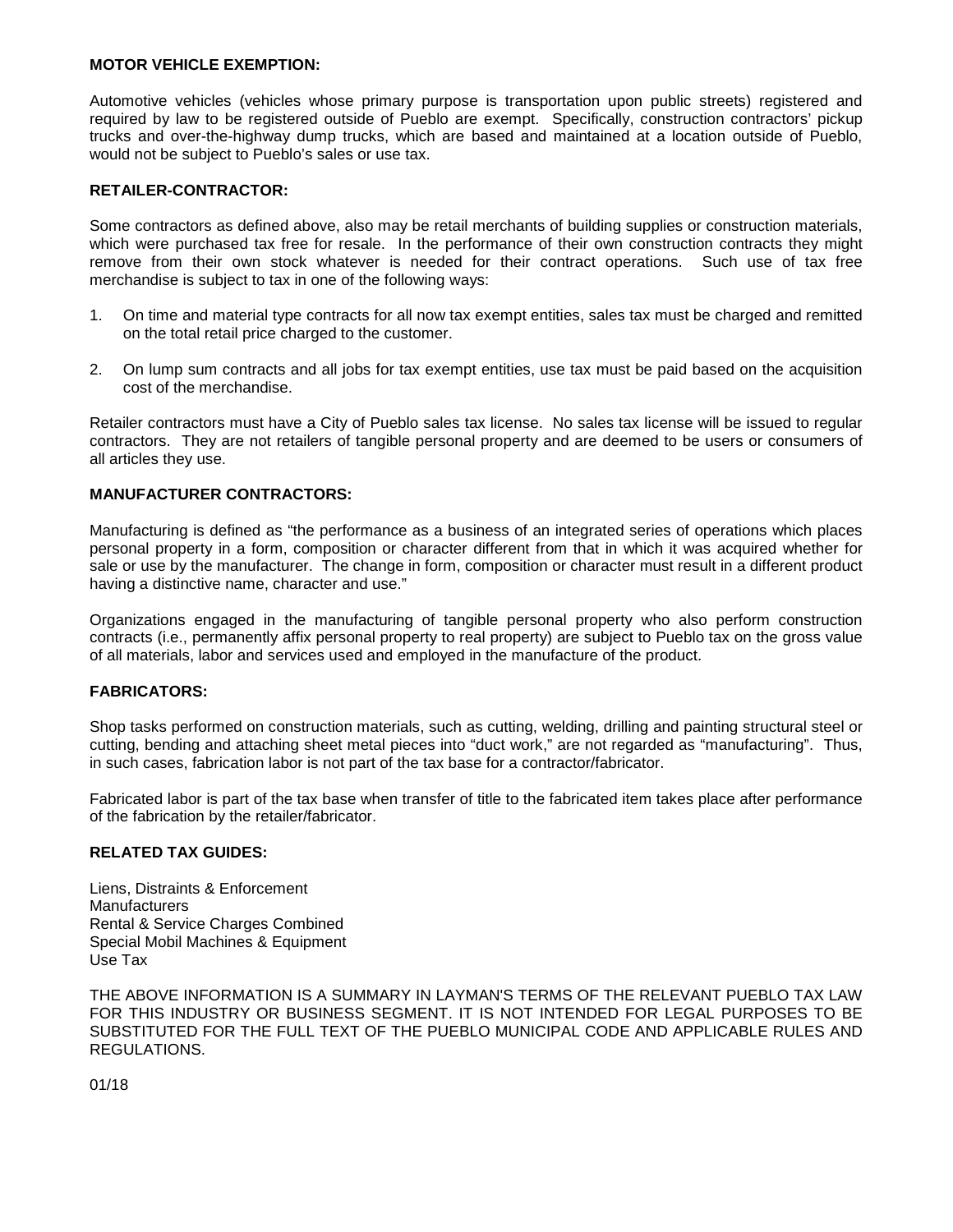## **City of Pueblo, Colorado TAX GUIDE CONTAINERS, LABELS AND SHIPPING CASES**

Containers, labels and shipping cases are taxable unless specifically exempt by the City of Pueblo Sales and Use Tax Ordinance.

Sales and purchases of tangible personal property for use as commercial packaging materials, i.e. containers, labels and shipping cases are exempt from sales and use tax when **all three of the following conditions are met:** 

- A. The item is sold to and used by a manufacturer, compounder, wholesaler, jobber, retailer, packager, distributor or bottler to contain or label the finished product;
- B. The item is transferred by such a firm along with and as a part of the finished product to the purchaser; and,
- C. The item is not returnable to that firm for reuse.

Generally, containers and labels include boxes, crates, jars, bags, sacks, bottles, packing cases, and gummed tapes and tags. The term also may include associated items such as twine, plastic stuffing, wrapping materials and wire necessary to make the container functional.

Returnable containers are taxable at time of purchase. If a deposit is charged on a returnable container city sales tax must be charged on this deposit. The tax must be refunded upon return of the container.

Any sale of a container or bag to a retailer or vendor of food, meals or beverages, which is to be furnished to a customer or user for the purpose of packaging or bagging the articles is exempt, if such container or bag becomes the property of the consumer or user, together with the food, meals or beverages purchased at retail.

Containers sold to firms performing services (i.e. a moving and storage company) are taxable because they are used by the company and not sold to the customer.

Pallets for warehouse use, which are not sold with a product as a container, are taxable. A pallet is not taxable only when it is included with the merchandise as packaging and the pallet is not returnable to the seller.

#### **EXAMPLES:**

- 1. ABC Speaker Company manufactures stereo speakers and speaker parts. After the speakers are produced and tested, they are packed in a cardboard box, along with plastic stuffing, and placed in inventory for sale. Neither the plastic stuffing nor the cardboard box are subject to sales tax when they are sold by XYZ Box Company to ABC Speaker Company because they meet all three conditions as a container: they contain the finished product, they are transferred by ABC Speaker Company to the purchaser as part of the product, and they are not returnable to the ABC Speaker Company for reuse.
- 2. U.S.A. Moving Company is a nationwide mover specializing in personal household moving. U.S.A. is located in Pueblo and uses various size boxes to contain various items during the moving process. The boxes in this case are subject to sales or use tax because they do not meet all of the three conditions required to be an exempt container. U.S.A. Moving Company is providing a service and does not manufacture finished items.
- 3. XYZ Company ships products to a warehouse for repackaging and delivery to XYZ's retail store. Containers, labels and packaging supplies are all taxable at this point because they are used by XYZ internally.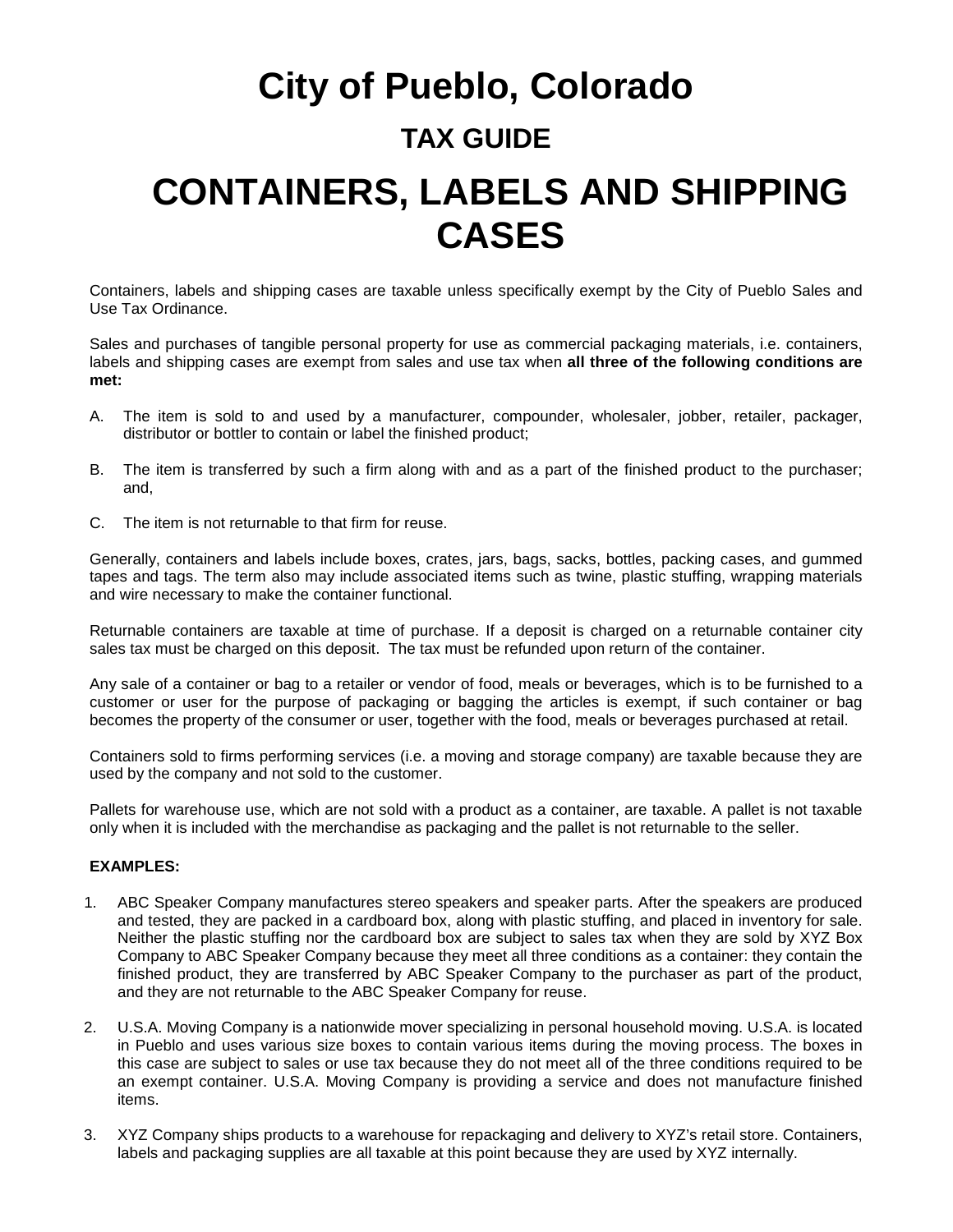4. A glass manufacturing company purchased bubble wrap to wrap its product for shipping, 20 pallets for shipping, 20 pallets for stock storage and address labels for the billing department. The bubble wrap and the 20 pallets for shipping would be exempt from sales/use tax. The 20 pallets for stock storage and the address label for the billing department would be subject to sales/use tax because it does not meet the definition of "exempt commercial packaging materials." The items were purchased for the company's own use.

THE ABOVE INFORMATION IS A SUMMARY IN LAYMAN'S TERMS OF THE RELEVANT PUEBLO TAX LAW FOR THIS INDUSTRY OR BUSINESS SEGMENT. IT IS NOT INTENDED FOR LEGAL PURPOSES TO BE SUBSTITUTED FOR THE FULL TEXT OF THE PUEBLO MUNICIPAL CODE AND APPLICABLE RULES AND REGULATIONS.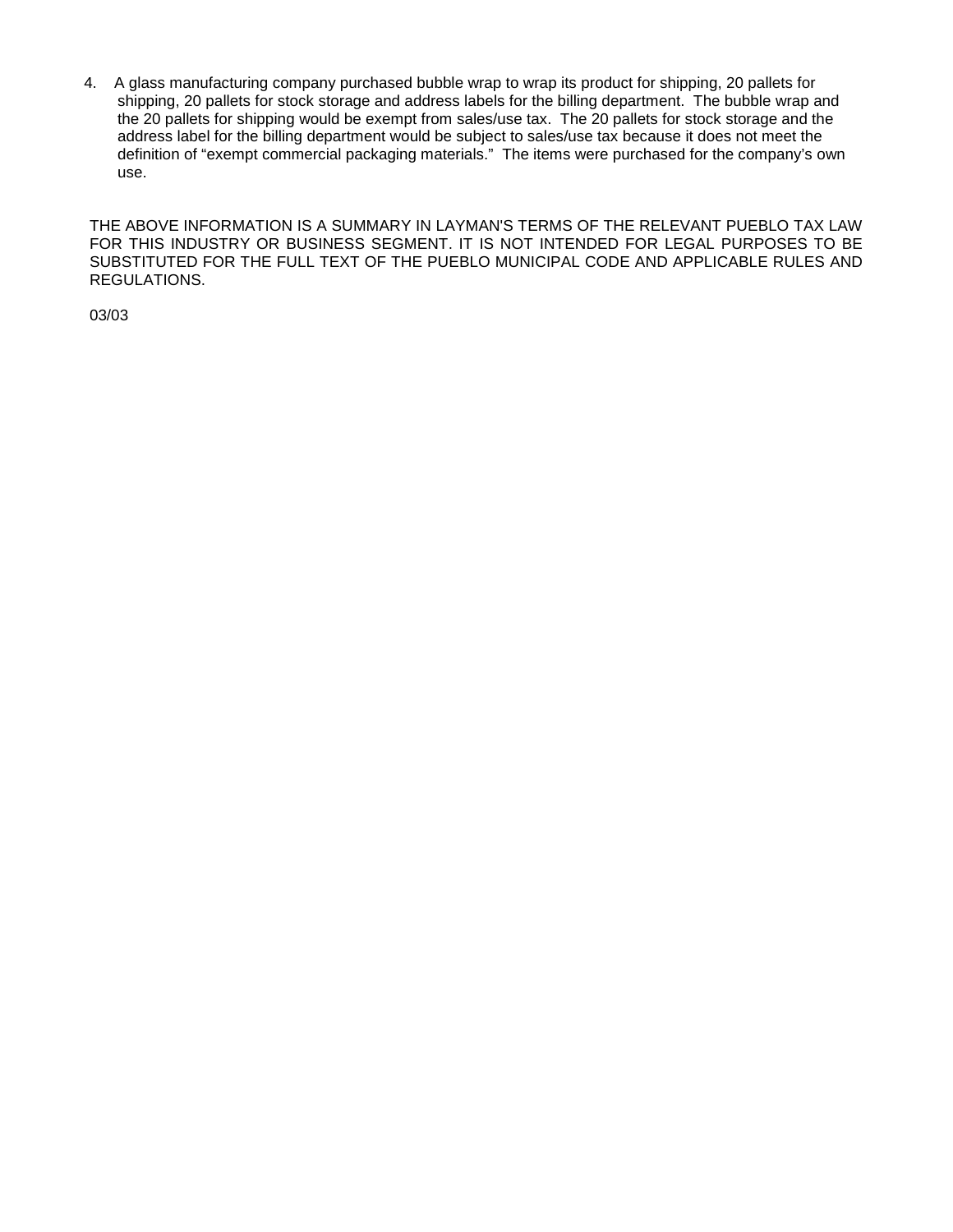## **City of Pueblo, Colorado TAX GUIDE COUPONS AND PROMOTIONAL ITEMS**

#### **DISCOUNT COUPONS:**

#### THERE ARE TWO KINDS OF COUPONS:

- 1. Store coupons are issued by retail stores. When presented by the customer, they discount the selling price of the product. Because the coupon is used to reduce the price charged to the customer and there is no reimbursement to the retailer for the price reduction, sales tax applies only to the net selling price of the product.
- 2. Manufacturers' coupons are different from store coupons. A manufacturers' coupon is issued by a product manufacturer and allows the customer a reduction in the purchase price of its product upon presentation of the coupon at the retailer. The retailer accepts the manufacturers' coupon as part of the payment for the item being sold. Because the retailer receives the full selling price for the product, part from the customer and the balance of payment from the manufacturer, sales tax applies to the full selling price before deduction for the coupon.

Retailers should be aware of the differences in how sales tax is applied to store coupons versus manufacturers' coupons. The taxable basis for the purchase of any taxable item, when a coupon is used, is the total value of money, credits, and property received, including any reimbursement from the manufacturer.

Coupons where a restaurant gives one meal or food item free with the purchase of one are treated as store coupons when the restaurant does NOT receive reimbursement for the coupon.

#### **EXAMPLES**:

- 1. Big A Motors advertises that its cars sell for \$8599 after the application of a \$500 rebate from the manufacturer. Sales tax is due on the full selling price of \$9099.
- 2. Stop Mart issues its own store coupon for soap. When the coupon is redeemed at the time of purchase, sales tax is charged on the net selling price (shelf price less coupon discount).
- 3. Smart Manufacturing issues a manufacturer's coupon that entitles the customer to receive a \$5 discount when the customer presents the coupon at the time of purchase of Smart's new product. The retailer reduces the price to the customer and receives reimbursement from Smart Manufacturing for the \$5 reduction in sales price. Sales tax is calculated on the full selling price before the \$5 is deducted.

The sale of a coupon book or card is usually not considered a retail sale and is not taxable when the book is sold to the general public. However, city sales or use tax is due from the publisher based upon the printing cost of the coupon book or card. **EXCEPTION**: If the seller of the coupon book or card is also the retailer selling the discounted product, or if the retailer receives any type of reimbursement or rebate from the sale of the coupon book or card, the sale of the coupon book or card is taxable.

#### **GIVE-AWAY COUPONS:**

If a coupon entitles the customer to a free item (e.g. buy one get one free; buy a sandwich, get a free drink; or present coupon for a free toy), tax applies to the transaction in the same manner as PROMOTIONS AND GIVE-AWAYS, following.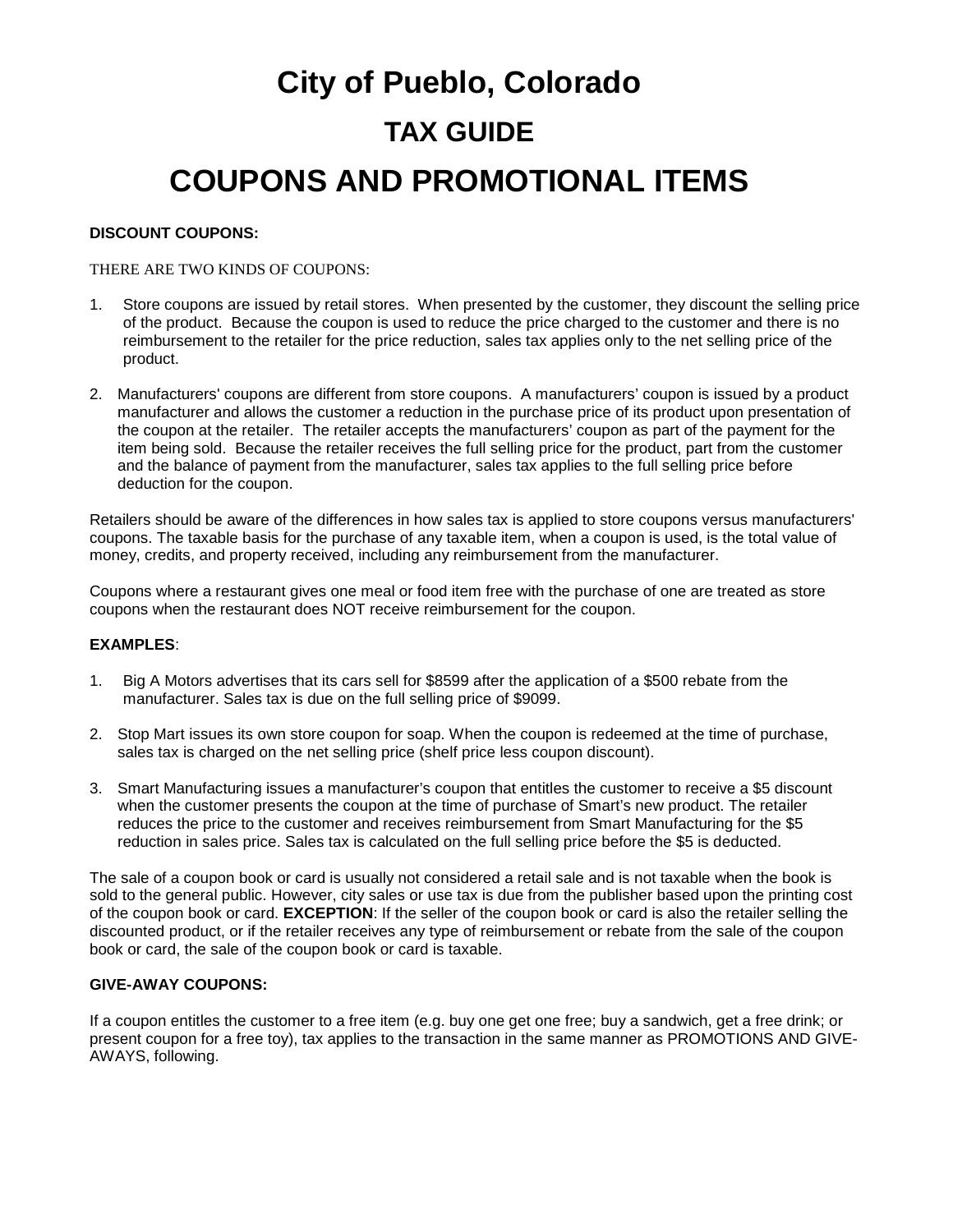#### **PROMOTIONS AND GIVE-AWAYS**:

Generally, if a free item is included with the purchase of a **taxable** item (e.g. buy one, get one free; or buy a sandwich, get a free drink), sales tax is due only on the amount charged. No additional sales tax is due on the free item because it is considered to be "sold" along with the taxable item. However, if the retailer receives any rebate, reimbursement, or consideration of any kind for the free item from a franchisor, manufacturer, or other source, the sale is taxable on the full value received by the retailer (like a manufacturer's coupon).

If an item of property is given away free with the purchase of a **non-taxable** item, it may be taxable or exempt. If the "free" item is normally sold as a non-taxable item, it remains nontaxable. If the "free" item is normally sold as a taxable item, use tax is due from the seller based on the cost of the taxable item given away free.

If any item is given away unconditionally as a promotion or prize without requirement of purchase, use tax is due from the seller based on the cost of the article given away free.

#### **EXAMPLES:**

- 1. Joe's Burger Buster offers a "buy one, get one free" promotion. Since Joe's second burger is "free" conditional upon purchasing the first burger, and since the sale of the first burger is taxed, no tax is due on the "free" burger.
- 2. A gas station gives a free key chain with the purchase of five gallons of gas. The key chains are subject to sales/use tax at the time of purchase by the gas station.
- 3. AAA Super Store takes an item off the shelf and gives it away free to celebrate its grand opening. Use tax is due from AAA Super Store on their cost of the free item.
- 4. Taco Heaven runs a promotional game and gives away scratch tickets, which entitle winners to a free soft drink. Since the free drink is offered as a prize and is awarded without the requirement of a purchase, Taco Heaven owes City use tax on their cost of drinks given away as prizes.

THE ABOVE INFORMATION IS A SUMMARY IN LAYMAN'S TERMS OF THE RELEVANT PUEBLO TAX LAW FOR THIS INDUSTRY OR BUSINESS SEGMENT. IT IS NOT INTENDED FOR LEGAL PURPOSES TO BE SUBSTITUTED FOR THE FULL TEXT OF THE PUEBLO MUNICIPAL CODE AND APPLICABLE RULES AND REGULATIONS.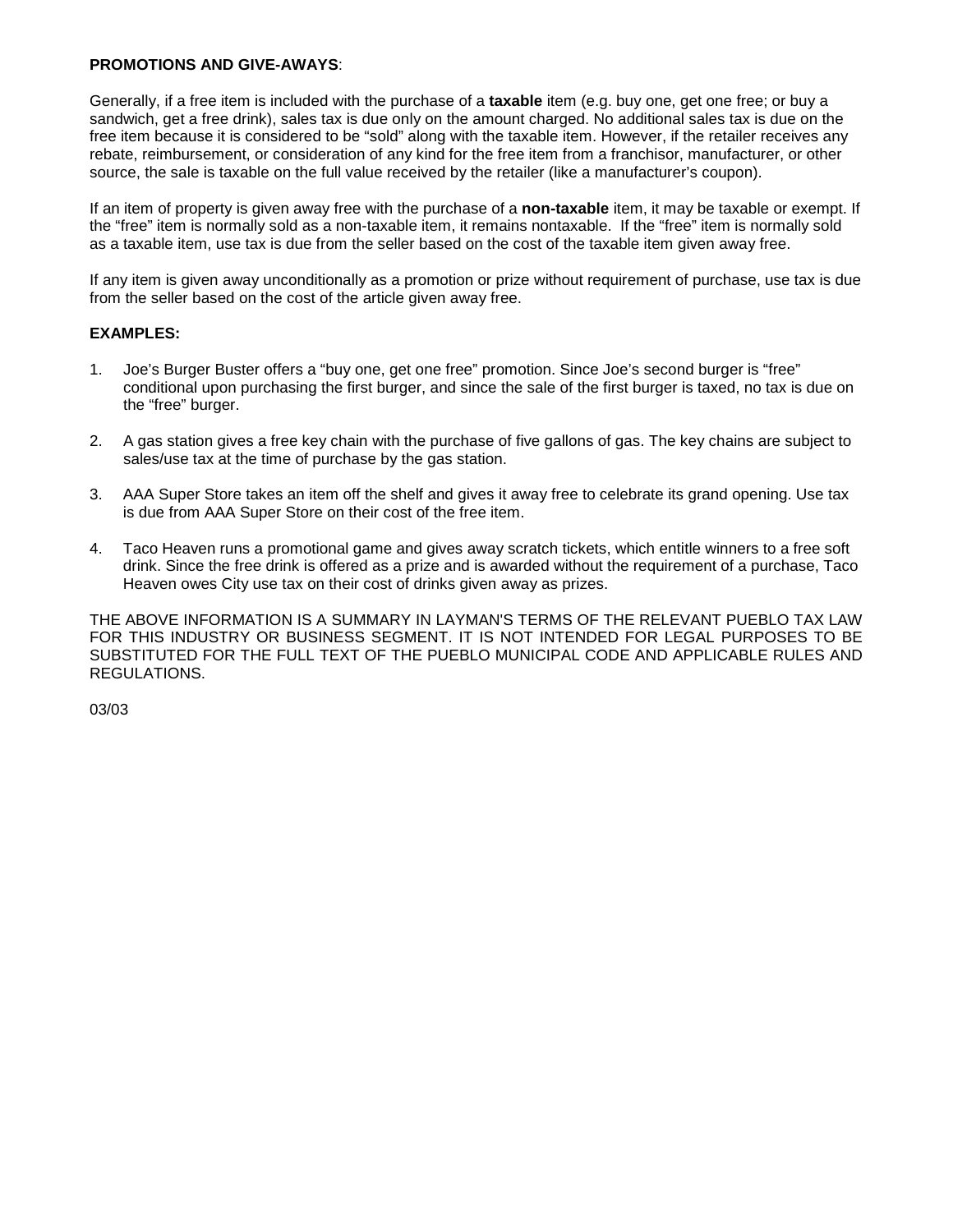## **City of Pueblo, Colorado TAX GUIDE Credit Cards from Governmental Organizations**

The City of Pueblo Ordinance exempts from sales and lodgers tax all sales to the United States government, to the State, its departments and institutions, and the political subdivisions when purchased in their governmental capacities. In order for the governmental entity to take advantage of the tax exemption, the billing must be made directly to the governmental entity, and the payment must be received directly from the governmental entity. In some cases, the governmental organization utilizes a credit card to pay for the purchase.

If the credit card is directly billed to and directly paid by the governmental organization, the transaction is **exempt** from tax.

If the credit card is in the name of the governmental organization and the individual, with the individual being responsible for the payment of the credit card, the transaction is **not exempt** from tax. Purchases charged to a personal credit card by a governmental employee, even if they are reimbursed by the governmental organization, are **not exempt**.

The criteria to identify whether or not the government credit card is billed directly to a governmental organization (and therefore exempt) are described below.

#### **FEDERAL CREDIT CARDS:**

The federal government's credit card program is called "GSA SmartPay". This program uses a series of Voyager (prefix of 8699), VISA (prefix of 4486 or 4716), and MasterCard (prefix of 5568) credit cards. There are currently four different categories of these credit cards: Fleet cards, Purchase cards, Travel cards and Integrated cards.

Fleet Cards. Fleet cards may be either a Voyager or MasterCard and will have a background picture of two cars and a flag. These cards use the 8699 and 5568 prefixes. These cards are billed directly to the governmental agency, so purchases made using Fleet Cards are **exempt** from Pueblo tax.

Purchase Cards. Purchase cards may be either a VISA or MasterCard and will have a background picture of a column in the center of the card, without a flag. These cards use the 4486, 4716 and 5568 prefixes. These cards are billed directly to the governmental agency, so purchases made using Purchase Cards are **exempt** from Pueblo tax.

Travel Cards. Travel cards may be either a VISA or MasterCard and will have a background picture of a large jet on the ground in front of the U.S. Capitol. These cards use the 4486 and 5568 prefixes. For these cards, the 6<sup>th</sup> digit on the card must be examined.

If the  $6<sup>th</sup>$  digit is a 0, 6, 7, 8, or 9, the card is billed directly to the governmental agency, so purchases made using these cards are **exempt** from Pueblo tax. If the 6<sup>th</sup> digit is a 1, 2, 3, or 4, the card is billed individually, so the purchases made using these cards are **not exempt** from Pueblo tax.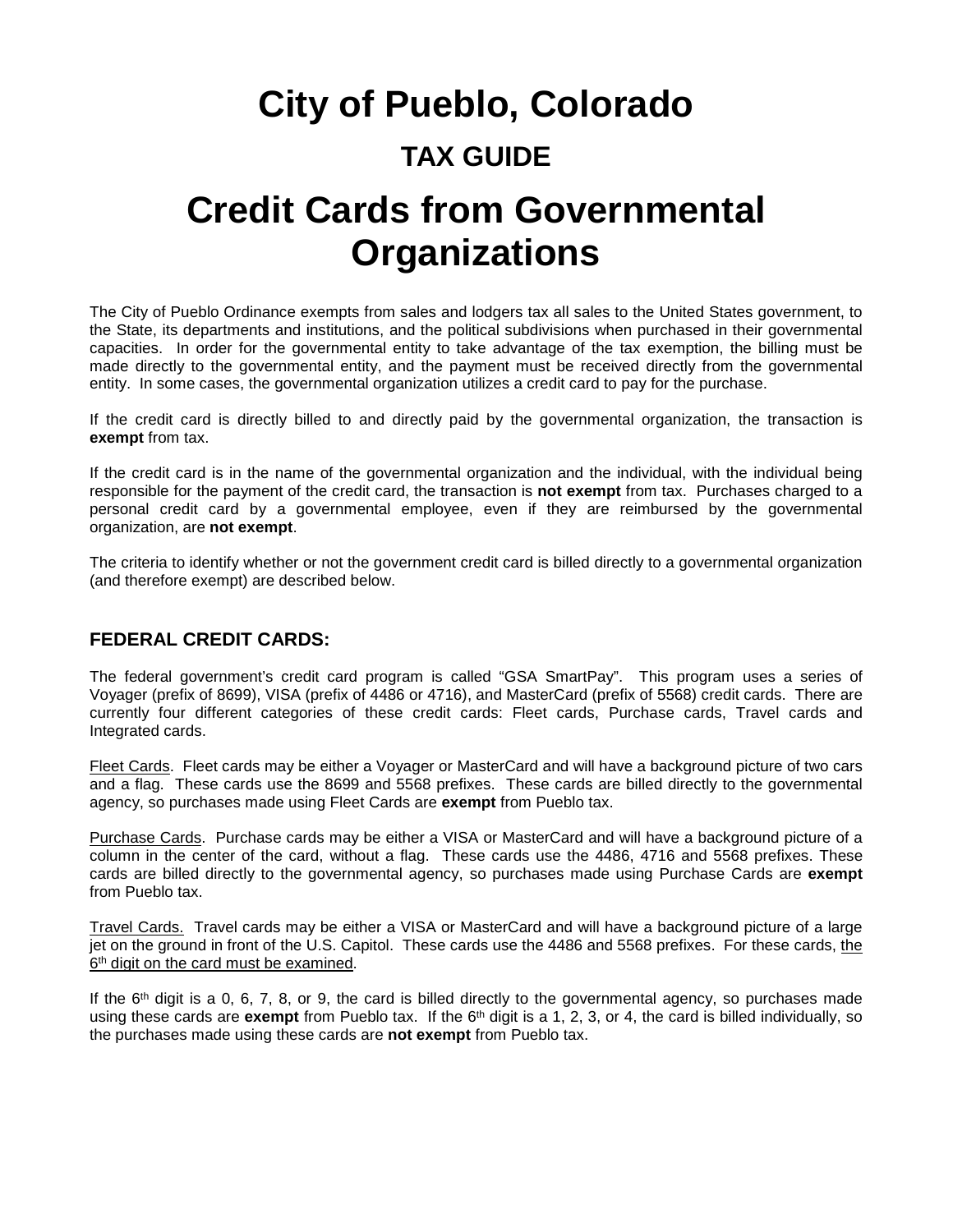Integrated Cards. Integrated cards may be either a VISA or MasterCard and will have a background picture of a blue sky with clouds, U.S. Capitol, and a flag. There is also a picture of jet in flight in the middle. These cards use the 4486, 4716 and 5568 prefixes. These cards follow the same rules as Travel Cards with one exception: If the account number begins with 5568-16, purchases for office supplies and tangible goods are direct billed, so are **exempt** from Pueblo tax, while purchases for lodging and restaurant food are billed to individuals, so are **not exempt** from Pueblo tax. An exception to the exception relates to the Bureau of Reclamation. All Bureau of Reclamation cards begin with the 5568-16 prefix and are billed direct, so purchases made using these cards are **exemp**t from Pueblo tax.

#### **STATE OF COLORADO CREDIT CARDS:**

The State of Colorado uses three different categories of credit cards:

Purchase Cards. Purchase cards display the words "State of Colorado" and "For Official State Business Use Only" along with the State seal. These cards show the agency's tax exemption number that begins with "98", followed by five digits. Purchases made on these cards are directly billed to the State agency, so are **exempt** from Pueblo tax.

Group Event System Cards. Group event system cards are primarily used for meetings. These cards display the words "State Tax Exempt" followed by the agency's tax exemption number ("98" followed by five digits) and the employee's name. These cards are billed directly to the State agency so purchases made using these cards are **exempt** from Pueblo tax.

Travel Cards. Travel cards display only the words "State of Colorado" and the employee's name; there is no tax exemption number. Purchases made on these cards are billed to the individual, so are **not exempt** from Pueblo tax.

#### **COLORADO LOCAL GOVERNMENT CREDIT CARDS:**

Some local governments in Colorado issue credit cards in both the government employee and agency's name. Purchase cards display the name of the government entity and the words "Purchasing Card." Purchase cards are billed directly to the government entity, so purchases made using these cards are **exempt** from Pueblo tax. All other local government credit cards are billed to individuals, so are **not exempt** from Pueblo tax.

#### **OUT OF STATE LOCAL AND STATE GOVERNMENT CREDIT CARDS:**

Local and state governmental entities from outside the State of Colorado can not make purchases exempt from Pueblo tax under the same rules as Colorado local government entities.

#### **FOREIGN AND DIPLOMATIC TAX EXEMPTION:**

Purchases made by foreign diplomats and agents of foreign governments are exempt from Pueblo tax **if** they present special sales tax exemption cards. These cards, issued by the U.S. Department of State, use colorcoding to indicate varying degrees of tax exemption. The cards bear the name and photograph of the authorized bearer and are nontransferable. Cards with a blue band across the bottom and the words "Exempt from all Sales Tax" exempt the authorized bearer from Pueblo tax. Cards with a yellow, green, red or red/green band across the bottom list all restrictions on tax exemption (i.e. "Tax Exemption not valid for: Sales under \$350; Hotels"). These cards should be examined carefully to insure that the purchase falls within the tax-exemption granted. Note – If the tax exemption card is a Mission tax exemption card (instead of a Personal tax exemption card), personal purchases are prohibited.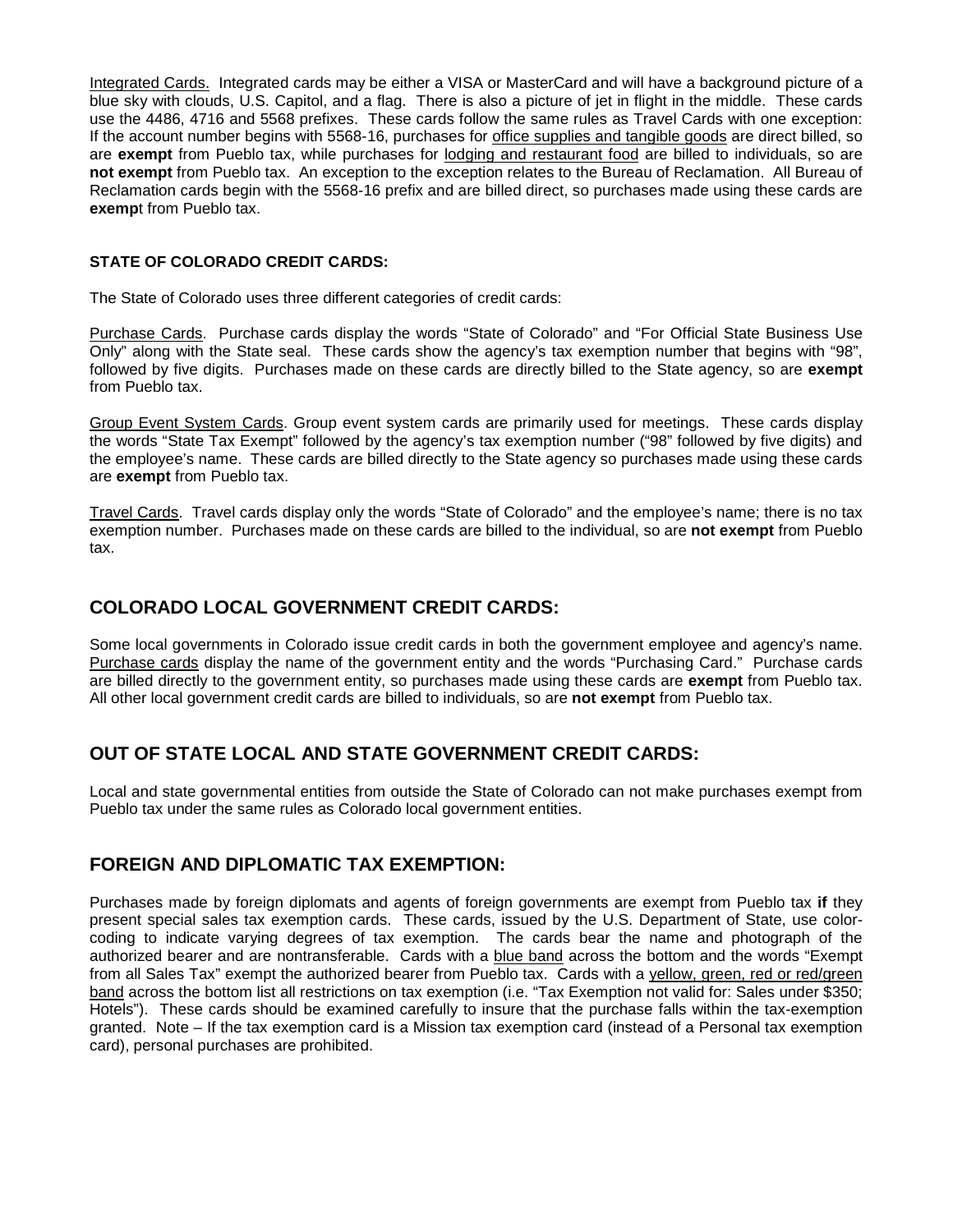#### **BURDEN OF PROOF:**

Vendors must maintain documentation to verify whether a transaction is exempt. Typically this would be a copy of the credit card used and a copy of the diplomatic exemption card.

If the vendor and the purchaser disagree on the application of the tax, the vendor must collect the tax. The vendor should give the purchaser a receipt showing the taxes collected. The purchaser then has 60 days to file a claim for refund directly with the City for recovery of the tax.

RELATED TAX GUIDE TOPICS

Charitable, Religious, and Governmental Exemption Exemption – Burden of Proof Lodger's Tax

THE ABOVE INFORMATION IS A SUMMARY IN LAYMAN'S TERMS OF THE RELEVANT PUEBLO TAX LAW FOR THIS INDUSTRY OR BUSINESS SEGMENT. IT IS NOT INTENDED FOR LEGAL PURPOSES TO BE SUBSTITUTED FOR THE FULL TEXT OF THE PUEBLO MUNICIPAL CODE AND APPLICABLE RULES AND REGULATIONS.

Revised 09/10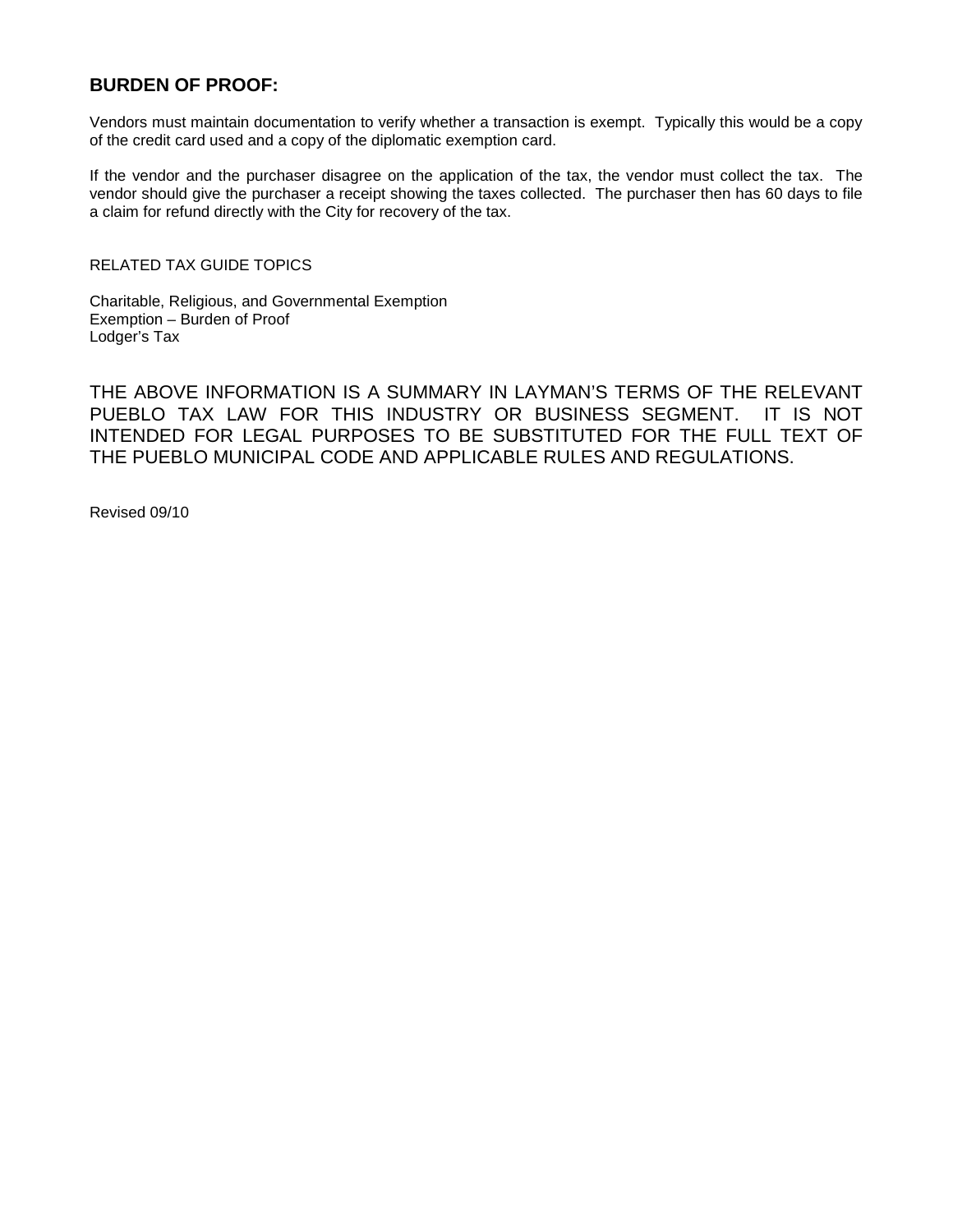## **City of Pueblo, Colorado TAX GUIDE CREDIT SALES, INSTALLMENT SALES AND CONDITIONAL SALES**

Credit sales, installment sales and conditional sales are different types of credit or financing arrangements that are all included within the definition of "sale". Regardless of the type of financing involved, City sales tax must be charged by the seller on the total selling price of the property and must be reported and paid by the seller with the sales tax return for the month of the sale. If property is returned by the purchaser, and if the seller refunds the full sales price including City sales tax to the purchaser, the seller may deduct as "returned goods" the amount of the sale on a subsequent City sales tax report.

A bad check or an uncollectible account which is **not secured** by a conditional sales contract or other security interest, and which is found to be worthless, is an allowable bad debt deduction for the seller if sales tax was previously remitted to the City and the debt is properly written off for State income tax purposes.

A bad check or an uncollectible account which is **secured** by a conditional sales contract or other security interest, and which is found to be worthless, is not eligible to be taken as a bad debt deduction. If a bad debt arises from a conditional sales contract on which the vendor retains title to the property or possesses a chattel mortgage, no deduction from gross sales is allowed. The seller must collect the full amount of City sales tax from the purchaser at the time of the sale and remit the tax to the City. Since the purchaser is the one who pays the tax, the seller is not entitled to recovery.

#### **EXAMPLES:**

- 1. XYZ Beds of Pueblo sells Tom a waterbed on an installment basis. The bed is collateral for the installment contract. Tom and a friend pick up the bed at XYZ's store. XYZ must report the full amount of the sale in the month the contract was entered into and must remit the sales tax due on the entire sales amount. Two months later, Tom defaults on the payments and XYZ repossesses the waterbed. XYZ may not take a bad debt deduction on its sales tax return for the uncollectible amount of the installment sale nor is XYZ entitled to a refund or credit of the tax remitted. Three months later, XYZ sells the same bed to Bill. Bill had the bed delivered to his apartment in Pueblo. XYZ must collect sales tax on the full amount of the sale to Bill and no adjustment is allowed for the prior events related to the default and repossession.
- 2. ABC Cars is a used car dealership that provides financing for all its non-cash sales. On a financed sale, ABC retains title to the car until the selling price is paid in full. Because ABC retains a security interest on those vehicles, no bad debt deduction is allowed should the customer fail to make the required payments. This is true even if the vehicle is repossessed.
- 3. One of Acme Office Supply's customers, who had an open account, files bankruptcy. Acme may take a deduction for the amount of the bad debt representing taxable sales on which tax had been remitted. Acme subsequently files a claim with the bankruptcy court. Four years later, Acme recovers 5% of the amount due from the customer. The amount of the recovery which represents taxable sales previously deducted as bad debts must now be reported as taxable bad debts collected.

THE ABOVE INFORMATION IS A SUMMARY IN LAYMAN'S TERMS OF THE RELEVANT PUEBLO TAX LAW FOR THIS INDUSTRY OR BUSINESS SEGMENT. IT IS NOT INTENDED FOR LEGAL PURPOSES TO BE SUBSTITUTED FOR THE FULL TEXT OF THE PUEBLO MUNICIPAL CODE AND APPLICABLE RULES AND REGULATIONS.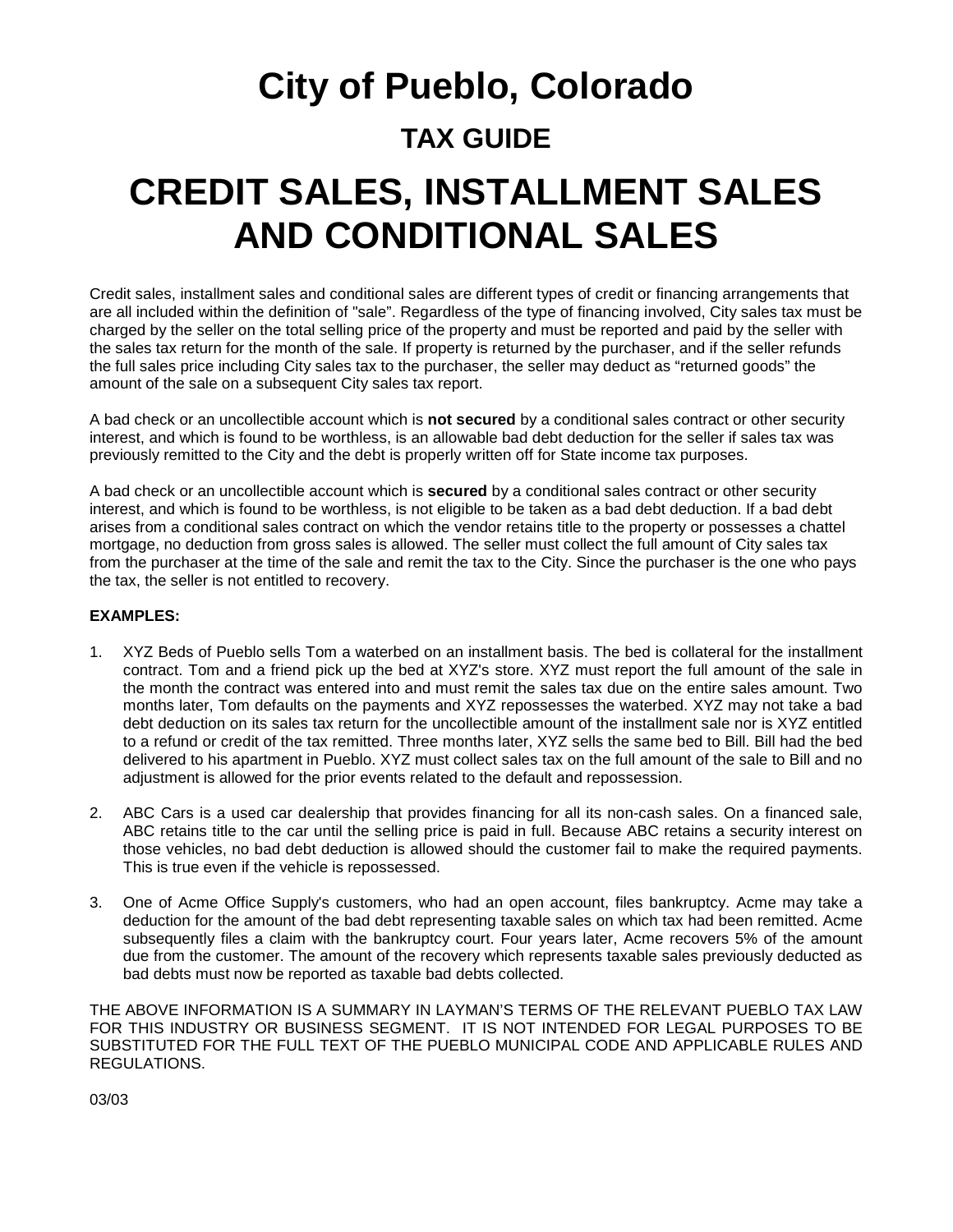# **City of Pueblo, Colorado TAX GUIDE DENTISTS AND DENTAL LABORATORIES**

The sale of a custom-made dental prosthetic device by a dental laboratory to a licensed practitioner of dentistry for use by a specific individual is exempt from sales/use tax. A dental prosthetic device is a replacement for lost or missing natural parts or is the addition of a device to aid the dental bodily functions. Dental prosthetic devices include, but are not limited to, inlays, crowns, dentures, bridges, gold, silver or other restorative materials used for fillings and similar custom manufactured items.

The above exemption does not apply to equipment, tools, materials or supplies used by the dentist to provide care to his/her patients. These items include, but are not limited to, orthodontic supplies, bands and wires, dental equipment, furnishings, disposal gloves, cups, floss, impression material, x-ray film or any materials or supplies used by the dentist that do not become a component part of the prosthetic dental device.

Drugs such as novocaine and nitrous oxide purchased by a dental practice in bulk form and administered in individual doses to patients in connection with the rendering of services are NOT exempt as they are not sold by the supplier for the direct personal use of a specific individual patient but are consumed by the dentist in providing treatment.

Laboratories that manufacture dental prosthetic devices may purchase any materials exempt from tax that will become a component part of the prosthetic devices. However, the lab must pay tax on any materials and supplies used in the manufacturing process that do not become a component part.

#### **EXAMPLES**:

A dentist purchases dental molds, novocaine, toothbrushes, disposal face masks and a customized crown and bridge. The dentist must pay sales tax on all the above items with the exception of the customized crown and bridge. The other items are for use in providing care to his/her patient and therefore, taxable.

A dental lab purchases porcelain, gold and dental molds for manufacturing crowns and bridges. The porcelain and gold are tax exempt, but the molds are part of the manufacturing process and do not become a component part of the crowns and bridges. Therefore, they are taxable.

#### **RELATED TAX GUIDES:**

Drugs Medical Exemptions Use Tax

THE ABOVE INFORMATION IS A SUMMARY IN LAYMAN'S TERMS OF THE RELEVANT PUEBLO TAX LAW FOR THIS INDUSTRY OR BUSINESS SEGMENT. IT IS NOT INTENDED FOR LEGAL PURPOSES TO BE SUBSTITUTED FOR THE FULL TEXT OF THE PUEBLO MUNICIPAL CODE AND APPLICABLE RULES AND REGULATIONS.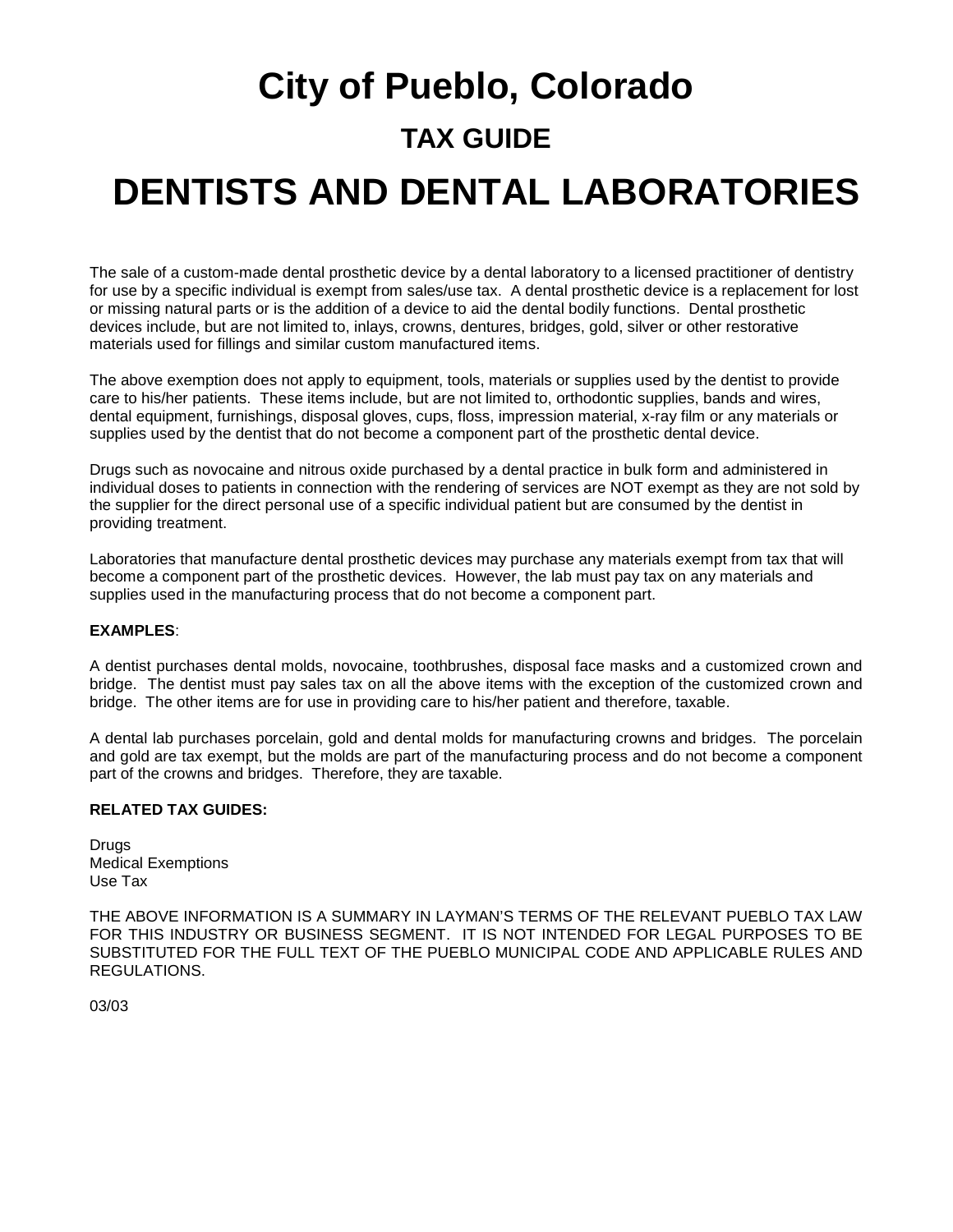# **City of Pueblo, Colorado TAX GUIDE DISCOUNTS**

#### **DISCOUNTS:**

To determine the tax basis of a sale subject to a discount you must first determine if the discount stands without a future event or if the discount is determined by a future event. Discounts that are determined by future events are taxable at the full price, not the discounted prices; and discounts not determined by future events are taxable at the discounted amount.

#### **TRADE OR QUANTITY DISCOUNT**:

A trade discount or quantity discount is a reduction of the selling price, usually expressed as a percentage of a list price. It may be offered to customers making quantity purchases. It is not contingent upon any future event. Since a trade discount is a reduction in the selling price, it is not included in the taxable amount provided the discount appears on the invoice at the time of sale. The net selling price is the taxable amount.

#### **EXAMPLE**:

XYZ Distributors is a distributor of auto parts. They make retail sales to some large fleet customers and give those customers a trade discount of 20% off the list price. The net selling price, which is 80% of list price, is the taxable amount.

#### **CASH DISCOUNT:**

A cash discount is a reduction in the amount to be paid if the invoice is paid by a certain earlier date than the stated due date. It is a financing option, separate from the sale. A cash discount is contingent upon the future event of early payment of the invoice. It is not an allowable adjustment to the selling price in determining taxable sales. The possibility of a cash discount does not change the taxable selling price even if the option is exercised.

#### **EXAMPLE:**

XYZ Distributors offers normal payment terms of 30 days to its customers. It also offers a cash discount of 2% off invoice price if the invoice is paid within 10 days of the invoice date. The cash discount is not an allowable reduction in the selling price for sales tax purposes.

THE ABOVE INFORMATION IS A SUMMARY IN LAYMAN'S TERMS OF THE RELEVANT PUEBLO TAX LAW FOR THIS INDUSTRY OR BUSINESS SEGMENT. IT IS NOT INTENDED FOR LEGAL PURPOSES TO BE SUBSTITUTED FOR THE FULL TEXT OF THE PUEBLO MUNICIPAL CODE AND APPLICABLE RULES AND REGULATIONS.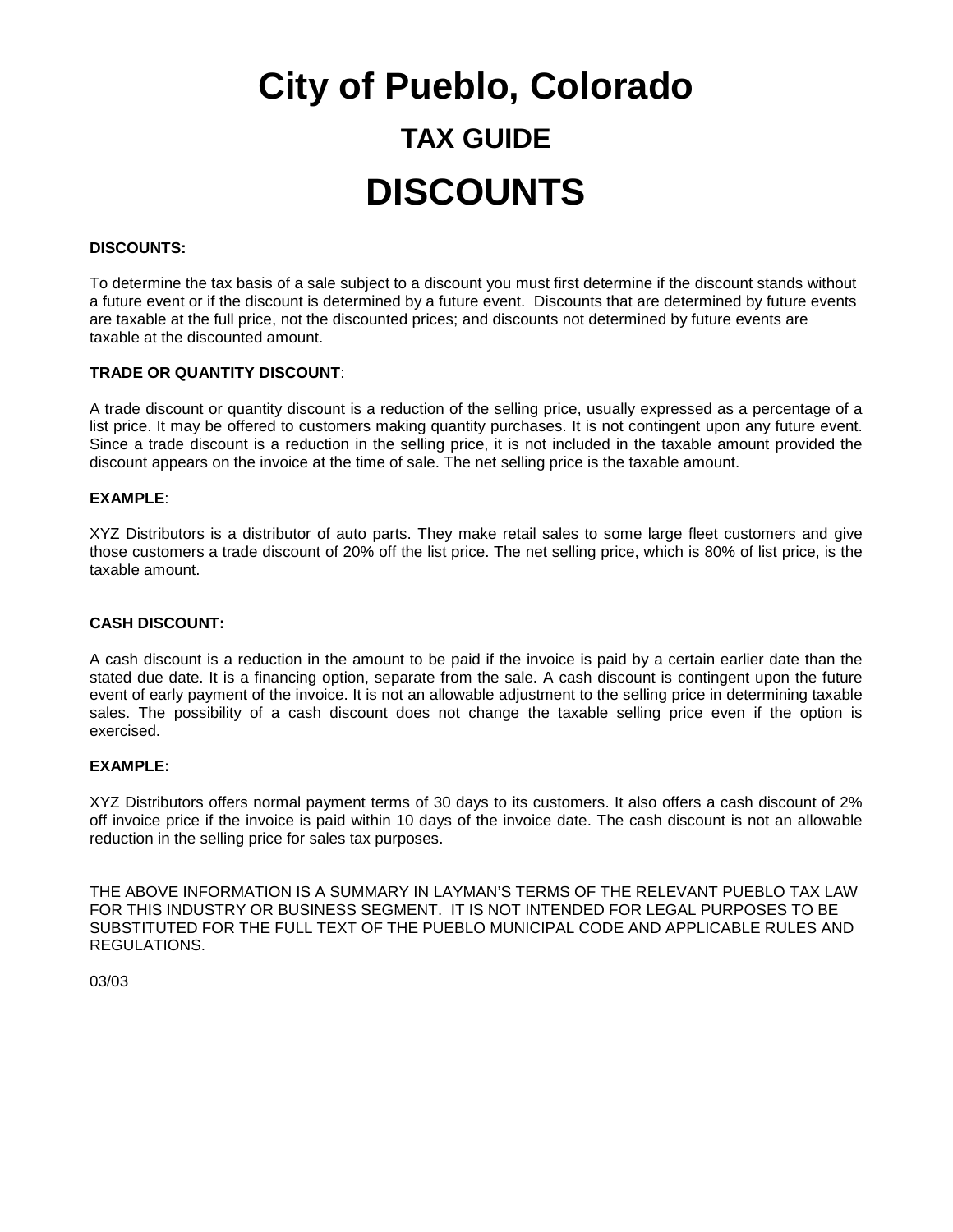# **City of Pueblo, Colorado TAX GUIDE DRUGS**

A drug is a medicinal substance intended for use in the diagnosis, cure, mitigation, treatment or prevention of disease or other medical conditions. Drugs are classified as "prescription drugs" or "over-the-counter drugs."

#### PRESCRIPTION & OTHER DIRECTIVE DRUGS:

**PRESCRIPTION DRUGS** are defined as substances that may **only** be obtained by a physician's directive. They are also known as "legend" or "chart ordered" drugs.

Prescription ordered drugs are exempt from sales and use taxes when the sale and purchase is for the direct personal use of a specific individual in accordance with a prescription or other written directive issued by a licensed practitioner of the healing arts.

**CHART ORDER DRUGS** are drugs administered according to "chart orders." A chart order is defined (C.R.S. 12-22-102) as an order for inpatient drugs and medications entered on a patient's chart or medical record to be dispensed by a hospital pharmacy for administration by an authorized person during a patient's stay in a hospital facility. Chart orders contain the name of the patient and the medicine ordered and such directions as the practitioner may prescribe concerning strength, dosage, frequency and route of administration.

Chart order drugs may be exempt from sales and use tax if both of the following conditions are met:

- 1. The drug may **only** be obtained by a physician's directive.
- 2. Specific charges for the drugs administered must appear on the patient billing.

Drugs purchased in bulk quantities by licensed physicians, outpatient care centers, nursing homes or other medical facilities may be exempt from sales and use tax if all of the following conditions are met:

- 1. The drug may **only** be obtained by a physician's directives.
- 2. The drug is to be administered to a specific patient under the direction of a licensed practitioner.
- 3. Specific charges for the drug appear on the patient billing.

#### **OVER-THE-COUNTER DRUGS:**

"Over-the-counter" drugs are medicinal substances, the sale of which does not require physician's prescription. "Over-the-counter" drugs include items such as aspirin, pain relievers, cold remedies, cough syrups, antibacterial ointments, creams, petroleum jelly, etc. Sales or purchases of over-the-counter drugs are taxable unless sold to an exempt organization.

Hospitals, clinics, nursing homes or other medical facilities are service businesses that provide medical care. As such, purchases of over-the-counter drugs by these businesses are taxable. However, many hospitals qualify as tax-exempt organizations or are owned by governmental entities. Sales to tax-exempt organizations, for use in the conduct of their tax-exempt functions, and all direct sales to governmental entities, are exempt from tax.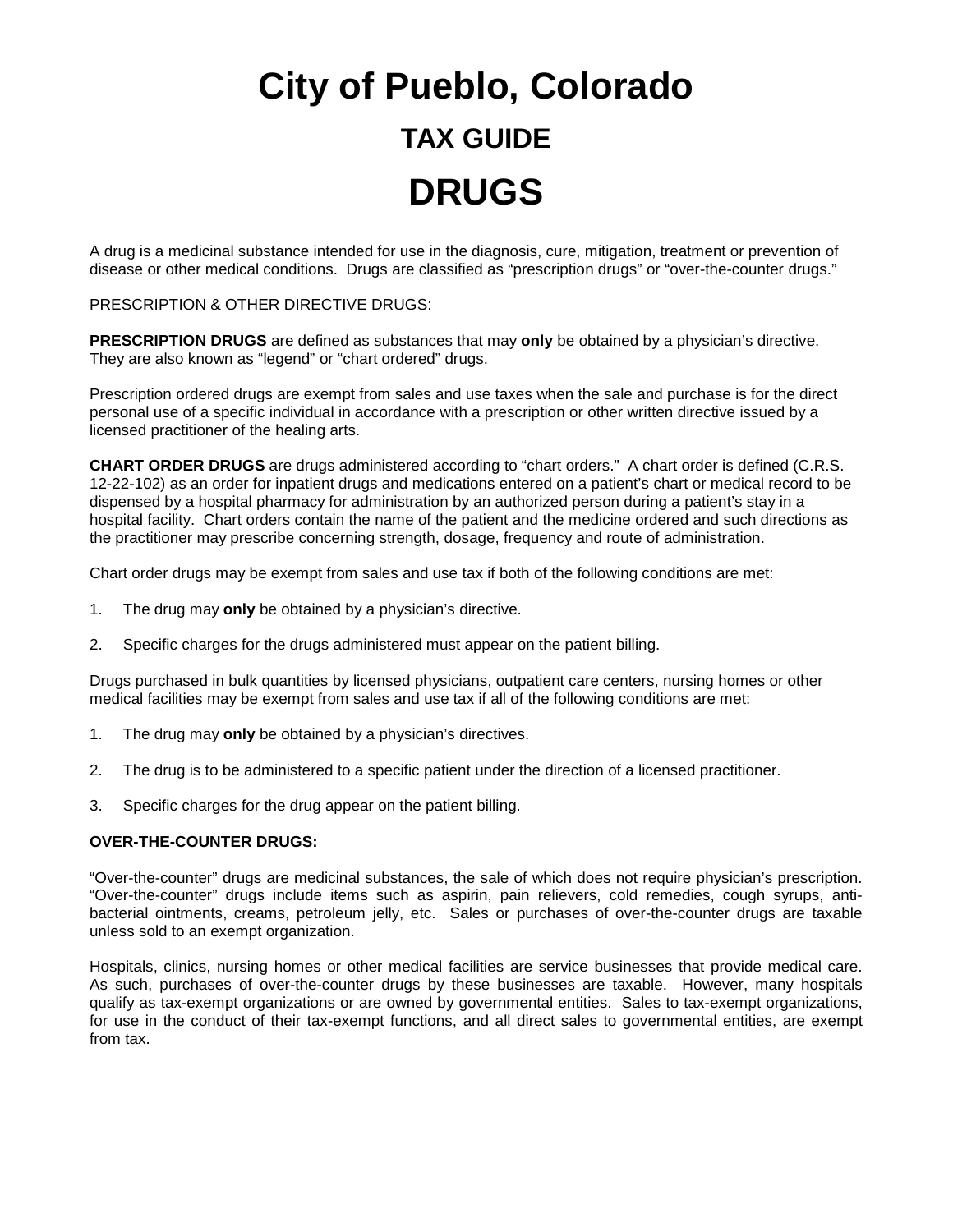#### **EXAMPLES:**

- 1. A doctor writes a prescription for an antibiotic for his patient and tells him to take aspirin and cough syrup every four hours. The patient goes to the pharmacy and purchases the antibiotic prescription, aspirin and cough syrup. The antibiotic is exempt from sales/use tax, but the aspirin and cough syrup are taxable because over-the-counter products were purchased. Note: The aspirin and cough syrup would be taxable even if a prescription was written.
- 2. Getwell Hospital operates as a for-profit medical care facility. The hospital pharmacy dispenses medications to patients only with the written or oral directive of a licensed physician. Purchases of prescription medications by the hospital are tax exempt. However, purchases of over-the countermedications by the hospital, regardless of use, are subject to city sales or use tax.
- 3. A patient visits his physician because he stepped on a rusty nail. The physician administers novocaine, removes the nail, cleans up the wound and gives the patient a tetanus shot. The bill separately states the tetanus but not the novocaine. Therefore, the tetanus shot is exempt from sales/use tax. The physician must pay sales/use tax for the novocaine because it was consumed by the physician in providing medical services.
- 4. John makes an appointment to see his physician and requests and receives a flu shot. He also relates an incident in which he sustained a blow to his cheek resulting in a small laceration. His physician determines that suturing of the laceration is needed. As part of this procedure, he injects a solution to anesthetize the area. His physician also provides John 8 pain pills and directs him to take 2 tablets every 4 hours if needed for discomfort. A specific charge is made for the flu shot on his billing; however, a charge is not made for the anesthetic injection or the pills. The physician's purchase of medications which are not specifically billed to the patient are subject to sales or use tax.
- 5. While in the hospital, John develops a kidney stone. His physician orders an x-ray procedure know as an IVP. An injectable diagnosis contrast media is required to complete this procedure and is administered by x-ray personnel under the direction of the radiologist in charge. John's itemized billing from the hospital will include a separate charge for the diagnostic contract media. The purchase of the diagnostic contrast media (or drug) by the hospital and the sale to the patient are tax-exempt transactions.

#### **RELATED TAX GUIDES:**

Dentists & Dental Laboratories Medical Exemptions

THE ABOVE INFORMATION IS A SUMMARY IN LAYMAN'S TERMS OF THE RELEVANT PUEBLO TAX LAW FOR THIS INDUSTRY OR BUSINESS SEGMENT. IT IS NOT INTENDED FOR LEGAL PURPOSES TO BE SUBSTITUTED FOR THE FULL TEXT OF THE PUEBLO MUNICIPAL CODE AND APPLICABLE RULES AND REGULATIONS.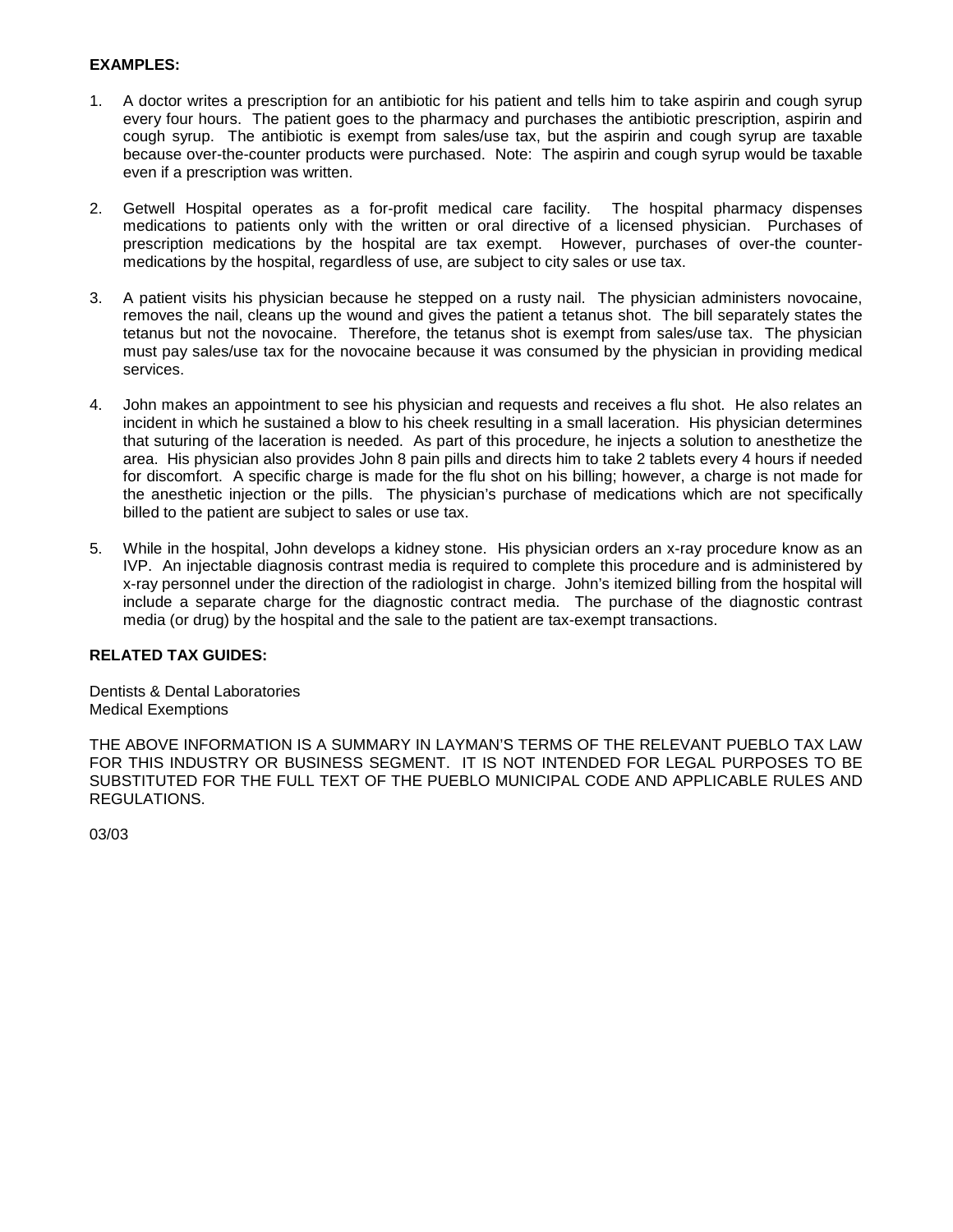### **TAX GUIDE**

### **EATING AND DRINKING ESTABLISHMENTS**

The sale of meals and beverages are subject to the City of Pueblo Sales Tax rate of 3.7% of the total consideration paid thereon. Any person making such sale must acquire and maintain a City of Pueblo sales tax license. These types of establishments would include restaurants, cafes, lunch counters, cafeterias, hotels, drug stores, social clubs, nightclubs, cabarets, taverns, resorts, snack bars, caterers, carry-out shops and any other place at which prepared food or drink is sold, including push carts, motor vehicles and other mobile facilities. The sales tax must be charged whether the food is eaten at the establishment or off its premises.

The sales tax must be separately stated on the bill, with the exception of vending machines and retailers selling malt, vinous or spirituous liquors by the drink. In these cases the tax may be included in the selling price.

#### **COVER CHARGES:**

Cover charges or other fees charged for admission into nightclubs, cabarets, taverns, and clubs or like establishments are normally not subject to City of Pueblo Sales Tax. However, if the cover charge or fee entitles the customer to free or reduced drinks or food, then the total amount of the cover charge becomes taxable.

#### **FUND RAISERS AND FUND RAISER MEALS**:

Fund raising meals priced in excess of the regular selling price are subject to tax on the regular selling price.

All food and beverages served at a fundraiser are taxable if the final recipient reimburses the organization in any way. (SEE FUND RAISING)

#### **TWO FOR ONE DINNERS, COUPONS, ETC:**

When a customer purchases one dinner and receives another free or for half price, or receives free drink with the purchase of a meal, the tax is due on the total consideration received including any reimbursement received from a franchiser, supplier etc. (SEE COUPONS AND PROMOTINAL ITEMS)

#### **EMPLOYEE MEALS:**

Employee meals are taxable. If the employer charges or normally charges employees for meals and beverages the tax must be charged on the selling price charged or normally charged. If the employer does not charge employees for meals then the tax is due on the total cost of the preparation and serving of such meals. Tax shall be charged on meal tickets when they are purchased and not when meal is served.

#### **SALES/USE TAX ON PURCHASES:**

Eating and drinking establishments must pay sales or use tax on tangible personal property purchased for use in the operation of the business. These items would include, but are not limited to, equipment, fixtures, linens, silverware, china, glassware, table decorations, cleaning supplies and food preparation and storage supplies. Unless, the item is actually served to and used by the customer along with the meal or drink, the item is taxable.

Eating and drinking establishments may purchase all food items and ingredients used in the meals without being subject to Sales/Use Tax. Also, the purchase of disposable plastic and paper products served to and used by the customer along with the meal or drink are exempt from Sales/Use Tax. These disposable products include, but are not limited to, paper napkins, coasters, straws, disposable plates and cups, disposable knives, forks, spoons, to-go containers and other products furnished with the meal or refreshment for one-time use only.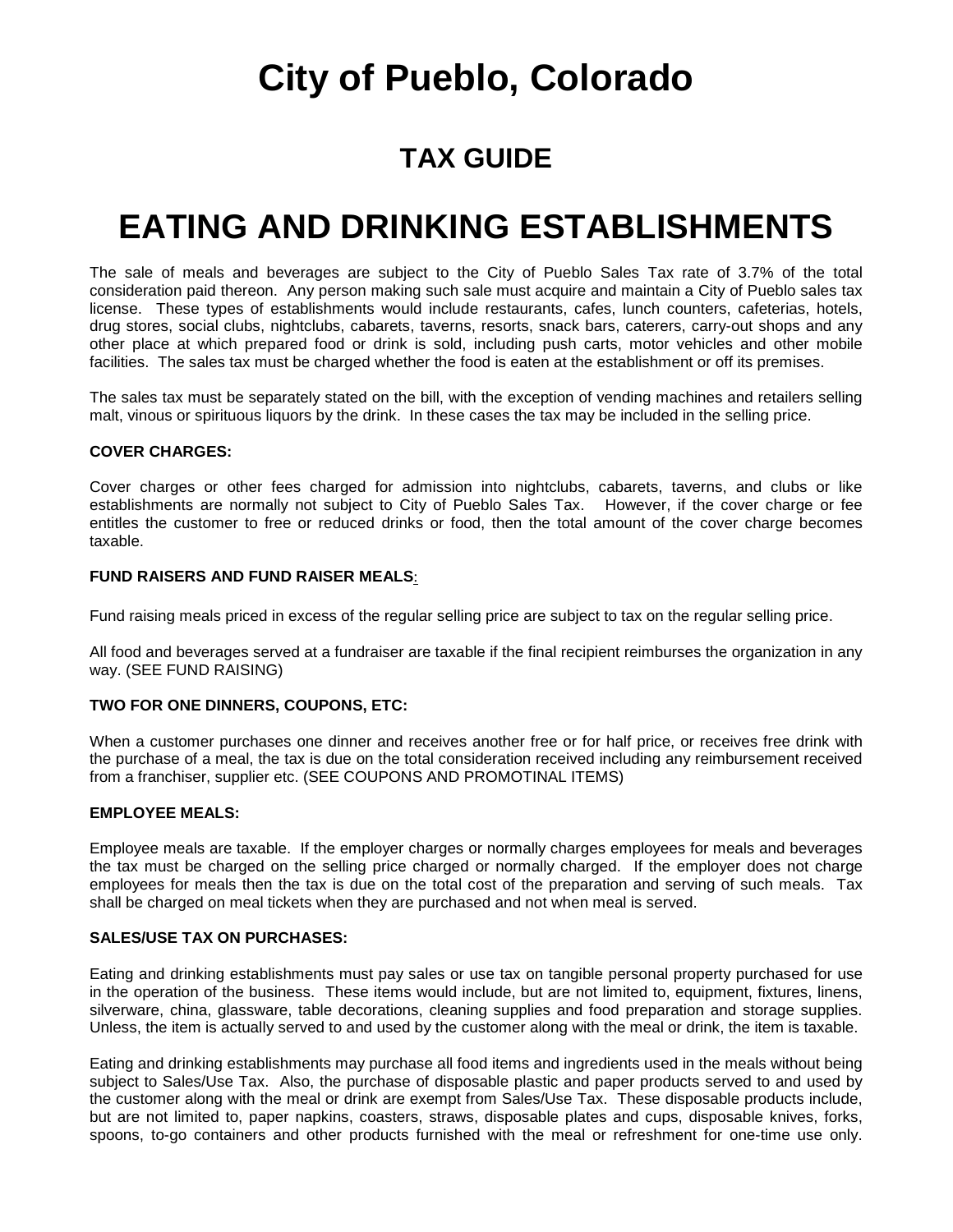(NOTE: The purchase of these types of disposable products are not tax exempt to nursing homes, dormitories or like facilities; see below.)

Food, drinks or other refreshments given away to their customers are subject to tax on the total prepared cost to the establishment. This would include, but not limited to, "Happy Hour", buffets, continental breakfasts, peanuts, pretzels and popcorn furnished to customers.

#### **NURSING HOMES, HOSPITALS, DORMITORIES:**

Nursing homes, hospitals, dormitories and other institutions that sell or furnish meals in combination with accommodations to persons who regularly reside there and not to the public, do not have to charge or pay on the meals furnished. To their residents, these would be exempt under food for home consumption. However, the tax would be due on any meals furnished or sold to employees or guests. Also, sales or use tax would be due on all non-food items purchased, used or consumed in furnishing meals, as discussed in the topic Food and Drink.

#### **EXAMPLES:**

- 1. XYZ Nightclub normally imposes a \$5.00 cover charge. During the periods they pay a band to perform. No drink or food specials are offered during these periods. The cover charges collected are not subject to City of Pueblo tax because the charges are entirely unrelated to the sale of food or drink.
- 2. ABC Nightclub normally does not impose a cover charge. However, on Mondays from 4:00 p.m. to 7:00 p.m. patrons pay a \$3.00 per person cover charge. During these hours, ABC provides a complimentary food buffet, which includes prime rib and shrimp. In addition, every Thursday night from 9:00 p.m. until closing ABC imposes a \$5.00 cover charge. Patrons are offered all domestic beer, wine and well drinks for \$1.00. These drinks usually are sold for \$3.00 each. These cover charges collected by ABC are subject to City of Pueblo tax.
- 3. From time to time, Bubba's Burger Barns have a buy-one-get-one free national promotion. Bubba will reimburse the franchisee \$.50 for each free promotional burger. Since the franchisee is reimbursed by Bubba for part of the cost of the free burgers, that reimbursement becomes part of the selling price of the promotional burgers and is taxable. The franchisee must charges sales tax to the customers on the selling price of one burger and on the \$.50 reimbursement received from Bubba for the second burger. If the franchisee does not charge sales tax to the customers on the \$.50 reimbursement, the franchisee is required to pay that sales tax out of pocket.
- 4. XX Manufacturing purchases meals from Joe's Diner for their employees who are required to work overtime. XX Manufacturing must pay Pueblo Sales/Use Tax on the total amounts paid for these meals.
- 5. A nursing home allows their employees to purchase their meals at the facility cafeteria for \$3.00 per meal. Also, their employees required to work a second shift, at overtime, are furnished meals at no cost. In addition, guests of the residents are charged \$3.00 for a meal. The \$3.00 fee collected for the meals from both the employees and guests are subject to City of Pueblo tax. Also, the free meals given to employees working overtime are subject to tax at the \$3.00 price.
- 6. A sandwich shop purchases reusable plastic baskets, plastic serving utensils, napkins and mints. The mints are for customers, which will be placed in a bowl by the exit door. The sandwich shop must pay sales/use tax on the plastic basket because it will not be used by the customer along with the meal. They are given away by the sandwich shop.

RELATED TAX GUIDES:

Coupons & Promotional Items **Franchises** Fund Raising

THE ABOVE INFORMATION IS A SUMMARY IN LAYMAN'S TERMS OF THE RELEVANT PUEBLO TAX LAW FOR THIS INDUSTRY OR BUSINESS SEGMENT. IT IS NOT INTENDED FOR LEGAL PURPOSES TO BE SUBSTITUTED FOR THE FULL TEXT OF THE PUEBLO MUNICIPAL CODE AND APPLICABLE RULES AND REGULATIONS.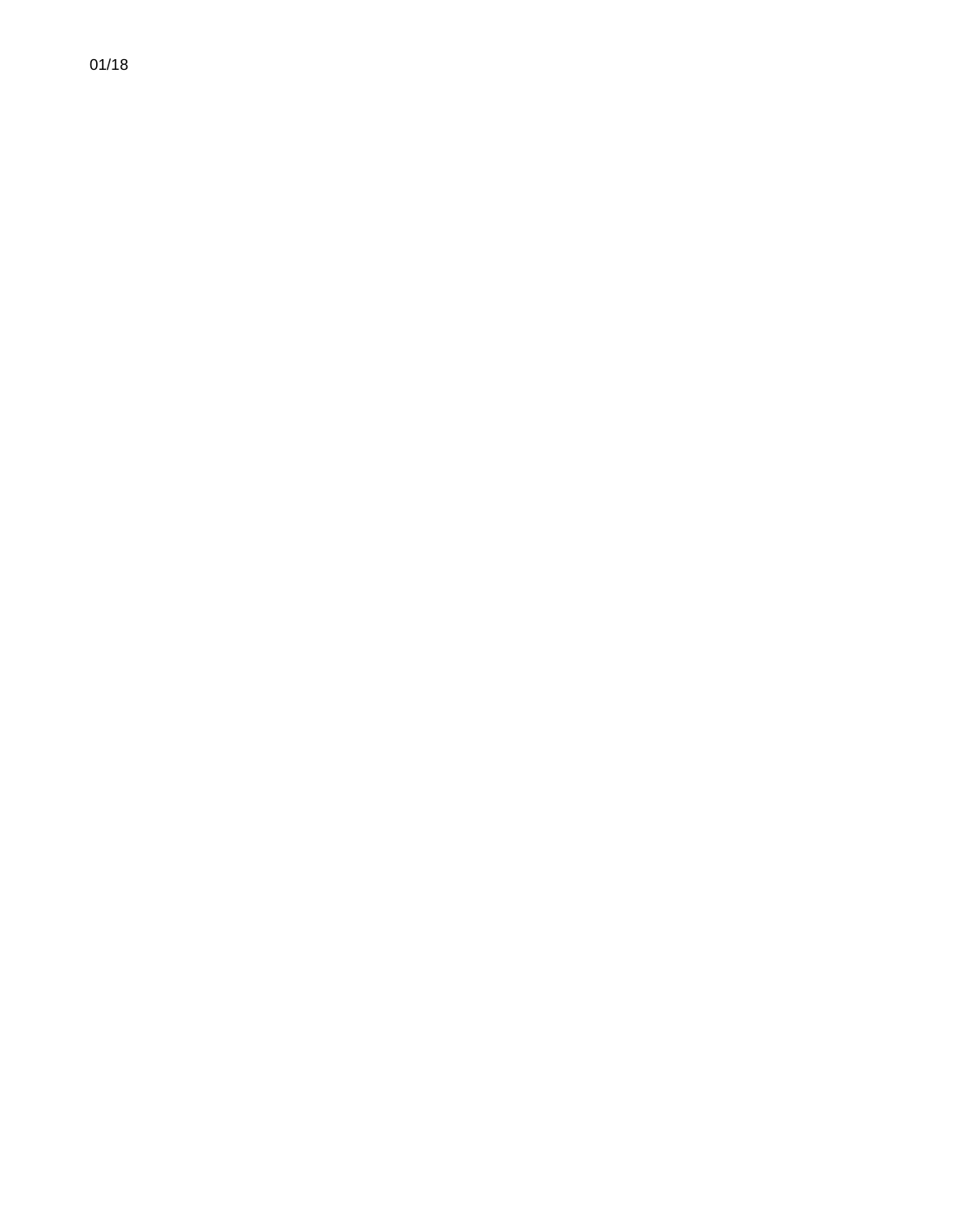# **CITY OF PUEBLO, COLORADO TAX GUIDE ENGAGED IN BUSINESS**

**It is unlawful for any person to engage in business within the City of Pueblo without first obtaining the appropriate City of Pueblo business license or licenses. This includes retail, wholesale and service businesses.**

#### **DEFINITION**:

"Engaged in business in the city" means performing or providing taxable services in the city or selling, leasing, renting, delivering or installing tangible personal property for use, storage, or consumption within the city. Engaged in business in the city includes, but is not limited to, any one of the following activities by a person:

- 1. Directly, indirectly, or by subsidiary maintains a building, store, office, salesroom, warehouse or other place of business within the taxing jurisdiction.
- 2. Sends one or more employees, agents or commissioned sales persons into the taxing jurisdiction to solicit business or to install, assemble, repair, service or assist in the use of it's products, or for demonstration or other reasons.
- 3. Maintains one or more employees, agents or commissioned sales persons on duty at a location within the taxing jurisdiction, including the owners.
- 4. Owns, leases, rents or otherwise exercises control over real or personal property within the taxing jurisdiction.
- 5. Makes more than one delivery, other than by common carrier, into the taxing jurisdiction within a twelve (12) month period.

Any retailer who is engaged in business in the city must be licensed and must collect sales tax on all taxable retail sales.

Retailers or other persons who are engaged in business within the city also have the responsibility of paying sales or use tax on the purchase of tangible personal property or taxable services if the items are used, stored, consumed or distributed within the city.

#### **EXAMPLES:**

- 1. ABC Draperies is located outside the city, but ABC employees are taking measurements, installing and delivering tangible personal property into the City of Pueblo. ABC Draperies is engaged in business within city and is required to obtain a city sales tax license and collect and remit City of Pueblo Sales Tax.
- 2. Lana's Boutique of Denver, an out-of-city mail order catalog business, sells women's apparel, and delivers nationwide by common carrier, including into the City of Pueblo. Lana's does not fit the definition of "engaged in business in the city" and therefore is not required to be licensed with the city. However, Lana's is planning to construct a showroom in City of Pueblo where customers can attend fashion shows and place orders. The merchandise will continue to be shipped from its Denver store. Once the showroom is built, Lana's will fit the definition of "engaged in business in the city" and must obtain a license and collect and remit city sales tax on their retail sales delivered into the City of Pueblo.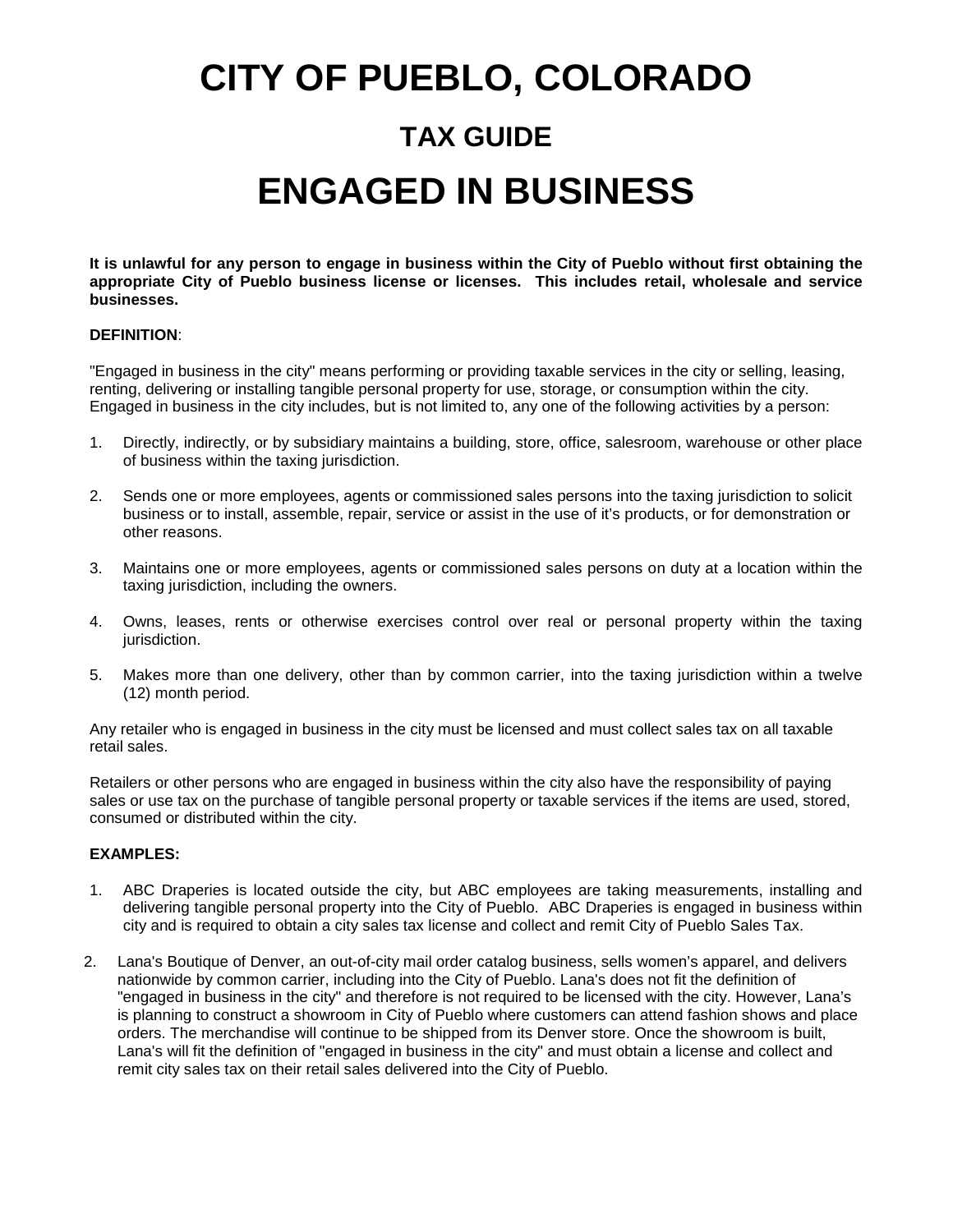- 3. Alice's Appliances sells stoves, refrigerators and microwave ovens at its stores located in Colorado Springs. Alice uses its own trucks to deliver and retrieve merchandise sold to its Pueblo customers. Alice's Appliances is engaged in business in Pueblo and is required to collect the applicable Pueblo taxes from its customers and remit them to the city.
- 4. XYZ Construction Company is located outside the City of Pueblo but has received a construction project with the city. XYZ Construction is now engaged in business within Pueblo and is required to be licensed and remit City of Pueblo use tax.
- 5. Acme supply is located in Denver but has salesmen calling on businesses within the City of Pueblo. Acme Supply is engaged in business within Pueblo and is required to be licensed and to collect and remit Pueblo sales tax on all sales in the City of Pueblo.

#### **RELATED TAX GUIDES:**

Sales Tax Use Tax

THE ABOVE INFORMATION IS A SUMMARY IN LAYMAN'S TERMS OF THE RELEVANT PUEBLO TAX LAW FOR THIS INDUSTRY OR BUSINESS SEGMENT. IT IS NOT INTENDED FOR LEGAL PURPOSES TO BE SUBSTITUTED FOR THE FULL TEXT OF THE PUEBLO MUNICIPAL CODE AND APPLICABLE RULES AND REGULATIONS.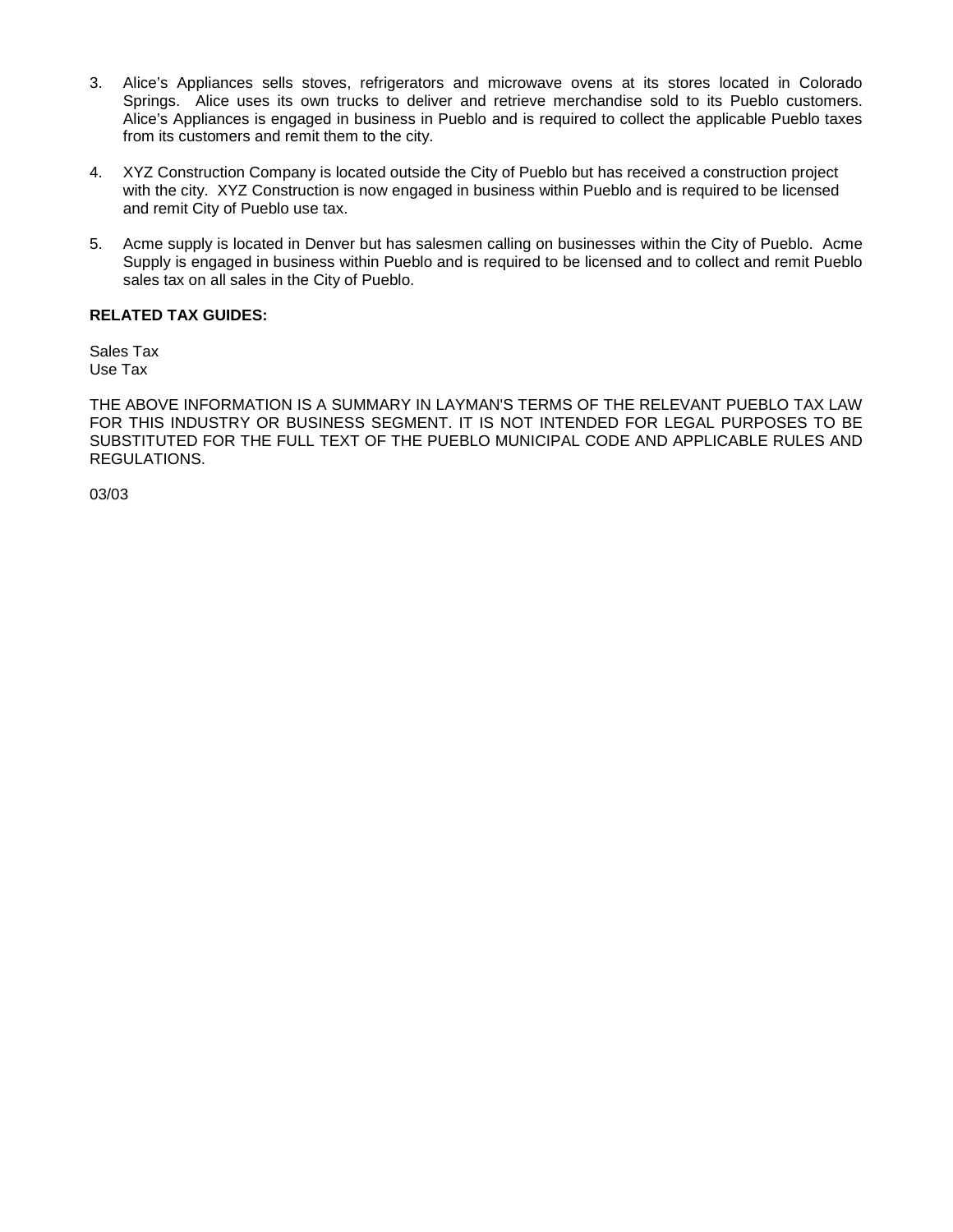# **City of Pueblo, Colorado TAX GUIDE EXEMPT PURCHASES CONVERTED TO TAXABLE USE**

Consumer use tax is imposed on purchases of tangible personal property (not including inventory) that are used, stored, consumed or distributed within the City of Pueblo on which no sales tax was paid at time of purchase. If any item, which was originally purchased for resale, is later withdrawn from inventory for use by a business or an individual, the cost of the item withdrawn is subject to use tax.

Exempt entities using tangible personal property outside the normal course of their exempt activities are subject to Pueblo use tax.

#### **EXAMPLE:**

XYZ Office Furniture has an executive chair in inventory. The president of the firm needs a new chair for his office. Because XYZ is a dealer in office chairs, they purchase them for resale, and thus tax free. The taxable incident occurs when the chair is withdrawn from inventory for use by the business. Use tax then becomes due on the cost of the chair.

THE ABOVE INFORMATION IS A SUMMARY IN LAYMAN'S TERMS OF THE RELEVANT PUEBLO TAX LAW FOR THIS INDUSTRY OR BUSINESS SEGMENT. IT IS NOT INTENDED FOR LEGAL PURPOSES TO BE SUBSTITUTED FOR THE FULL TEXT OF THE PUEBLO MUNICIPAL CODE AND APPLICABLE RULES AND REGULATIONS.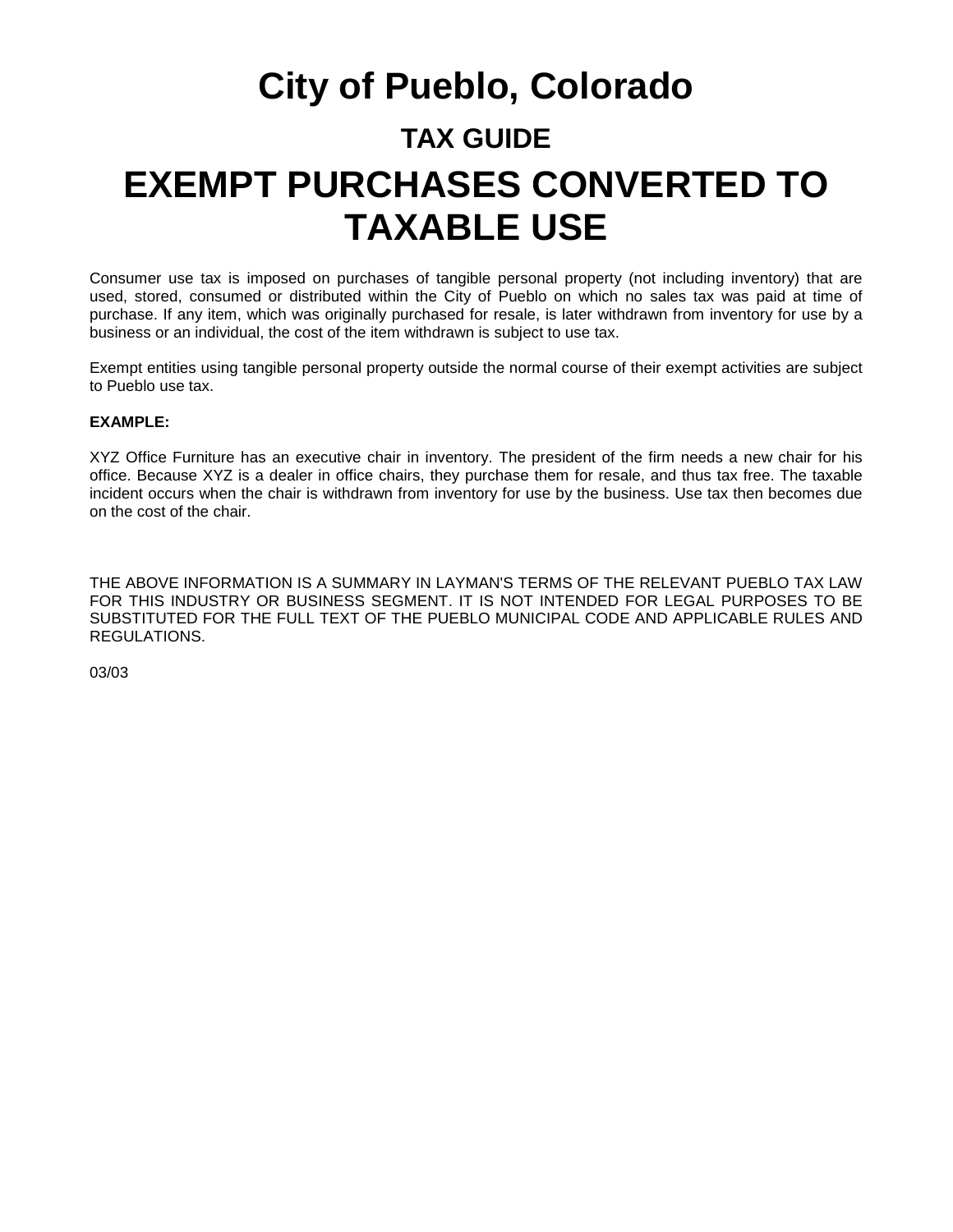# **City of Pueblo, Colorado TAX GUIDE EXEMPTION-BURDEN OF PROOF**

The retail sale or purchase of articles of tangible personal property not specifically exempt is subject to sales or use tax. Exemptions in the Pueblo Municipal Code are clearly defined and very specific. The list of exempt commodities cannot be increased by implication or similarity. **In all cases, the burden of proof is upon the vendor to establish that a sale is tax exempt.** 

The vendor is required to provide documentation to support the exempt status of a transaction. Such evidence may include:

- A. If the customer is engaged in business in the city, a copy of the customer's **current city sales tax license** or the vendor's own file of valid customer city sales tax license numbers is required. The customer must be engaged in the business of reselling like products as those being purchased.
- B. If the customer is not engaged in business in the city, a copy of the customer's State of Colorado or other state valid sales tax license or the vendor's own file of valid state sales tax license numbers. Again, the customer must be engaged in the business of reselling like products as those being purchased.
- C. Payment for the item or service must be made with the organization's check or credit card, and not via cash or an individual's check or credit card, and the organization will not be reimbursed by any person(s) for the use or consumption of the item or service.
- D. A copy of the purchaser's or general contractor's building permit showing use tax was properly paid to another municipality.
- E. Delivery receipts, bills of lading, or other evidence the sale was made to a non-resident and delivery was made by the vendor, common carrier or by mail to a location out of Pueblo for use outside the city. Delivery receipts must be contemporaneous, signed and dated by the purchaser attesting to the delivery address and supported by a delivery log or other written documentation.
- F. If the customer is a tax-exempt organization, a copy of the customer's current City of Pueblo tax exempt license or the vendor's own file of valid customer city exempt license numbers. These purchases are exempt only in the conduct of their regular religious or charitable functions and activities.
- G. A properly executed letter of exemption from City of Pueblo Sales Tax Division.
- H. If the purchase is made by a government agency, the purchase must be supported by a prescribed government form or purchase order and be paid for directly with governmental funds.

The exempt status of each transaction must be determined on its own merits. If the purchaser cannot or will not provide suitable evidence of exemption, the vendor is not allowed to sell tax free. If the vendor sells tax free without the necessary documentation, the vendor is liable for the tax not collected.

Should a dispute arise between the purchaser and seller as to whether or not any sale is exempt from taxation, the seller shall collect and the purchaser shall pay such tax. The purchaser may then apply for a refund of such tax directly from the city. The Director of Finance will then determine the question of taxation.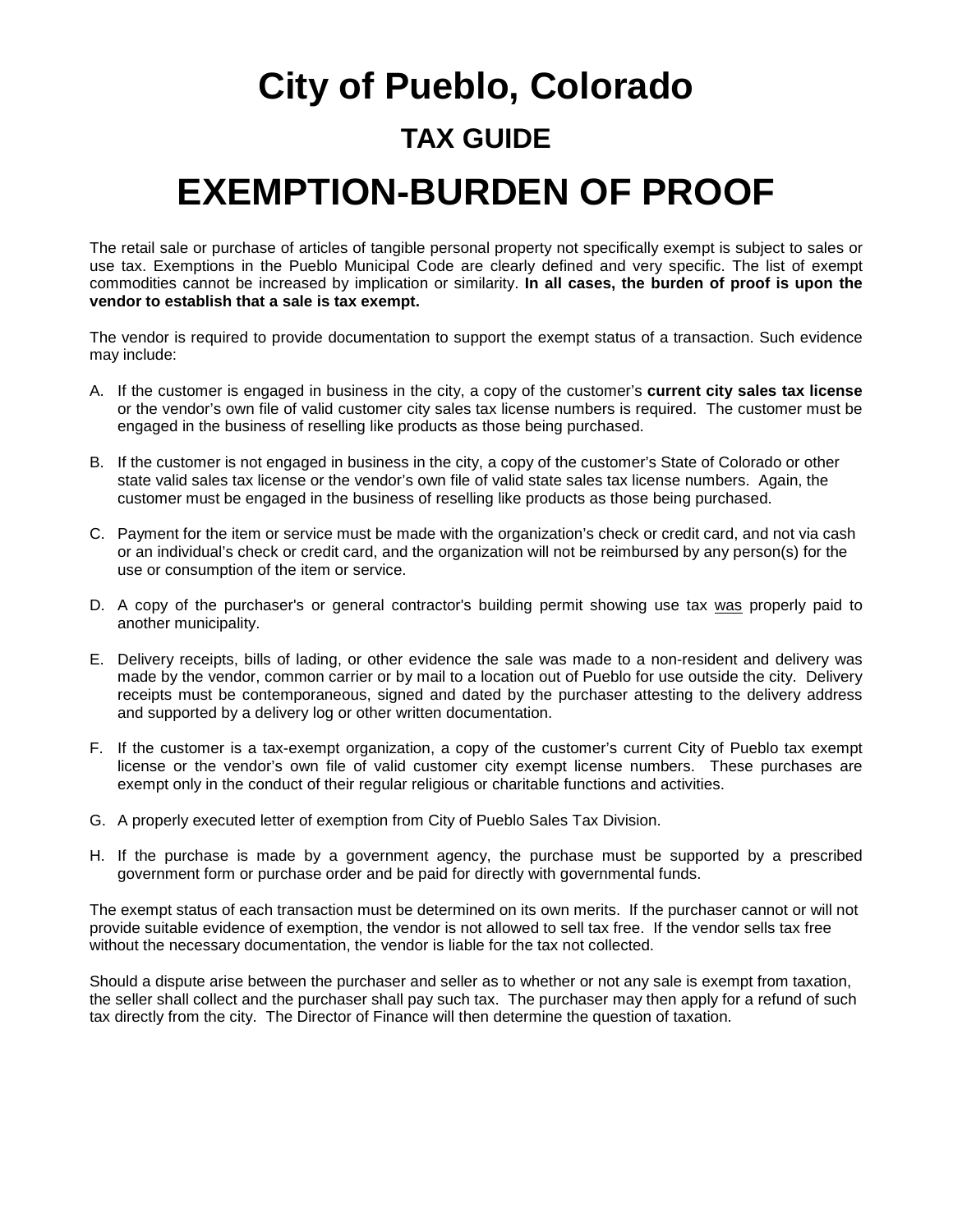Verification of a Sales or Exempt License is available 24-hour, seven days a week by accessing the City of Pueblo's website at [www.pueblo.us.](http://www.pueblo.us/) Select City Departments then Sales Tax. There you will find a listing of all licensed businesses with the City of Pueblo to include such information as the type of license held. ST = Sales Tax; Exemp = Exempt and Use = Only Use Tax

#### **EXAMPLE:**

- 1. The Knotty Lumber Company sells a complete line of building materials and hardware. The Dovetail Furniture Company is a furniture manufacturer that sells only at wholesale. The city has issued a Resale Exemption Certificate to Dovetail. Dovetail gives a copy to Knotty. Dovetail may buy tax free those items that become part of the product it manufactures.
- 2. The owner of the Drive-In Motel comes into Knotty Lumber Company to buy a new window for one of the motel rooms. He gives Knotty their city sales tax registration number so that he can buy tax free. Knotty properly refuses to sell to Drive-In tax free because the window is not for resale by Drive-In.

#### **RELATED TAX GUIDES:**

Charitable, Religious & Governmental Exemptions Wholesale Sales & Wholesale Dealers

THE ABOVE INFORMATION IS A SUMMARY IN LAYMAN'S TERMS OF THE RELEVANT PUEBLO TAX LAW FOR THIS INDUSTRY OR BUSINESS SEGMENT. IT IS NOT INTENDED FOR LEGAL PURPOSES TO BE SUBSTITUTED FOR THE FULL TEXT OF THE PUEBLO MUNICIPAL CODE AND APPLICABLE RULES AND REGULATIONS.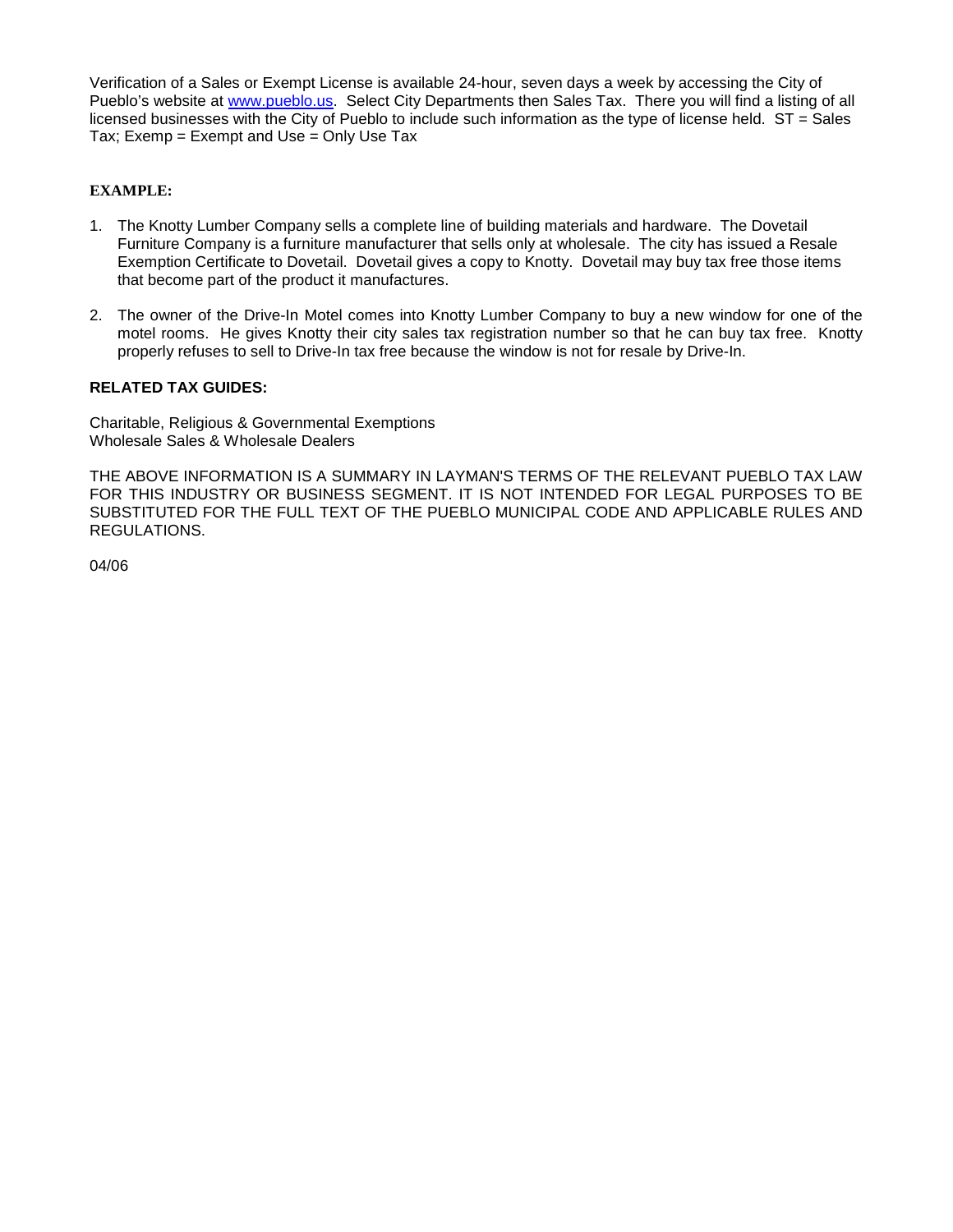# **City of Pueblo, Colorado TAX GUIDE FEEDS AND SEEDS**

#### **FEED:**

Sales and purchases of feed for consumption by livestock or poultry are exempt from Pueblo sales and use tax.

"Livestock" includes domestic animals raised for sale or profit which are kept on a farm. This definition includes, but is not limited to, horses, cattle, sheep, pigs, goats, poultry and fish.

The sale and purchase of dog, cat or other pet food is subject to City of Pueblo sales and use tax.

#### **SEEDS:**

All sales and purchases of seeds for use by farmers, ranchers, truck farmers, florists and horticulturists who sell or use the resulting crops as feed for livestock are exempt. Also exempt as feed are seeds sold to be grown and used as livestock feed.

Other sales and purchases of seeds are taxable, e.g., seeds which produce food for human consumption are taxable, unless they are purchased with food stamps.

#### **EXAMPLE:**

The Bar X Farm and Cattle Company purchases 100,000 lbs. of seed corn for planting this year's crop. They traditionally sell 95% of the harvest at the Farmer's Market and keep 5% of the crop as cattle feed. The Pueblo Municipal Code provides specific exemptions for both the purchase of seed when the resulting crop is to be resold and the purchase of feed for consumption by livestock. The acquisition of the seed corn by Bar X Farm and Cattle Company is not subject to tax.

#### **RELATED TAX GUIDE:**

Livestock, Livestock Bedding/Feed

THE ABOVE INFORMATION IS A SUMMARY IN LAYMAN'S TERMS OF THE RELEVANT PUEBLO TAX LAW FOR THIS INDUSTRY OR BUSINESS SEGMENT. IT IS NOT INTENDED FOR LEGAL PURPOSES TO BE SUBSTITUTED FOR THE FULL TEXT OF THE PUEBLO MUNICIPAL CODE AND APPLICABLE RULES AND REGULATIONS.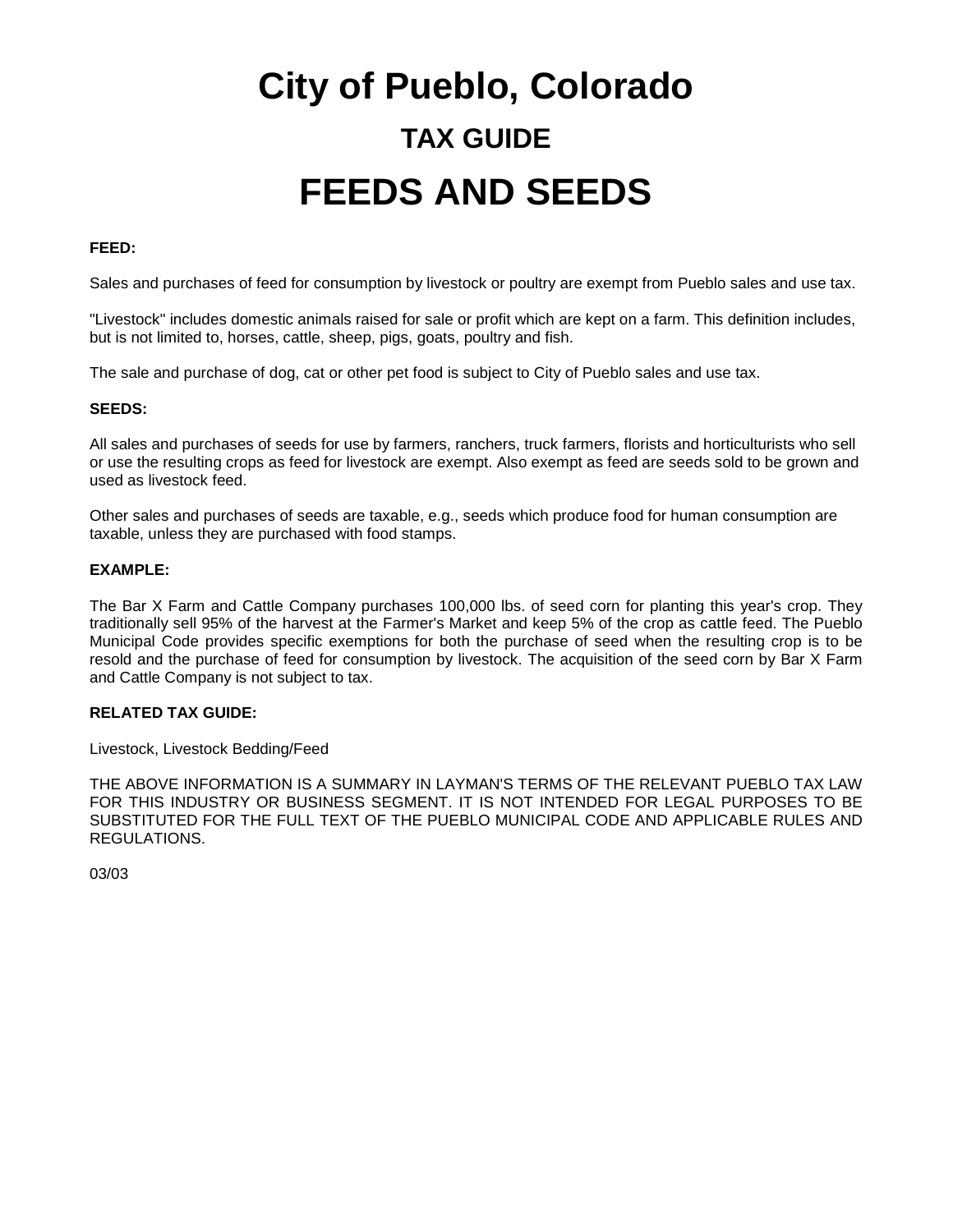### **TAX GUIDE**

## **FILING PERIODS**

#### **SALES TAX RETURNS:**

**MONTHLY** filing is required if any monthly tax liability in the preceding 12 months exceeds \$50. The return is due on the 20<sup>th</sup> day of the month following the period covered by the return.

**QUARTERLY** filing is allowed if the monthly tax liability for the preceding 12 months is \$50 or less for any one month. Due dates are April 20, July 20, October 20 and January 20.

**ANNUAL** filing is allowed if the annual tax liability for the preceding 12 months is \$50 or less. The return is due on the 20<sup>th</sup> day of January following the period covered by the return.

If the due date falls on a holiday or weekend, the return is due on the next business day.

If filing returns under the above rules create an unnecessary hardship because of the accounting method regularly employed (such as 13 periods per year, or a 4-4-5 week system), the taxpayer may apply, in writing, for permission to file on another basis.

Bars, liquor stores, restaurants, caterers, and street vendors are required to file monthly tax returns regardless of the average monthly tax liability.

#### **SPECIAL EVENTS & TEMPORARY SALES**:

All tax liability arising at a special event or temporary sales location is due within 10 days of the end of the event or the close of the temporary location.

At the discretion of the Director of Finance, certain events will require payment of all taxes due in cash or certified funds at the close of the event.

Also the Director of Finance may require a cash deposit of estimated taxes if in his/her opinion the tax will be in jeopardy.

#### **USE TAX:**

**MONTHLY** filing is required if any monthly tax liability for the previous 12 months exceeds \$300. The return is due on the 20<sup>th</sup> day of the month following the taxable month.

**QUARTERLY** filing is allowed if the monthly tax liability for the preceding 12 months is \$300 or less for any one month. Due dates are April 20, July 20, October 20 and January 20.

**ANNUAL** filing is allowed if the monthly tax liability for the preceding 12 months averages \$25 or less. The return is due on the 20<sup>th</sup> day of January following the taxable year.

If the due date falls on a holiday or weekend, the return will be considered due on the next business day.

All newly licensed businesses must file the returns on a monthly or quarterly basis as determined by the City of Pueblo Sales Tax Division.

It is the responsibility of the taxpayer to file all tax returns they have been issued and pay all taxes thereon by the due date. The return must be filed even if it reflects no tax due.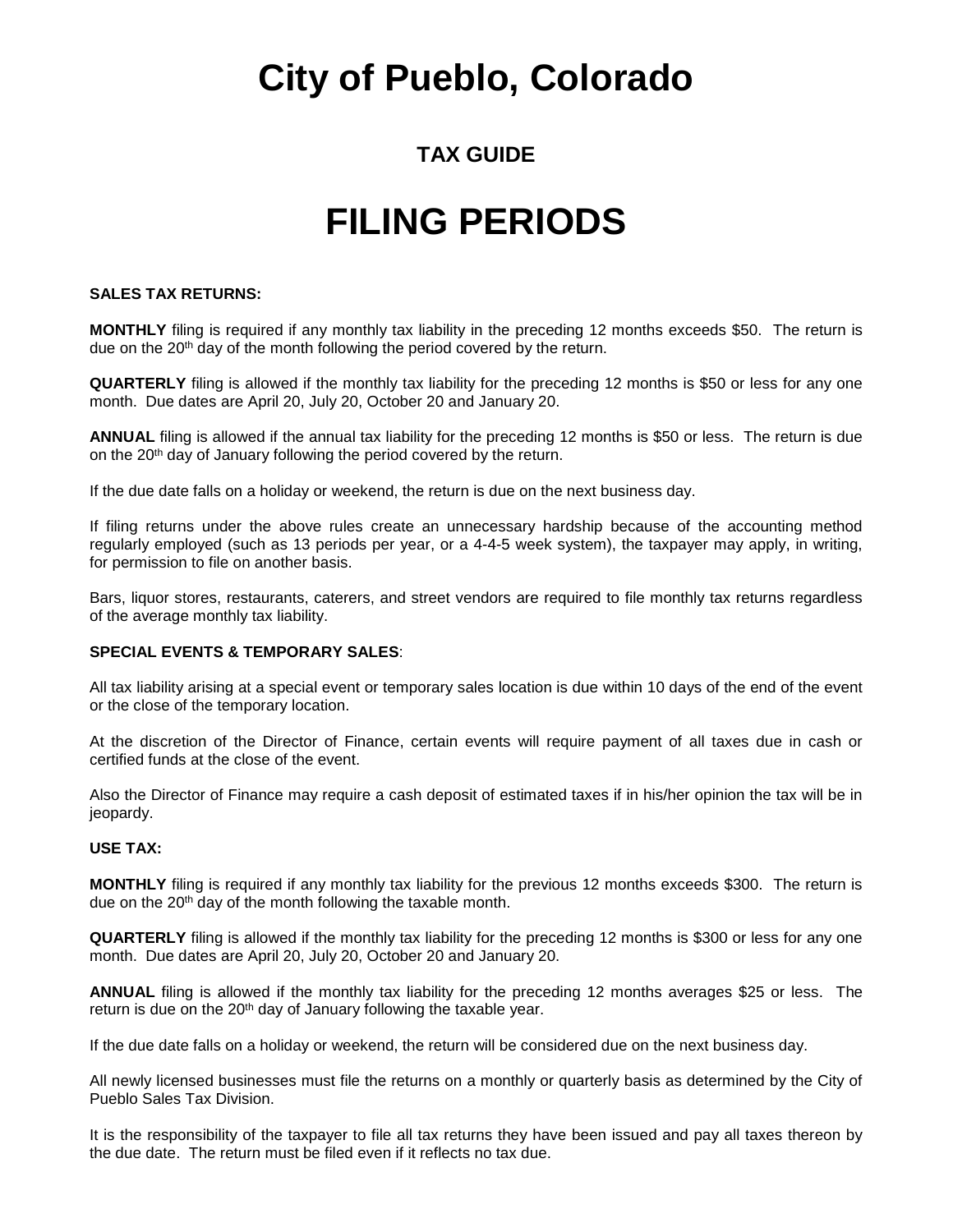After a 12 month history has been established, the taxpayer may apply in writing to file on another basis.

If the Director finds that the collection of the tax will be jeopardized by delay, he/she may declare the tax period immediately terminated and demand payment immediately.

THE ABOVE INFORMATION IS A SUMMARY IN LAYMAN'S TERMS OF THE RELEVANT PUEBLO TAX LAW FOR THIS INDUSTRY OR BUSINESS SEGMENT. IT IS NOT INTENDED FOR LEGAL PURPOSES TO BE SUBSTITUTED FOR THE FULL TEXT OF THE PUEBLO MUNICIPAL CODE AND APPLICABLE RULES AND REGULATIONS.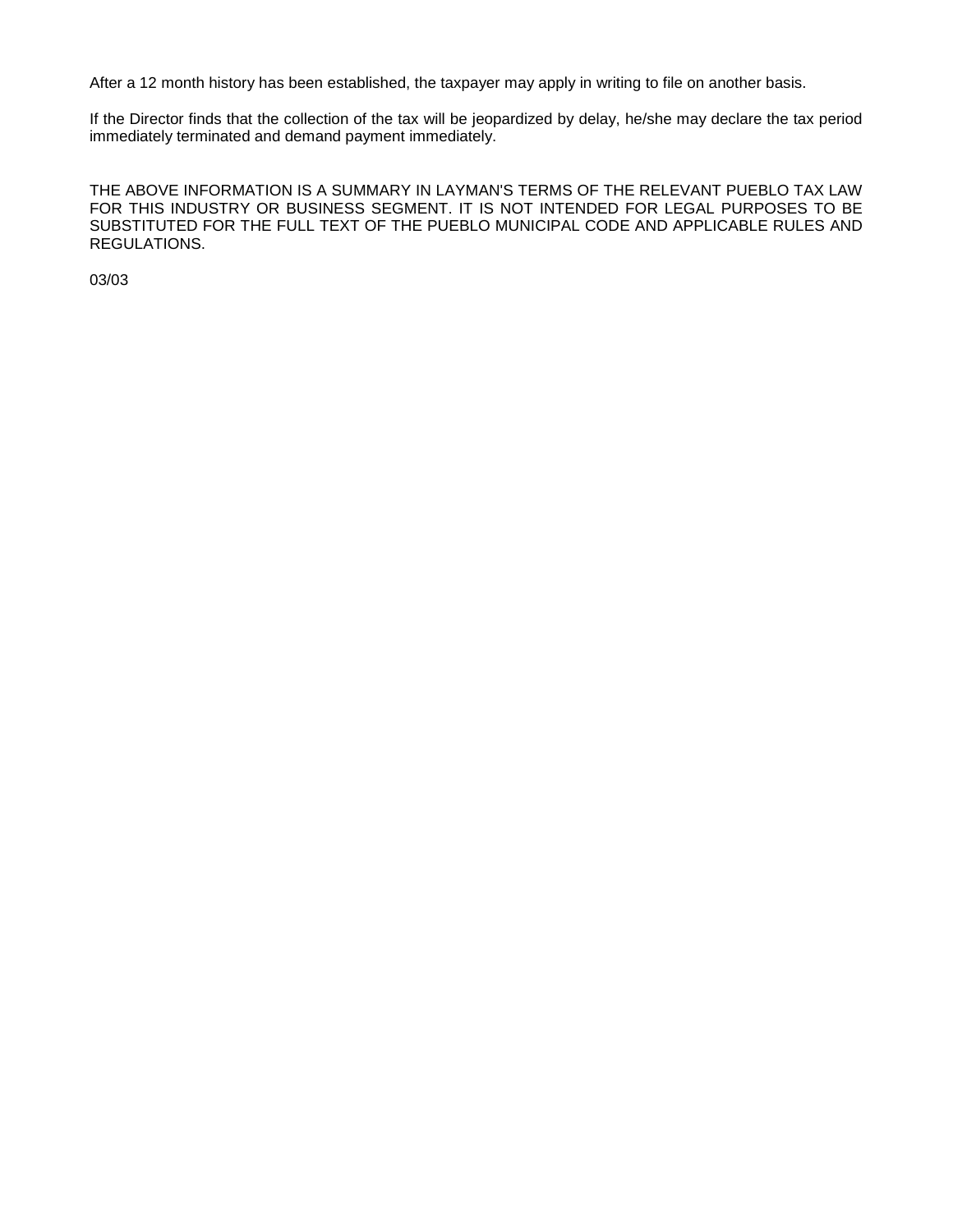### **TAX GUIDE**

### **FLORISTS**

Sales at retail in Pueblo by a florist are taxable. This includes orders taken by florists within Pueblo, which are transmitted, to florists outside Pueblo for delivery. These types of orders are sometimes known by such names as *FTD, Telefloral, and AFS* orders. Conversely, when a florist within Pueblo receives a delivery order from a florist outside Pueblo, the sale is not subject to Pueblo tax. These orders are presumed to be taxed by the jurisdiction where the order originated.

(The treatment of wire orders as described is consistent with other states, notably California and New York, and other home-rule cities in Colorado.)

THE ABOVE INFORMATION IS A SUMMARY IN LAYMAN'S TERMS OF THE RELEVANT PUEBLO TAX LAW FOR THIS INDUSTRY OR BUSINESS SEGMENT. IT IS NOT INTENDED FOR LEGAL PURPOSES TO BE SUBSTITUTED FOR THE FULL TEXT OF THE PUEBLO MUNICIPAL CODE AND APPLICABLE RULES AND REGULATIONS.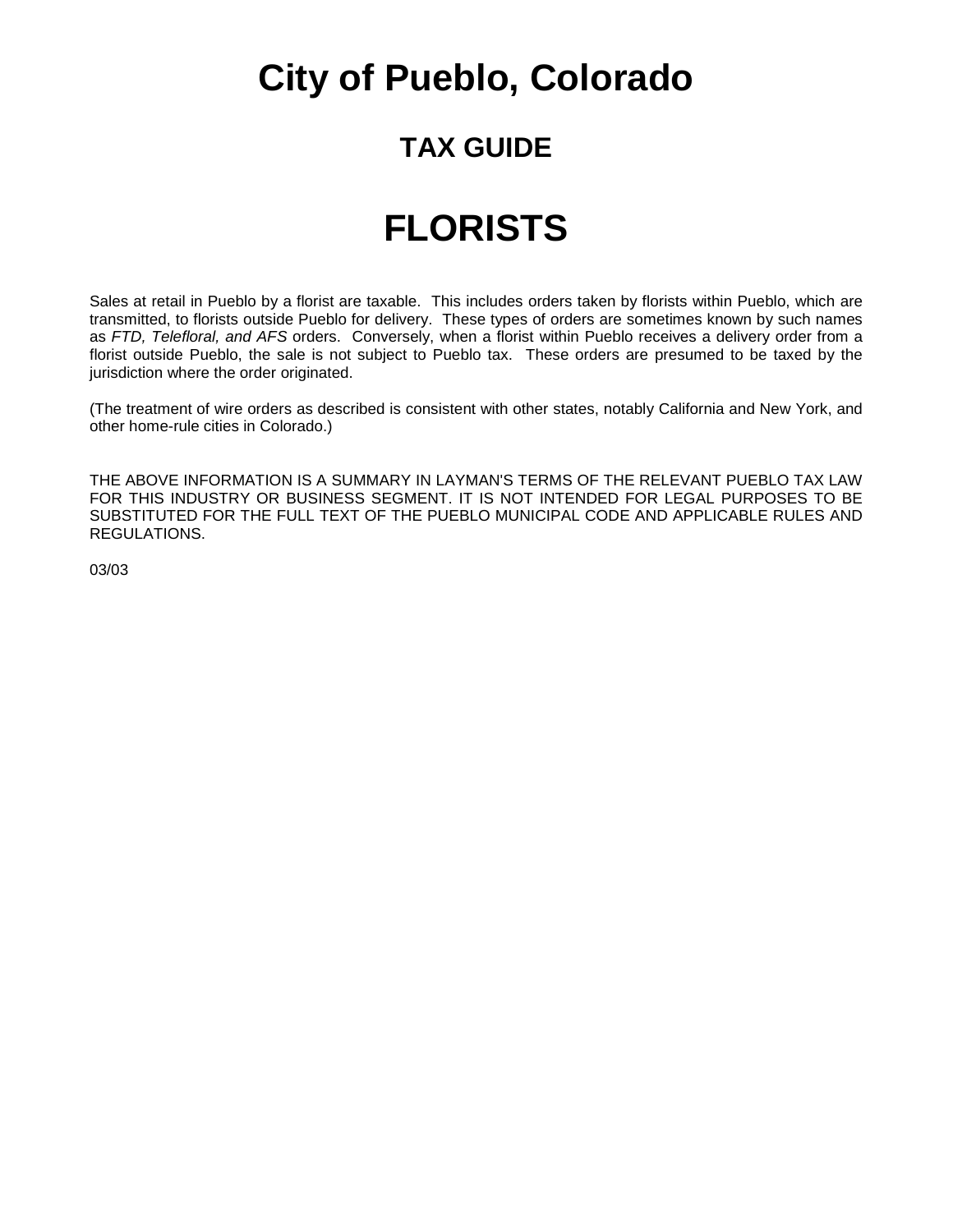### **TAX GUIDE**

## **FOOD AND DRINK**

The City of Pueblo exempts food for home consumption from Sales/Use Tax. All other food and drink sales and purchases are subject to Pueblo Sales/Use Tax.

#### **TAXABLE FOOD SALES:**

- 1. Food and drink sales subject to the City of Pueblo sales tax include:
	- a. Food and drink served or furnished in or by restaurants, café, lunch counters, cafeterias, hotels, drugstores, social clubs, nightclubs, cabarets, resorts, snack bars, caterers, boarding houses, carryout shops and other places at which prepared food or drink is regularly sold, including pushcarts, motor vehicles and other mobile facilities:
	- b. Food and drink sold through vending machines and "honor" boxes; the 3.7% tax, however is included in the vended price rather than being added separately; (SEE RELATED TAX GUIDE TOPIC – VENDING MACHINES)
	- c. Alcoholic beverages. However, such items as cooking wine, wine vinegar, non-alcoholic beer, nonalcoholic cocktail mixes when marketed and sold for domestic home consumption are exempt food items;
	- d. Food and drink sold by newsstands, gift shops, shops located in public transportation centers, other public or commercial buildings, entertainment and recreational facilities, as these locations typically do not sell food for home consumption. The sales at such establishments will be looked at on an individual basis, serving size and intent will be considered;
	- e. Food or drink items sold in or with items of tangible personal property, which would be taxable if sold separately. (i.e. baskets, plates, bowls, kitchen utensils, toys, etc.). Such items might include such items as gift baskets, Easter baskets, toys, candy-filled gift mugs etc.
	- f. Coffee or other food products sold or purchased for office or commercial establishment use, or as gift items;
	- g. All other food and beverage items that do not meet the exemption as described below in **EXEMPT FOOD SALES**, ITEMS #1 AND #2.
- 2. Items which are considered non-food items and thus are subject to Sales/Use Tax include:
	- a. Non-food items even if sold in grocery stores (i.e. hardware, clothing, cooking utensils, cleaning and paper products, soaps, toiletries and cosmetics;
	- b. Food preservation equipment and items (i.e. pressure cookers, canning jars and lids, paraffin, freezer containers and wrapping papers);
	- c. Items specifically labeled as being for use other than human consumption (i.e. decorative dye for hard cooked eggs);
	- d. Tobacco and tobacco products (except that cigarettes are specifically exempt under Section 14-4- 76 of the Pueblo Municipal Code);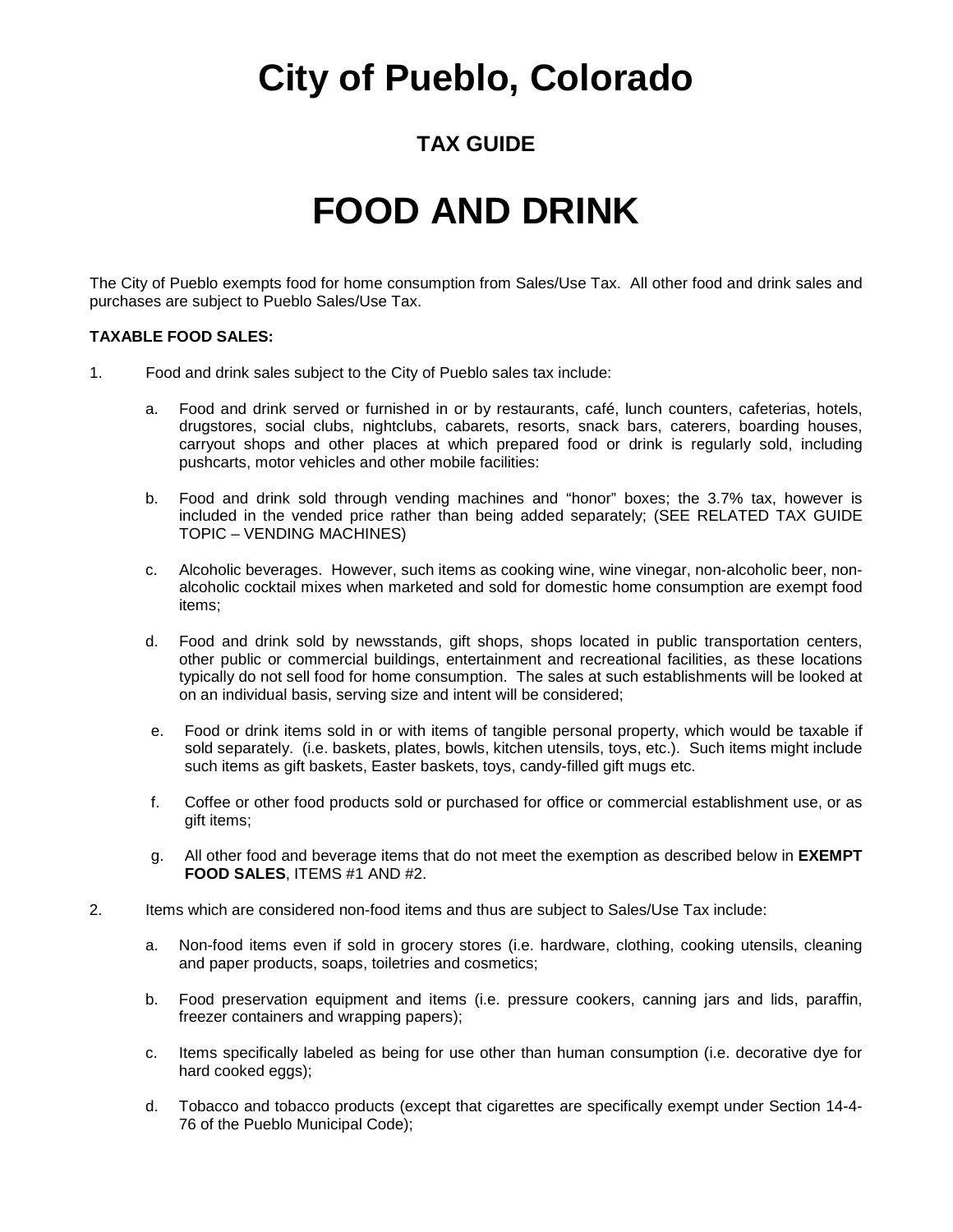- e. Alcoholic beverages, but excluding cooking wine, wine vinegar, non-alcoholic cocktail mixes and non-alcoholic beer;
- f. Therapeutic products and deficiency correctors such as vitamins and minerals. These products serve as supplements to food products rather than food and therefore are taxable;
- g. Heath aids such as patient medicines and other products used as health aids and therapeutic agents including aspirin, cough drops or syrups, cold remedies, antacids and other over-thecounter drugs are taxable.
- 3. Food items not marketed for human consumption are taxable. Examples are pet food, birdseed, and other animal food.
- 4. Products that qualify as food under the Federal Food Stamp Program but do not qualify as food for purposes of the Sales/Use Tax exemption unless purchased with Federal Food Stamps or WIC vouchers or checks, as described below.
	- a. Carbonated water marketed in containers (i.e. sparkling or seltzer water);
	- b. Chewing gum;
	- c. Seeds and plants to grow food;
	- d. Prepared salads requiring refrigeration sold in any size or type of container, whether prepared by the retailer on site or at a warehouse or by a manufacturer for sale to and by a retailer. (i.e. egg salad, potato salad, fruit salad, pasta salad, gelatin salad, fish, meat or poultry salad);
	- e. Salad bars (i.e. cut-up fruits and vegetables sold in various sized servings along with accessory foods and condiments such as soup, rolls, crackers and salad dressings);
	- f. Cold sandwiches (other than frozen);
	- g. Deli trays;
	- h. All prepared food or food marketed for immediate consumption. All hot foods or foods marketed to be heated on the premises are considered to be prepared for immediate consumption and are subject to tax regardless of the nature of the business making such sale and regardless of whether immediately consumed.

#### **TAX EXEMPT FOOD SALES:**

The City of Pueblo Code provides an exemption for the sale and purchase of food for domestic home consumption. State of Colorado Regulation 39-26-102.4.5 "Rules Implementing the Exemption for Certain Food and Drink" provides further standards and definitions:

- 1. The term "food" includes food and drink.
- 2. Food for domestic home consumption is defined by the Federal Food Stamp Program as "The sale of food for domestic, home, or household use, which is advertised or marketed for human consumption and is sold in the same form, condition, quantities, and packaging as is commonly sold by grocers is exempt from sales and use tax." (7 USC Section 2012(g) as of October 1, 1987, or as thereafter amended)

The following is a list of food that is exempt from Sales/Use Tax:

1. Food for domestic home consumption. Examples include but are not limited to, meat, poultry, fish, bread and breadstuffs, cereals, vegetables, fruits, fruit and vegetable juices, dairy products, coffee, tea, cocoa, candy, breath mints, condiments, spices, soft drinks, cakes, cookies, potato chips, special dietary foods, enriched or fortified foods, health food items, infant formulas, and items incorporated into foods with other ingredients (i.e. pectin, lard and vegetable oils).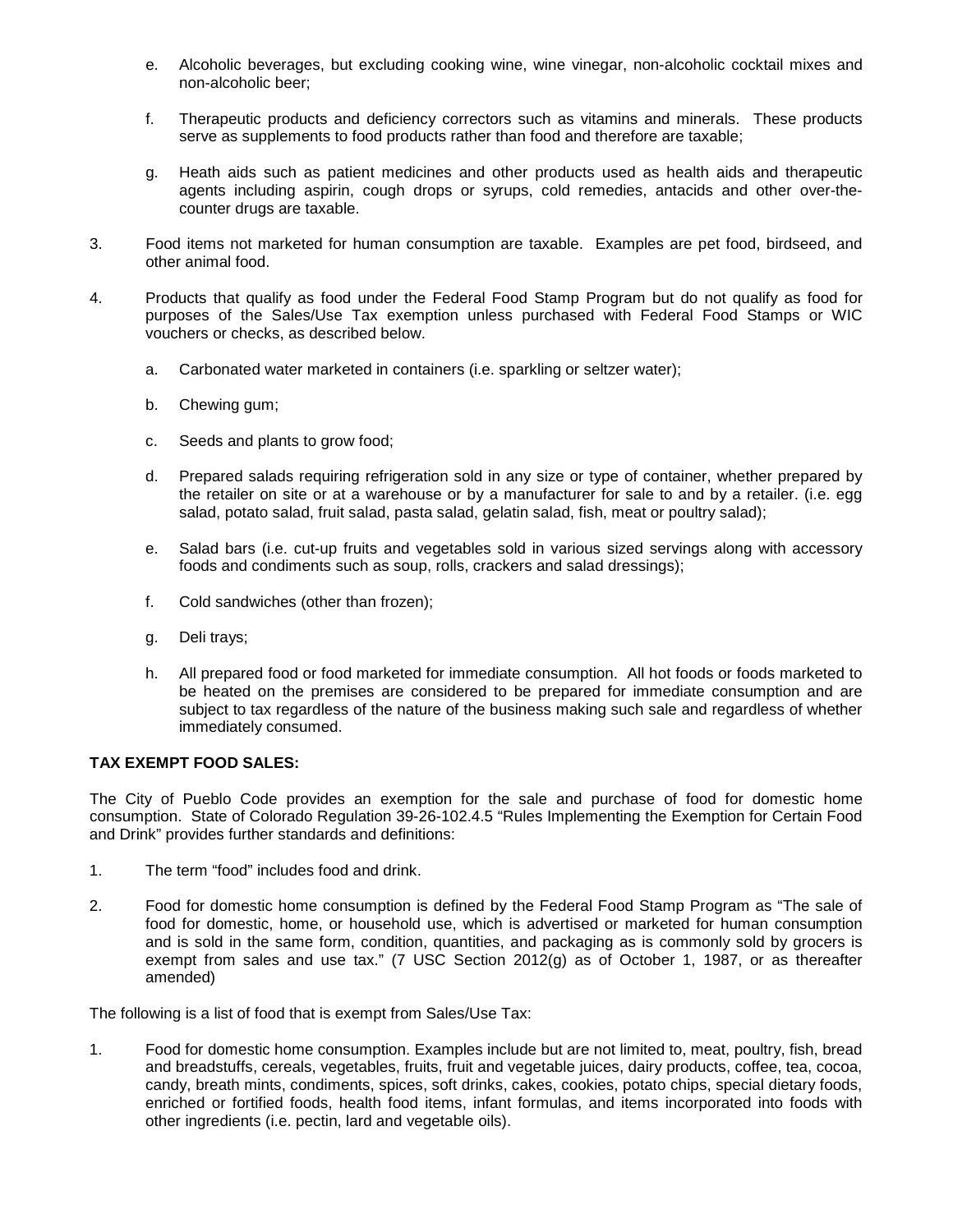- 2. Water marketed in containers and ice, for human consumption is exempt from taxation, except for carbonated water.
- 3. Items which qualify as food under the Federal Food Stamp Program but do not qualify as food for purposes of the Sales/Use Tax exemption unless purchased with Federal Food Stamps or WIC vouchers or checks are:
	- a. Carbonated water marketed in containers (i.e. sparkling or seltzer water);
	- b. Chewing gum;
	- c. Seeds and plants to grow food;
	- d. Prepared salads requiring refrigeration sold in any size or type of container, whether prepared by the retailer on site or at a warehouse or by a manufacturer for sale to and by a retailer. (i.e. egg salad, potato salad, fruit salad, pasta salad, gelatin salad, fish, meat or poultry salad);
	- e. Salad bars (i.e. cut-up fruits and vegetables sold in various sized servings along with accessory foods and condiments such as soup, rolls, crackers and salad dressings);
	- f. Cold sandwiches (other than frozen);
	- g. Deli trays;
	- h. All prepared food or food marketed for immediate consumption. All hot foods or foods marketed to be heated on the premises are considered to be prepared for immediate consumption and is subject to tax regardless of the nature of the business making such sale and regardless of whether immediately consumed.

In determining whether food is considered for domestic home consumption or prepared food or food for immediate consumption, the following guidelines apply to the specialized establishment enumerated below:

- 1. Bakery and Pastry Shops
	- a. Sales by bakeries or pastry shops which do not have eating facilities are not subject to tax;
	- b. Sales by bakeries or pastry shops, which have eating facilities are taxable except for items sold on a take-out basis not to be consumed at the eating facilities provided by the retailer.
- 2. Ice Cream Shops
	- a. Sales of ice cream cones, cups, sundaes, individual ice cream bars, fudgecicles, Popsicles, and the like, marketed for immediate consumption are subject to tax.
	- b. Items marketed in containers or packages for domestic home consumption, such as ice cream, packages of ice cream bars, popsicles and fudgesicles, toppings sold in cans or jars, and cakes or pies are not taxable.
- 3. Caterers

Normally all food sold by a caterer is subject to tax. However, if such caterer operates a retail store selling food items marketed for domestic home consumption, the rules governing taxability of food as set forth above apply. Sales by caterers of food from motor vehicles and other mobile facilities are taxable.

4. Restaurants, Snack Bars, Carry Outs, Etc.

All food sold by restaurants and similar establishments are subject to tax. However, when such restaurants also operate a pastry, ice cream, or grocery type sales operation, the rules applicable to such establishments apply to sales made from such operations.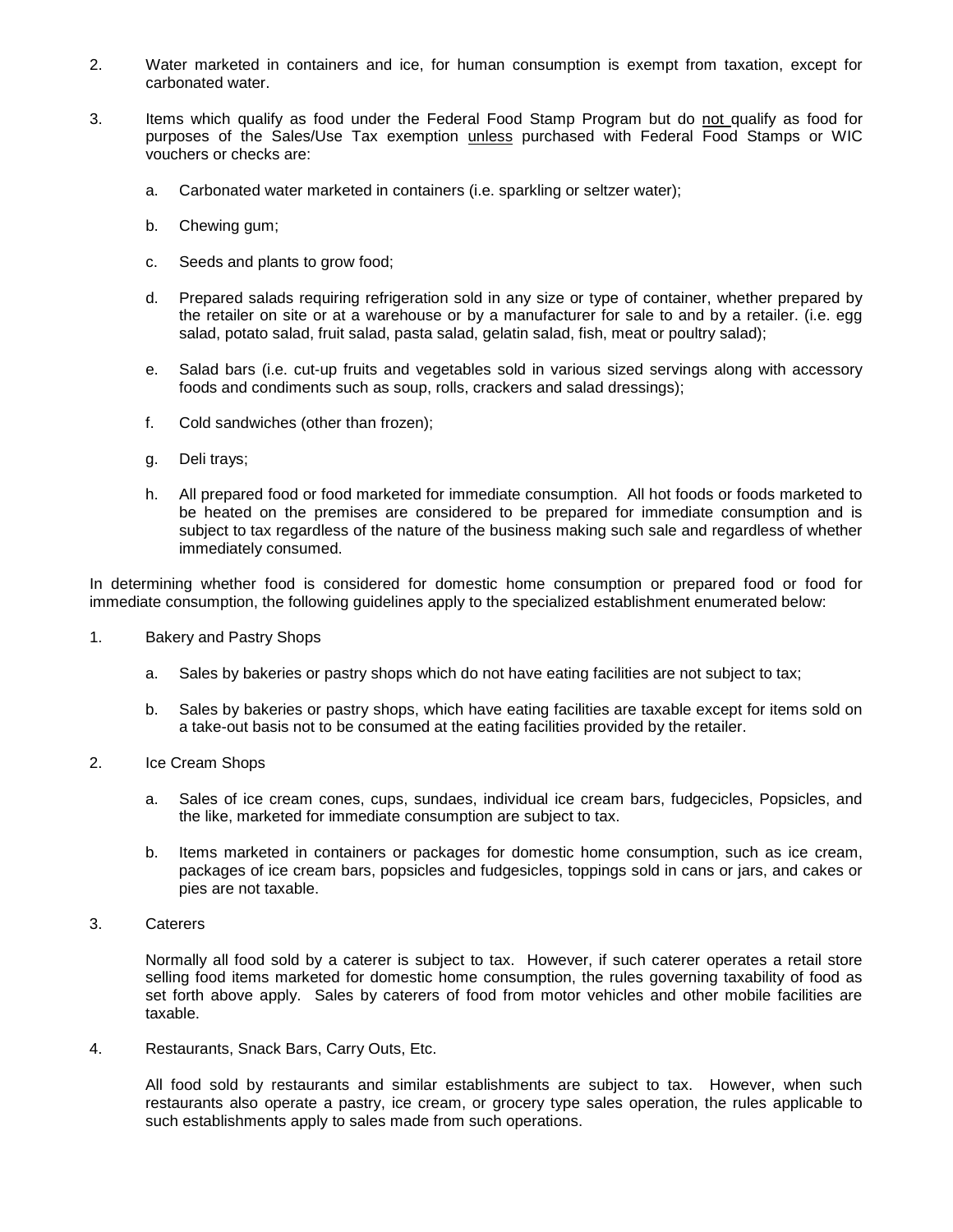#### 5. Liquor Stores

Food marketed for domestic home consumption by a liquor store is exempt. Alcoholic beverages, including spirituous, malt or vinous liquors, are taxable. However, cocktail mixes which do not contain alcohol, cooking wines, and wine vinegars are exempt.

6. Street Vendors

Street vendors (i.e. push carts, mobile food stands, and the like) will generally be subject to tax on all their sales. Sales of vegetables, fruit, and other groceries marketed for domestic home consumption by mobile markets or door-to-door vendors are exempt.

7. Vending Machines

All sales of food vended by or through machines are taxable.

#### **RELATED TAX GUIDE:**

Vending Machines

THE ABOVE INFORMATION IS A SUMMARY IN LAYMAN'S TERMS OF THE RELEVANT PUEBLO TAX LAW FOR THIS INDUSTRY OR BUSINESS SEGMENT. IT IS NOT INTENDED FOR LEGAL PURPOSES TO BE SUBSTITUTED FOR THE FULL TEXT OF THE PUEBLO MUNICIPAL CODE AND APPLICABLE RULES AND REGULATIONS.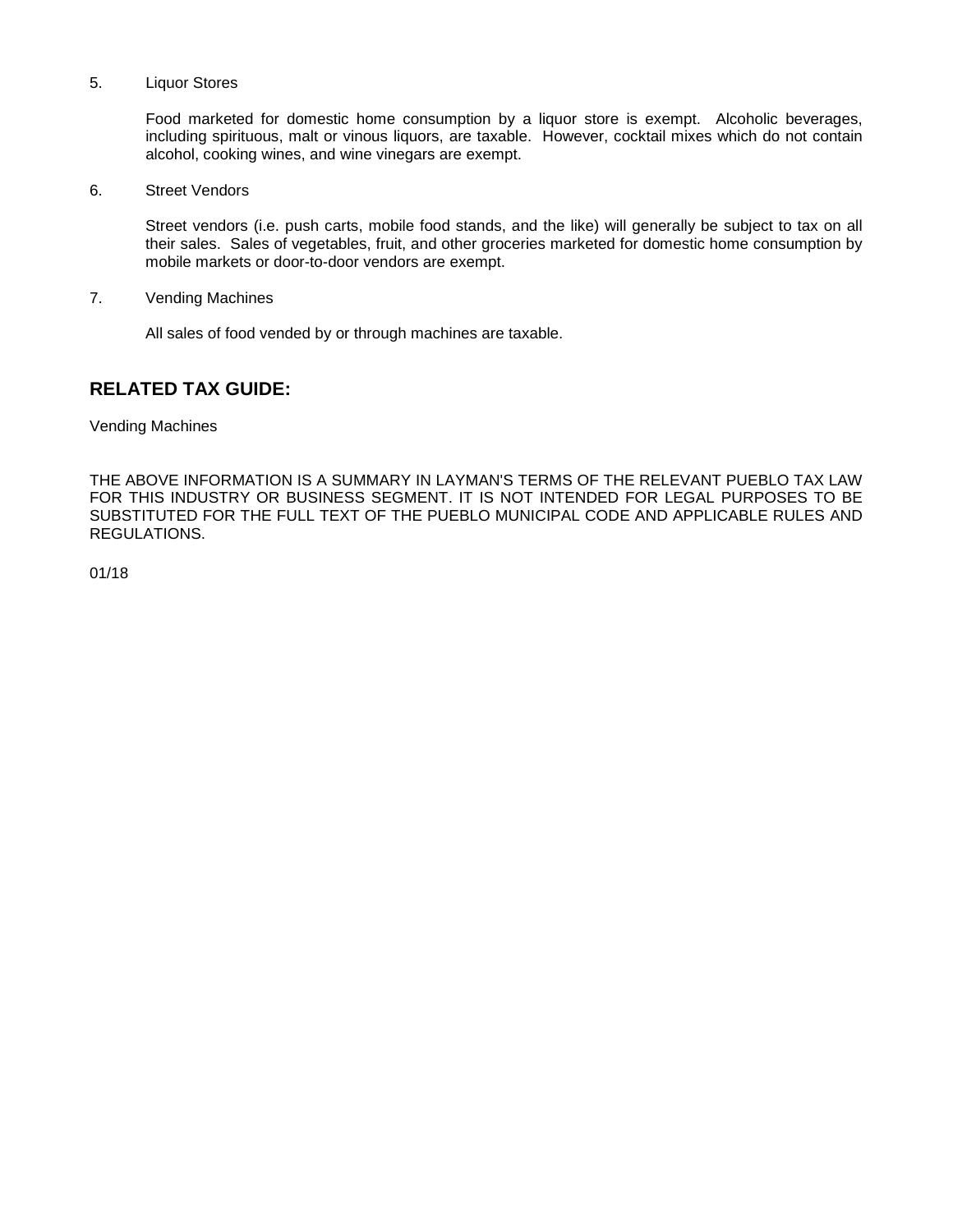### **TAX GUIDE**

### **FRANCHISES**

A franchise agreement is a business relationship that grants a right or license to a franchisee to operate, using the name, process, territory, patent, copyright, trademark or other property, tangible or intangible, of a franchiser. In exchange, the franchiser charges a fee to the franchisee for the right to use the property. The franchiser may also impose various requirements or standards over the operation of the franchisee including distribution, sales, purchases, product presentation, quality, cleanliness or other controls as the franchise agreement specifies.

Sales or Use Tax applies to the sale or license to use taxable tangible personal property supplied under a franchise agreement. These might include, but not limited to, furniture, fixtures and equipment.

When both intangible rights and tangible personal property are furnished under a franchise agreement, and the charges are not separated, the Sales or Use Tax will apply to the entire franchise payment. If the charges are separated or can be determined from the franchise agreement, only the items otherwise taxable under the City of Pueblo Code are subject to Sales or Use Tax.

#### **EXAMPLES:**

1. A new Bubba's Burger Barn restaurant franchise is starting up in Pueblo. The facility is owned by the franchiser and leased to the franchisee. The franchisee pays a flat monthly fee for the facility rental. In addition, the franchisee pays a monthly franchise fee, based on a percentage of sales volume, as compensation to Bubba for services that he provides such as regular training and media advertising.

The amount of the lease payment attributable to the tangible personal property of the facility is subject to Pueblo tax. The franchise fee payment is not subject to tax since none of the services provided for in the franchise fee (regular training and media advertising) are taxable.

However, if the franchise fee also includes payment for tangible items, such as promotional banners and signs that are provided by Bubba, Sales or Use Tax is due on that part of the monthly franchise fee attributable to the price of the property.

- 2. The above franchisee also has an option to own the restaurant and operate under Bubba's name. As part of this agreement, the franchisee must buy all restaurant equipment and all logo supplies from Bubba. The purchase of all equipment and the purchase of any supplies that are not purchased for resale are taxable to the franchisee.
- 3. From time to time, Bubba's Burger Barns have a buy-on-get-one-free national promotion. As part of the franchise agreement, the franchisee must participate in the promotion. Bubba will reimburse the franchisee \$.50 for each free promotional burger. Since Bubba reimburses the franchisee for part of the cost of the free burgers, that reimbursement becomes part of the selling price of the promotional burgers and is taxable. The franchisee must charge Sales Tax to the customers on the selling price of one burger and on the \$.50 reimbursement received from Bubba for the second burger. If the franchisee does not charge Sales Tax to the customers on the \$.50 reimbursement, the franchisee is required to pay that Sales Tax out of pocket.

#### **RELATED TAX GUIDES:**

Coupons & Promotional Items Use Tax

THE ABOVE INFORMATION IS A SUMMARY IN LAYMAN'S TERMS OF THE RELEVANT CITY OF PUEBLO TAX CODE FOR THIS INDUSTRY OR BUSINESS SEGMENT. IT IS NOT INTENDED FOR LEGAL PURPOSES TO BE SUBSTITUTED FOR THE FULL TEXT OF THE PUEBLO MUNICIPAL CODE AND APPLICABLE RULES AND REGULATIONS.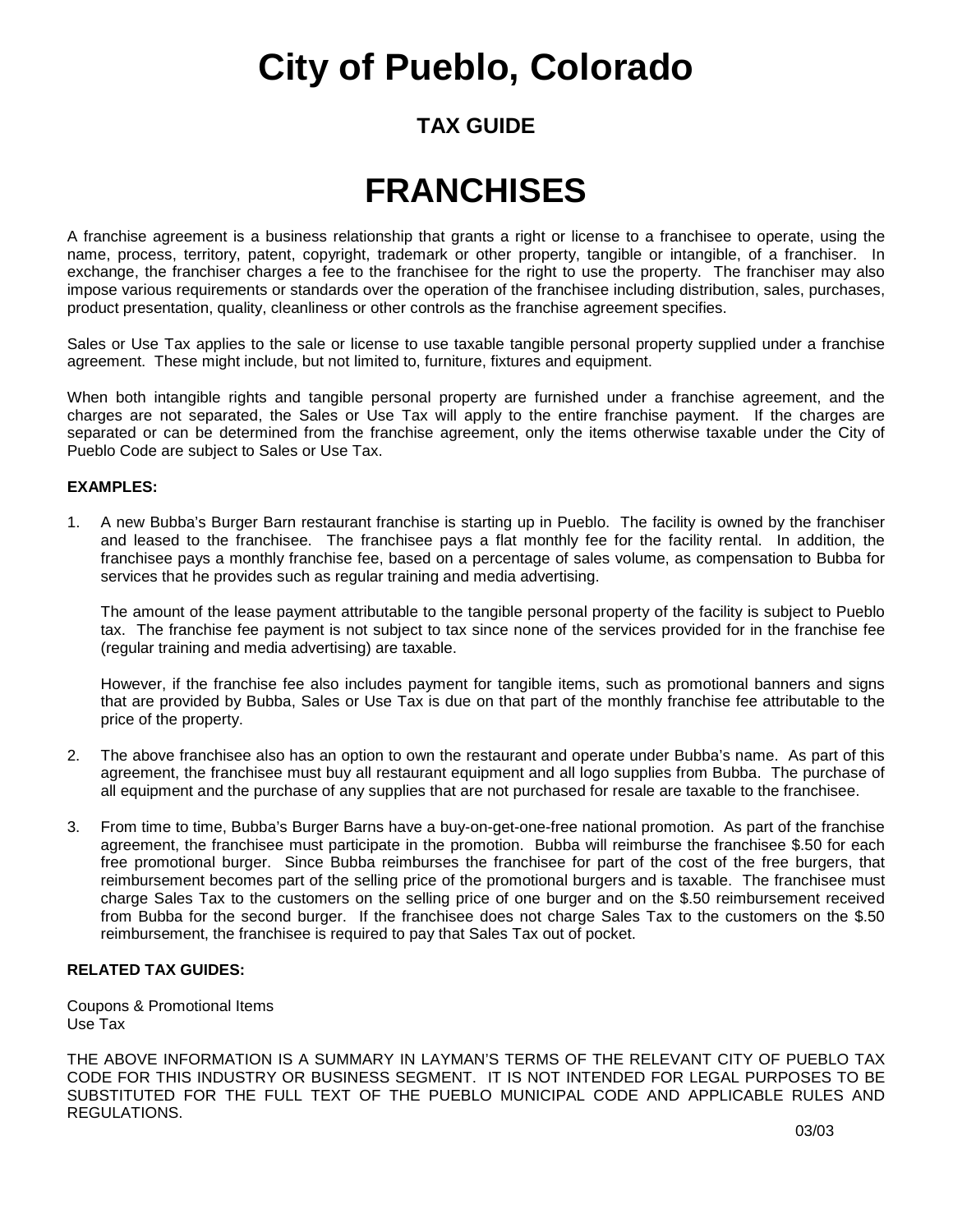### **TAX GUIDE**

### **FREIGHT, DELIVERY AND TRANSPORTATION**

#### **TAXABLE TRANSPORTION CHARGES:**

Transportation charges paid to the vendor in a single transaction to acquire taxable tangible personal property are subject to Pueblo Sales and Use Tax. This includes transportation charges billed by the vendor to the purchaser. Freight, delivery, and transportation charges are a component of the total purchase price paid to the vendor. Therefore, transportation charges that appear on the vendor's invoice are generally subject to tax.

The City of Pueblo Municipal Code Section 14-4-21 (24)(F) defines "purchase price." The applicable part of this definition is as follows:

"Price" or "Purchase Price" means the price to the consumer, exclusive of any direct tax imposed by the federal government or by this article,

"Price" or "Purchase Price" includes: transportation and other charges to effect delivery of tangible personal property to the purchaser.

The term transportation and other charges to effect delivery includes: shipping, common carrier freight and transportation or delivery in the vehicle of the seller.

Freight charges are considered a part of the negotiated purchase price to the vendor. Therefore, freight charges appearing on a vendor's invoice on a taxable sale to a Pueblo customer are subject to Pueblo's Sales/Use Tax whenever the Pueblo customer makes a single transaction to acquire personal property inclusive of transportation charges.

Additional charges commingled with freight charges (i.e. installation, wheeling-in, and handling) are taxable. If installation and wheeling-in charges are separately stated, they are not subject to Sales/Use Tax.

#### **NON-TAXABLE TRANSPORTATION CHARGES**:

Transportation charges, which represent hiring someone to transport tangible personal property from point A to point B, are not subject to Pueblo Sales/Use Tax when a customer makes a separate transaction solely for transportation of that property.

A contract between a delivery company and the purchaser of tangible personal property would be exempt from Sales/Use Tax, provided that the purchaser pays the delivery company directly and the delivery charges do not appear on the seller's invoice. The freight charges would not be considered part of the negotiated purchase price. This would be considered a non-taxable service contract.

A vendor may act as an agent for its customer to obtain transportation when (a) the vendor and customer have executed a written document creating a principal-agent relationship and (b) the names of the vendor and customer both appear in the contract with the transportation company. This is an arrangement for a service which is separate from the sale of tangible personal property, and the seller assumes no responsibility for the merchandise once it leaves the seller's premises, charges to ship the purchaser's merchandise are exempt from City Sales or Use Tax. Since the seller assumes no risk for the merchandise during shipping, the customer must go to the shipping company to recover the cost of loss or damage during shipping.

If the purchaser arranges for transportation, shipping is an exempt service. The shipping company is an agent of the purchaser, and the charge for shipping is paid by the purchaser directly to the shipping company. Since the purchaser pays the shipping company, the cost of shipping is not part of the purchase price of the product.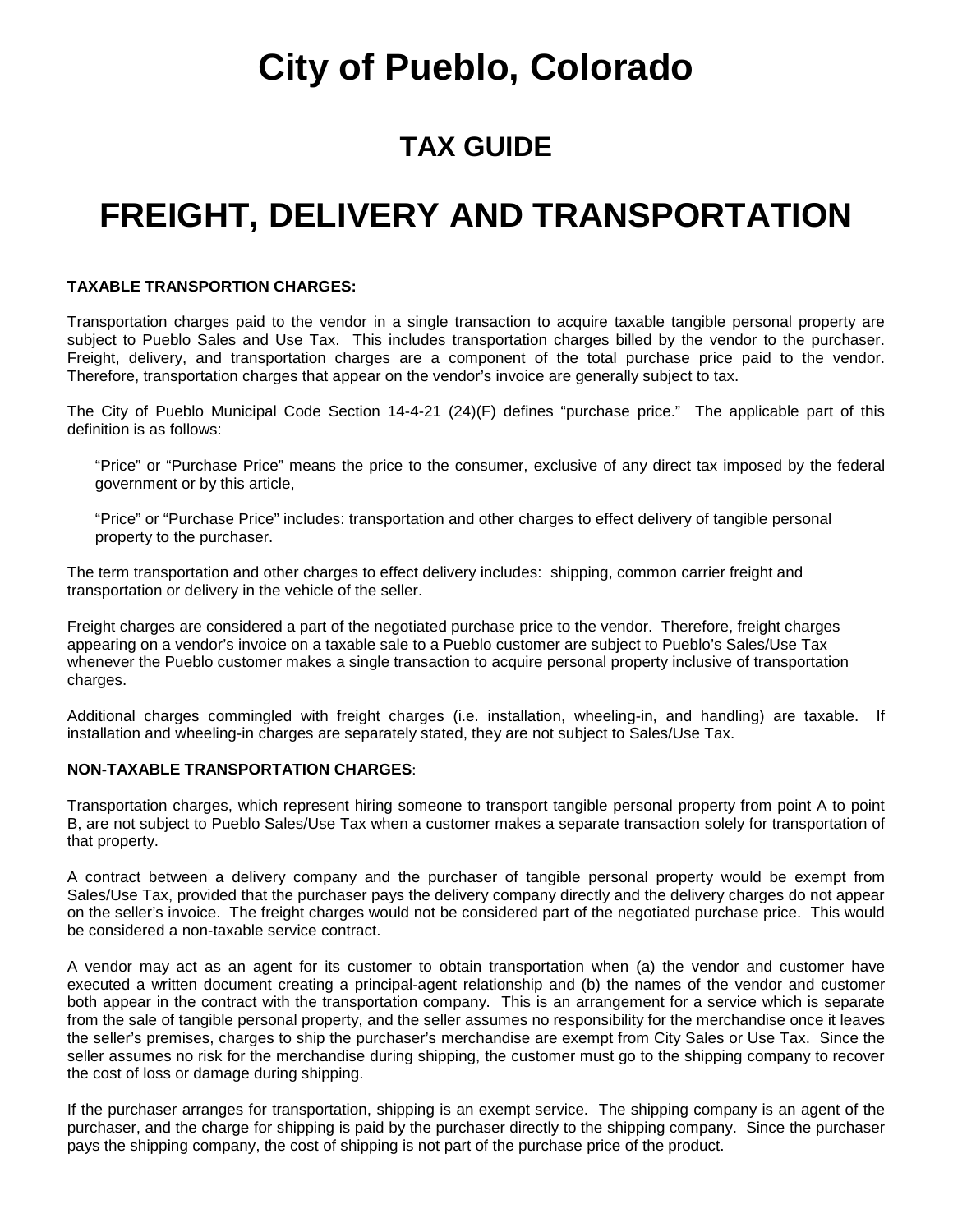Because stand-alone transportation is a service upon which the City of Pueblo does not impose sales or use tax, a stand-alone transaction solely for transportation is not taxable.

#### **EXAMPLES:**

- 1. Giggle Byte Computer Company sells computers through catalogs and over the internet. It is the policy of Giggle Byte to provide complete customer satisfaction. Rob purchased a computer from Giggle Byte, which was damaged in transit. Rob called the customer service center at Giggle Byte and told them of the damage. Giggle Byte sent another computer to Rob to replace the damaged one. The freight, which was charged to Rob on his computer purchase, is part of the selling price of the computer and is taxable.
- 2. John Johnson badly needs an auto repair part which the Pueblo car dealer does not have in stock. Since the dealer must special order the part, John has to pay the freight charge. The dealer orders the part. John picks up the part from the dealer and pays for the part and freight charge. The charge for the freight is taxable. It is part of the purchase price because the dealer incurred freight expense before the dealer sold the part to John.
- 3. ABC Sales Company takes phone and mail orders for exercise videotapes. ABC adds \$3 per order for shipping and handling to the \$35 list price. Even though the \$3 is shown as a separate charge for shipping and handling on the invoice, that charge is part of the selling price and is taxable.
- 4. Andy's Architectural, LLC hires Reliable Courier Service to deliver a set of building plans across town. The delivery charge is not combined with the sale of tangible personal property and is not taxable.
- 5. Woody's Lumber Yard uses their own truck to deliver to a construction site in Pueblo. A separate charge for delivery appears on Woody's invoice. The delivery charge is taxable.
- 6. XYZ Corporation is a manufacturing company, which purchases equipment repair parts from various vendors. XYZ has a contract with International Freight Carrier to pick up the parts from the vendors and deliver them to XYZ. International bills XYZ for collecting and delivering the parts. These charges from the freight company are not taxable because the shipping is a service arrangement between XYZ and International, and the parts vendors assume no risk of ownership during the shipping process.

THE ABOVE INFORMATION IS A SUMMARY IN LAYMAN'S TERMS OF THE RELEVANT CITY OF PUEBLO TAX CODE FOR THIS INDUSTRY OR BUSINESS SEGMENT. IT IS NOT INTENDED FOR LEGAL PURPOSES TO BE SUBSTITUTED FOR THE FULL TEXT OF THE CITY OF PUEBLO SALES AND USE TAX ORDINANCE.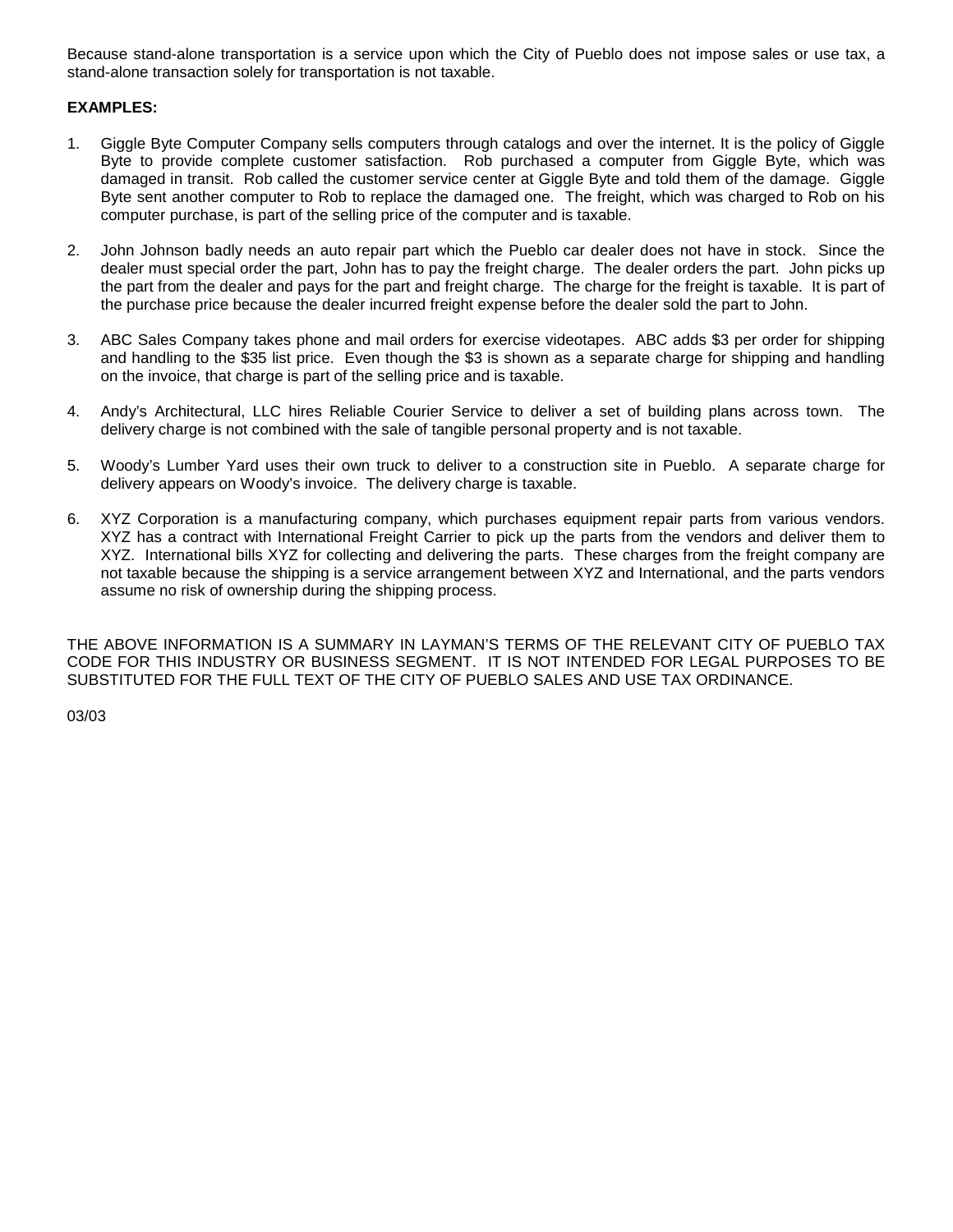### **TAX GUIDE**

#### FUNDRAISING

Fundraising is an activity that is usually associated with a tax-exempt organization. Generally speaking, if an exempt organization is involved in the purchase or sale of tangible personal property for fundraising purposes, the purchase or sale of the property is taxable.

If prizes are donated to a tax-exempt organization for a fundraiser the donor is required to pay City Sales Tax on the cost to acquire the property.

#### PRIZES, PREMIUMS & GIFTS:

The purchase of tangible personal property by organizations involved in fundraising for use as prizes, premiums, or gifts is subject to City Sales or Use Tax on the total purchase price. If the organization is not charged City Sales Tax, City Use Tax is due on the purchase. Since the organization recovers the cost of the property through the fundraising activity, the property is not considered as being used in the conduct of the tax-exempt function of the organization. The tax-exempt status of the organization may not be used to purchase tax-free.

#### BANQUETS:

**Food and beverages provided at fundraisers by tax-exempt organizations are subject to Sales Tax if the final recipient reimburses the organization in any way, such as direct payment, price per plate, the purchase of a ticket, payment of a registration fee or membership fee, or making an involuntary or suggested contribution to attend an event.**

#### SALES:

An exempt organization that makes retail sales of tangible personal property, including for fundraising purposes, is required to be licensed and collect City Sales Tax on the selling price of the tangible personal property.

#### AUCTIONS:

Organizations holding fundraisers or auctions at which tangible personal property is sold to the highest bidder are required to collect Sales Tax on the selling price of auctioned items.

#### **SALES TAX OPTIONS FOR EVENTS HELD BY TAX-EXEMPT ORGANIZATIONS:**

#### Option 1:

Tax-exempt organizations that hold charitable functions and activities where food and beverage is provided must remit sales tax on the charge per attendee(s) for admission. If there is no break down of charges printed on the form charging the attendee(s) for admission then Sales Tax is due on total price charged.

#### Option 2:

If the charge per attendee(s) for food and beverage is separately stated on any form charging the attendee(s) for admission, then Sales Tax will be based on the identified charge representing food and beverage. The following calculation will apply:

Printed Price x Total # of Sales x 3.7% = Sales Tax Due

A copy of a ticket, registration or any other billing device will be required to be submitted along with the sales tax return used for remittance. A Sales Tax Return used for this type of event is attached and can be copied and used for all events.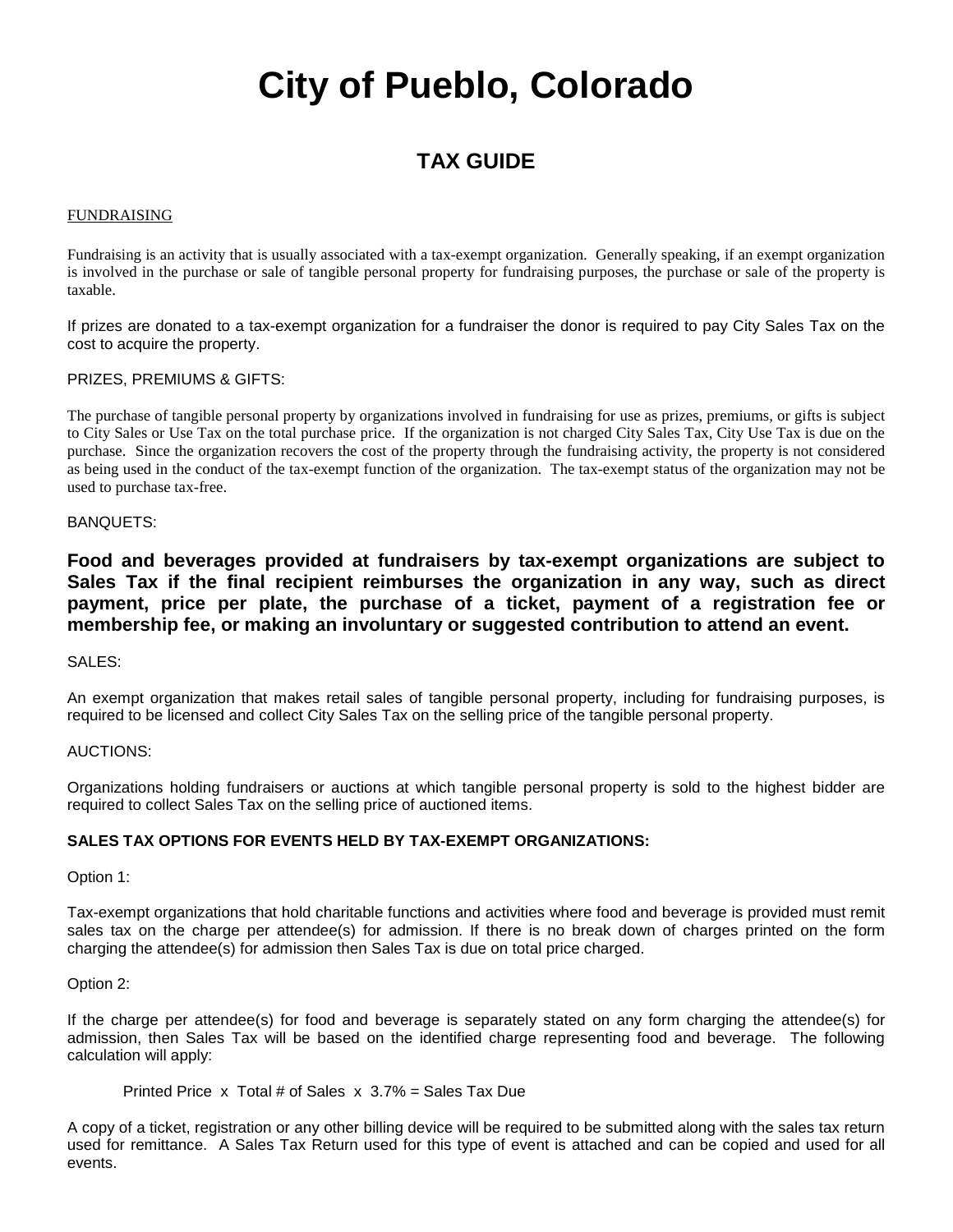Option 3:

The tax-exempt entity will also have the option to pay Sales Tax to the caterer of the event if the caterer's charge per person for the food and beverage is the exact same amount printed on any form charging the attendee(s) admission and for the exact same number of attendee(s) represented by total ticket sales.

The tax-exempt entity must submit to the Sales Tax Division the following information in lieu of a return when no tax is due which will fulfill the reporting requirement:

Organization name and contact person holding the event Date and Name of Event Copy of ticket, registration or any other billing device to document the price for meal was printed and revealed to the customer Total # of tickets, per person, per plate sold Invoice from caterer supporting sales tax was paid

If documentation is not provided or available supporting sales tax was paid to the caterer, the tax-exempt organization will be assessed and responsible for the Sales Tax.

#### EXAMPLES:

- 1. Good Charity organizes a fundraiser for the purpose of helping children. As a way to increase participation in the fundraiser, Good Charity sells raffle tickets for door prizes. Sales/Use Tax is due from Good Charity on the purchase price it paid for each door prize.
- 2. Great Charity has recently arranged to hold a catered fundraising dinner at a local hotel. The public may attend this fundraiser by paying \$50 per plate. The hotel will charge Great Charity \$25 per plate and will not collect Sale Tax on the sale of meals to Great Charity. Great Charity must remit sales tax on the \$50 per plate charge.
- 3. The Nondenominational Church of Pueblo uses Thursday night bingo as a means of raising funds. Since participants pay to play, the Church recovers its expenses for bingo supplies from those attending. The purchase of bingo supplies by the Church is taxable. If the Church purchases any other supplies for which it is reimbursed by those attending, those purchases are also taxable. If the church sells any property, such as food and drink or bingo marking pens, the Church must collect City Sales Tax.

#### **RELATED FYI:**

Fundraising Events and Sales Tax – FYI at: http to be assigned

#### **RELATED TAX GUIDE:**

Charitable, Religious & Governmental Exemption

THE ABOVE INFORMATION IS A SUMMARY IN LAYMAN'S TERMS OF THE RELEVANT CITY OF PUEBLO TAX CODE FOR THIS INDUSTRY OR BUSINESS SEGMENT. IT IS NOT INTENDED FOR LEGAL PURPOSES TO BE SUBSTITUTED FOR THE FULL TEXT OF THE PUEBLO MUNICIPAL CODE AND APPLICABLE RULES AND REGULATIONS.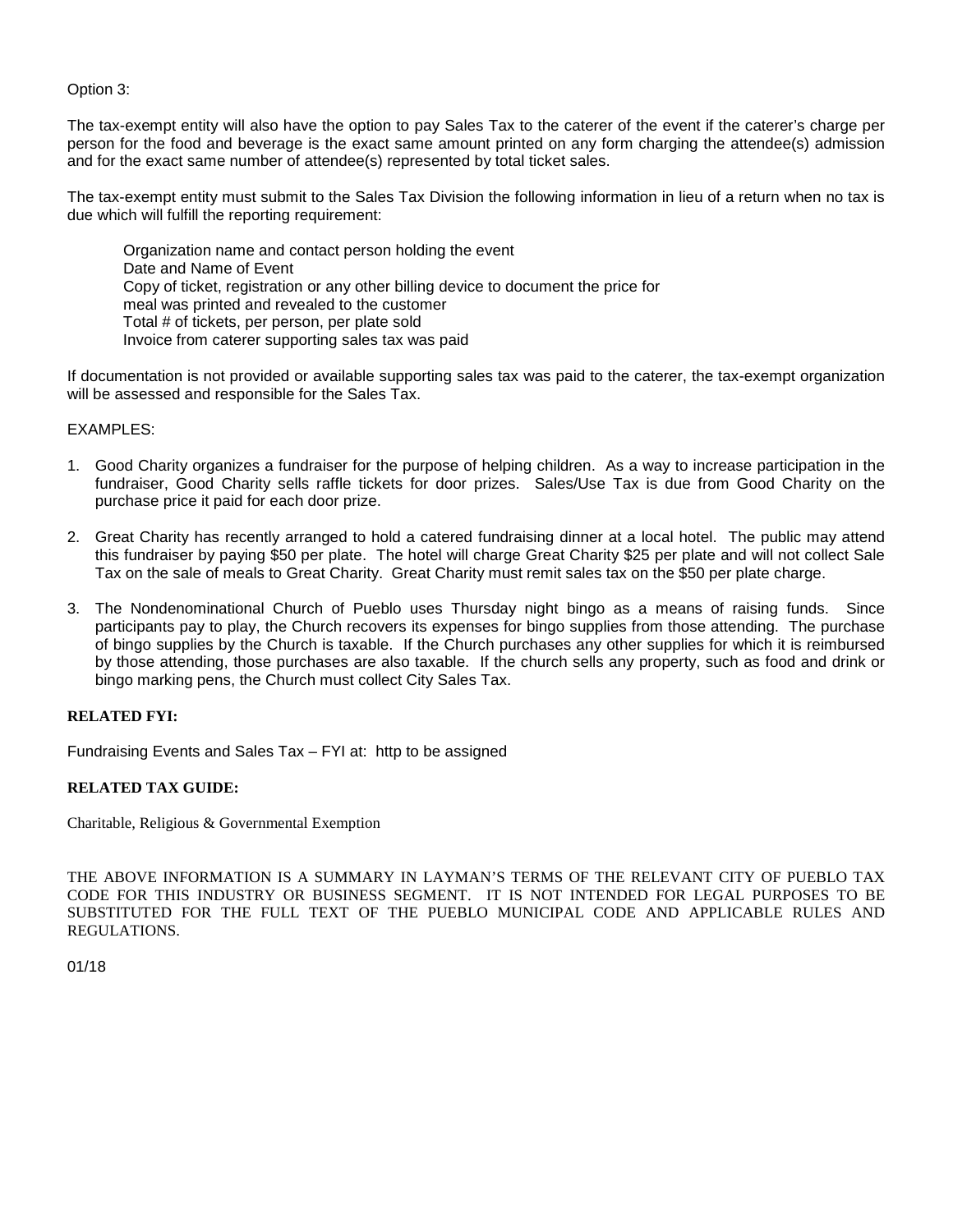# **City of Pueblo, Colorado TAX GUIDE**

### **GASOLINE AND SPECIAL FUEL**

Gasoline and special fuel are exempt from City of Pueblo sales or use tax **if** tax prescribed by the gasoline and special fuel tax Statutes of the State of Colorado, CRS 39-27-100 & 200, has been paid or accrued. If the State tax is not paid, or is refunded, gasoline and special fuel are taxable tangible personal property.

"Gasoline" means any flammable liquid, or any product blended with gasoline, used primarily as a fuel for the propulsion of motor vehicles, motor boats, or aircraft. Gasoline includes "aviation gasoline" but does not include "special fuel" or "aviation jet fuel".

"Special fuel" means diesel engine fuel, kerosene, liquefied petroleum gases, and natural gas used for the generation of power to propel a motor vehicle on a highway. Special fuel is exempt from City sales or use tax when purchased by a railroad to provide railway transportation services. Special fuel does not include "gasoline" as defined in section 39- 27-101(2).

Sales and purchases of "dyed diesel fuel", as that term is defined in Section 39-27-101(8), C.R.S., for use in the construction, rehabilitation, alteration, conversion, extension, demolition or repair of buildings, dwellings, structures, roads, highways or other changes or improvements to real property is exempt.

With the exception of railway usage, the purchase or use of gasoline or special fuel that otherwise qualifies as exempt is subject to City sales or use tax if State of Colorado gasoline or special fuel tax is not included in the purchase price or is later refunded.

#### **AVIATION FUEL**

Aviation gasoline used in nonturbo-propeller on non-jet engine aircraft is subject to aviation fuel tax and is exempt from City sales or use tax.

Aviation jet fuel used in turbo-propeller or jet engine aircraft operated privately or by regularly scheduled air carriers or commuter airlines, is subject to City sales or use tax.

#### **OTHER FUELS AND USES**

Any fuel or liquefied petroleum product (e.g. propane, firewood, kerosene, coal) which is not gasoline, special fuel, aviation gas, dyed diesel fuel, or railway fuel is taxable under the general provision of the ordinances as personal property, when sold at retail.

#### **EXAMPLES**

- 1. Jerry's Construction Company purchases diesel fuel for off-road use in its construction equipment. The fuel is delivered to Jerry's fuel tank at a construction site in Pueblo. The fuel distributor does not charge State special fuel tax because the fuel is for off-road use. The purchase of the fuel is exempt from the City of Pueblo sales or use tax. Jerry also purchases kerosene for use in a heater in a construction trailer. The fuel is exempt from State special fuel tax because it also is for off-road use. The kerosene is subject to City sales or use tax.
- 2. XYZ Airline has its operations at the Pueblo Memorial airport. Purchases of aviation jet fuel used to propel its aircraft are taxable. XYZ Airline also has tractors that pull luggage carts to and from the aircraft. The diesel fuel used in the tractors is taxable because the tractors are not used on public highways.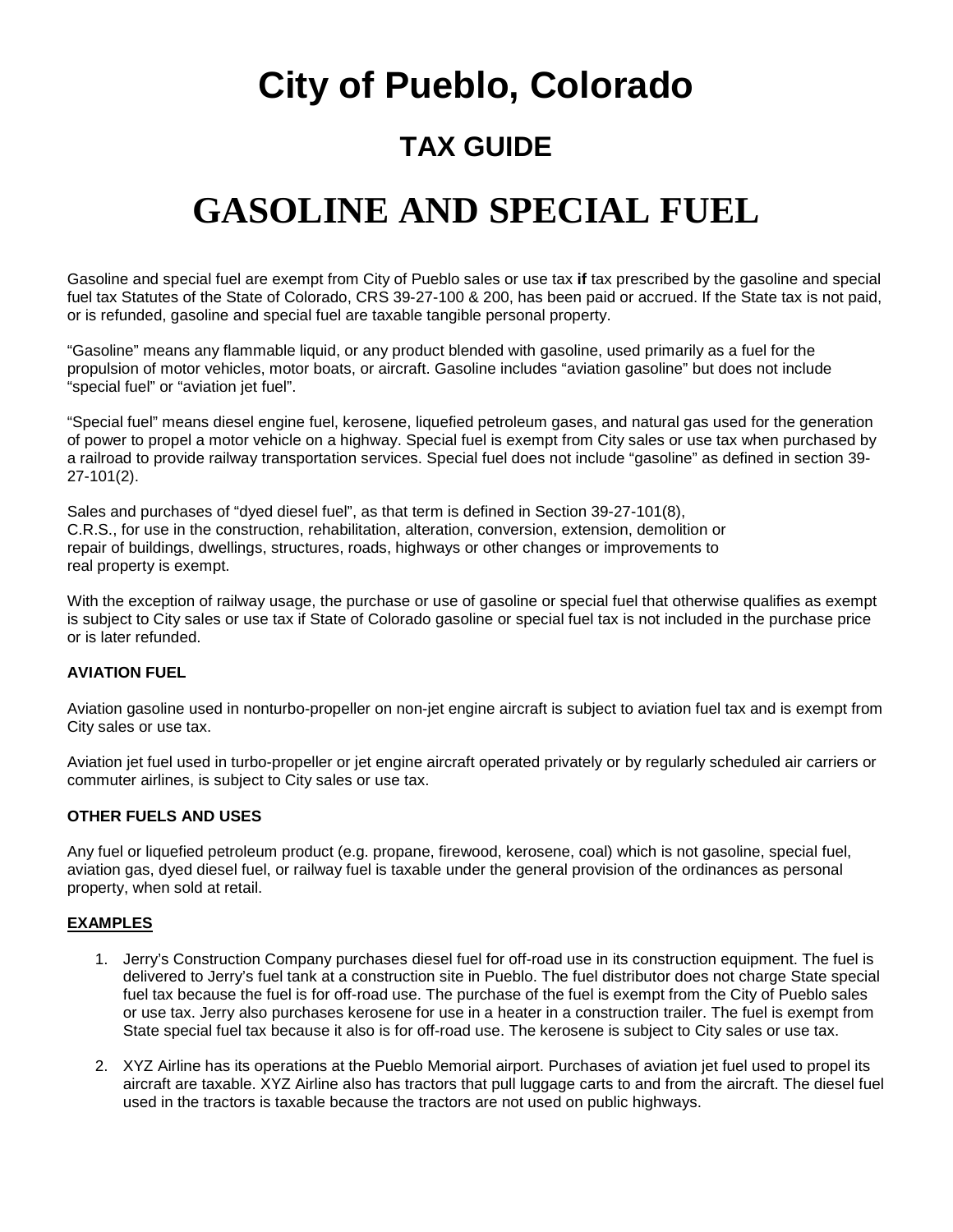3. Anywhere Trucking Company hauls freight on the public highways. The Company must pay special fuel tax on its purchases of diesel fuel, so no City sales or use tax is due on the purchases. Part of the fuel purchased is used to power refrigeration units on the trucks. If Anywhere applies for a refund of special fuel tax paid for fuel used by the refrigeration units, City use tax is due on the cost of that fuel.

THE ABOVE INFORMATION IS A SUMMARY IN LAYMAN'S TERMS OF THE RELEVANT PUEBLO TAX LAW FOR THIS INDUSTRY OR BUSINESS SEGMENT. IT IS NOT INTENDED FOR LEGAL PURPOSES TO BE SUBSTITUTED FOR THE FULL TEXT OF THE PUEBLO MUNICIPAL CODE AND APPLICABLE RULES AND REGULATIONS.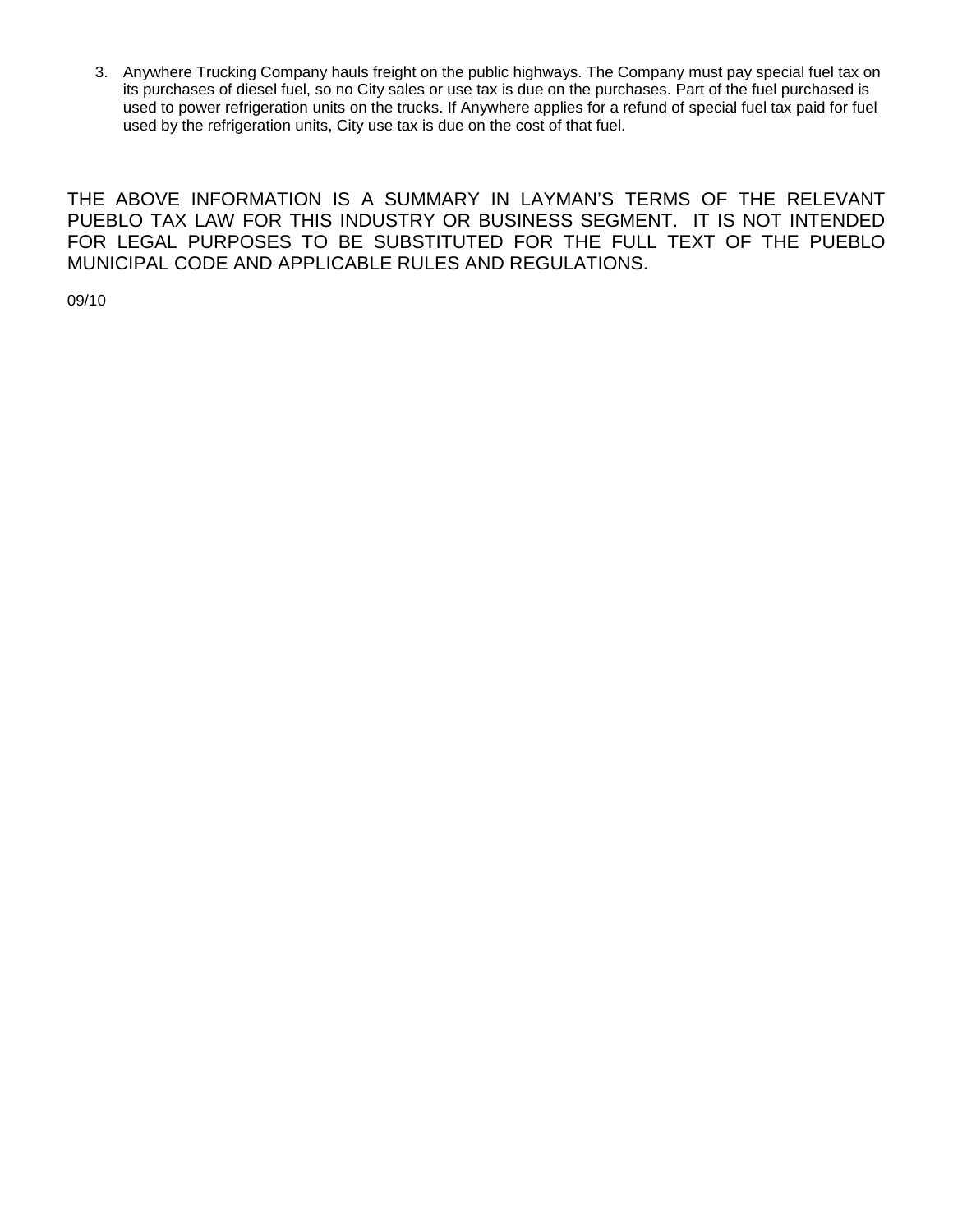### **TAX GUIDE**

### **GIFT CERTIFICATES**

The sale of a gift certificate is the sale of an intangible "right" to exchange the value of the certificate for goods or services. As the sale of an intangible, it is not subject to Sales or Use Tax.

A taxable transaction occurs when the certificate is used to acquire tangible personal property. Upon redemption or exchange of a gift certificate for tangible personal property, Sales or Use Tax is due on the total sale price of the tangible personal property.

The vendor selling gift certificates is liable for the Sales or Use Tax on the printing cost or purchase price of the actual certificates, as the physical certificates are tangible personal property not for resale.

#### **EXAMPLE:**

A person purchases a tie that costs \$25 by using a gift certificate worth \$15 and pays the balance in cash. Tax on the transaction is applied to the full \$25 sale price.

THE ABOVE INFORMATION IS A SUMMARY IN LAYMAN'S TERMS OF THE RELEVANT CITY OF PUEBLO TAX CODE FOR THIS INDUSTRY OR BUSINESS SEGMENT. IT IS NOT INTENDED FOR LEGAL PURPOSES TO BE SUBSTITUTED FOR THE FULL TEXT OF THE PUEBLO MUNICIPAL CODE AND APPLICABLE RULES AND REGULATIONS.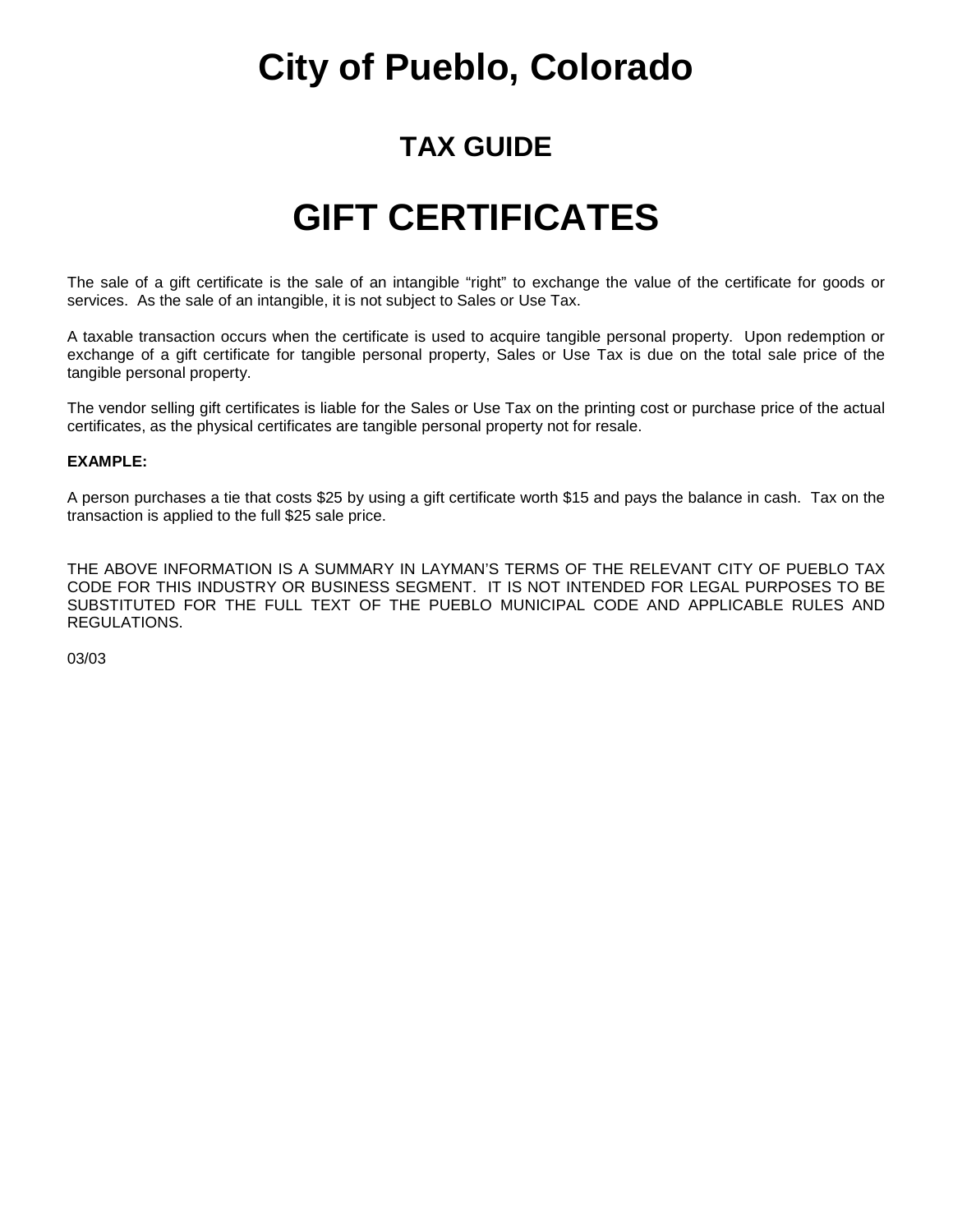### **TAX GUIDE**

## **GIFTS AND GIVEAWAYS**

The City of Pueblo provides no exemption for the sale or purchase of tangible personal property to be used as gifts or giveaways. Sales or Use Tax must be paid by the purchaser on the purchase price of the item given away.

#### **EXAMPLES:**

- 1. ABC Office Supply buys calendars to be given away. ABC is subject to Use Tax on the purchase price of the calendars if Sales Tax was not paid at the time of purchase.
- 2. XYZ Appliance Company, in conjunction with a grand opening event, is giving away a refrigerator and a dishwasher. XYZ is liable for Use Tax on the cost basis of the two items removed from its inventory and used as giveaways.

#### **RELATED TAX GUIDE**:

Exempt Purchases Converted to Taxable Use

THE ABOVE INFORMATION IS A SUMMARY IN LAYMAN'S TERMS OF THE RELEVANT CITY OF PUEBLO TAX CODE FOR THIS INDUSTRY OR BUSINESS SEGMENT. IT IS NOT INTENDED FOR LEGAL PURPOSES TO BE SUBSTITUTED FOR THE FULL TEXT OF THE PUEBLO MUNICIPAL CODE AND APPLICABLE RULES AND REGULATIONS.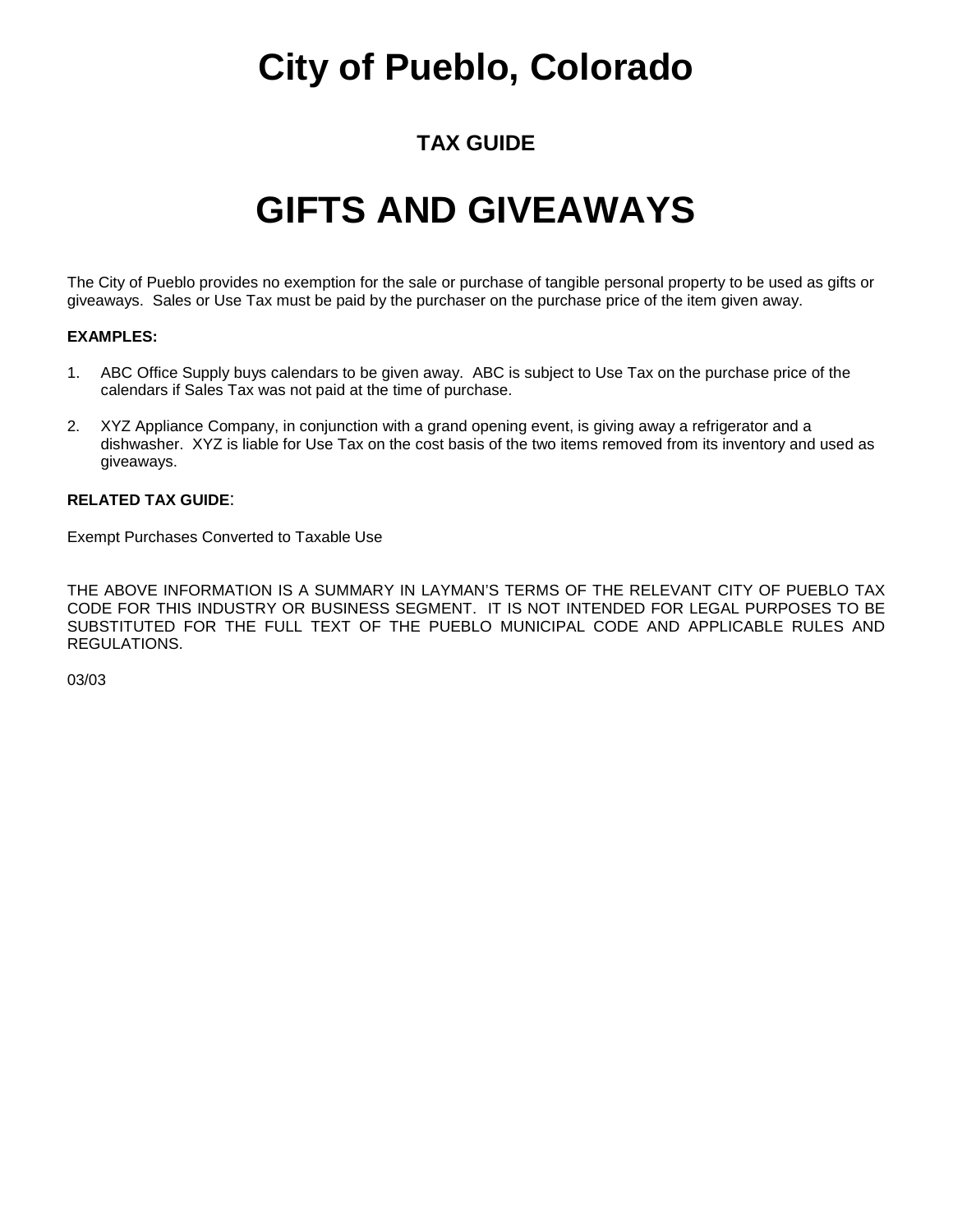# **City of Pueblo, Colorado TAX GUIDE GOVERNMENT FACILITIES**

City of Pueblo sales and use taxes are generally applicable at all government facilities located within the city.

Some of the government facilities which are located within the City of Pueblo, include but are not limited to: Colorado State Fair, Colorado Mental Health Institute, San Carlos Correctional Facility, University of Southern Colorado, Pueblo Community College, Pueblo County Jail, Sangre De Cristo Arts Center, Runyon Field Complex.

Private concessionaires conducting business on or in government facilities located within Pueblo must collect Pueblo sales tax on retail sales unless the sales are specifically exempt under the Pueblo Municipal Code.

Construction contractors performing work on or within all government facilities in Pueblo are responsible for paying sales or use tax on building materials used in the job contract.

#### **EXAMPLES:**

- 1. ABC Supply, who temporarily operates at the Colorado State Fairgrounds, is required to collect Pueblo sales tax on its retail sales.
- 2. ZZZ Construction purchases building materials to be used in the performance of its construction contract at Pueblo Community College. The Pueblo sales/use tax must be paid by ZZZ on the building materials.

#### **Purchases From Government Entities:**

Retail purchases of tangible personal property from the federal, state or local governments that are stored, used, distributed or consumed within Pueblo are subject to Pueblo use tax.

#### **Example:**

XYZ Company located within Pueblo purchases publications from the U.S. Printing Office for use in its business operations in Pueblo. XYZ is liable for Pueblo sales/use tax on the purchase price of the publications.

#### **RELATED TAX GUIDES:**

Charitable, Religious & Government Exemptions Construction Contracts

THE ABOVE INFORMATION IS A SUMMARY IN LAYMAN'S TERMS OF THE RELEVANT PUEBLO TAX LAW FOR THIS INDUSTRY OR BUSINESS SEGMENT. IT IS NOT INTENDED FOR LEGAL PURPOSES TO BE SUBSTITUTED FOR THE FULL TEXT OF THE PUEBLO MUNICIPAL CODE AND APPLICABLE RULES AND REGULATIONS. (03/03)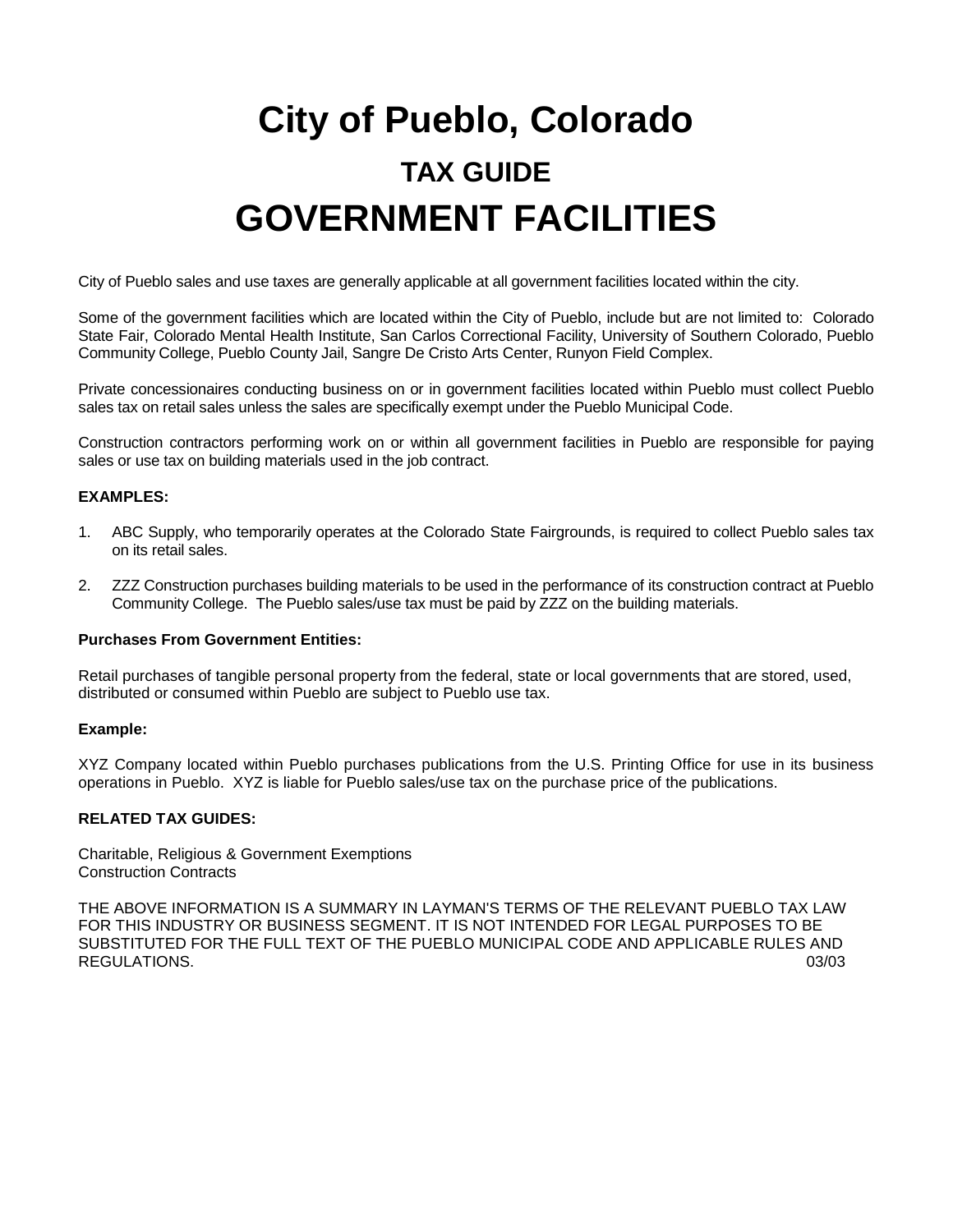# **City of Pueblo, Colorado TAX GUIDE GRAPHIC DESIGN AND COMPOSITION**

The trade of typesetting has evolved from setting metal type to creating graphics using computer equipment. Today's services may include a wide range of graphic production such as halftones, typesetting, desktop publishing products and other labor-intensive products manufactured by graphic designers.

When tangible personal property is produced for sale, the taxable price includes the entire cost of labor or services. Also included in the taxable base of the sale-of-property transaction would be: minimum charges, rush charges, delivery or transportation charges, and service charges that involve elements or components of the product including such charges as for pre-press preparation, even if separately stated on the invoice.

Pure time charges for personal services, if **not** a component element of the charge for the product and if separately stated on the invoice, is not subject to tax. Such charges could include proofreading and file preparation.

Many of the products sold by graphic designers could fall under the category of pre-press preparation material, which, if certain conditions are met, may be exempt from sales/use tax. In order for the pre-press transaction to qualify for the exemption, the sale of pre-press materials must be directly related to the final printed product upon which sales tax will be collected. Pre-press materials sold to a purchaser for the purchaser's own use, are subject to tax. Such purchasers could include advertising agencies or retailers who might produce or purchase pre-press materials for their own advertising publications.

#### **TAX TO BE PAID BY THE GRAPHIC DESIGNER:**

Materials and supplies used or consumed in the process cannot be purchased tax-free for resale and are subject to sales/use tax to be paid by the graphic designer to the vendor or as consumer's use tax.

#### **EXAMPLE:**

Nuco, a new company, engages One-stop Graphics to help design and produce its self-promotion brochure. Nuco has submitted several pages of copy for the brochure and has some ideas regarding the design and photos (or illustrations) for the piece.

Mary, a One-stop employee, is assigned to the Nuco brochure. After meeting with her client and learning their wishes for the brochure, Mary begins to work on the piece. First, she opens the client's disk to review the copy that has been submitted, then she proofreads and edits the copy where necessary. This service is billed separately at an hourly rate.

Mary then enters the text into the appropriate software application, and works in the accompanying design elements. The client approves the body of the brochure, but decides that a unique illustration of the product should be made for the cover. Mary, the client, and One-Stop's illustrator discuss the concept. The illustrator makes several composites and submits them to Nuco for approval. The illustrator's work is also billed separately at an hourly rate. Mary then incorporates the illustration the client selects into the cover of the brochure; the charge for this is also billed separately at an hourly rate. The completed design is provided to Nuco on a computer disk that their printer will use to produce the finished brochures.

In the above example, all of the charges to Nuco are for labor billed on an hourly basis, and are not an element of tangible personal property transferred to the customer. As a result, no Pueblo sales tax would be due for the above labor charges.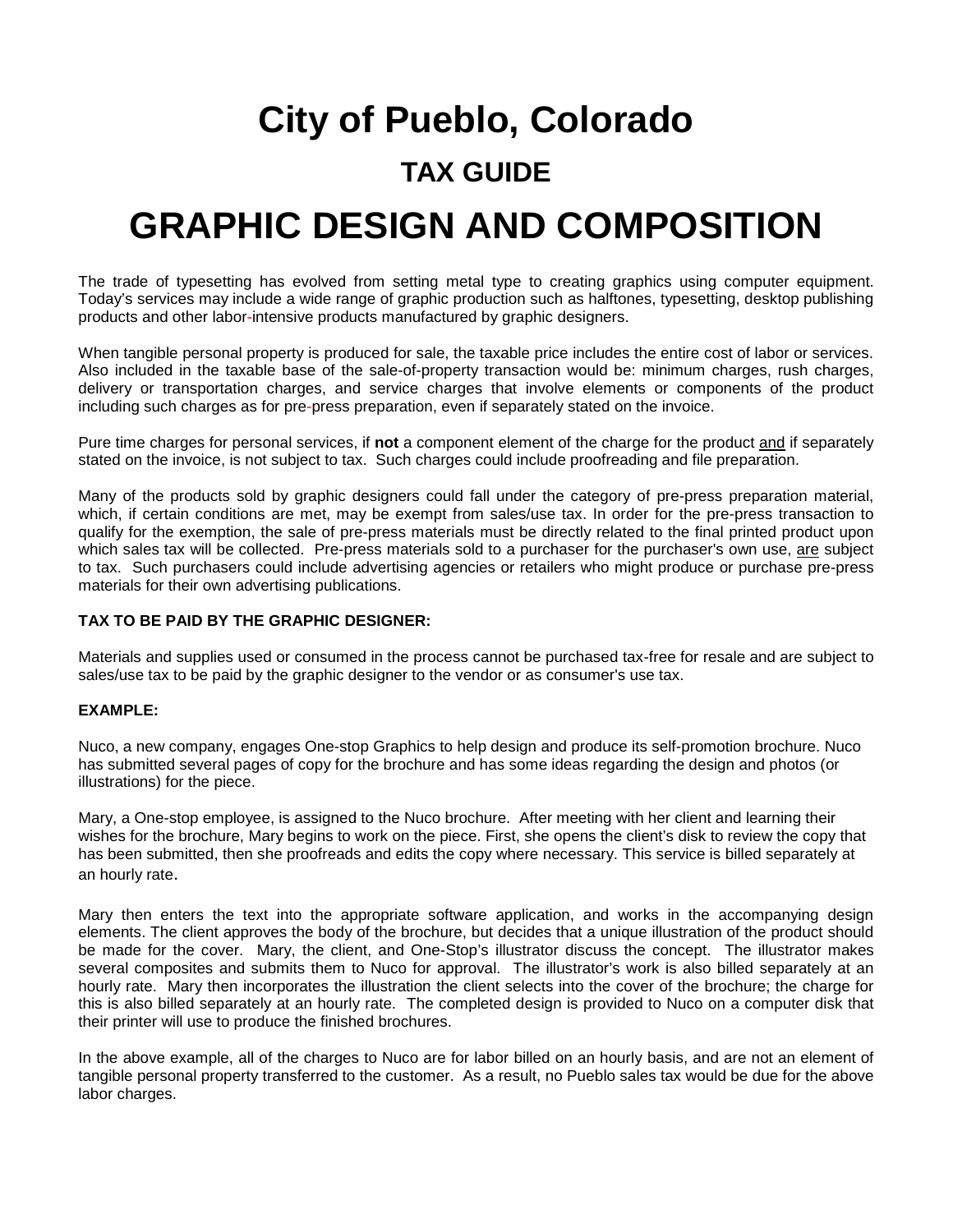If One-Stop also provided film outputs or composites to Nuco, sales tax should be charged on the total charges related to the tangible personal property sold, provided that the charges for labor are separately stated on the invoice. In the event that the charges are not segregated, sales tax should be charged on the entire invoice.

One-Stop should have paid sales tax on any supplies (software, disks, illustration materials, etc.) used to produce the design for Nuco. If no sales tax was paid to the vendor by One-Stop at the time of purchase, use tax should be remitted on their sales/use tax return.

THE ABOVE INFORMATION IS A SUMMARY IN LAYMAN'S TERMS OF THE RELEVANT PUEBLO TAX LAW FOR THIS INDUSTRY OR BUSINESS SEGMENT. IT IS NOT INTENDED FOR LEGAL PURPOSES TO BE SUBSTITUTED FOR THE FULL TEXT OF THE PUEBLO MUNICIPAL CODE AND APPLICABLE RULES AND REGULATIONS.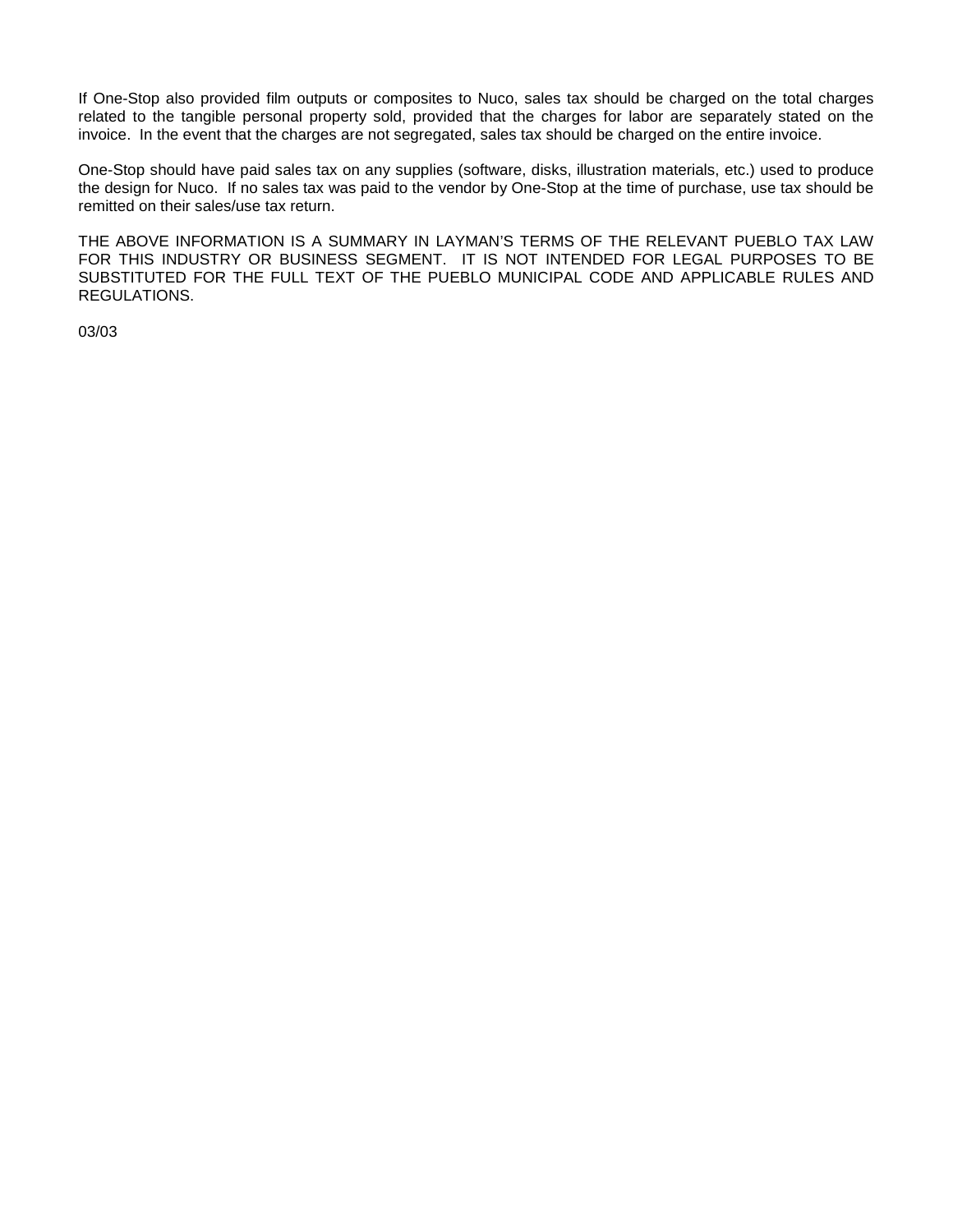### **TAX GUIDE**

## **HORSES**

The sales and purchases of horses are taxable unless they can be used for breeding purposes, or unless they are purchased for resale.

#### **EXAMPLES:**

- 1. Leisure Time Stables purchased 10 geldings and 10 mules for their clients to ride on guided tours. Geldings and mules cannot reproduce so they do not qualify for the breeding-purposes exemption. This transaction is subject to Sales or Use Tax.
- 2. Leisure Time Stables purchased one stallion and five mares for future breeding of their own stock. Since these horses will be used for breeding purposes, this transaction is specifically exempt from Sales or Use Tax.

THE ABOVE INFORMATION IS A SUMMARY IN LAYMAN'S TERMS OF THE RELEVANT CITY OF PUEBLO TAX CODE FOR THIS INDUSTRY OR BUSINESS SEGMENT. IT IS NOT INTENDED FOR LEGAL PURPOSES TO BE SUBSTITUTED FOR THE FULL TEXT OF THE PUEBLO MUNICIPAL CODE AND APPLICABLE RULES AND REGULATIONS.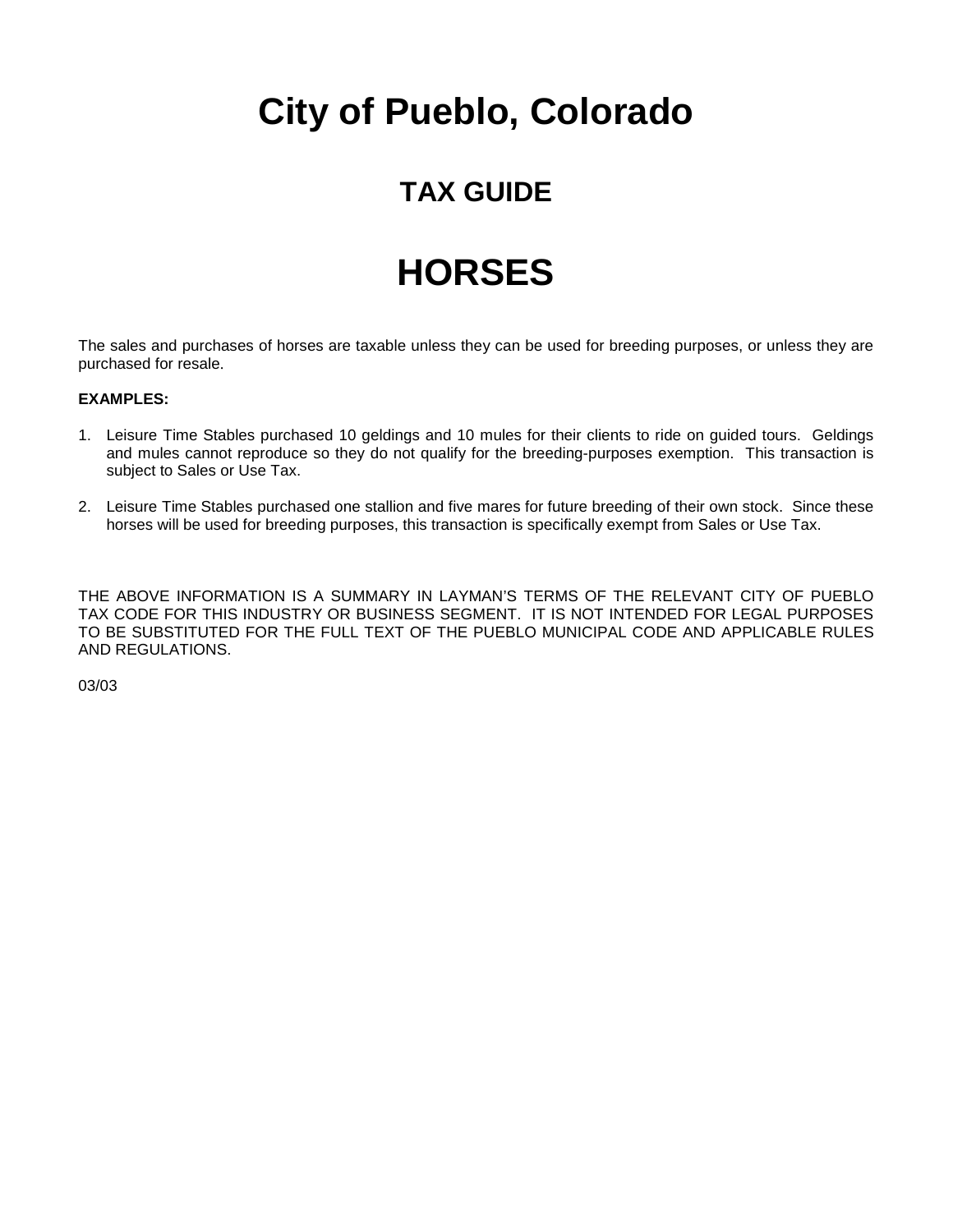### **TAX GUIDE**

### **HOTELS AND MOTELS**

The furnishing of rooms or accommodations for lodging is a service that is subject to City of Pueblo Sales Tax. The City also imposes a separate Lodger's Tax on lodging services at the rate of 4.3%.

The entire amount charged to a person for a room (defined as sleeping accommodations in a hotel, inn, bed and breakfast, apartment, apartment hotel, motel, guesthouse, guest ranch, trailer coach, resort, mobile home, etc. or any space in an auto camp, trailer court or park, campground or similar type of establishment) who is not a permanent resident and who has not entered into a written agreement for occupancy of a room or rooms or sleeping accommodations for a period of at least thirty (30) consecutive days is subject to the City Tax.

City Tax does not apply to meeting rooms, display rooms and banquet facilities where a specific charge is made for such facilities.

#### **EXEMPTIONS:**

- 1. The City of Pueblo provides an exemption from the imposition of tax for the sale of lodging to any person who enters into a written agreement for occupancy of a room or rooms for a period of at least thirty (30) days. The exemption applies to persons or organizations that contract with a lodging facility to rent one or more rooms for a period of 30 days or more even though the individuals using the facility or the rooms may not be the same each day, provided that the same room(s) is rented each day.
- 2. An exemption is also provided on sales to governmental, religious, and charitable organizations. In order for the exemption to apply, the following conditions must be met.
	- a. The sale must be made directly to the exempt entity and not to a representative of the organization. Evidence of this is billing made directly to the organization and not to an individual.
	- b. Payment must be received directly from the exempt entity. Evidence of this is payment by organization check, the issuance of a purchase order, or with a credit card which is billed directly to the organization and not an individual. Care should be exercised with the use of a government issued credit card. These cards are normally issued as a convenience to the employee with the employee being billed directly and the employee being responsible for the payment of the bill.
	- c. The exempt organization cannot receive any reimbursement for such purchase by any individual who receives a benefit from the purchase, such as payment of a registration fee by the registrant that includes lodging, ticket sales, involuntary contributions, etc.
	- d. Sales to religious and charitable organizations are exempt from taxation only if the purchase is of property or services to be used in the conduct of the organization's regular activities to foster its religious or charitable purpose.

**NOTE**: All not-for-profit organizations are **not** exempt from City of Pueblo Tax. If the organization is not licensed as a Tax Exempt entity by the City of Pueblo, the Hotel/Motel should direct it to contact the City of Pueblo Sales Tax Division to apply to be evaluated for such a license.

Any purchase that is paid for by an individual with cash, personal check, personal credit card or other means is taxable, even though the individual is reimbursed by an exempt organization.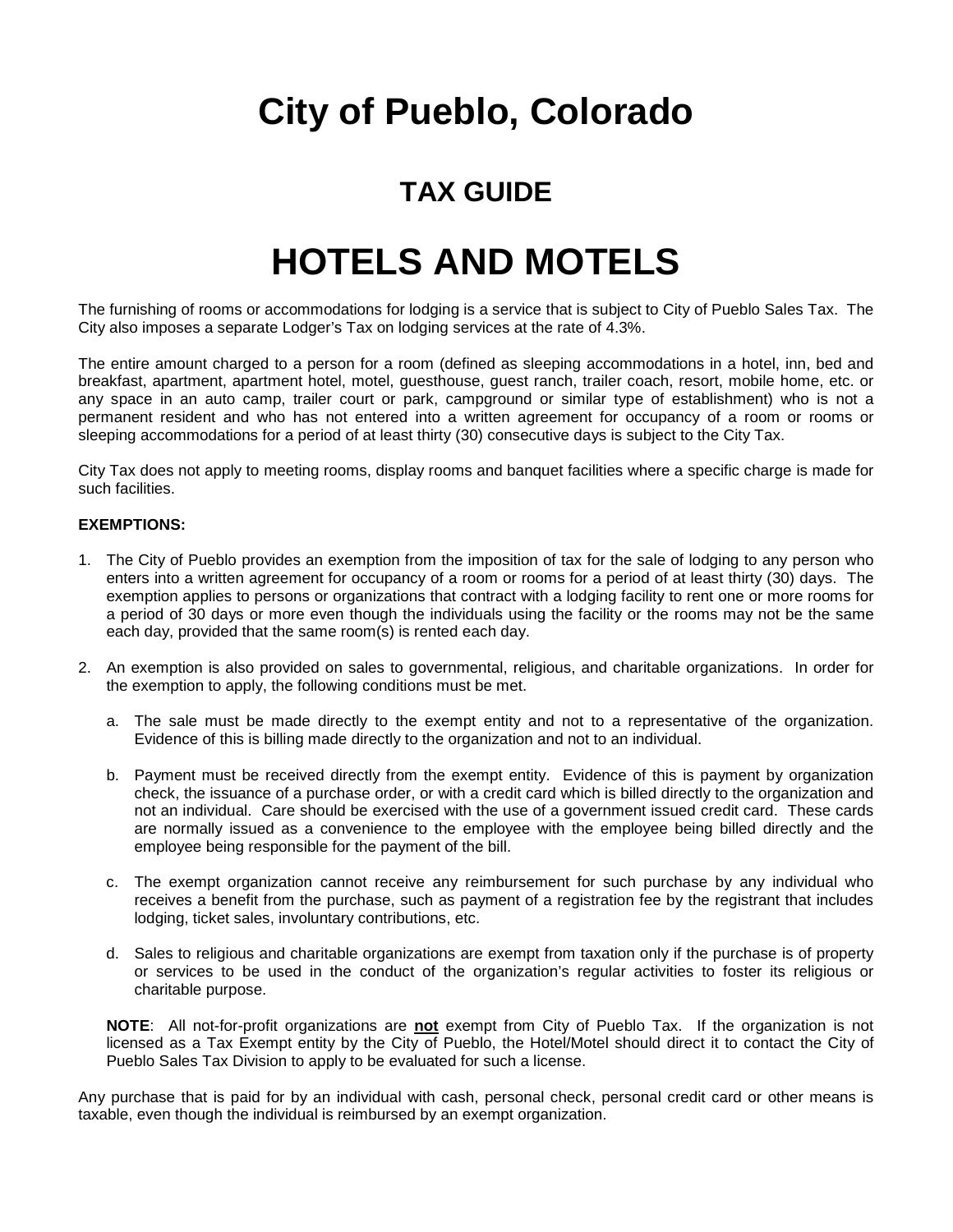#### **TAXABLE SALES:**

In addition to lodging services, a hotel, motel or similar business may also sell other taxable property or services. These might include, but not limited to the following:

- 1. Food and beverages including food served from an in-room refrigerator
- 2. Vending machine sales
- 3. In-room movie charges and video tape rentals
- 4. Local telephone charges and intrastate long distance charges. Access charges which is defined as a charge to customers for access to phone service is taxable. A charge for local calls or the additional amount charged by the hotel for long distance calls, whether inter or intra-state, is taxable.
- 5. Gift shop sales
- 6. Postcards, toiletries or incidentals sold from front desks or lobby

#### **USE TAX:**

A hotel, motel, or similar establishment is responsible for paying City Sales or Use Tax on all purchases of tangible personal property and taxable services, not for resale. If City Sales Tax is paid to a licensed vendor; no Use Tax is due. But, if purchases are made without paying City Sales Tax, the City Use Tax is due and is paid directly to the City by the purchaser. Examples of purchases that are taxable to the hotel include:

- All furniture, fixtures, and equipment in guest rooms and throughout the property including bars, restaurants, night clubs, administrative offices, and other facilities
- Guest supplies (soap, toilet tissue, shampoo, coffee, matches, shoe shine clothes, sewing kits, pillow mints, stationery, etc.)
- Operating supplies, repair parts, cleaning supplies, printed materials, office supplies, etc.
- Items withdrawn from resale inventory for company use
- Free food buffets, bar snacks, and other food or items given away to patrons
- Free employee meals
- Advertising and promotion materials, administrative and general supplies, or other promotional food and beverages

#### **CANCELLATION, GUARANTEED ROOM, AND NO-SHOW CHARGES:**

City Sales and Lodger's Taxes are imposed on the entire price charged on the transaction of furnishing lodging services. If a room rental charge is made to any person or group that has the right to use a room, even if they do not use the room, the charge is taxable. For example:

- If an individual guarantees a room reservation with a credit card and the individual fails to show up, a hotel will impose one night's lodging charge for reserving the room. That charge is subject to both the Sales and Lodger's Taxes.
- If a group guarantees the rental of a minimum number of rooms for a function at a hotel, and the group fails to occupy all the guaranteed rooms, the group is required to pay for all rooms whether or not they were used. The guaranteed room charge is taxable.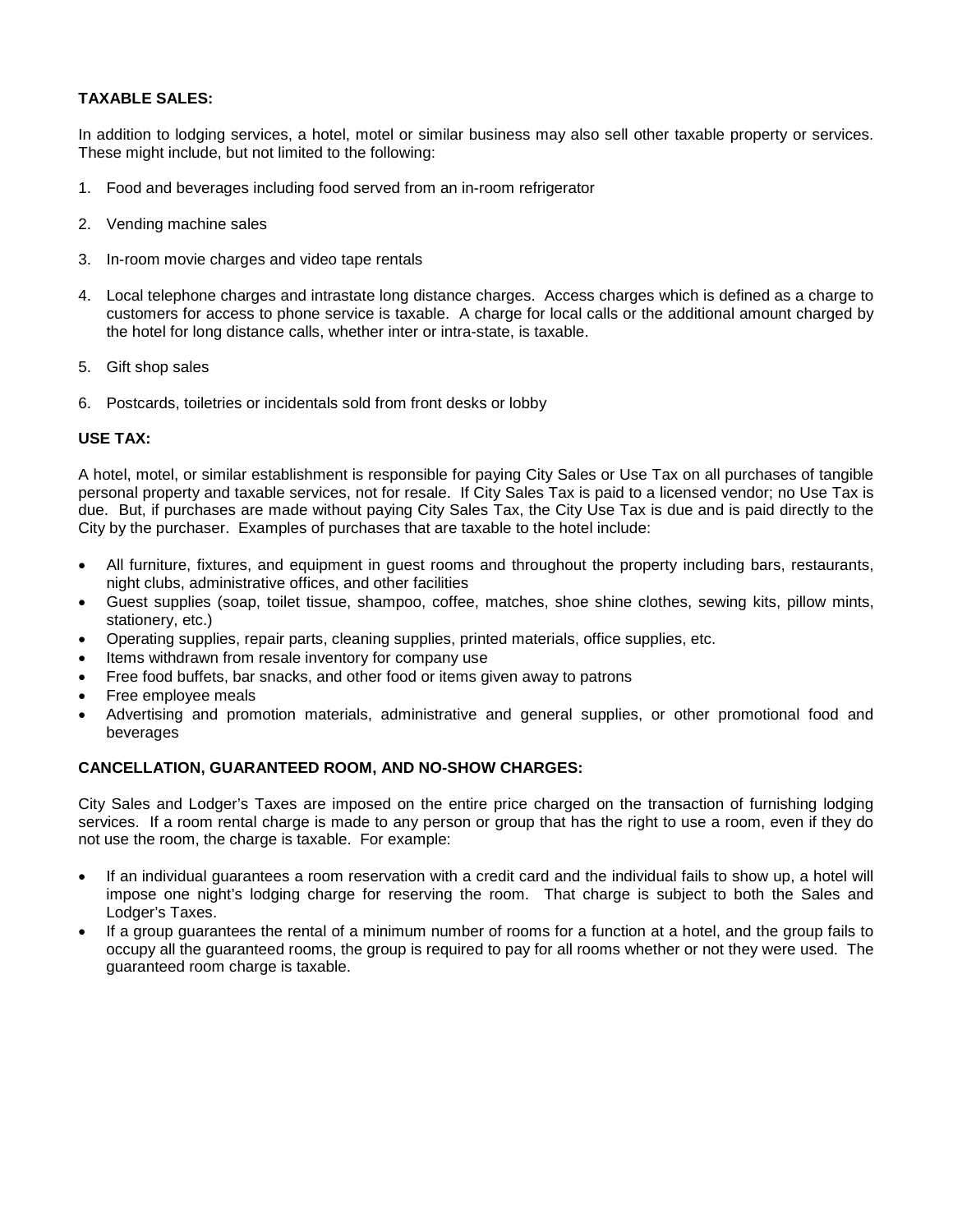The only exception to taxing a no-show or guaranteed room charge is if the hotel imposes a cancellation charge that is billed on a flat-rate basis, without regard to a room rental rate, and it is represented as being for recovery of administrative expenses. The hotel will recognize those charges as administrative revenue rather than room revenue.

#### **RELATED TAX GUIDES:**

Lodger's Tax Use Tax

THE ABOVE INFORMATION IS A SUMMARY IN LAYMAN'S TERMS OF THE RELEVANT CITY OF PUEBLO TAX CODE FOR THIS INDUSTRY OR BUSINESS SEGMENT. IT IS NOT INTENDED FOR LEGAL PURPOSES TO BE SUBSTITUTED FOR THE FULL TEXT OF THE PUEBLO MUNICIPAL CODE AND APPLICABLE RULES AND REGULATIONS.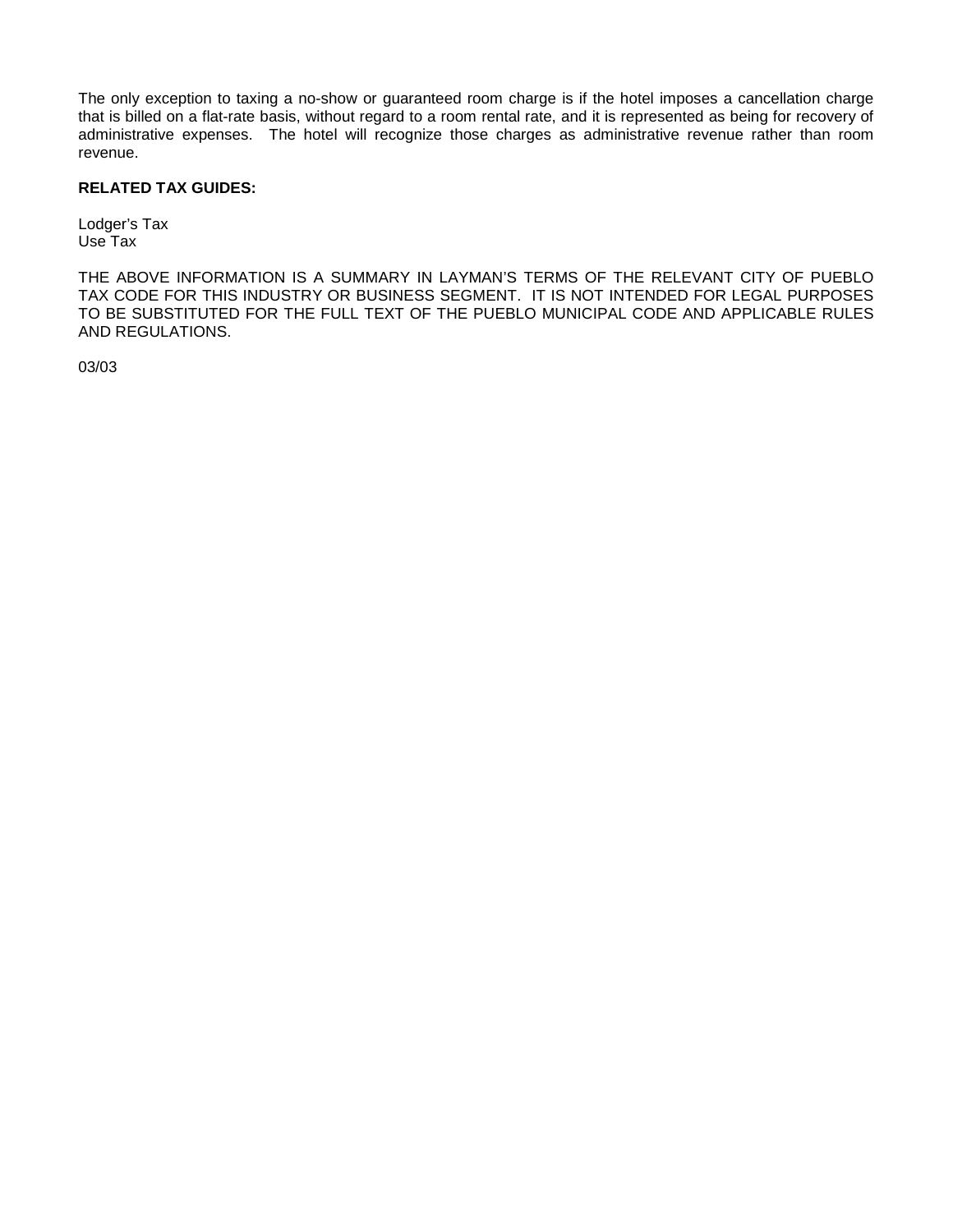### **TAX GUIDE**

### **INFORMATION SERVICES**

The City of Pueblo imposes Sales/Use Tax on the sale or purchase of informational services wherein the relay or transmission of electromagnetic waves is necessary for the service to be received. The end product of informational services received in a tangible form, such as on disk, paper, or tape, is tangible personal property and, as such, is also subject to Sales/Use Tax.

For purposes of administration of this section, information is considered to be a body of knowledge that is in existence. The tax is imposed on the purchase price or charge for access, use, or receipt of information from this body of knowledge. This equates to tax on books, publications, and reports that are taxable in hardcopy form. If the information is received electronically, rather than on hard copy, it is still taxable. Interactive systems on which the user updates as well as accesses the data are not informational services for purposes of this section.

#### **EXAMPLES**:

- 1. Metrodemographics is a firm that maintains a database of information about the population of the Pueblo area. They also perform special studies, marketing research, etc. A candidate for political office, a client of Metrodemographics, requests the following information:
	- a. A list on paper and mailing labels of the registered voters in the county who had contributed to a political campaign in the past.
	- b. Computer access, via modem, to the database so that he could search it and extract names by various criteria.
	- c. A political poll, updated weekly, with results reported to him on paper and also maintained on Metrodemographics' computer so that he could access and analyze the poll results.

Item A: The list and labels are taxable as tangible personal property.

Item B: Access via modem is taxable as informational service via electromagnetic waves

Item C. The political poll and its resulting database are not taxable. It was not a body of information that was in existence. This was a service performed by Metrodemographics. The resulting report provided to the client was not a sale of pre-existing information. Any subsequent sale, however, of the information obtained in the poll would be subject to the tax.

2. Attorneys Inc., a Pueblo law firm, has recently replaced its legal library with a subscription to a database that provides similar information with more capabilities. Attorneys Inc can call up and display on a terminal or print any of the information from various cases. This is a purchase of existing information and the fee for access and use of the information is taxable.

THE ABOVE INFORMATION IS A SUMMARY IN LAYMAN'S TERMS OF THE RELEVANT CITY OF PUEBLO TAX CODE FOR THIS INDUSTRY OR BUSINESS SEGMENT. IT IS NOT INTENDED FOR LEGAL PURPOSES TO BE SUBSTITUTED FOR THE FULL TEXT OF THE PUEBLO MUNICIPAL CODE AND APPLICABLE RULES AND REGULATIONS.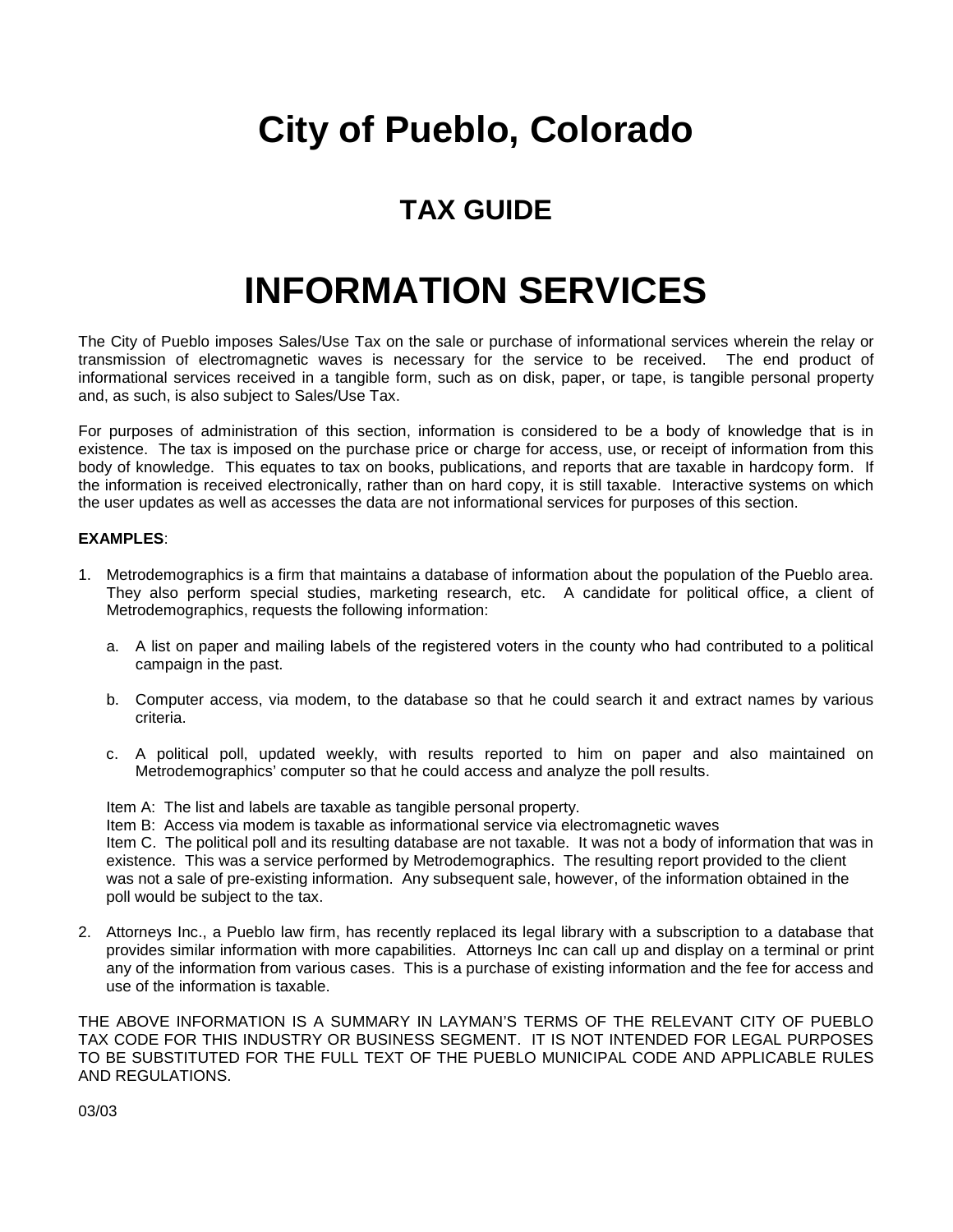### **TAX GUIDE**

### **INSURANCE COMPANIES AND AGENCIES**

Insurance companies and agencies must pay Sales/Use Tax on tangible personal property purchased for use, storage, distribution or consumption in Pueblo. This includes tangible personal property purchased for the benefit of a third party in the satisfaction of a claim. Also included are the purchases of tangible personal property delivered into Pueblo for subsequent use outside Pueblo.

Insurance companies making retail sales to their local agencies or independent agents are required to collect and remit Sales Tax.

#### **EXAMPLES:**

- 1. The local agency of the XYZ Insurance Company orders forms and supplies through its home office, which is located out-of-state. The home office then purchases the forms and supplies from a vendor. Initial delivery and storage of the forms and supplies takes place in Pueblo. Even though some of the forms and supplies are intended for use at sales offices outside Pueblo, all are taxable to Pueblo because delivery and storage takes place in the City.
- 2. Mrs. Wells, a Pueblo resident, insured by the XYZ Insurance Company, purchases six, 5-piece place settings of sterling silverware from ABC Jewelry for \$5,000. Mrs. Wells' home is subsequently burglarized and the silverware is stolen. As the silverware is a specialty item and difficult to replace, the insurance company has the store handle the matter. ABC Jewelry delivers a replacement set to Mrs. Wells and bills XYZ Insurance Company for the replacement of the merchandise including Sales Tax. If ABC Jewelry were located outside Pueblo and did not collect the Sale Tax, XYZ Insurance Company must then self-remit the Use Tax to the City.

#### **RELATED TAX GUIDE:**

Use Tax

THE ABOVE INFORMATION IS A SUMMARY IN LAYMAN'S TERMS OF THE RELEVANT CITY OF PUEBLO TAX CODE FOR THIS INDUSTRY OR BUSINESS SEGMENT. IT IS NOT INTENDED FOR LEGAL PURPOSES TO BE SUBSTITUTED FOR THE FULL TEXT OF THE PUEBLO MUNICIPAL CODE AND APPLICABLE RULES AND REGULATIONS.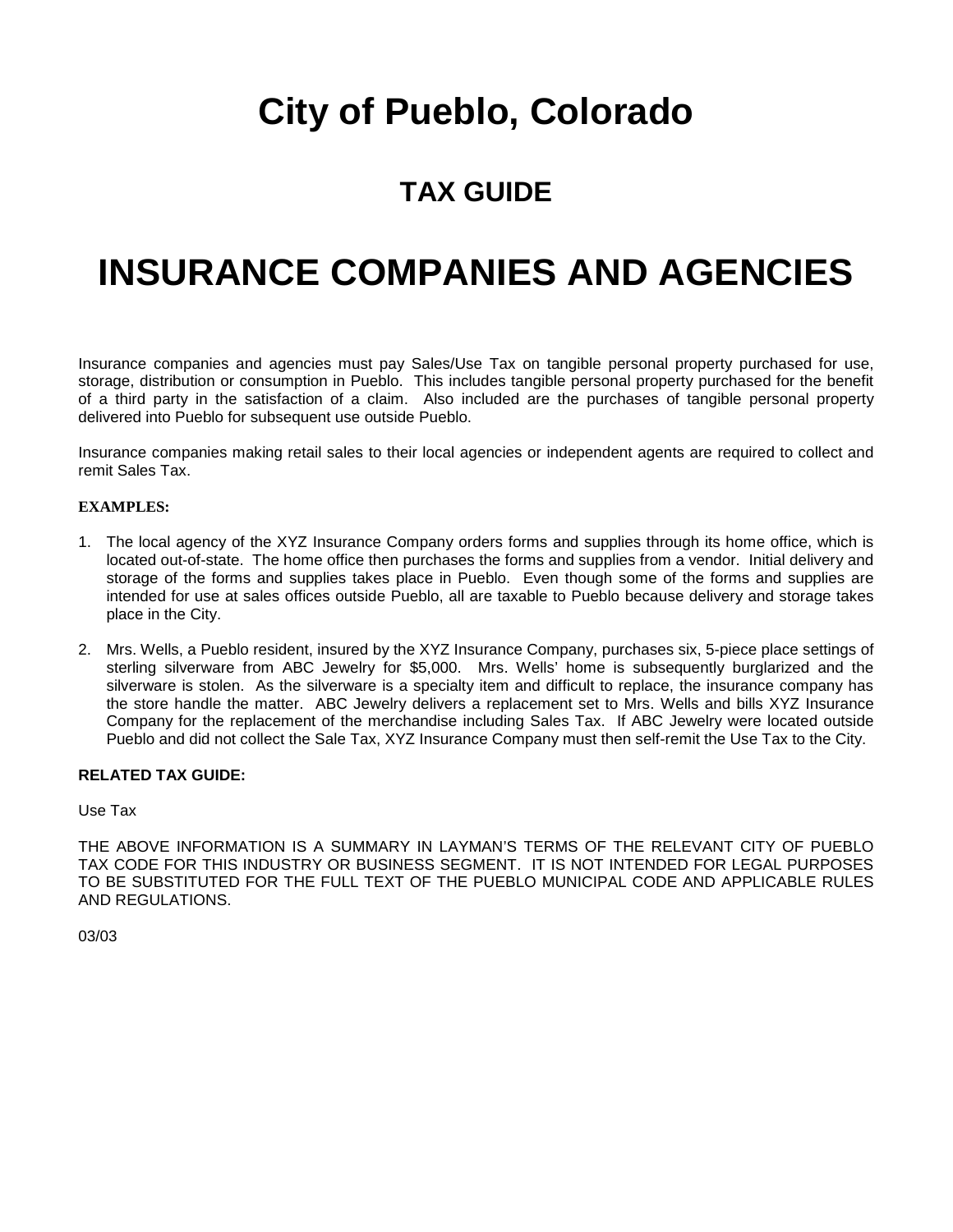### **TAX GUIDE**

## **INTERMINGLED SALES AND SERVICE**

Charges for labor or services used in installing, applying, remodeling, or repairing tangible personal property sold are allowable deductions from the taxable sale if the sale of tangible personal property and on-taxable services are billed separately on the invoice to the consumer. However, if no separation is made, the Sales Tax applies to the total amount of the sale.

Business enterprises, which perform service contracts (including some maintenance and construction contractors), are subject to Sales or Use Tax on tangible personal property used or consumed in Pueblo while performing their services.

### **EXAMPLES:**

- 1. Joe's Garage performs oil changes and invoices their customers for \$19.95: \$11.95 for oil and the oil filter, and \$8.00 for labor. Joe's Garage is required to collect Sales Tax on \$11.95 from their customers.
- 2. Bob's Garage charges a flat \$19.95 for a standard car oil change. Bob's Garage must collect Sales Tax on \$19.95 from their customers.

### **RELATED TAX GUIDES:**

Rentals & Service Charges Combined Construction Contractors Maintenance Contracts

THE ABOVE INFORMATION IS A SUMMARY IN LAYMAN'S TERMS OF THE RELEVANT CITY OF PUEBLO TAX CODE FOR THIS INDUSTRY OR BUSINESS SEGMENT. IT IS NOT INTENDED FOR LEGAL PURPOSES TO BE SUBSTITUTED FOR THE FULL TEXT OF THE PUEBLO MUNICIPAL CODE AND APPLICABLE RULES AND REGULATIONS.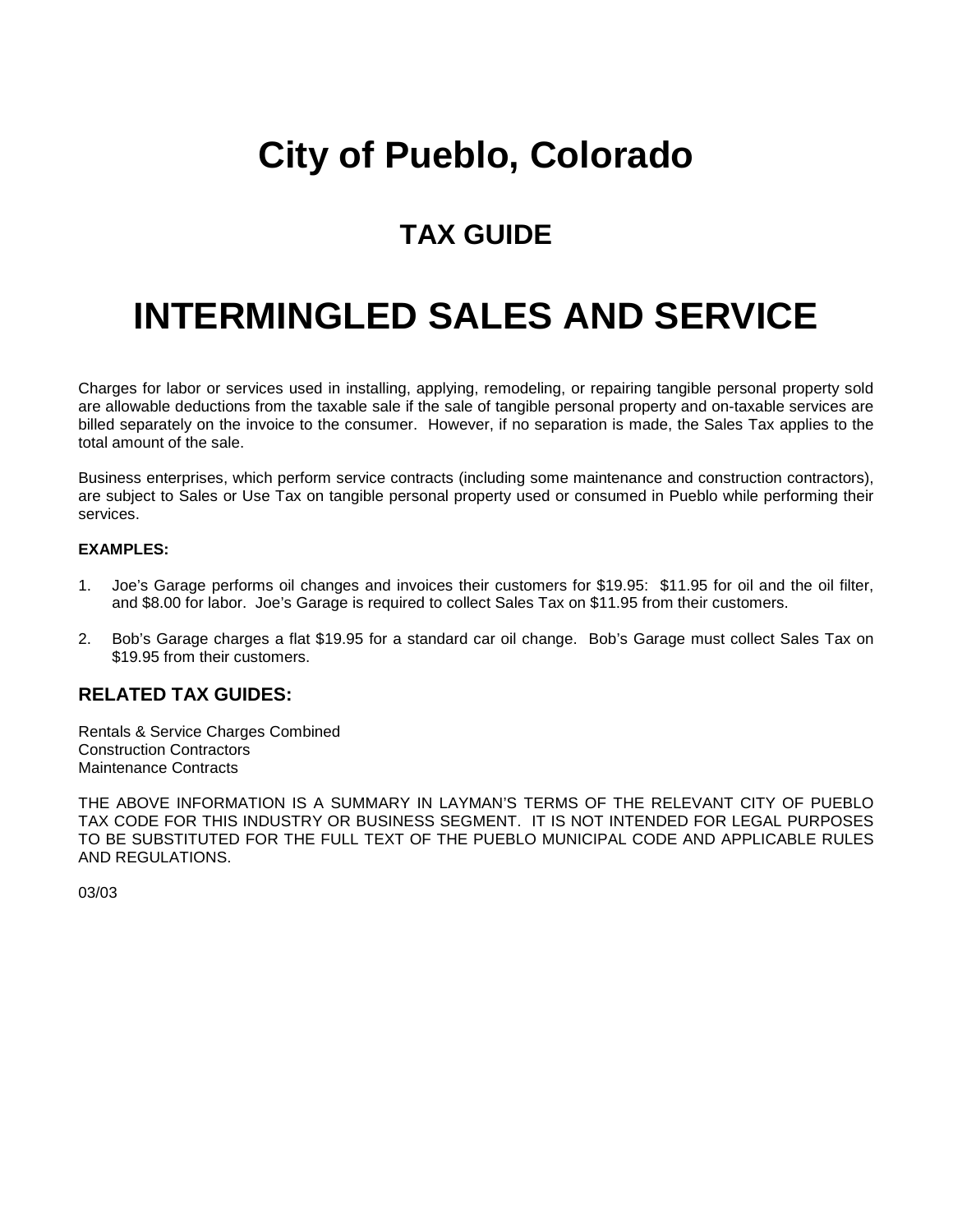### **TAX GUIDE**

## **LEASED DEPARTMENTS**

A leased department is floor space within a store that is leased and generally run as a separate business from the company that owns or manages the store. When a store leases space or departments within the store to other persons or business for the retail sale of tangible personal property, each person or business is required to hold a City Sales and Use Tax License and collect and remit the tax to the City of Pueblo.

When a store leases space or departments within the store and accounts for the sales of the leased department and collects the money for the leased department, the store must include the sales of the leased departments on its own Sales and Use Tax return. If the lessor does not file proper Sales and Use Tax returns for the lessee or fails to remit the taxes due, the liability for any such taxes will remain the responsibility of the lessee.

#### **EXAMPLES:**

- 1. Universal Department Store leases its shoe department to Shoes To Fit. Universal accounts for the sales of Shoes To Fit and includes Shoes To Fit's portion of Sales and Use Tax on its return. Because Universal accounts for the sales of Shoes To Fit, it is responsible for remitting Sales and Use Tax for Shoes To Fit. However, if Universal fails to, or refuses to remit the Sales and Use Tax for Shoes to Fit, Shoes To Fit ultimately is responsible for filing its own Sales and Use Tax return and remitting the tax.
- 2. Super Store Company leases its cosmetic department to Makeover Cosmetics. Makeover Cosmetics keeps its set of books and is therefore responsible for filing its Sales and Use Tax return and remitting the tax.

THE ABOVE INFORMATION IS A SUMMARY IN LAYMAN'S TERMS OF THE RELEVANT CITY OF PUEBLO TAX CODE FOR THIS INDUSTRY OR BUSINESS SEGMENT. IT IS NOT INTENDED FOR LEGAL PURPOSES TO BE SUBSTITUTED FOR THE FULL TEXT OF THE PUEBLO MUNICIPAL CODE AND APPLICABLE RULES AND REGULATIONS.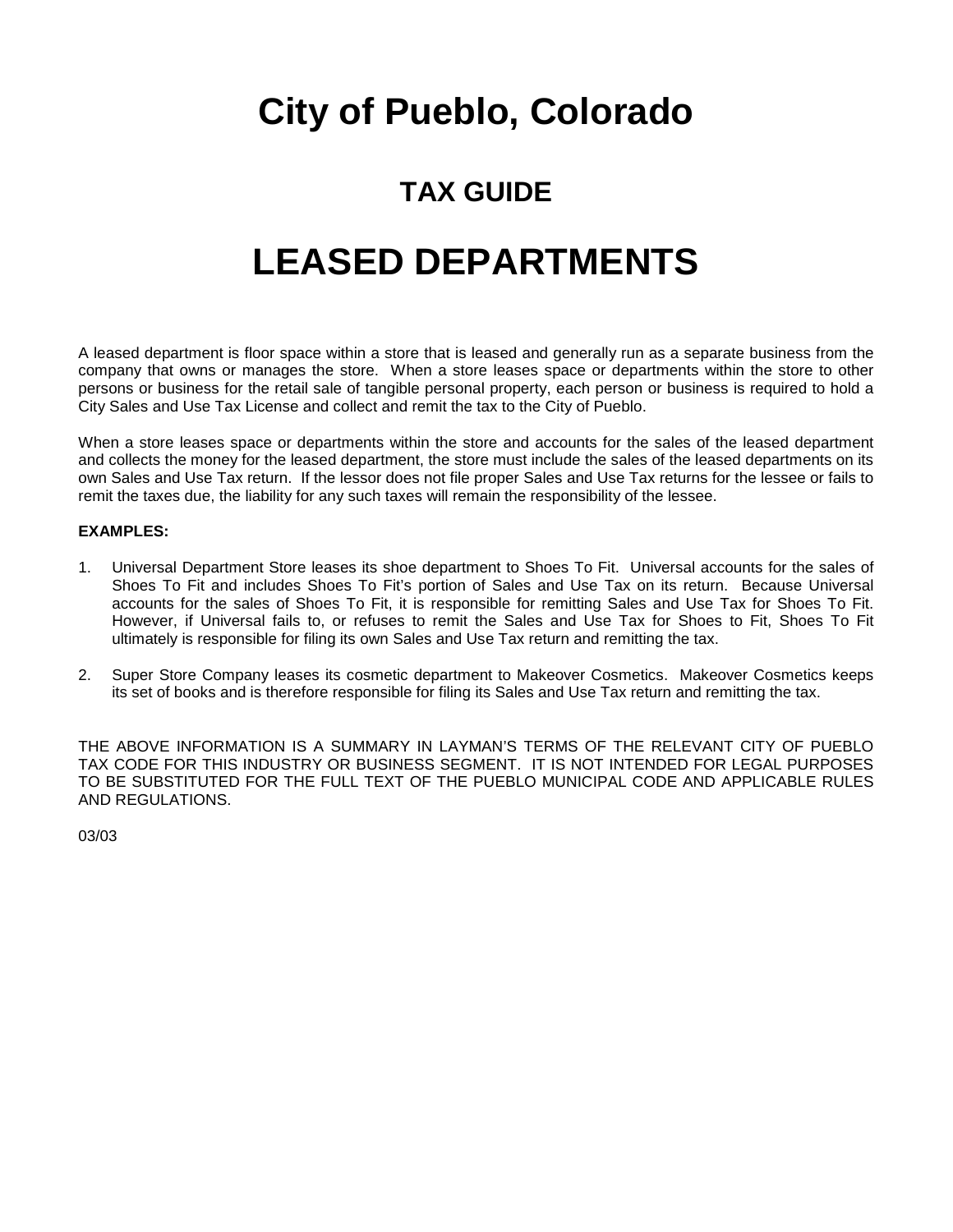### **TAX GUIDE**

## **LEASES AND RENTALS (GENERAL)**

When an entity has the right of possession or use of any article of tangible personal property or taxable service under an agreement of a lease, hire, rental contract, or grant of a license to use (including royalty agreements) the lease/rental payments, fees, or royalties paid are subject to Sales/Use Tax. The lessor is required to collect and remit the Sales Tax to Pueblo on all charges that are part of the agreement. If the lessor fails to collect the Sales Tax, the lessee is responsible for remitting the Use Tax on its Sales/Use Tax return.

If the rental item is picked up by the customer or its agent in another city, the first month's rent is paid to the city where the item was picked up. All remaining lease payments are subject to the City of Pueblo's Sales/Use Tax.

If the rental of equipment includes an operator to run the equipment, the charges for the operator are exempt from Sales/Use Tax, provided that the labor charge is separately stated on the invoice. If not separately stated, the entire charge is subject to Sales/Use Tax.

### **EXAMPLES:**

- 1. Lease-O-Matic (lessor) leases a tractor to Good Food, Inc. (lessee) for \$100 a month. Lease-O-Matic fails to collect the Sales Tax on the monthly payment. Good Food, Inc. is required to include the Use Tax due on the \$100 monthly payment on the consumer Use Tax line of its Sales/Use Tax return.
- 2. XYZ, Inc. is leasing a computer system from Rent-From-Us for 36 months with a \$10 purchase option at the end of the lease. Rent-From-Us is responsible for collecting Sales Tax on the 36 monthly payments, and on the \$10 purchase option, if exercised. If Rent-From-Us fails to collect the Sales Tax on the monthly payments and the \$10 purchase option, XYZ, Inc. is required to include the Use Tax due on the consumer Use Tax line of its Sales/Use Tax return.
- 3. A Pueblo business picks up a piece of equipment in Colorado Springs that will be leased for six months. The lessor collects the first month's payment of \$150.00 and charges Colorado Springs Sales Tax when the equipment is picked up. The remaining 5 months of the lease would be subject to Pueblo Sales/Use Tax. If the lessor is licensed to collect Pueblo Tax, the lessee does not have to remit Use Tax, provided the proper Pueblo Sales Tax is charged on the invoice. If the lessor were not licensed in Pueblo, the lessee would have to remit Use Tax to Pueblo.
- 4. A Pueblo developer has an agreement with an aviation company to lease a helicopter to shuttle potential investors between the developer's sites. The helicopter includes the pilot, but the invoice and contract agreement states \$500.00 per hour for helicopter rental. The total \$500.00 would be subject to Pueblo Sales/Use Tax, because the labor was not separately stated.

#### **RELATED TAX GUIDES:**

Linen Services Rentals & Service Charges Combined

THE ABOVE INFORMATION IS A SUMMARY IN LAYMAN'S TERMS OF THE RELEVANT CITY OF PUEBLO TAX CODE FOR THIS INDUSTRY OR BUSINESS SEGMENT. IT IS NOT INTENDED FOR LEGAL PURPOSES TO BE SUBSTITUTED FOR THE FULL TEXT OF THE PUEBLO MUNICIPAL CODE AND APPLICABLE RULES AND REGULATIONS. 03/03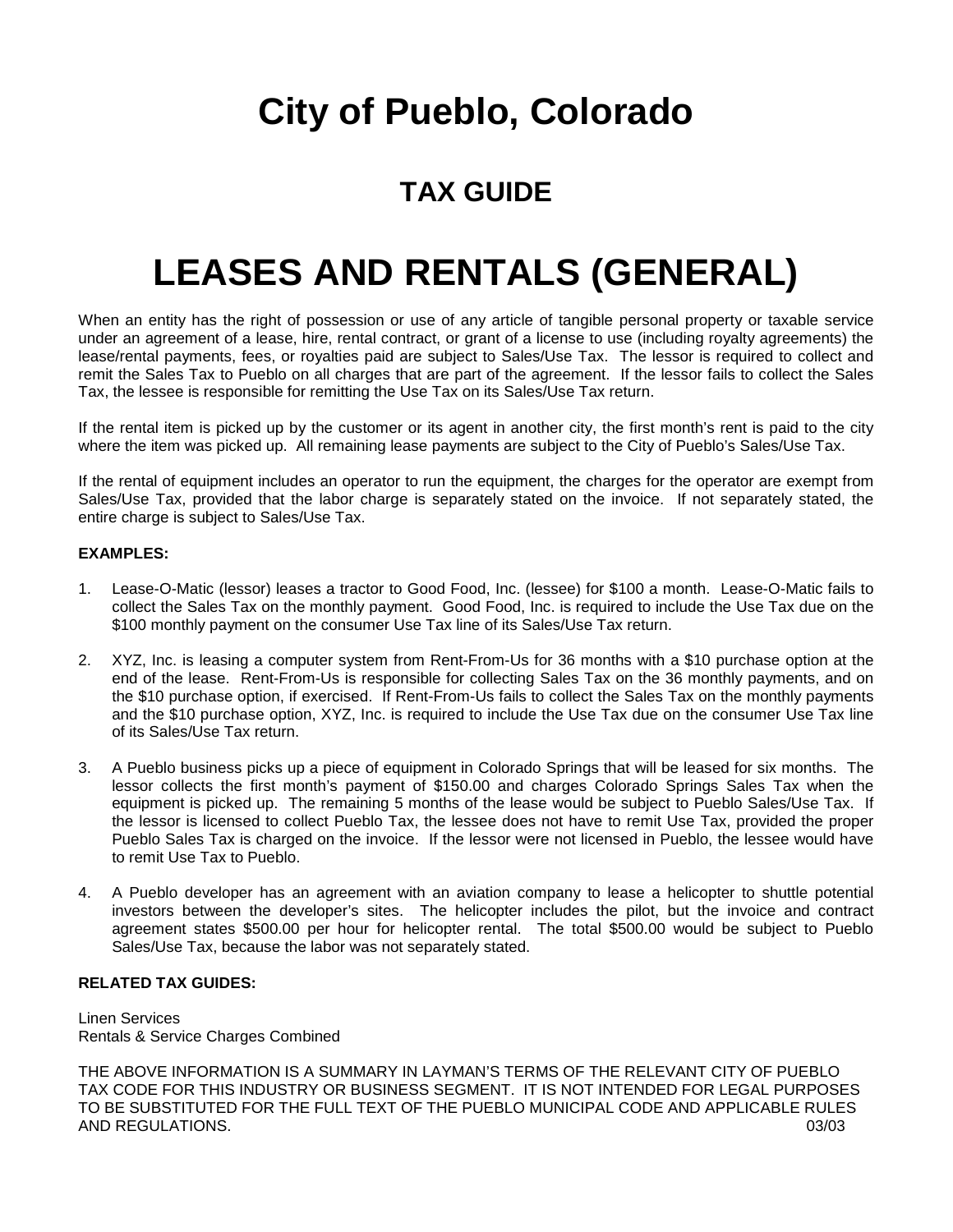### **TAX GUIDE**

## **LIENS, DISTRAINTS, AND ENFORCEMENT**

Any unpaid Sales or Use Tax constitutes a first and prior lien to all other liens on all tangible personal property owned by a business. Further, any unpaid Sales or Use Tax constitutes a first and prior lien to all other liens on all tangible personal property *used* by a business. When necessary, business property may be seized under a distraint warrant issued by the Director of Finance and sold at auction to satisfy any unpaid tax, penalty, and interest due.

Leased property may be exempted from the lien created if within ten days the lessor provides the Director of Finance a recorded security agreement of the leased tangible personal property. This exemption may not apply where lessor and lessee are related.

The taxpayer or those who have possession of, or a security interest in, the property may request, in writing, an informal hearing before the Director of Finance regarding the jeopardy determination and the amount of the assessment, prior to sale of the property at public auction.

When necessary, the Director of Finance will file a lien with the Clerk and Recorder on any taxable real estate (building) where the builder failed to pay the applicable Sales or Use Tax on the materials used in its construction.

THE ABOVE INFORMATION IS A SUMMARY IN LAYMAN'S TERMS OF THE RELEVANT CITY OF PUEBLO TAX CODE FOR THIS INDUSTRY OR BUSINESS SEGMENT. IT IS NOT INTENDED FOR LEGAL PURPOSES TO BE SUBSTITUTED FOR THE FULL TEXT OF THE CITY OF PUEBLO SALES AND USE TAX ORDINANCE.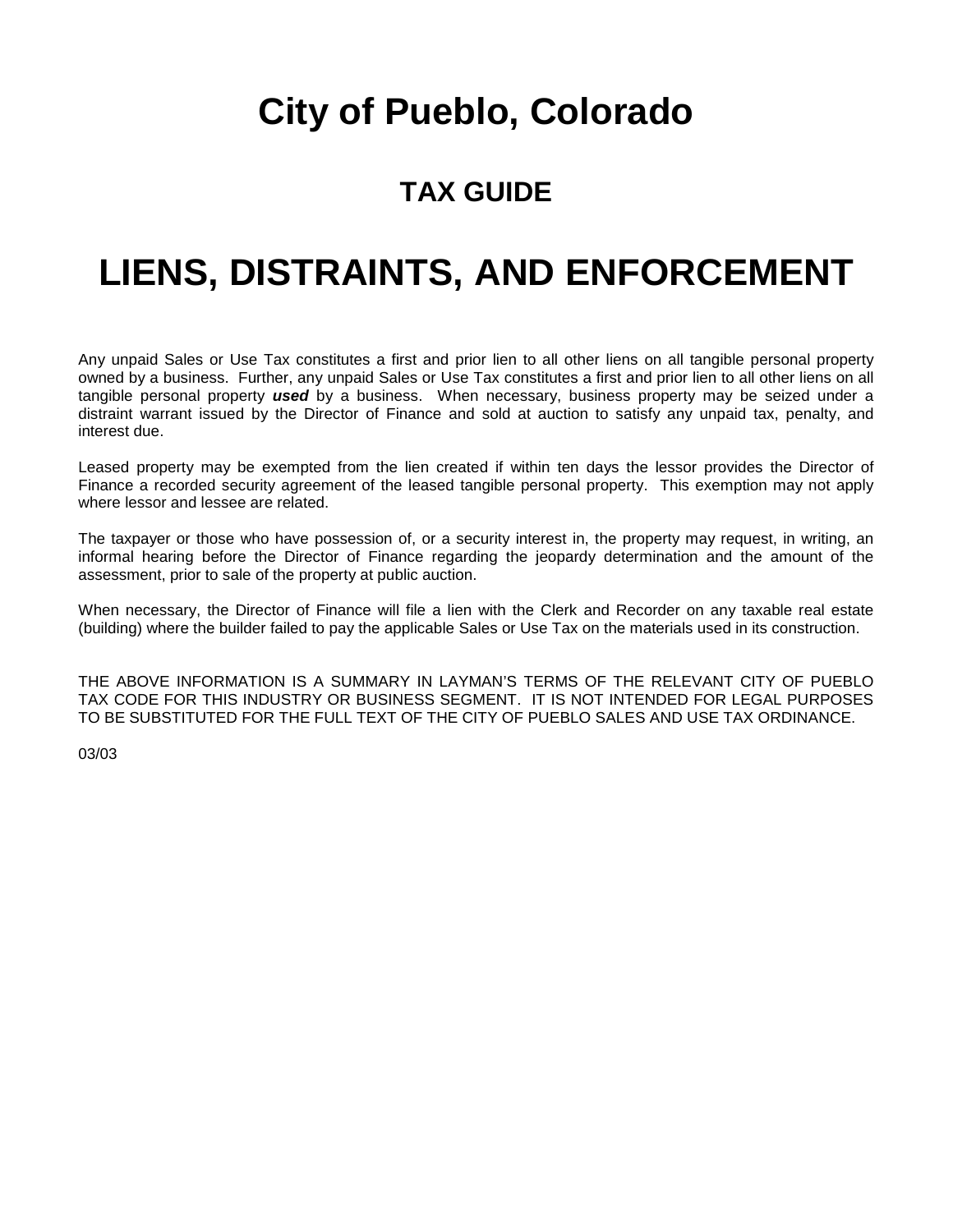### **TAX GUIDE**

## **LINEN SERVICES**

Businesses engaged in the renting of linens and other apparel to customers, under an agreement which includes a continuous service to be rendered in the periodic cleaning of such articles, are considered to be rental enterprises and, as such, must charge their customers Sales Tax upon the total rental fees charged. Charges for service such as cleaning and mending, if separately stated on the invoice or delivery ticket, are not subject to tax.

Because the linen service businesses collect Sales Tax on the articles which they rent to customers, the original acquisitions of those articles by the linen services are wholesale purchases and thus are not subject to taxation. In addition, replacement components, such as buttons and name patches, are wholesale purchases and are therefore not taxable purchases of the linen services.

If the linens are owned by the customer and the business is providing a cleaning service only, then the transaction would be a non-taxable service and would not be subject to tax.

Supply items used or consumed in the rendering of linen services are subject to Sales/Use Tax when purchased by the linen company. Examples of such linens include soaps and detergents, disinfectants, paper towels, and fabric softeners.

### **EXAMPLES**:

- 1. ABC Mortuary contracts with Lint Free Linen Service to deliver 10 clean prep gowns to ABC twice each week. The delivery ticket shows separate charges for prep gown rental and for cleaning. Lint Free Linen Service is required to collect Sales Tax on the gown rental charge only.
- 2. Bill's Buffalo Burgers contracts with Bonnie's Uniform Rental for weekly rental and cleaning of 8 uniforms. Bonnie's Uniform Rental charges a flat fee of \$25. The invoice does not separate charges for rental and cleaning, therefore, the entire charge is taxable.

NOTE: Supplies consumed by Lint Free Linen Service and Bonnie's Uniform Rental during the cleaning process, such as soap, detergent, disinfectant, starch, and fabric softener are subject to Sales/Use Tax at the time of purchase.

THE ABOVE INFORMATION IS A SUMMARY IN LAYMAN'S TERMS OF THE RELEVANT CITY OF PUEBLO TAX CODE FOR THIS INDUSTRY OR BUSINESS SEGMENT. IT IS NOT INTENDED FOR LEGAL PURPOSES TO BE SUBSTITUTED FOR THE FULL TEXT OF THE CITY OF PUEBLO SALES AND USE TAX ORDINANCE.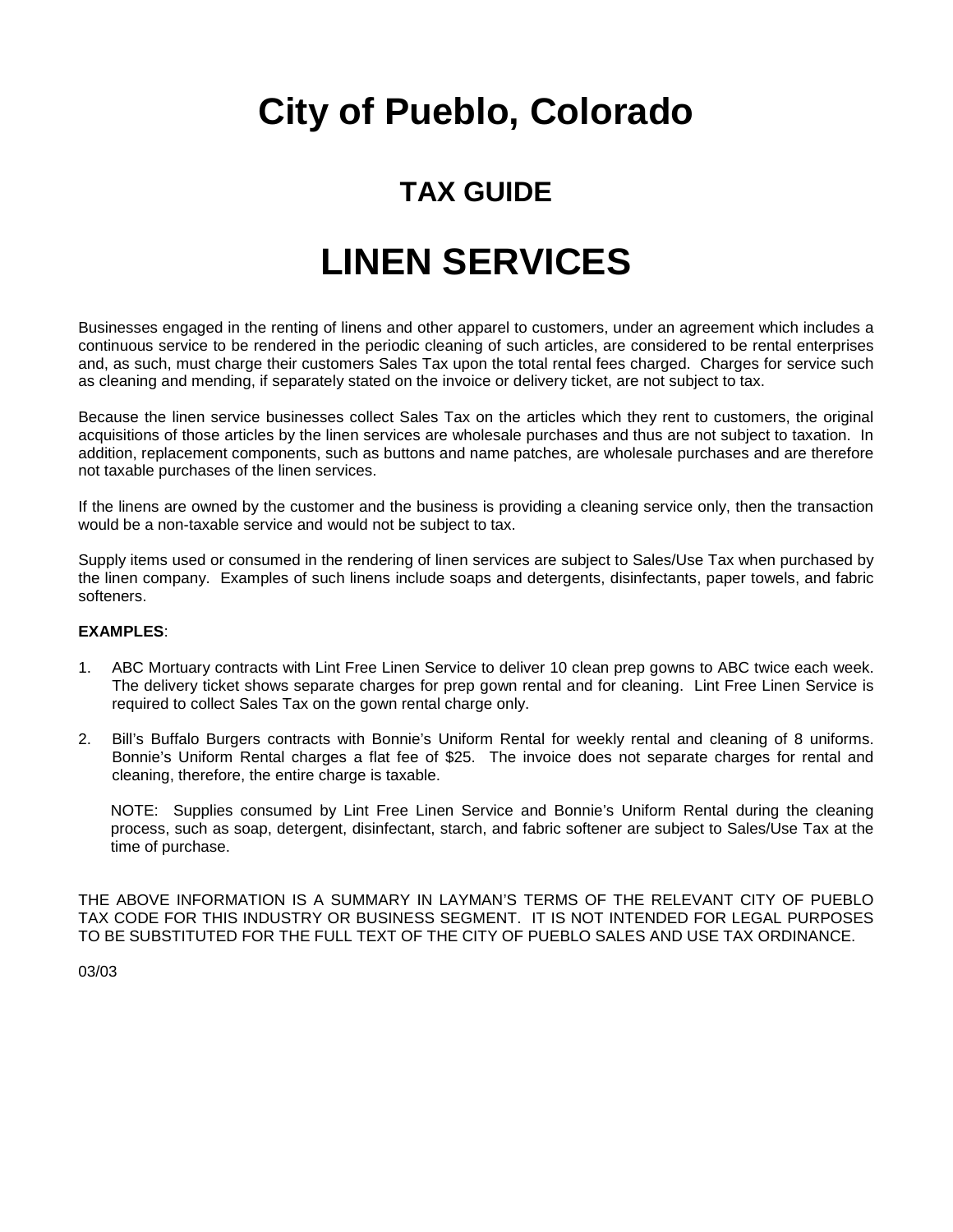### **TAX GUIDE**

## **LIQUOR**

#### **DEFINITION:**

Sales of fermented malt beverages, vinous or spirituous liquors in packages or by the drink are taxable.

Any retailer selling malt, vinous, or spirituous liquor by the drink may include Sales Tax in the sales price of the drink. This is an exception, specifically allowed by law, to the general requirement that Sales Tax be added to the selling price as a distinct amount.

Cooking wine, wine vinegar, and non-alcoholic cocktail mixes when purchased for domestic home consumption are exempt from taxation.

#### **EXAMPLE:**

Joe goes to the local liquor store and purchases the following: 2 six packs of beer, 3 bottles of tequila, 1 bottle of triple sec, 3 bottles of margarita mix, 2 limes, a bag of ice, and a six pack of pop. In accordance with the Tax Code, Joe would pay Sales Tax on the beer, tequila, and triple sec. The margarita mix, limes, and pop are not subject to tax. The ice, for human consumption, is not taxed.

### **RELATED TAX GUIDE:**

Food & Drink

THE ABOVE INFORMATION IS A SUMMARY IN LAYMAN'S TERMS OF THE RELEVANT CITY OF PUEBLO TAX CODE FOR THIS INDUSTRY OR BUSINESS SEGMENT. IT IS NOT INTENDED FOR LEGAL PURPOSES TO BE SUBSTITUTED FOR THE FULL TEXT OF THE PUEBLO MUNICIPAL CODE AND APPLICABLE RULES AND REGULATIONS.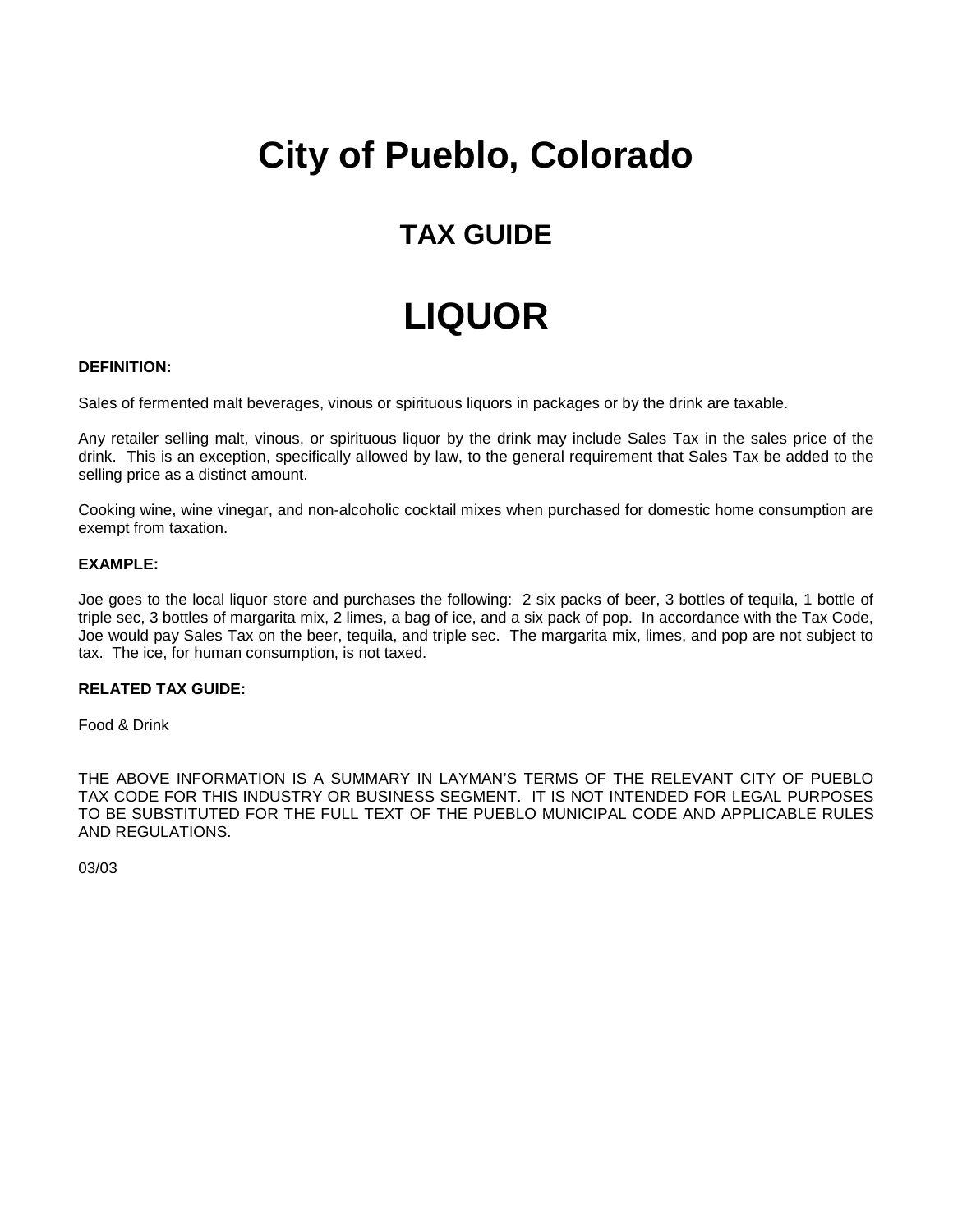### **TAX GUIDE**

## **LIVESTOCK, LIVESTOCK BEDDING/FEED**

The sale or purchase of cattle, sheep, lambs, swine and goats and purchases of mares and stallions for breeding purposes are specifically exempt from taxation.

Sales or purchases of animals not specifically exempted above would otherwise qualify for exemption only when purchased for resale.

### **EXAMPLE:**

Jim's Feedlot purchases 100 calves from Farmer Joe intending to feed the calves until maturity and then sell them. Jim's purchase of the calves meets the livestock exemption and the transaction is not subject to Sales or Use Tax. The same transaction also meets the wholesale exemption, as it is a purchase for resale.

#### **LIVESTOCK AND POULTRY BEDDING/FEED:**

Sales or purchases of straw and other bedding for use in the care of livestock and poultry are exempt from Sales or Use Tax. The sale or purchase of feed for livestock or poultry is also exempt from Sales or Use Tax.

#### **EXAMPLE:**

Circle X Cattle Ranch grows corn to feed its cattle. Circle X had a bumper crop and sold its excess corn to the Bar X Cattle Company. Because all feed for livestock is exempt from taxation, this transaction is not subject to tax. As an added note, the initial purchase of the seed used by Circle X to grow corn would also be exempt from tax.

#### **RELATED TAX GUIDES:**

Feeds & Seeds Horses

THE ABOVE INFORMATION IS A SUMMARY IN LAYMAN'S TERMS OF THE RELEVANT CITY OF PUEBLO TAX CODE FOR THIS INDUSTRY OR BUSINESS SEGMENT. IT IS NOT INTENDED FOR LEGAL PURPOSES TO BE SUBSTITUTED FOR THE FULL TEXT OF THE PUEBLO MUNICIPAL CODE AND APPLICABLE RULES AND REGULATIONS.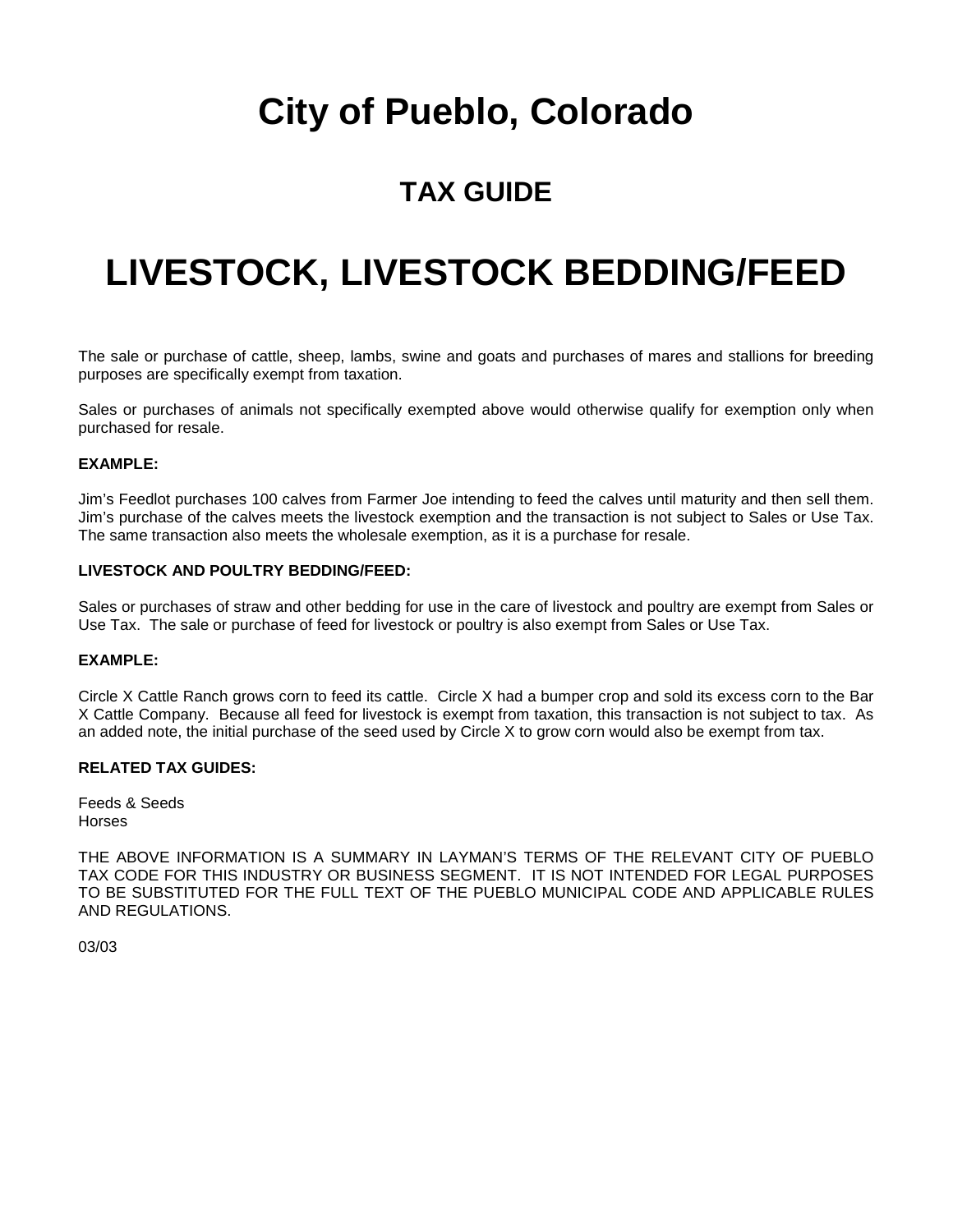### **TAX GUIDE**

### **LODGER'S**

In addition to the City of Pueblo's Sales Tax on lodging services, the City Code imposes a 4.3% Lodger's Tax on the sale of lodging.

The Lodger's Tax is reported on the combined City Sales and Use Tax return and is required to be filed by the 20<sup>th</sup> day of the month following the reporting period.

Lodger's Tax is imposed on the entire amount charged for the furnishing of lodging services or campground space rental to any occupant of a hotel, inn, bed and breakfast, apartment hotel, motor hotel, guesthouse, guest ranch, resort, mobile home, auto, camp, trailer court or park, campground, or similar establishment for a period of less than thirty (30) consecutive days.

Lodger's Tax does not apply to a specifically stated charge for the use of meeting rooms, display rooms, banquet facilities or other facilities that do not contain sleeping accommodations.

### **EXCEPTION:**

The City Code provides an exemption from the imposition of Lodger's Tax for the sale of lodging or campground space rental to any occupant who enters into a written agreement for occupancy of a room or rooms or campground space for a period of at least thirty (30) consecutive days. This exemption applies to persons or organizations that contract with a lodging facility to rent one or more rooms for a period of at least thirty (30) consecutive days, even though the individual(s) who actually occupies the room(s) may not be the same each day, provided that the same room(s) is rented each day.

The Lodger's Tax shall not apply to any lodging, which is exempt from City of Pueblo Sales Tax. The Lodger's Tax does not apply to that portion of the price paid or charged for lodging which was charged for the sale of any goods, or services other than rooms or accommodations.

#### **RELATED TAX GUIDE:**

#### Hotels & Motels

THE ABOVE INFORMATION IS A SUMMARY IN LAYMAN'S TERMS OF THE RELEVANT CITY OF PUEBLO TAX CODE FOR THIS INDUSTRY OR BUSINESS SEGMENT. IT IS NOT INTENDED FOR LEGAL PURPOSES TO BE SUBSTITUTED FOR THE FULL TEXT OF THE PUEBLO MUNICIPAL CODE AND APPLICABLE RULES AND REGULATIONS.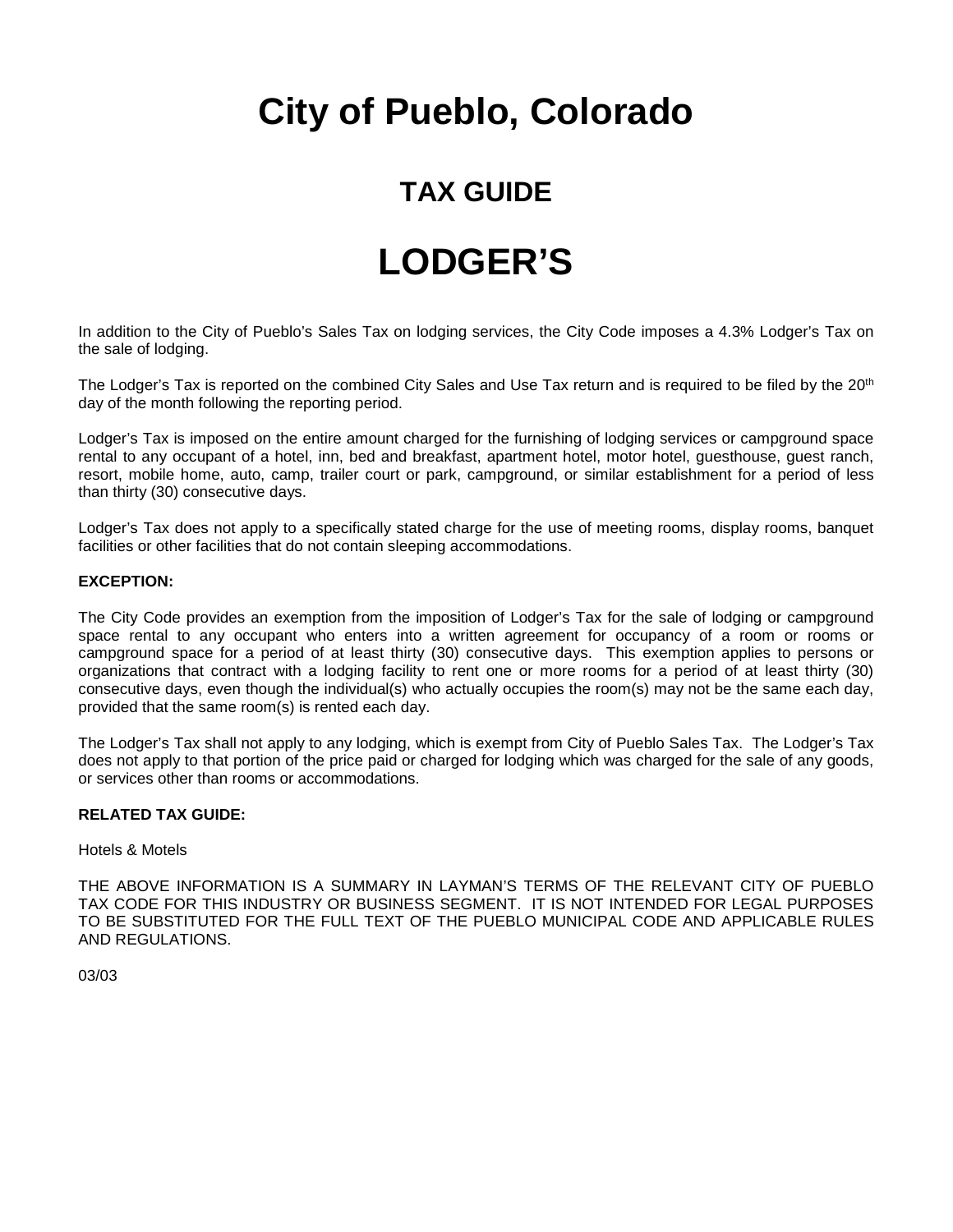### **Tax Guide**

### **MAINTENANCE AGREEMENTS**

Agreements or contracts to furnish labor, or parts and labor, to repair or maintain a specific piece of equipment beyond the manufacturer's original warranty are referred to as maintenance agreements, extended warranties or service contracts. For the purpose of determining City of Pueblo sales and use tax applicable, there are three types of maintenance agreements: mandatory, labor only and optional.

#### MANDATORY MAINTENANCE AGREEMENTS:

If the contract, agreement or warranty is a mandatory charge as a part of the original sale, lease or rental transaction, the charge would be subject to sales/use tax. Any parts furnished under the terms of the agreement are purchased and provided tax-free.

#### LABOR ONLY SERVICE CONTRACTS:

If the contract, agreement or warranty is optional and is for labor only and any parts will be billed to the customer separately, the contract, agreement or warranty would *not* be subject to sales/use tax. However, the charge for parts or materials is a retail sale and is subject to sales or use tax.

#### EXAMPLES:

- 1. A manufacturer of computer systems enters into a leasing agreement with its customer. A maintenance contract is required as part of the lease agreement. This mandatory charge is considered part of the lease agreement and is subject to sales or use tax. Parts that are furnished as part of the contract are purchased tax-free.
- 2. A city retailer of home appliances has a repair facility in connection with its retail business. At the time an appliance is sold, the retailer offers an optional parts-and-labor maintenance contract that extends beyond the manufacturer's warranty. When repairs are made under the contract, there is no charge to the customer. The retailer is responsible to report and pay use tax to the city based on the cost of the parts and materials used to perform the service.
- 3. A repair facility that represents several manufacturers of copy machines offers a preventive maintenance program for the copiers. This program includes periodic inspection, cleaning, and adjusting of the copiers. If any parts are needed, an additional charge is made. The repair facility must collect and remit city sales tax on the sale of the parts. There is no tax on the charge for the maintenance program.

4. The High Tech Company operates a manufacturing plant in Pueblo. The company owns specialty manufacturing equipment and purchases maintenance agreements for the equipment from We Fix It Corp located out of state. If any parts are needed to properly maintain the equipment, We Fix It provides them at no charge under the terms of the contract. We Fix It is responsible for paying city sales or use tax on the cost of parts used in Pueblo either on the actual cost of the parts or an established experience rate if they have prior written approval from the Director of Finance. If We Fix It furnishes parts without paying city sales or use tax or equivalent tax on the parts, liability for city tax on the cost of the parts becomes the responsibility of High Tech Company. High Tech Company must pay use tax on the total cost of the maintenance agreement unless High Tech Company has prior written approval from the Director of Finance to use We Fix It Corp's experience rating.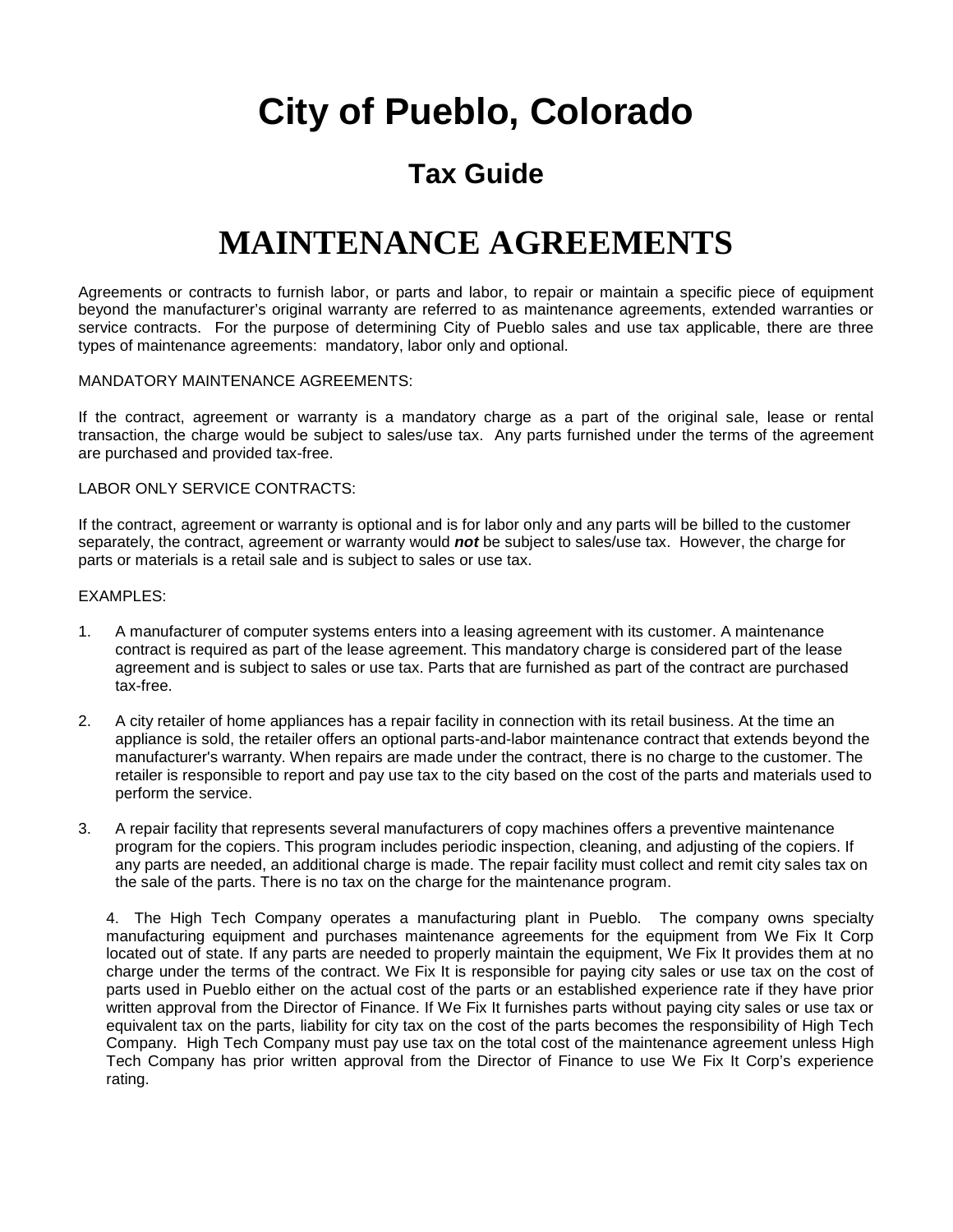#### **OPTIONAL MAINTENANCE AGREEMENTS:**

Replacement parts, materials and supplies used, consumed or stored in the City of Pueblo in the fulfillment of this type of agreement are taxable. If the service provider has not paid City of Pueblo sales or use tax or equivalent tax on the parts furnished under the maintenance agreement, the tax becomes an obligation of the equipment owner. Since sales or use tax is due on the use or consumption of tangible personal property in Pueblo, the use or consumption of repair parts by the equipment owner extends the city tax liability to the owner. The tax liability is determined as follows:

- 1. If the cost of the parts furnished by the provider is known and can be verified by the city, sales or use tax is due on that cost by the contract provider or the equipment owner.
- 2. If the provider has an established experience rate for the cost of parts furnished in maintenance agreements and the provider has applied for and received advanced approval in writing from the City of Pueblo Director of Finance, the provider may pay use tax on this experience rate rather than the actual cost of the parts.
- 3. If the provider has not paid City of Pueblo tax on the parts furnished, the equipment owner may use a providers experience rating only if the equipment owner has received advanced written approval from the Director of Finance. In order to receive this approval, the City of Pueblo must be able to verify the experience rate and its computation.
- 4. If the provider has not paid City of Pueblo tax on the parts furnished and the experience rate is not known or cannot be verified, the equipment owner must pay use tax on the total cost of the maintenance agreement.
- 5. In lieu of paying tax on the cost of the parts used, the provider may elect to buy the retail parts tax-free and charge city sales tax to the equipment owner on the total sales price of the maintenance contract.

THE ABOVE INFORMATION IS A SUMMARY IN LAYMAN'S TERMS OF THE RELEVANT PUEBLO TAX LAW FOR THIS INDUSTRY OR BUSINESS SEGMENT. IT IS NOT INTENDED FOR LEGAL PURPOSES TO BE SUBSTITUTED FOR THE FULL TEXT OF THE PUEBLO MUNICIPAL CODE AND APPLICABLE RULES AND REGULATIONS.

Revised 12/05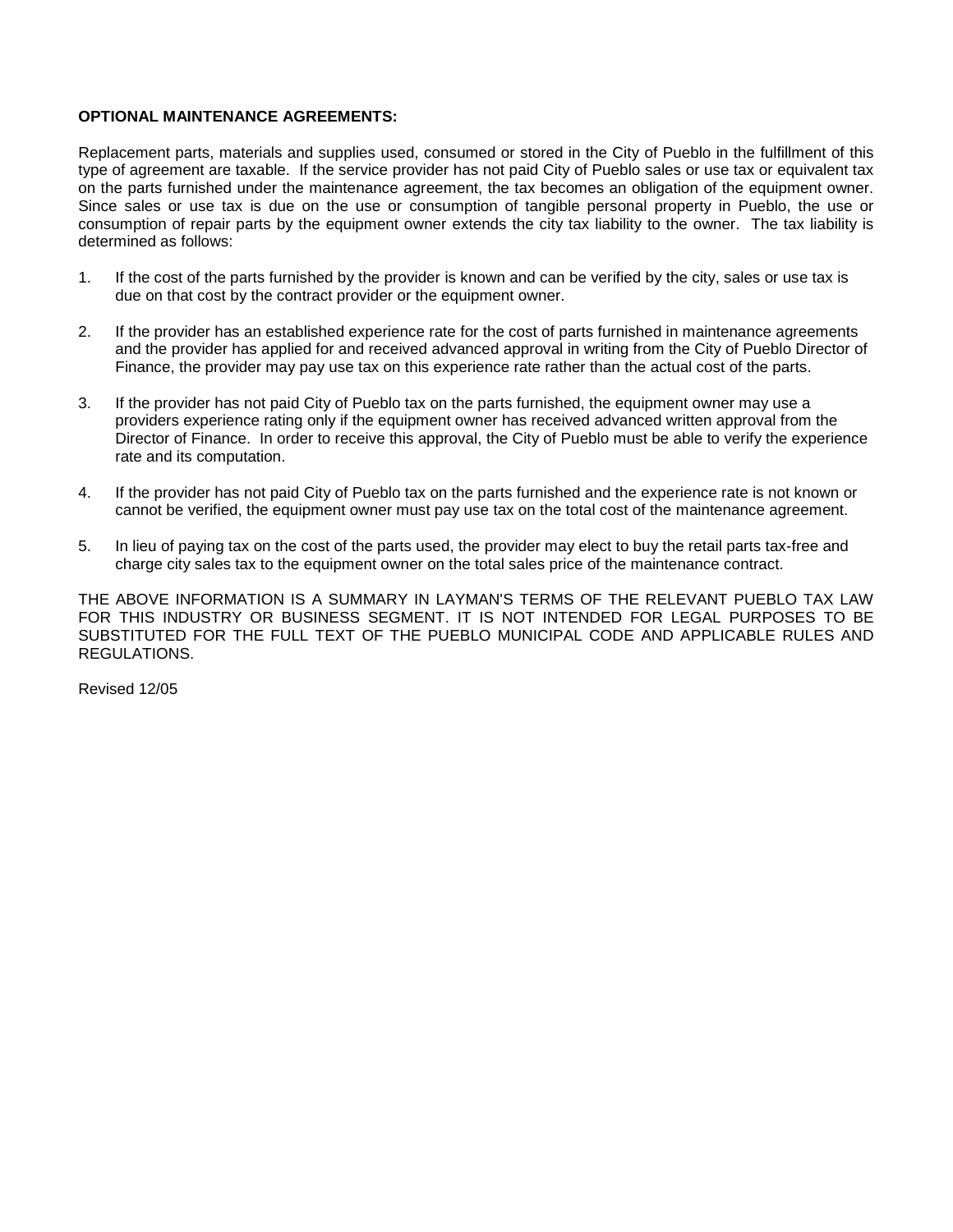### **TAX GUIDE**

## **MANUFACTURERS**

#### **MANUFACTURING:**

**Manufacturing** is defined as "the operation of producing, in an industrial use, an item of tangible personal property different from and having a distinctive name, character, or use from raw or prepared materials and which is an integrated series of operations which place the tangible personal property in a form, composition, or character different from that in which it was acquired". Slight changes in physical properties are not sufficient to be classified as manufacturing. Heating, slicing, separating into smaller units for sale, cooling or freezing are not manufacturing.

This definition would include, but not limited to: cabinets, furniture, draperies, apparel, pre-manufactured sheds, concrete and concrete products.

The sale of manufactured products is subject to the City of Pueblo Sales/Use Tax. The tax is computed on the total gross value of all materials used, labor and services performed, and all other charges and fees along with the profit thereon. *There is no deduction for manufacturing labor*.

#### **WHOLESALE PURCHASES:**

**Manufacturing Wholesale Purchases**: Purchases of tangible personal property by a company engaged in the business of manufacturing or compounding are purchases at "wholesale" and therefore tax exempt **if** the manufactured item is for resale and *all* of the following conditions are met:

- 1. The tangible personal property is physically transformed by the process of manufacture; and
- 2. The tangible personal property becomes by the manufacturing or compounding process a necessary and recognized ingredient, component and constituent part of the finished product; and
- 3. The tangible personal property's physical presence in the finished product is essential to the use of the ultimate consumer.

#### **MANUFACTURING SUPPLIES:**

Parts or ingredients, which are used in manufacturing but do not become, by the manufacturing process, a necessary and recognized ingredient, component and constituent part of the finished product are considered manufacturing aids and are therefore taxable.

Examples are:

- 
- 
- 
- 
- 1. Flux 6. Phosphoric and sulfuric acid
- 2. Cleaners 2. Cleaners 2. Paint thinners
	-
- 3. Machine oils 6. Solvents<br>4. Abrasives 6. Solvents 9. Welding 9. Welding gases
- 
- 5. Patterns & drawing 10. Saw and other cutting blades

The State of Colorado has an exemption for the purchase of manufacturing equipment by manufacturers, but the City of Pueblo does not. Therefore, the purchase of manufacturing equipment is subject to Pueblo Sales/Use Tax.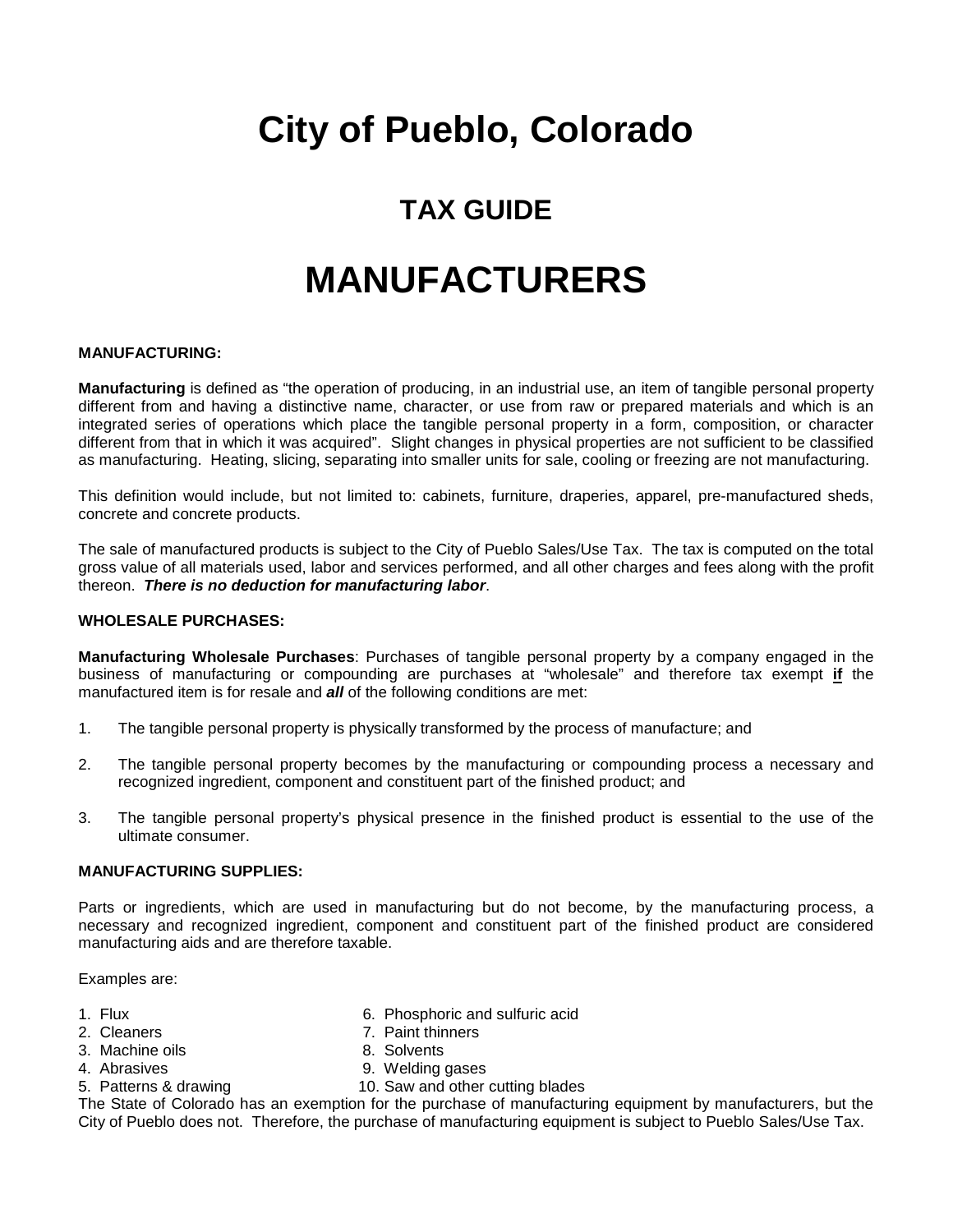### **EXAMPLES:**

- 1. A manufacturer purchases the following items for use in manufacturing circuit boards: solder, welding gases, copper wire and latex gloves. The welding gases and the latex gloves are supplies used in the manufacturing process, not a necessary and recognizable ingredient and component of the finished product. Therefore, they are subject to Sales/Use Tax. The other items will become an ingredient and component of the finished product that will be resold. Therefore, the solder and copper wire are exempt from Sales/Use Tax.
- 2. A manufacturer purchases new manufacturing equipment. The equipment is subject to Pueblo Sales/Use Tax, but may be exempt from State sales tax. (See the State of Colorado FYI Manufacturing Equipment Exemption for more information)
- 3. A Pueblo tool and die maker's invoice lists the following charges: materials \$250 and labor \$500. The total invoice is subject to Sales/Use Tax, even though the charges are separately stated, because the labor is manufacturing labor.
- 4. XYZ Plumbing is a manufacturer-contractor that also sells plumbing supplies at wholesale. When XYZ Plumbing acts in the capacity of a contractor on Pueblo jobs, they must remit Sales/Use Tax on the basis of manufactured cost of the products they manufacture (i.e. the gross value of all materials, labor and services used and employed).

### **RELATED TAX GUIDE:**

Construction Contractors

THE ABOVE INFORMATION IS A SUMMARY IN LAYMAN'S TERMS OF THE RELEVANT CITY OF PUEBLO TAX CODE FOR THIS INDUSTRY OR BUSINESS SEGMENT. IT IS NOT INTENDED FOR LEGAL PURPOSES TO BE SUBSTITUTED FOR THE FULL TEXT OF THE PUEBLO MUNICIPAL CODE AND APPLICABLE RULES AND REGULATIONS.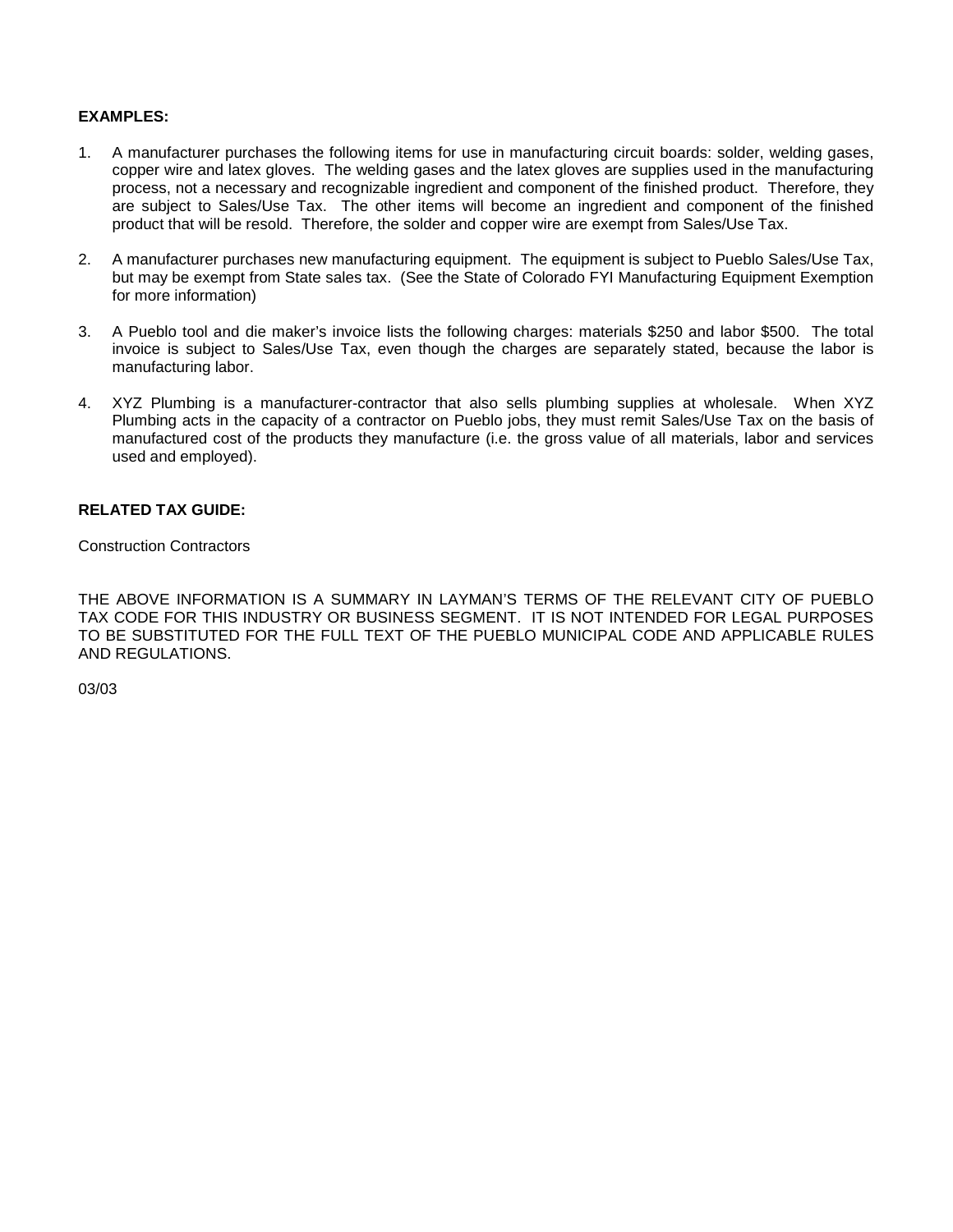### **TAX GUIDE**

### **MEDICAL EXEMPTIONS**

The City of Pueblo provides an exemption for medical supplies such as drugs and prosthetic medical and dental appliances when sold for direct, personal use of a specific patient in accordance with a prescription or other written directive issued by a licensed practitioner of medicine, dentistry, podiatry or optometry. Prosthetic devices means any artificial limb, part, device or appliance for human use which aids or replaces a bodily function and is designed, manufactured, altered or adjusted to fit a particular individual and is prescribed by a licensed practitioner of the healing arts. The exemption also applies when the medical supplies are sold and administered by a licensed practitioner, provided they are separately stated and billed to the patient or health insurance provider and are clearly identified on the billing.

Examples of items qualifying for the medical exemption include but are not limited to:

Arms, artificial, Beds, special, for patients with neuromuscular ailments Blood, human, whole, Blood plasma, Blood products & derivatives, Breast forms for mastectomy, Catheters, permanent, Colostomy bags, Colostomy sets, Colostomy supplies Contact lenses, corrective Crutches, Dentures and dental appliances designed for a specific individual, Drugs, prescription (SEE TAX GUIDE ON DRUGS) Eyeglasses, corrective, Eyes, artificial, Glucose, used for treatment of insulin reactions, Hands, artificial, Hearing aids & batteries, Insulin, Insulin injecting devices, Insulin measuring devices, Larynxes, artificial, Legs, artificial, Orthotics & inserts (But only if a prescription is mandatory for their purchase), Ostomy pouches, Ostomy tubes, disposable, Otology implants, Oxygen & hemodialysis, products for use by a medical patient, Pacemakers, Walkers, **Wheelchairs**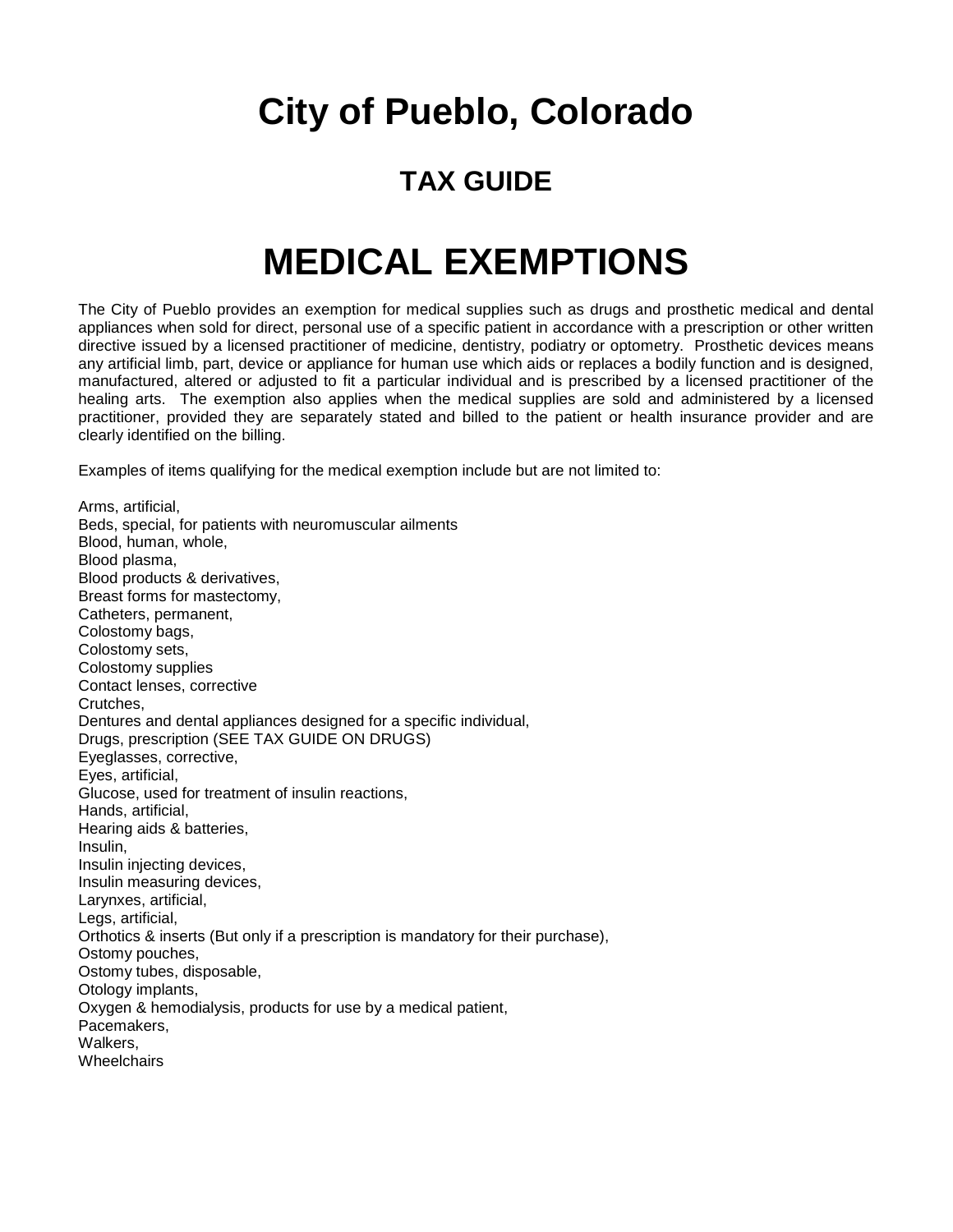This exemption *excludes* items purchased for use by medical and dental practitioners or medical facilities in providing their services, even if the item is individually packaged for one time use by a patient.

The exemption applies only to items purchased for human consumption. Drugs and prosthetic appliances for animal use are taxable.

NOTE: Medical and/or therapeutic devices or equipment are not exempt even if sold with a doctor's prescription. Such items may include elastic knee braces, waterbeds, hot tubs, exercise bicycles, etc.

#### **EXAMPLES:**

- 1. Mary goes to her local drug store to purchase insulin measuring and injecting devices. This transaction is not subject to sales/use tax.
- 2. Dr. Johnson purchases penicillin in bulk to be administered in single doses to her patients and she itemizes and identifies each injection on her patient billings. The purchase of the penicillin by the doctor, even though purchased in bulk, is not subject to sales/use tax since the injections are specifically identified as sales to patients.
- 3. Dr. Johnson also purchases a case of tongue depressors for use in routine examinations. The tongue depressors are consumable supplies used in the ordinary course of Dr. Johnson's medical practice and are discarded immediately after use in the doctor's office. This transaction is subject to sales/use tax.
- 4. A dentist purchases dental molds, Novocain, toothbrushes, disposal facemasks and a customized crown and bridge. The dentist must pay sales tax on all of the above items with the exception of the customized crown and bridge. The other items are for use in providing care to his/her patient and, therefore, taxable.
- 5. A patient visits his physician because he stepped on a rusty nail. The physician administers Novocain, removes the nail, cleans up the wound and gives the patient a tetanus shot. The bill separately states the tetanus shot, but not the Novocain. Therefore, the tetanus shot is exempt from sales/use tax. The physician must pay sales/use tax for the Novocain because it was consumed by the physician in providing medical services.

#### **RELATED TAX GUIDES:**

**Drugs** Dentists & Dental Labs

THE ABOVE INFORMATION IS A SUMMARY IN LAYMAN'S TERMS OF THE RELEVANT PUEBLO TAX LAW FOR THIS INDUSTRY OR BUSINESS SEGMENT. IT IS NOT INTENDED FOR LEGAL PURPOSES TO BE SUBSTITUTED FOR THE FULL TEXT OF THE PUEBLO MUNICIPAL CODE AND APPLICABLE RULES AND REGULATIONS.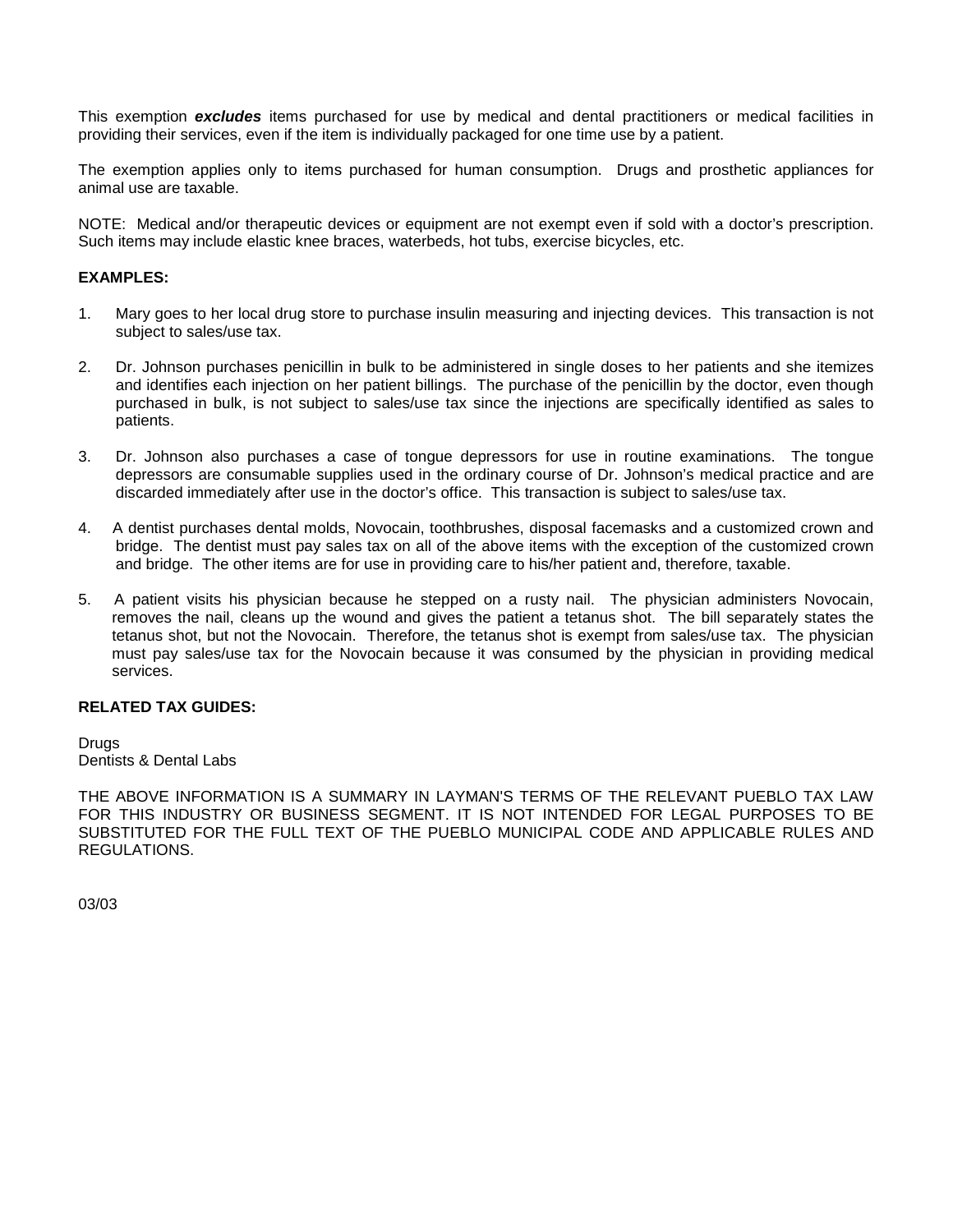## **City of Pueblo, Colorado TAX GUIDE**

### **NEWSPAPER INSERTS, SUPPLEMENTS AND PRE-PRINTS**

Preprinted newspaper supplements are inserts, attachments or supplements circulated in newspapers that (1) are primarily devoted to advertising; and (2) the distribution, insertion or attachment of which is commonly paid for by the advertiser. Since preprinted newspaper supplements are excluded from the exemption for "newspapers", they are taxable as tangible personal property. The retail sale or purchase of newspaper inserts is taxed by the City of Pueblo if storage, use, distribution or consumption occurs in Pueblo or if newspaper inserts are delivered to or picked up from a Pueblo location.

If a newspaper serves only as a distribution device for advertising inserts, the newspaper is not responsible for tax on the cost of the inserts or the distribution charge. The advertiser or purchaser of newspaper inserts, who arranges for printing of the inserts and distribution of the inserts in a newspaper, is the consumer of the advertising materials and is liable for city sales or use tax on their purchase. The advertiser has taxable use of the inserts in Pueblo even though the advertiser may not take physical possession of the inserts.

#### **EXAMPLE:**

AAA Electronics, a national electronic products firm, contracts with XYZ Printers, a commercial printer located in New Jersey, to print newspaper inserts to meet AAA's requirements. XYZ prints the inserts and has them delivered to Pueblo for distribution in a local newspaper. XYZ bills AAA for printing the inserts. If XYZ is licensed to collect city sales tax, they are required to do so. If XYZ is not licensed or fails to collect city sales tax, AAA must remit use tax to the city. Sales or use tax is due on the purchase price of all inserts stored, used, distributed, or consumed in Pueblo.

THE ABOVE INFORMATION IS A SUMMARY IN LAYMAN'S TERMS OF THE RELEVANT PUEBLO TAX LAW FOR THIS INDUSTRY OR BUSINESS SEGMENT. IT IS NOT INTENDED FOR LEGAL PURPOSES TO BE SUBSTITUTED FOR THE FULL TEXT OF THE PUEBLO MUNICIPAL CODE AND APPLICABLE RULES AND REGULATIONS.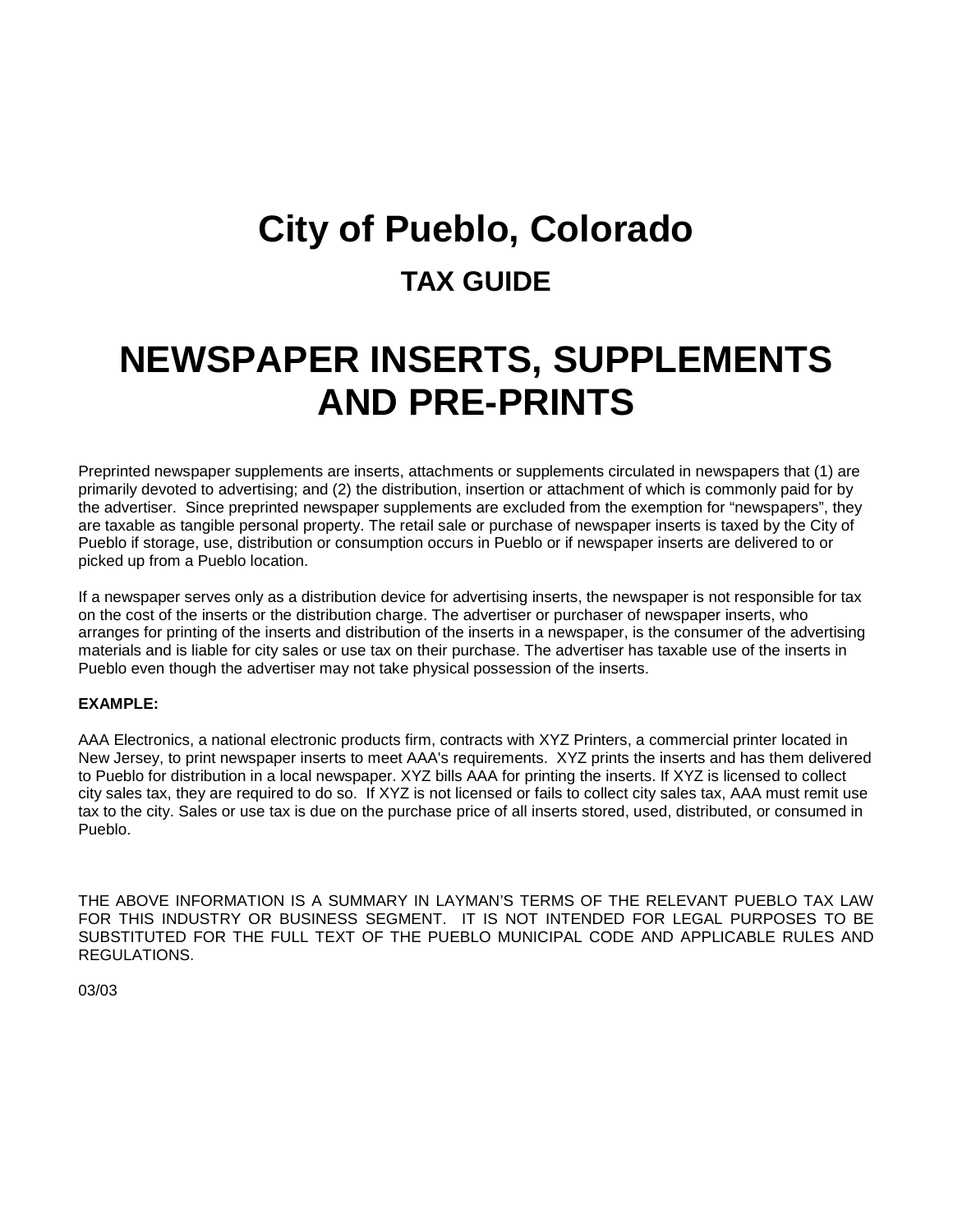# **City of Pueblo, Colorado TAX GUIDE NON-PROFIT ORGANIZATIONS**

Most tax-exempt organizations *are not* exempt from City of Pueblo sales/use tax. A 501(c)(3) exemption from the IRS or an exempt certificate from the State of Colorado *does not* exempt the organization from City of Pueblo sales/use tax.

"Non-profit" describes a large group of organizations defined in the Internal Revenue Code and includes taxable as well as tax-exempt types. Generally, an organization must qualify as a religious or charitable to be exempt from City tax. Purchases made by these organizations are tax exempt only if they are made directly by the organization, the items purchased are used by the organization in its exempt function or activity and a tax exempt license from the City has been issued to the organization. In order to obtain a letter of exemption from the City, the organization must qualify under Section 501(c)(3) of the Internal Revenue Code, have a State of Colorado tax-exempt certificate (if the organization is located in Colorado), and meet the requirements of the definition of "Charitable" in the City Code.

Examples of non-profit organizations that are normally taxable include, but are not limited to, the following:

Athletic Organizations Chambers of Commerce Clubs or Associations **Cooperatives** Country Clubs Fraternal Organizations Fraternities or Sororities Parent/Teacher Associations

Non-profit or tax-exempt organizations must charge and collect sales tax when taxable sales are made by them.

#### **RELATED TAX GUIDES:**

Charitable, Religious & Governmental Exemption Exemption – Burden of Proof Fund Raising

THE ABOVE INFORMATION IS A SUMMARY OF LAYMAN'S TERMS OF THE RELEVANT PUEBLO TAX LAW FOR THIS INDUSTRY OR BUSINESS SEGMENT. IT IS NOT INTENDED FOR LEGAL PURPOSES TO BE SUBSTITUTED FOR THE FULL TEXT OF THE PUEBLO MUNICIPAL CODE AND APPLICABLE RULES AND REGULATIONS.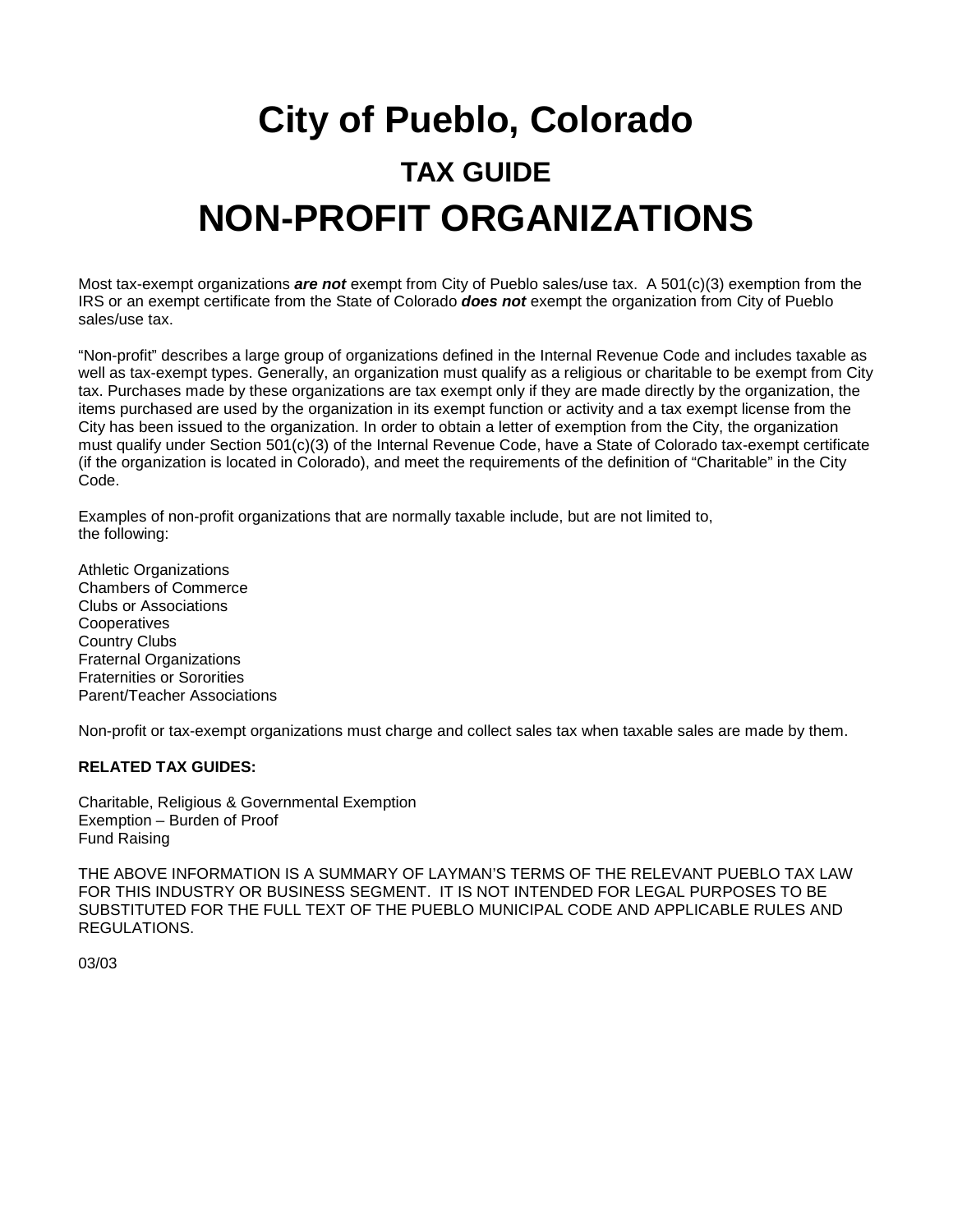# **City of Pueblo, Colorado TAX GUIDE PETS**

The retail sale or purchase of animals is taxable like any other tangible personal property, unless the transaction is otherwise exempt. Specific exemptions are provided for cattle, sheep, lambs, swine and goats. In addition, horses used for breeding purposes are exempt.

The purchase of pet food and prescription drugs for animal use is subject to sales or use tax. The City of Pueblo exemptions for food and prescription drugs for human consumption do not extend to animals.

### **EXAMPLES:**

- 1. Happy Hound Kennel sells five registered puppies to a licensed pet store. This transaction meets the definition of a wholesale sale and would not be subject to sales or use tax. However, when the pet store sells the puppies to individuals, each of the sales is subject to tax.
- 2. Doggie Drugs, a distributor of animal medications, makes a sale to Doggie Doctor, a veterinarian. In most cases, this transaction would be taxable because the veterinarian is considered the end user or ultimate consumer of all drugs used in providing his services. However, if the veterinarian is properly licensed for tax purposes, the purchase can be made for resale provided the veterinarian's bill to his/her customer itemizes the drugs and sales tax is collected from the customer and remitted by the veterinarian.

#### **RELATED TAX GUIDES:**

Livestock, Livestock Bedding/Feed **Horses** 

THE ABOVE INFORMATION IS A SUMMARY IN LAYMAN'S TERMS OF THE RELEVANT PUEBLO TAX LAW FOR THIS INDUSTRY OR BUSINESS SEGMENT. IT IS NOT INTENDED FOR LEGAL PURPOSES TO BE SUBSTITUTED FOR THE FULL TEXT OF THE PUEBLO MUNICIPAL CODE AND APPLICABLE RULES AND REGULATIONS.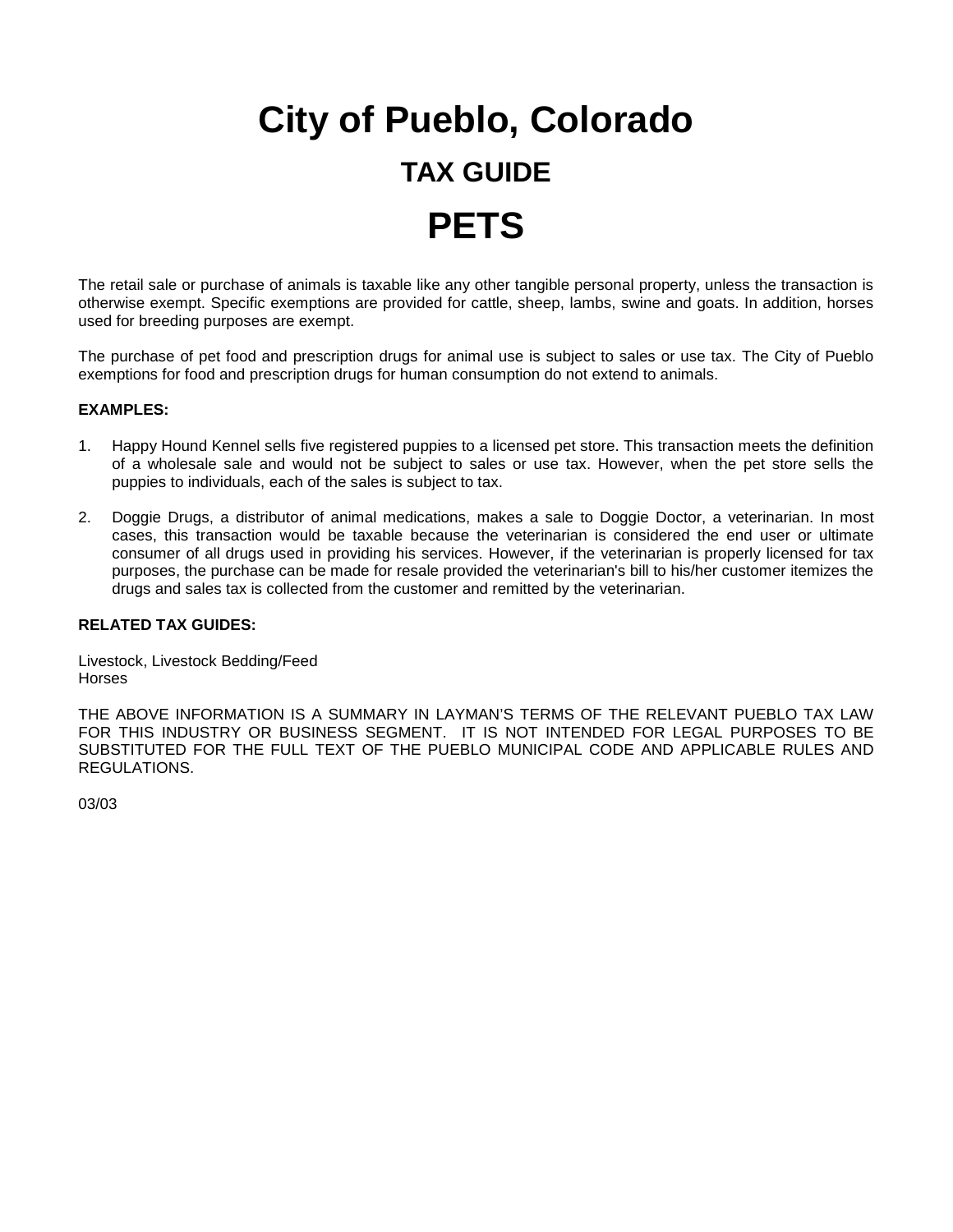### **TAX GUIDE**

### **PHOTOGRAPHERS AND PHOTOSTAT PRODUCERS, PHOTO FINISHERS AND X-RAY LABS**

The sale of photographs and Photostat copies, including computerized, digital or other like products, are subject to sales/use tax. This also includes the sale of prints by photo finishers. The rental of, or royalties paid for, the use of photographs is also subject to sales/use tax.

Tangible personal property that becomes an ingredient or component part of photographs or Photostat copies, when purchased by photographers or Photostat producers, are exempt from sales/use tax. This property includes, but is not limited to, mounts, frames and sensitized paper. Materials used in the process of making the photographs or Photostat copies, but which does not become a component part of the photograph or Photostat copy, are subject to sales/use tax. This property includes, but is not limited to, film, chemicals, trays, plates, proof paper and cameras.

Physicians, surgeons, dentists, hospitals, X-ray laboratories and others who purchase X-ray film and then expose it for the purpose of diagnosis are considered the consumers of the X-ray. Therefore, tax applies to the purchase of all materials and supplies used to expose and develop the finished X-ray film. These materials include, but are not limited to, film and chemicals.

### **EXAMPLES**:

- 1. A Pueblo newspaper pays a royalty to a photographer for the right to use a photograph on its front page. The royalty charge is subject to sales/use tax.
- 2. A photographer purchases the following: sensitized paper, film, developer, proof paper and frames. The sensitized paper and the frames, provided that they are resold to customers, are exempt from sales/use tax. The other items are subject to sales/use tax, because they are used in the developing process and do not become a component part of the photograph being sold.

THE ABOVE INFORMATION IS A SUMMARY IN LAYMAN'S TERMS OF THE RELEVANT PUEBLO TAX LAW FOR THIS INDUSTRY OR BUSINESS SEGMENT. IT IS NOT INTENDED FOR LEGAL PURPOSES TO BE SUBSTITUTED FOR THE FULL TEXT OF THE PUEBLO MUNICIPAL CODE AND APPLICABLE RULES AND REGULATIONS.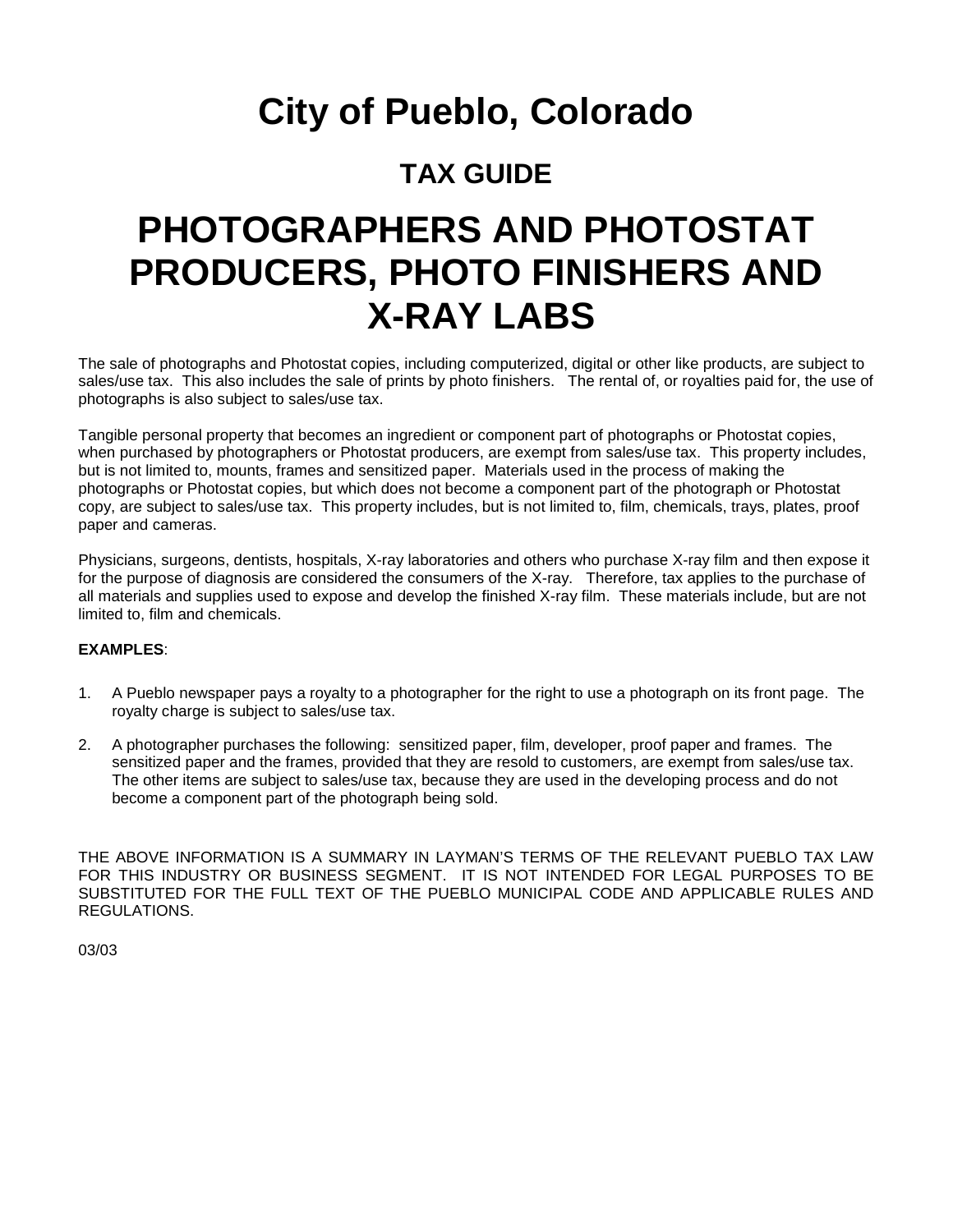# **City of Pueblo, Colorado TAX GUIDE PRINTING INDUSTRY**

Printers are primarily engaged in the business of selling tangible personal property in the form of printed matter. The full purchase price of the print job is subject to sales tax. The purchase price includes the gross value of all materials, labor or service, overhead, and profit included in the final charge to the consumer. High-speed copying is considered printing, therefore, the full purchase price is taxable as above. A job that is solely labor (e.g., layout) would not be taxable.

Any tangible personal property which is purchased by the printer and which: a) is transformed in the printing process, b) becomes a component, recognized part of the printed product and c) is essential to the use of the printed product, may be purchased tax-free for resale by the licensed printer.

All purchases, rentals or leases by printers of machinery and equipment are subject to City of Pueblo sales or use tax. All purchases of materials, supplies or other tangible personal property which do not become a component part of the manufactured product, or which do not qualify as pre-press materials, are subject to city sales or use tax. The purchase price or royalty paid for the use of the original artwork is taxable.

Certain materials, known as **pre-press materials**, are purchased by a printer to aid in or facilitate the manufacture of a printed product. These materials are purchased or created for a specific job and have no other use. The purchase of pre-press materials is taxable to the printer unless purchased by the printer for resale; i.e. pre-press materials must become property of the customer. The printer must collect city sales tax on the retail sale of prepress materials to the printer's customer, unless the customer is tax-exempt.

If pre-press materials are purchased tax-free for resale by the printer, the sale of the pre-press materials by the printer must be taxed in one of two ways. If city sales tax is charged on the print job, pre-press materials are included within the selling price of the printed matter and are taxed as part of the sale. If the print job is exempt from sales tax (e.g. the printed matter is sold at wholesale or is shipped out of City), the printer still must charge City sales tax to the customer on the retail sale of pre-press materials.

The following items are examples of prepress preparation materials that may be exempt from taxation when the requirements for exemption are met:

#### **PREPRESS PREPARATION MATERIALS:**

AUTOMASK MYLAR MYLAR<br>COLOR KEYS MEGATI COLOR SEPARATIONS PLATES DIES PROOFING MATERIAL ENGRAVINGS RUBYLITH FILM SCREENS HALF TONES SUDES KODAK CONTACT PAPER TAPE (if resold) LASERTONES TRANSPARENCIES LIGHT-SENSITIVE PAPER

AIRBRUSH COLOR PHOTOS MASKING MATERIALS NEGATIVES/POSITIVES PROOF SHEETS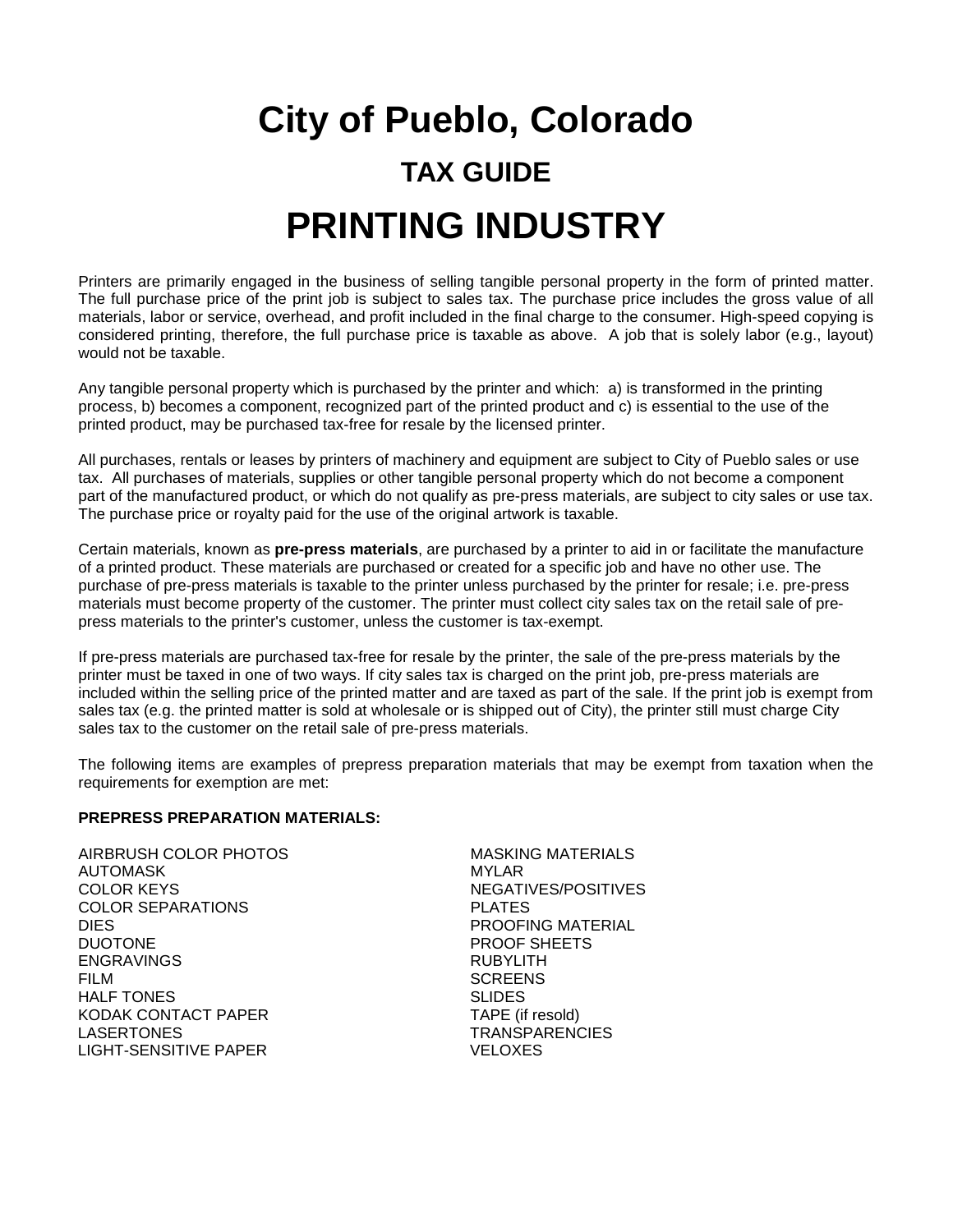Purchases of items, which are not considered prepress preparation materials and are consumed by a printer in the performance of print jobs, are subject to sales or use tax. Examples of such items include, but are not limited to, the following:

### **NON-PREPRESS PREPARATION MATERIALS:**

BLANKET CONDITIONER PLATE CLEANER BLANKET SAVER PLATE FINISHER BLANKETS PLATE SAVER BLENDER SOLUTION<br>DEVELOPER\* FILM DEVELOPING THE REPLENISHER FINISHER ROLLER WASH **FLASH OIL** GREASE TONER ISOPROPYL ALCOHOL KODAK CONTROL STRIPS PAPER STOP PHOTOS/ARTWORK

PLATE PRESERVER DEVELOPER**\*** PRESS WAX SCRATCH REMOVER<br>TAPE

#### **\***THIS DOES NOT INCLUDE DEVELOPER USED IN THE XEROX COPY PROCESS

Printed matter, which is partially printed, invoiced to the customer, but held in stock for further imprinting, is taxable on the full price charged by the printer. Sales tax must be collected on the selling price of each part of the job.

For commercial printing of postal cards or stamped envelopes purchased from the United States Postal Service, the amount subject to tax does not include the amount of postage involved.

#### **EXAMPLES:**

- 1. ABC Print Shop, a printer in Pueblo, has a job to print 5,000 brochures for XYZ Bank in Pueblo. In order for ABC to complete the job, it must purchase the following supply items from DEF Supply House: lasertones, transparencies, toner, flash oil and plate finisher. Since ABC is properly licensed to collect and remit Pueblo sales tax, and since it is the policy of ABC to release title of all pre-press materials to its customers, its purchases from DEF Supply House of the lasertones and transparencies qualify for exemption as pre-press materials. ABC's purchases of toner, flash oil and plate finisher are taxable to ABC Print Shop.
- 3. A Pueblo printer contracts with a customer to design and print an advertising brochure. The printer itemized the following on the invoice: royalty paid for photo \$150.00, labor \$300.00 and materials \$200.00. The total invoice is taxable. Even if items are separately stated, the charges for materials, labor and royalties are subject to sales/use tax.
- 3. A Pueblo printer purchases the following to be used in his printing business: paper, assorted ink colors, plate cleaner, plate finisher and press wash. The printer must pay sales/use tax on all the items except the paper and ink, which will be resold to customers. All the other items are used by the printer in the printing process, but not resold to customers.
- 4. A Pueblo printer designed and printed business cards for a customer. The order was for 10,000 cards to be printed with the company logo, address and central phone number. The cards would be stored with the printer; and, as employees needed business cards, the printer would pull these cards from its stock and add names, direct phone numbers and e-mail addresses. The first invoice was for \$2,000.00. The charge for adding each employee's name, phone number and e-mail address is \$15.00 per 100 cards. Sales tax must be collected on the printing charge of \$2,000.00 on the first invoice. The charge for finishing the business cards is also subject to sales/use tax each time additional cards are sold.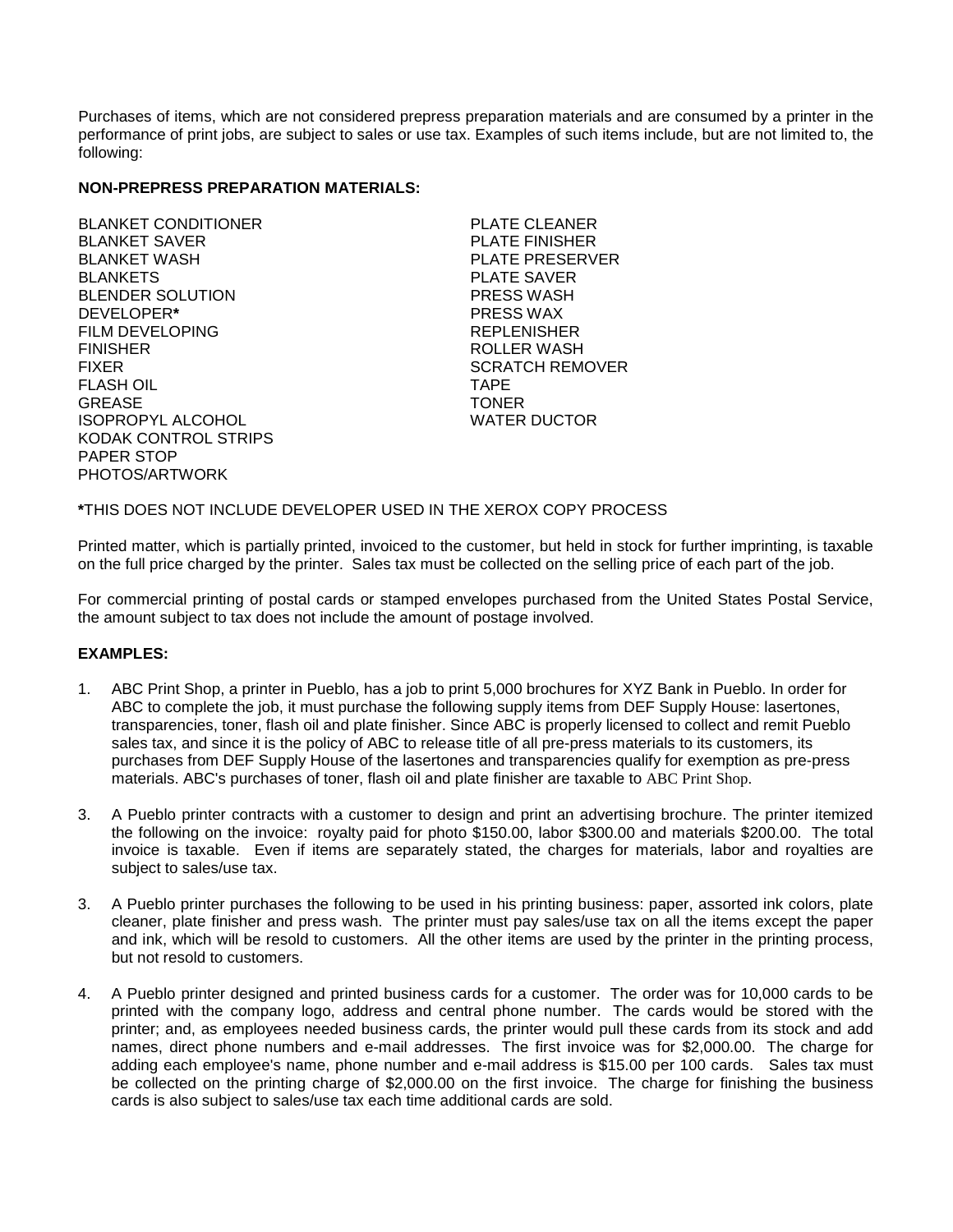### **RELATED TAX GUIDE:**

#### Advertising Agencies

THE ABOVE INFORMATION IS A SUMMARY IN LAYMAN'S TERMS OF THE RELEVANT PUEBLO TAX LAW FOR THIS INDUSTRY OR BUSINESS SEGMENT. IT IS NOT INTENDED FOR LEGAL PURPOSES TO BE SUBSTITUTED FOR THE FULL TEXT OF THE PUELBO MUNICIPAL CODE AND APPLICABLE RULES AND REGULATIONS.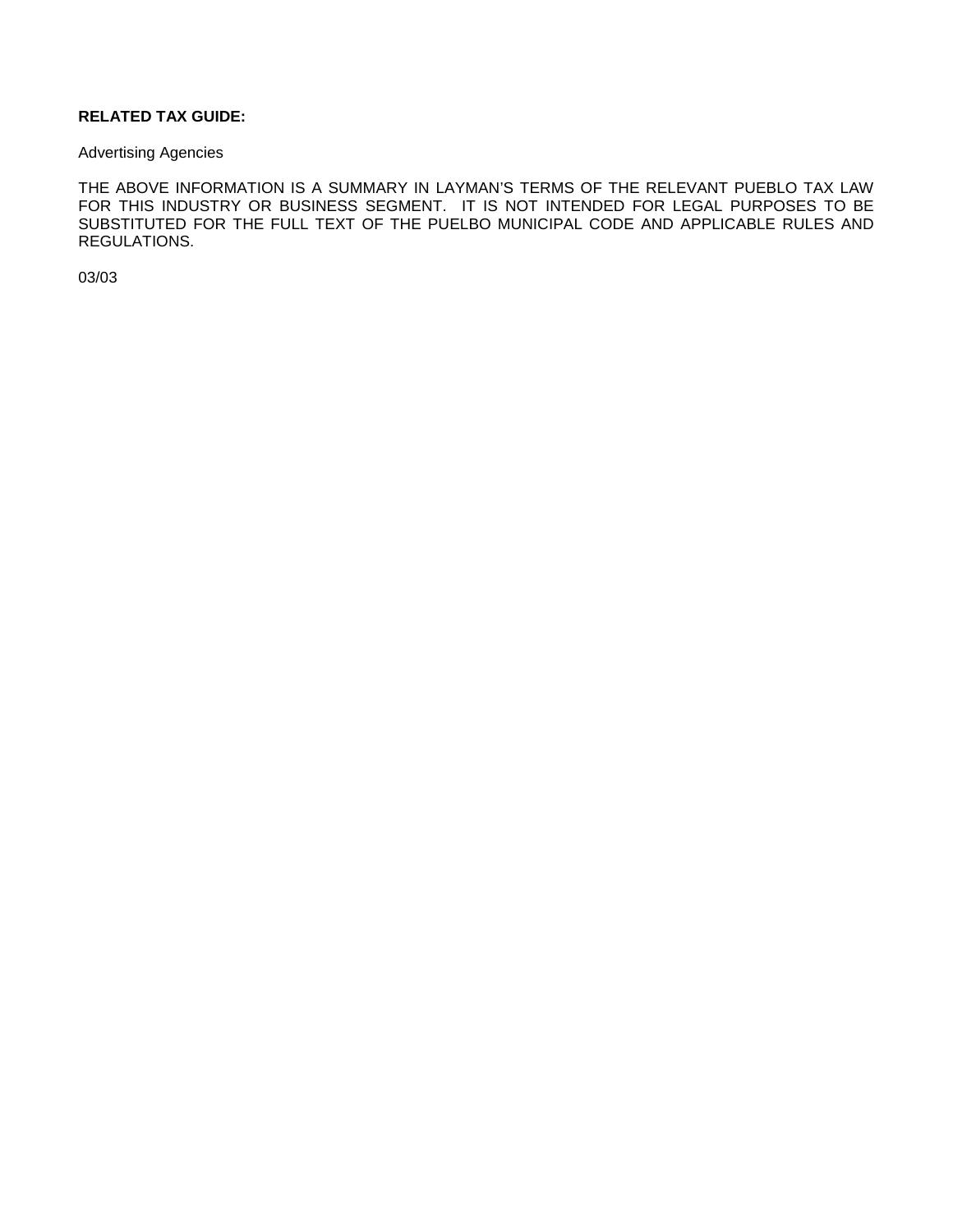### **TAX GUIDE**

## **RENTALS AND SERVICE CHARGES COMBINED**

When the right to possession or use of machinery or equipment is granted under a lease, hire or rental contract, the lessor is required to collect and remit sales or retailer's use tax on the fees charged. If, for any reason, the lessor does not collect the tax, the lessee must pay use tax directly to the City.

If the rental invoice itemizes a separate charge for the services of an equipment operator, only the equipment rental charge is subject to tax. However, if an equipment operator is provided, and a charge for the operator is not separately stated on the invoice, the total invoice amount is taxable.

Contractors, who contract their services, including the use of machinery or equipment, are required to pay only the sales or use tax upon their original cost of the equipment at the time of first use in Pueblo.

#### **EXAMPLES:**

- 1. Jerry's Crane Rental and Dean's Concrete Pumping are new vendors entering the Pueblo construction market. Both companies are offering periodic rentals of equipment and provide equipment operators. There is no separation of the charge for the equipment and for the operator. The entire amount is subject to sales/use tax.
- 2. We Dig It Construction, an excavation contractor, bid a sub-contract in Pueblo to move dirt at a new real estate development. Since the agreement is to perform a service rather than to rent equipment with the service of an operator, the contract is not a taxable rental. However, We Dig It Construction must pay the city sales or use tax, or equivalent city tax, on the equipment used in the city.

#### **RELATED TAX GUIDES:**

Leases & Rentals Special Mobile Machinery & Equipment

THE ABOVE INFORMATION IS A SUMMARY IN LAYMAN'S TERMS OF THE RELEVANT PUEBLO TAX LAW FOR THIS INDUSTRY OR BUSINESS SEGMENT. IT IS NOT INTENDED FOR LEGAL PURPOSES TO BE SUBSTITUTED FOR THE FULL TEXT OF THE PUEBLO MUNICIPAL CODE AND APPLICABLE RULES AND REGULATIONS.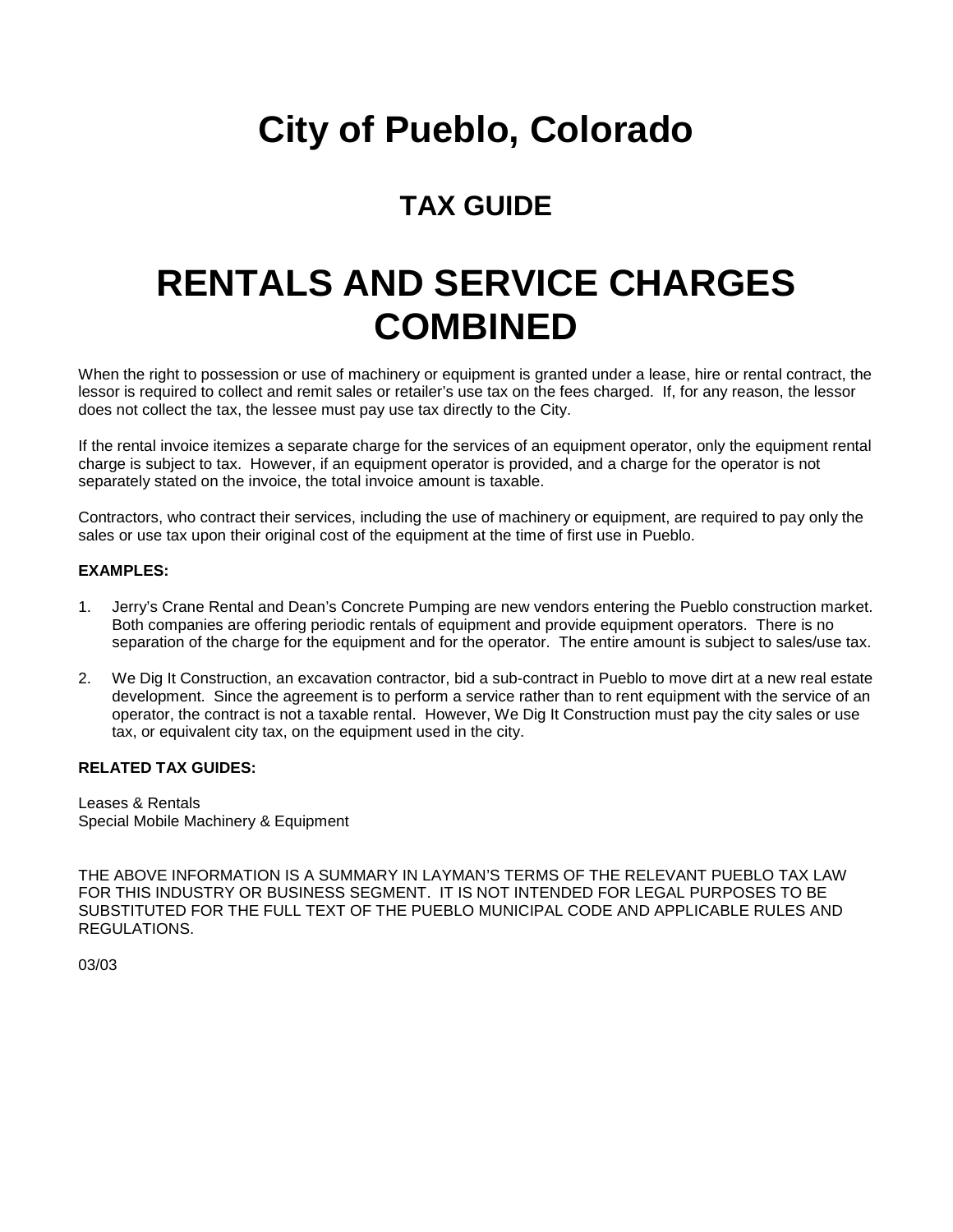### **TAX GUIDE**

### **REPAIR WORK**

To repair means to put back in good condition after damage or decay, to mend, to renew or restore. This differs from fabrication in that fabrication/manufacturing creates an original product, while repair work fixes the product when damaged or in the need of repair. The labor involved in repair is not subject to Sales/Use Tax, but fabrication/manufacturing labor is taxable.

A person performing repair services must collect Sales Tax on any tangible personal property that he/she sells. If the repair includes material parts, they must be separately stated on the invoice and tax must be collected; if not separately stated, the entire cost of the repair is subject to Sales/Use Tax. If the repair is primarily labor and any materials used are insignificant to the repair and are not separately stated on the invoice, then the materials are taxable to the repairperson and not to the customer.

#### **EXAMPLES:**

- 1. A Pueblo bar contracts with a craftsperson to custom build a bar. The total amount charged for the bar would be subject to Sales/Use Tax, even if the labor were separately stated, because the labor is manufacturing.
- 2. A Pueblo appliance store repairs appliances and has a customer bring in a vacuum for repair. The repair consisted of a new beater brush for \$15, labor \$20 and some miscellaneous parts. The store must collect Sales Tax on the \$15 for the beater brush because it is significant to the repair, but the miscellaneous parts and the labor are not subject to tax.

THE ABOVE INFORMATION IS A SUMMARY IN LAYMAN'S TERMS OF THE RELEVANT PUEBLO TAX LAW FOR THIS INDUSTRY OR BUSINESS SEGMENT. IT IS NOT INTENDED FOR LEGAL PURPOSES TO BE SUBSTITUTED FOR THE FULL TEXT OF THE PUEBLO MUNICIPAL CODE AND APPLICABLE RULES AND REGULATIONS.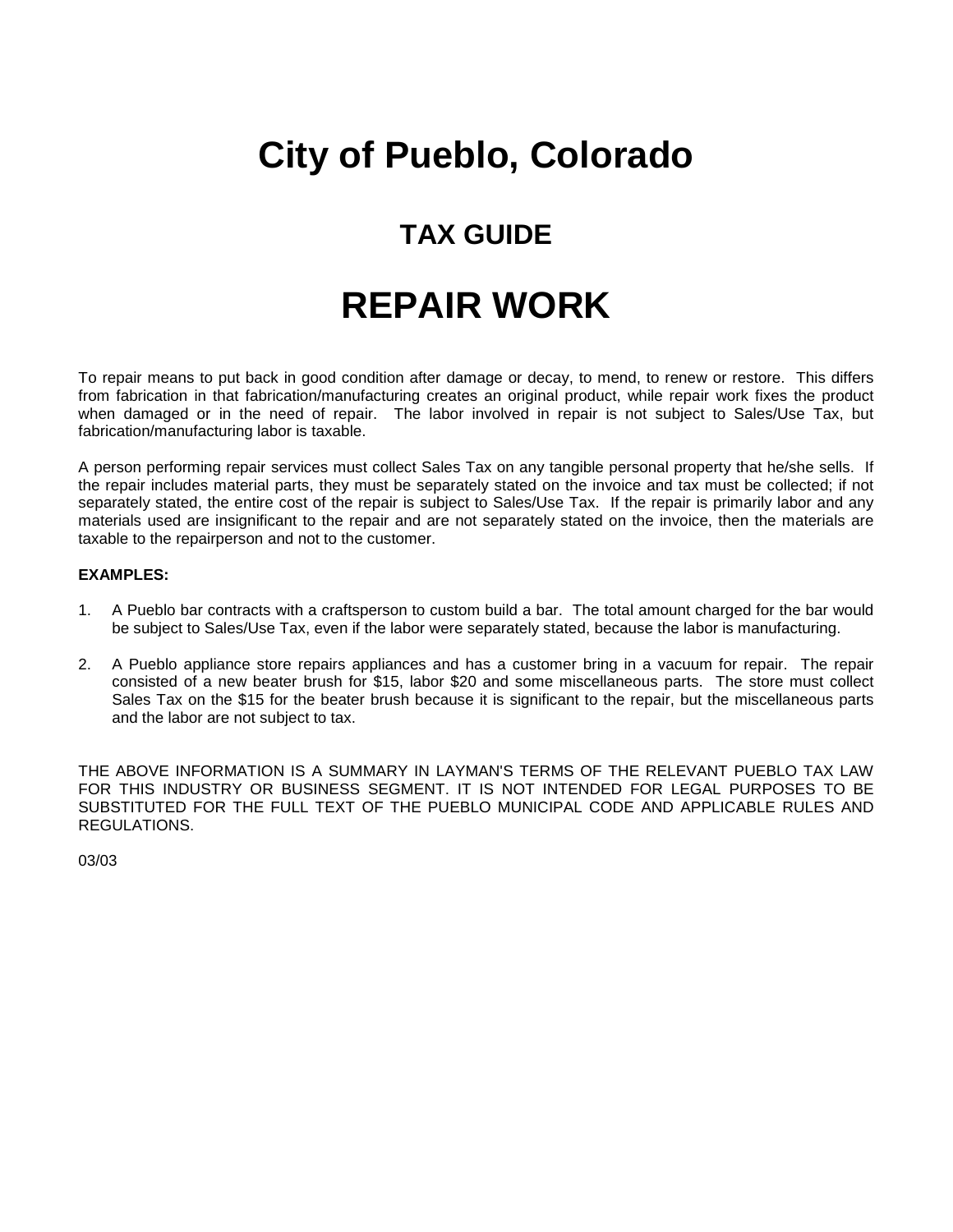### **TAX GUIDE**

## **REPRODUCTION SERVICES**

Sales/Use Tax applies to the sale of reproductions or copies of tangible personal property. Tax applies even when the original property that was reproduced or copied is exempt from tax, such as tangible personal property incidental to the performance of a service. Tax must be separately stated on the invoice or receipt. The one exception is for coin-operated photocopy machines. The tax may be included in the price of the copy and the owner of the machine is responsible for separating the tax and remitting it to the City.

### **EXAMPLES:**

- 1. A Pueblo company hires an architectural firm to design a new building. The architect presents the company with blue prints and a 3-D model of the new building. The company requests an additional 3-D model. The original 3-D model is not subject to Sales/Use Tax, because it was incidental to the performance of a service, but the second model (copy) is subject to Sales/Use Tax.
- 2. A Pueblo printing company sells photocopies. Less than 50 copies are made by self-service, using the company's coin-operated copy machine, and for quantities of 50 or more a company employee will make copies on a high-speed copier. The price of the coin operated machine copies may include the sales tax, which the printing company must separate and remit to the City; but the company must charge Sales Tax directly to the customer on the full price of the copies from the high-speed copier.

THE ABOVE INFORMATION IS A SUMMARY IN LAYMAN'S TERMS OF THE RELEVANT PUEBLO TAX LAW FOR THIS INDUSTRY OR BUSINESS SEGMENT. IT IS NOT INTENDED FOR LEGAL PURPOSES TO BE SUBSTITUTED FOR THE FULL TEXT OF THE PUEBLO MUNICIPAL CODE AND APPLICABLE RULES AND REGULATIONS.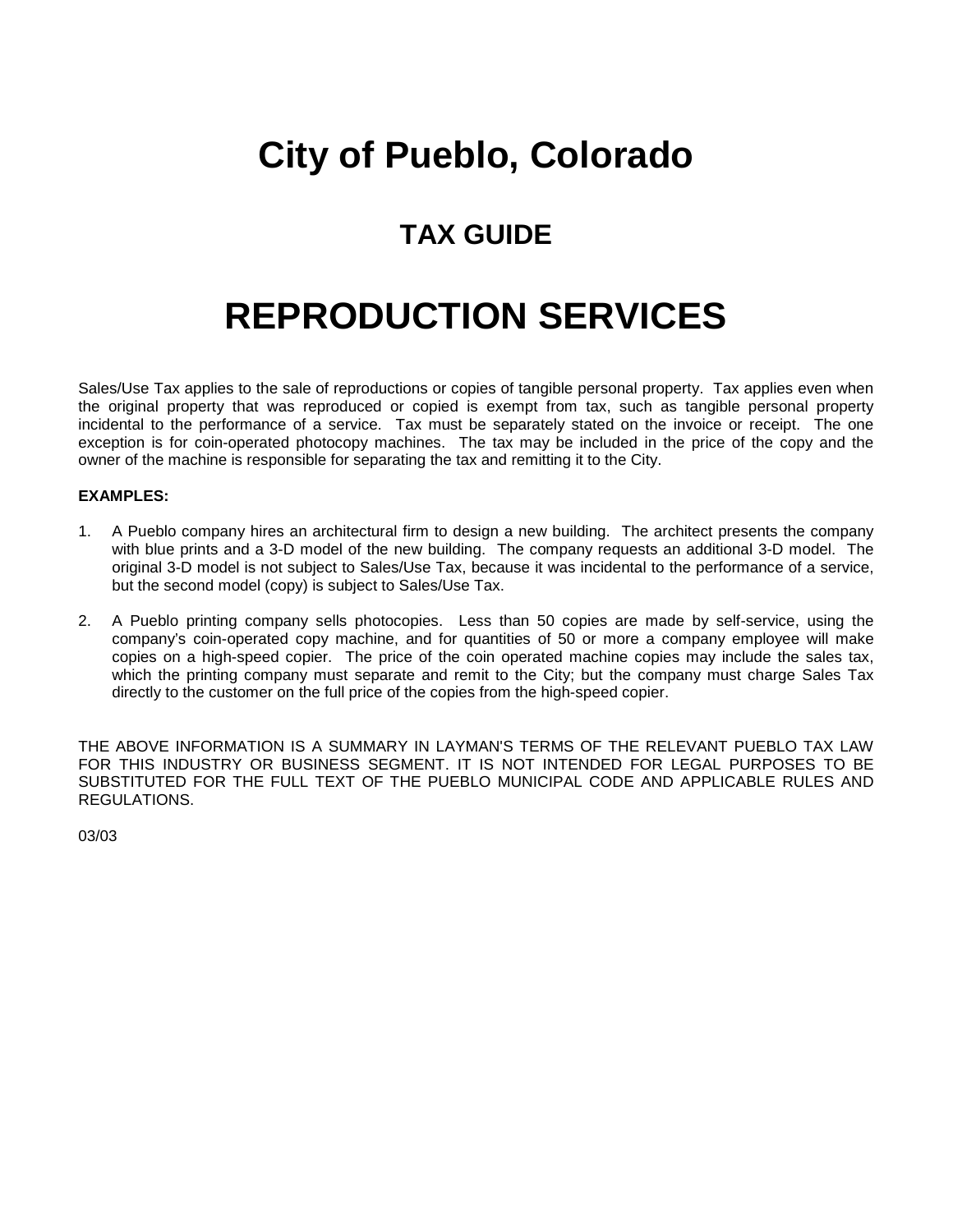### **TAX GUIDE**

## **SALE AND PURCHASE OF A BUSINESS**

Pueblo Sales/Use Tax is due on the purchase price paid for tangible personal property, such as furniture, fixtures, equipment, vehicles and supplies (other than inventory held for resale), which is included in the purchase or sale of a business. The tax is based on the amount paid or on the fair market value of the tangible personal property at the time of the sale. Evidence of the taxable purchase price includes a bill of sale, amounts allocated in the sale or purchase agreement, and amounts shown in the accounting records of the purchaser. When no determination of value of the personal property has been made by the purchaser, the current valuation of the property by the Assessor and independent appraisals may also be considered in determining the taxable amount.

Property, acquired by foreclosure or repossession ordinarily is not a sales/purchase transaction subject to the tax. However, prior tax may have attached to the assets.

When a business is acquired through the assumption of outstanding debts, tax due may be based on amounts reasonably reflecting fair market value.

When a business is purchased or acquired, the new owner takes the property subject to delinquent taxes owed by the former owner. All business licenses may be withheld until such delinquent taxes are paid or suitable arrangements are made for payment.

#### **EXAMPLES:**

- 1. ABC Company purchases the assets of XYZ Company for \$150,000. The sale and purchase agreement shows the following allocations: Resale inventory \$50,000; goodwill \$10,000; accounts receivable \$35,000; furniture and fixtures \$15,000; machinery and equipment \$40,000. The taxable base is \$55,000 and includes the furniture, fixtures, machinery, and equipment.
- 2. DEF Company purchases the assets of UVW Company for \$150,000 and no allocation is shown in the sale and purchase agreement. An appraisal determines the value of the furniture and fixtures is \$25,000 and the machinery and equipment is \$50,000. These amounts are entered in the fix asset ledger. The taxable base is \$75,000.
- 3. The Third National Bank forecloses on the XYZ Corporation. The business is closed until the bank can find a buyer. No tax is due on the bank's acquisition of the business assets through foreclosure as long as they are held for resale and the bank does not put the assets to taxable use.

In the example above, the bank operates the business while seeking a buyer, then the bank's acquisition of the business assets through foreclosure for use in the business operations may be subject to tax. The taxable base would be the amount of the debt, appraised value of the personal property or the amount recorded on the books of the bank, if the recorded amounts reasonably reflect fair market value.

THE ABOVE INFORMATION IS A SUMMARY IN LAYMAN'S TERMS OF THE RELEVANT PUEBLO TAX LAW FOR THIS INDUSTRY OR BUSINESS SEGMENT. IT IS NOT INTENDED FOR LEGAL PURPOSES TO BE SUBSTITUTED FOR THE FULL TEXT OF THE PUEBLO MUNICIPAL CODE AND APPLICABLE RULES AND REGULATIONS.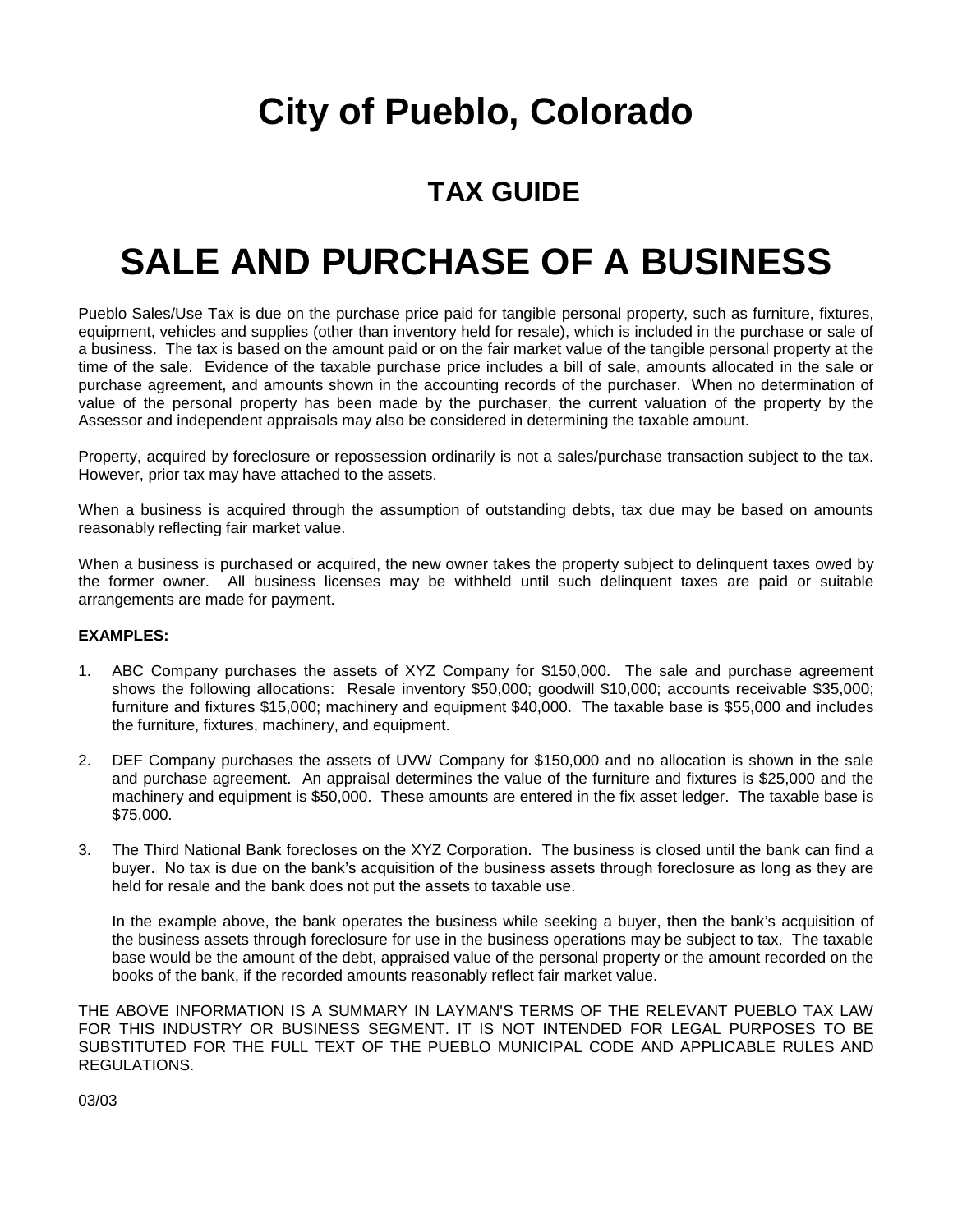# **City of Pueblo, Colorado TAX GUIDE SALES TAX**

The City of Pueblo is a home rule city in the State of Colorado. As such, Pueblo collects and administers its own sales/use tax. The City of Pueblo's tax regulations differ from those imposed by the State of Colorado and other taxing jurisdictions within the State of Colorado. Tax due to the City of Pueblo should *NOT* be sent to the State of Colorado or any other taxing jurisdiction. Remitting City of Pueblo tax to the State of Colorado or any other taxing jurisdiction does not relieve the taxpayer of the responsibility of remitting the tax to Pueblo.

The City of Pueblo imposes a three and one-half percent (3.7%) sales tax on the purchase price paid or charged on retail sales, leases or rentals of tangible personal property, and on certain services. Taxable services include, but are not limited to, the sale or furnishing of telephone and certain telecommunication services, electricity, steam and natural gas for domestic or commercial consumption, informational and lodging services.

The purpose of the sales tax is to generate funds for the payment of expenses of operating and improving the City and its facilities and for the payment of principal and interest due on certain municipal bonds.

The purchase or sale of *ALL* tangible personal property and taxable services are subject to City of Pueblo sales tax *unless they are specifically exempted*. The accompanying tax guides address these exemptions. If you have any further questions, please contact the City of Pueblo Sales Tax Office at (719) 584-0860.

Any person making taxable retail sales in Pueblo is required to be licensed to collect and remit sales tax. Sales tax returns are required to be filed with remittance on or before the 20th day of the month following the close of the taxable period. Sales tax license applications may be obtained by contacting the City of Pueblo Sales Tax Division.

A retailer holds sales taxes in trust for the City. These taxes are public funds and the property of the City in the hands of the retailer until paid over to the City.

#### **RELATED TAX GUIDES:**

Filing Periods Use Tax Exemption – Burden of Proof

THE ABOVE INFORMATION IS A SUMMARY IN LAYMAN'S TERMS OF THE RELEVANT PUEBLO TAX LAW FOR THIS INDUSTRY OR BUSINESS SEGMENT. IT IS NOT INTENDED FOR LEGAL PURPOSES TO BE SUBSTITUTED FOR THE FULL TEXT OF THE PUEBLO MUNICIPAL CODE AND APPLICABLE RULES AND REGULATIONS.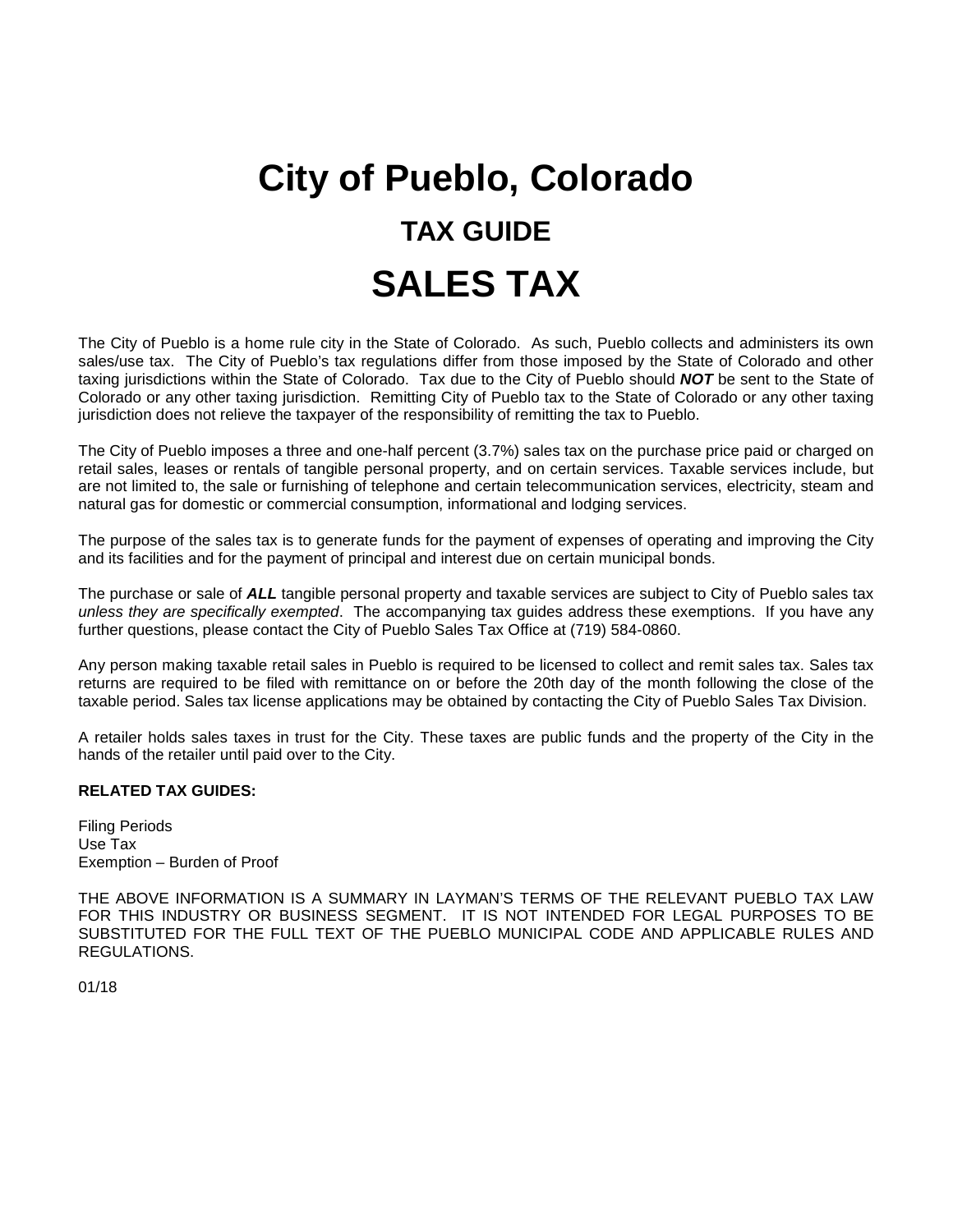### **TAX GUIDE**

### **SERVICE ENTERPRISES**

Businesses primarily engaged in providing a service, generally do not have to collect City of Pueblo Sales Tax on that service.

Businesses engaged in rendering a service, are generally consumers rather than sellers of tangible personal property. Tangible personal property, which is incidentally transferred with the service to the customer, is taxable to the service provider, not to the customer.

To determine if the transaction is a sale of tangible personal property or the transfer of tangible personal property incidental to the performance of a service, one must look to the true nature of the transaction. If the transaction is for advisory services, record keeping, payroll, architectural, tax and like services and the tangible personal property is forms, binders, blueprints, reports or other like property, the tangible personal property is incidental to the performance of the service and, therefore, taxable to the service provider, not the customer/client. If the purchaser's primary interest is in the physical property of the item purchased, the item is subject to Sales/Use Tax when sold.

Copies sold of the tangible personal property incidental to the performance of a service are subject to Sales/Use Tax. The transfer of the original manuscript by an author to the publisher for the purpose of publication is not subject to Sales/Use Tax. However, the sale of printed copies of the author's book would be subject to Sales/Use Tax.

Sales/Use Tax would apply to the sale of artistic expressions in the form of paintings, sculptures and similar artwork, even though the work of art may express an original idea. Generally custom-made items are subject to Sales/Use Tax, with the exception of prototypes. The purchaser's primary interest in these items is in the physical property of the item being purchased. Therefore, they are taxable when sold.

The development of information in a research and development contract is not a sale of tangible personal property in the form of a prototype, model, plan, design or like items. Rather it is a contract for information, which is an intangible service that cannot be conveyed orally and can only be conveyed via tangible personal property, which is incidental to the service. The materials used to make the prototypes, models, plans, design and like items are subject to Sales/Use Tax to be paid by the service provider. Any copies or additional prototypes and models would be subject to Sales/Use Tax when sold.

When the transaction is determined to be the sale of tangible personal property and not a service, Sales Tax would apply to the full sale price of the item. Deductions are not allowed for labor, management, thought, time or other separately stated items.

Service businesses that also sell tangible personal property or taxable services must collect Sales Tax on these sales. If the charge for service is not separately stated from the charge for tangible personal property, the entire amount is subject to Sales/Use Tax.

Charges for labor or services to install, apply, remodel or repair tangible personal property are not taxable, as long as the charge for the service is separately stated on the invoice to the consumer from any tangible personal property furnished as part of the service. If no separation is made, City Sales Tax applies to the total amount of the sale.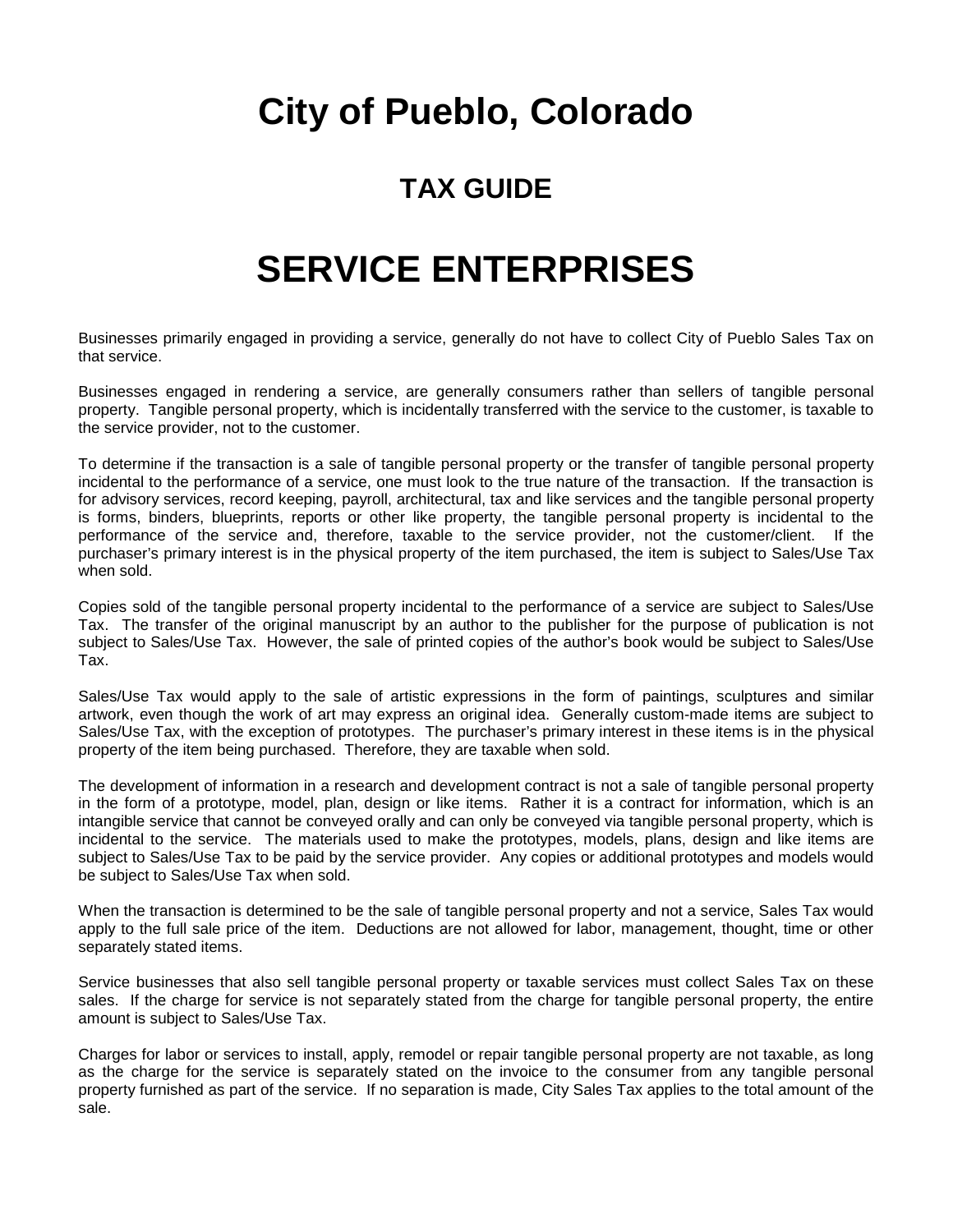Businesses that render a service must pay Sales Tax or report Use Tax on purchases of tangible personal property used, stored, or consumed in Pueblo in the performance of their services.

### **EXAMPLES:**

- 1. ABC Payroll & Tax Service provides forms and tax reports to its clients in the performance of its service. The tangible personal property transferred is incidental to the service and is therefore not subject to Sales/Use Tax. Instead, ABC must pay Sales or Use Tax at the time of its purchase of the blank forms and reports.
- 2. XYZ Beauty Salon uses tangible personal property such as shampoos, hair conditioners, and hair curlers in the performance of its services. In addition, XYZ sells these items by the bottle, jar, and package at retail. XYZ must pay Sales/Use Tax on those items used or consumed in rendering its service. XYZ must collect and remit Sales Tax on all retail sales.
- 3. An architectural design firm contracts with a land developer to design a subdivision. The architect transfers blueprints and a 3-D model of the development. The developer requests two additional sets of blueprints and two additional models for his two partners. The original set of blueprints and 3-D model are not taxable to the developer, because they are incidental to the service; but the materials used to make them are taxable to the architect. The additional two sets of blueprints and models are taxable to the developer because they are copies.
- 4. A law firm contracted with an artist to design and build a sculpture for the firm's lobby. The artist's invoice read: materials \$500, design work \$1,000 and labor \$2,000. The entire invoice is subject to Sales/Use Tax, even though it is separately stated. A deduction for labor and design is not allowed when the transaction is a sale of tangible personal property.
- 5. Joe's Garage performs oil changes and invoices their customers for \$29.95: \$11.95 for oil and the oil filter, and \$18.00 for labor. Joe's Garage is required to collect sales tax on \$11.95 from their customers.
- 6. Bob's Garage charges a flat \$29.95 for a standard oil change. Bob's Garage must collect Sales Tax on \$29.95 from their customers.

THE ABOVE INFORMATION IS A SUMMARY IN LAYMAN'S TERMS OF THE RELEVANT PUEBLO TAX LAW FOR THIS INDUSTRY OR BUSINESS SEGMENT. IT IS NOT INTENDED FOR LEGAL PURPOSES TO BE SUBSTITUTED FOR THE FULL TEXT OF THE PUEBLO MUNICIPAL CODE AND APPLICABLE RULES AND REGULATIONS.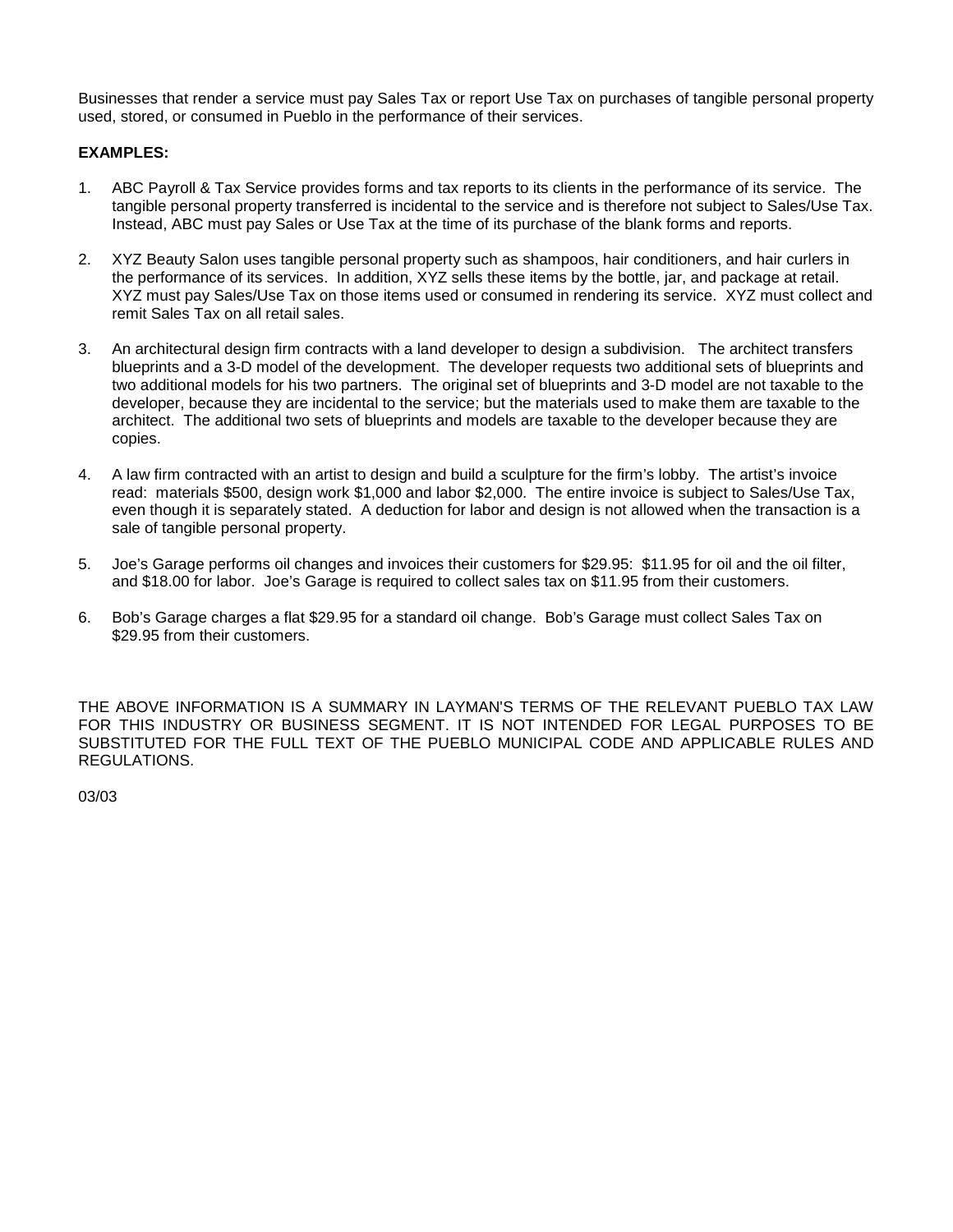### **TAX GUIDE**

### **SPECIAL MOBILE MACHINERY AND EQUIPMENT**

Special mobile machinery (SMM) vehicles, a.k.a. special mobile equipment (SME), are of a design commonly used in the construction business. This equipment, self-propelled or otherwise, are not generally designed to transport persons or cargo over public highways.

Motor vehicles redesigned or modified with the attachment of special equipment or machinery weighing over 500 pounds, which becomes essential to the operation of the vehicle in accomplishing the purpose for which such vehicle is being used, are also classified as special mobile machinery.

Special mobile machinery (SMM) requires a special State of Colorado issued license plate on which the letters "SMM" appear. If special mobile machinery is attached to a vehicle, such as to the "bed" of a truck, the special mobile machinery is required to be licensed with the SMM plate and the truck itself is licensed in the normal fashion with a vehicle license plate.

Examples of equipment which qualify for the SMM plate include:

Air compressors, generators, welders, asphalt plant units, acoustic mixers, power brooms, towed tankers, tar pots, sweepers, concrete mixers, batchers and pavers, conveyors, crawler shovels, crawler backhoes, crawler cranes, truck cranes, hydraulic cranes, bottom dump and rear dump trailers, motor graders, loaders, straddle carriers, flood lighting units, roller/compactors, forklifts, motor scrapers, bulldozers, tractors, backhoes, trailers (storage, tool or office) and mobile hydraulic hammers/crawlers.

### **DIFFERENCES IN TAXING SMM AND MOTOR VEHICLES:**

Motor vehicles are designed to convey persons or cargo over the public highways. They are titled with the State of Colorado and, if owned by a business, must be legally registered at the address from which they are principally operated and maintained. Sales or use taxes may be imposed only by the jurisdiction in which a motor vehicle is legally registered. SMM is required to be registered with the State of Colorado, but it is not classified as a motor vehicle. Unlike motor vehicles that are taxed at their point of registration, sales or use taxes are applied to SMM in the same manner as to any other tangible personal property---at the point of purchase or use. If SMM is purchased or used in the City of Pueblo, city sales or use taxes may apply.

#### **SALES AND USE TAX:**

The purchase, storage, use, or consumption of SMM in the City of Pueblo is a taxable event. City sales or use tax applies regardless of the address where the SMM is registered. However, if another city's sales or use tax has been previously paid on the purchase or use of the equipment, taxes previously paid may be allowed as a credit against any City of Pueblo taxes due.

### **NEW SPECIAL MOBILE MACHINERY:**

All special mobile machinery purchased by a Pueblo business and stored in the city is subject to sales/use tax at 3.7%. This includes special mobile machinery used within Pueblo by a construction contractor domiciled outside of the city.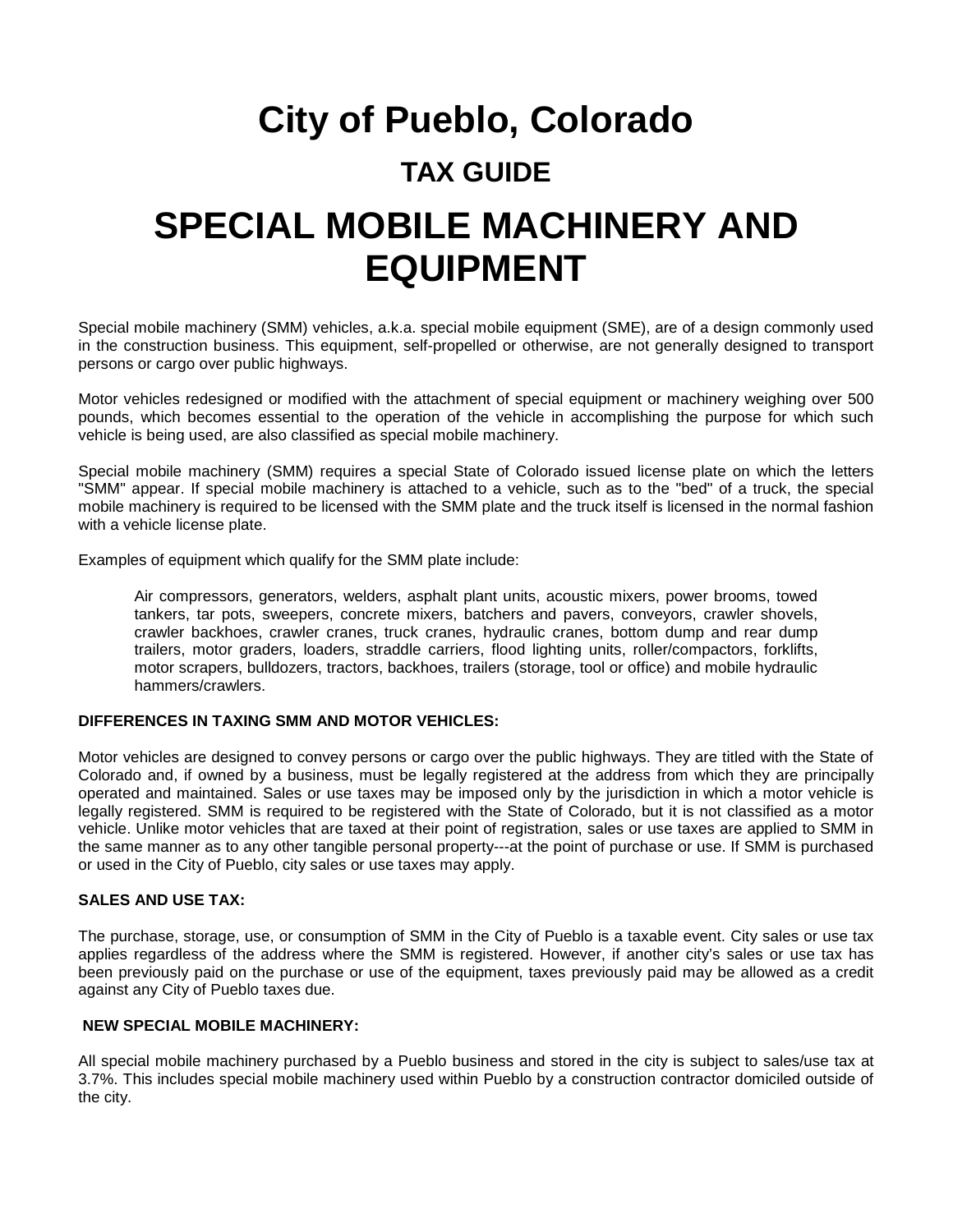### **USED SPECIAL MOBILE MACHINERY:**

Special mobile machinery, which has been used prior to being brought into Pueblo, is subject to the 3.7% use tax on the original purchase price of the equipment at the occasion of its first use in Pueblo. Credit is allowed for sales and use taxes previously paid to any municipality within the United States to the extent the tax paid does not exceed the Pueblo tax liability.

Note: The City of Pueblo provides for a proportional use tax for construction equipment (including special mobile machinery) located within Pueblo for a period of thirty (30) consecutive days or less, providing the taxpayer has complied with the provisions of C.R.S. 29-2-109.

### **RENTAL OF SPECIAL MOBILE MACHINERY:**

Businesses engaged in renting special mobile machinery are allowed to register the special mobile machinery without paying the specific ownership tax. (The specific ownership tax is sometimes referred to as the "SMM Tax" or "SME Tax.") However, when special mobile machinery is rented, the rental vendor is required to collect SMM Tax or SME Tax at the rate of 2% of the rental charge. The 2% charged is not included in the taxable rental price for sales/use tax purposes. This SME Tax is not a sales tax, but an additional tax. Credit for this tax is not allowed in determining Pueblo sales or use tax due.

#### **EXAMPLES:**

- 1. Cindy's Construction Company brings a used grader into Pueblo for work on a new parking garage. The grader cost \$30,000 when Cindy's purchased it. Cindy's paid no other city taxes on this grader. In addition, a new backhoe is purchased for \$10,000 from a Pueblo vendor and is delivered to the Pueblo job site.
- 2. Cindy's Construction Company owes \$1,110.00 of Pueblo use tax on the grader (\$30,000 x 3.7%) and \$370.00 sales tax on the backhoe (\$10,000 x 3.7%).

Jerry's Construction Company is located in Pueblo. Jerry buys a new front-end loader from a Denver supplier for \$100,000.00 and has it delivered to his yard within the city. The Denver supplier charged state sales tax on the sale, but is not licensed to collect Pueblo sales tax. Pueblo use tax is due on the purchase price.

#### **RELATED TAX GUIDE:**

Construction Contractors

THE ABOVE INFORMATION IS A SUMMARY IN LAYMAN'S TERMS OF THE RELEVANT PUEBLO TAX LAW FOR THIS INDUSTRY OR BUSINESS SEGMENT. IT IS NOT INTENDED FOR LEGAL PURPOSES TO BE SUBSTITUTED FOR THE FULL TEXT OF THE PUEBLO MUNICIPAL CODE AND APPLICABLE RULES AND REGULATIONS.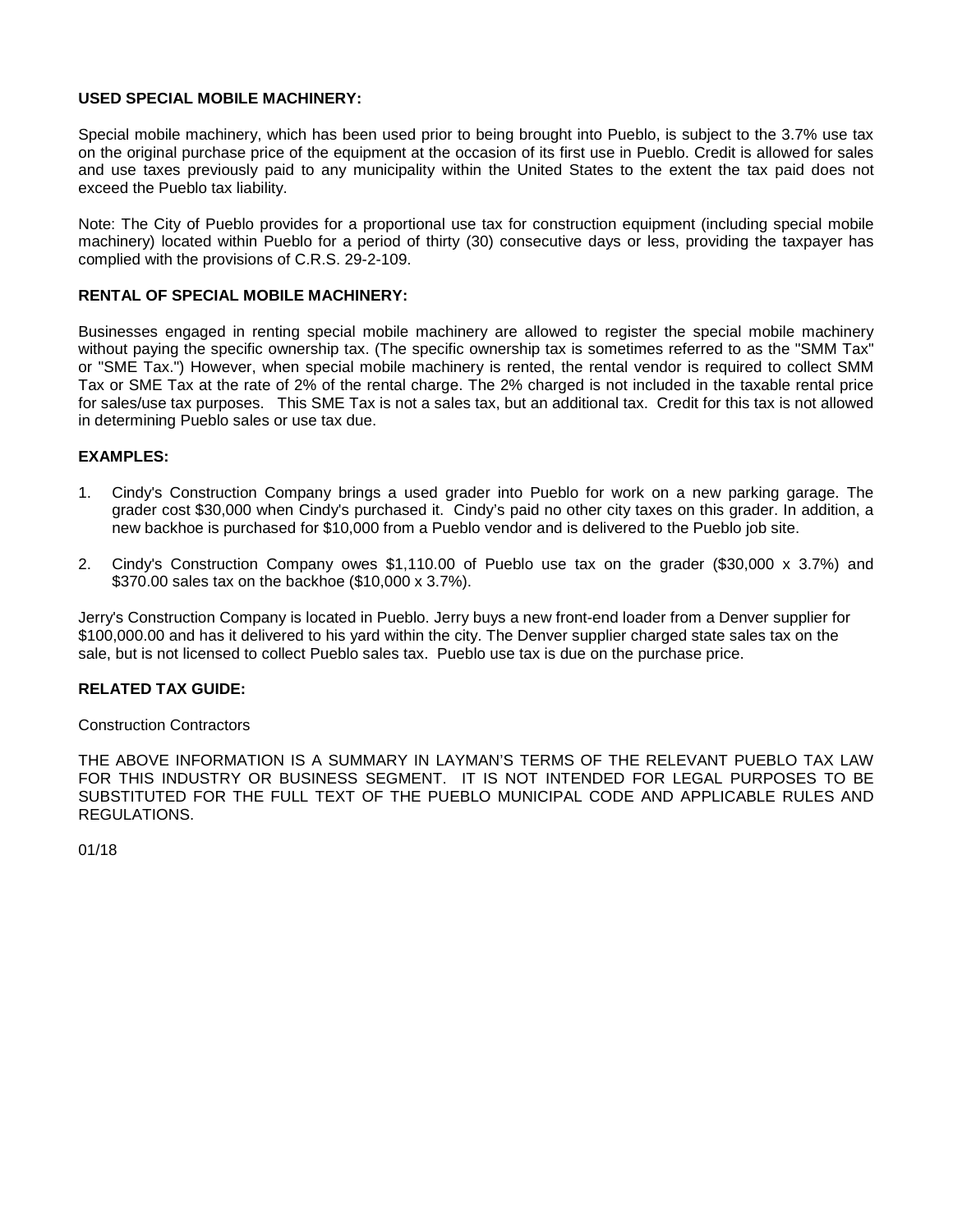# **City of Pueblo, Colorado TAX GUIDE STATUTE OF LIMITATIONS**

Assessment of sales and use tax deficiencies by the Director of Finance must be made within three years after the sales or use tax return was payable or was filed by the taxpayer. However, in the case of a failure to file a return or the filing of a false or fraudulent return, sales and use taxes, penalty, and interest may be assessed at any time, with no statute of limitations.

The Director of Finance and the taxpayer may consent to the extension of the three-year limitation period. The consent is generally used at the beginning of an audit engagement or when the examination of a taxpayer's returns must be delayed for various reasons. The consent must be in writing and executed by the taxpayer and the Director of Finance. Signing the consent is not an admission of liability. The time period set forth in the consent agreement may be extended by subsequent agreements in writing made before the expiration of the period previously agreed upon.

### **EXAMPLES:**

- 1. Dan's Tile Company has never filed a use tax return with the city. Dan's started business in Pueblo five years ago. When selected for audit, Dan's records may be examined back to the date he started business in the city. The Statute of Limitations will not protect Dan's since he failed to file a tax return.
- 2. XYZ Wool Distributing has been selected for an audit. When contacted by telephone, XYZ states that due to scheduling conflicts, they could not allow an auditor into their place of business for at least three months. To protect the audit period and to prevent the possible issuance of an estimated assessment, XYZ was requested to sign a consent extending the time period for assessing sales, use and occupational privilege taxes. Once properly executed, this form protects the audit period, and keeps the period open for the length of time which has been agreed upon by the parties.

THE ABOVE INFORMATION IS A SUMMARY IN LAYMAN'S TERMS OF THE RELEVANT PUEBLO TAX LAW FOR THIS INDUSTRY OR BUSINESS SEGMENT. IT IS NOT INTENDED FOR LEGAL PURPOSES TO BE SUBSTITUTED FOR THE FULL TEXT OF THE PUEBLO MUNICIPAL CODE AND APPLICABLE RULES AND REGULATIONS.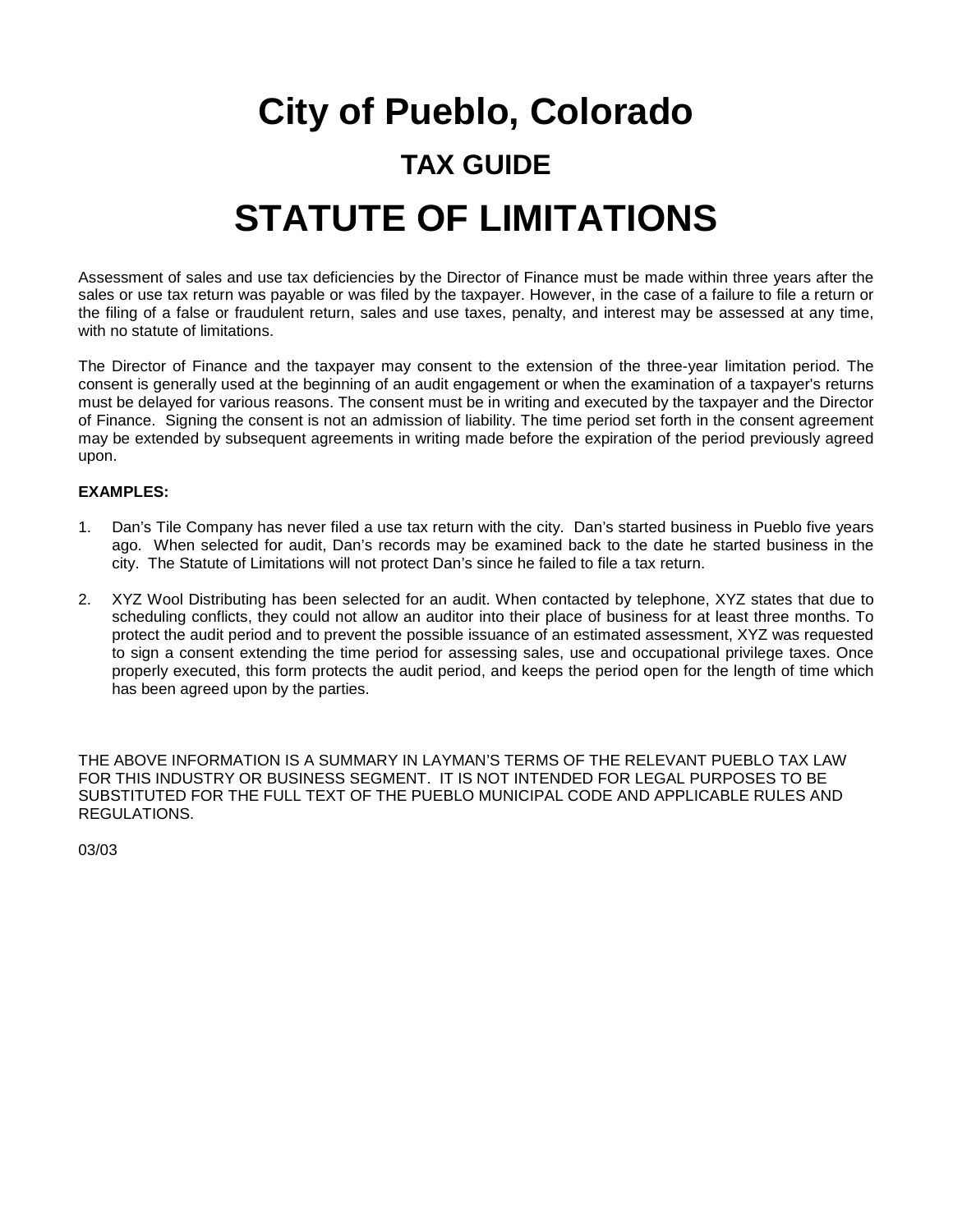# **City of Pueblo, Colorado TAX GUIDE TIPS AND GRATUITIES**

Tips and/or gratuities are not subject to sales and use tax when the patron **voluntarily** leaves cash or adds an amount to the charge ticket for the benefit of the service provider.

However, **mandatory** service or service related charges, whether described as tips, gratuities or otherwise, that are included as part of the amount paid for food or drink, served by restaurants and at other places at which prepared food or drink is regularly sold, are taxable at the rate of 3.7%.

In order for a proprietor-determined service charge to not be subject to Pueblo sales tax, both of the following conditions must apply. First, the charge must be labeled on the customers' guest check as either "suggested" or discretionary" and as a "tip" or a "gratuity." Second, the "total" line on the credit card receipt, where applicable, must be left blank, to enable the customer to decide what amount will actually be paid. Under these conditions, the gratuity is considered to be voluntary, and thus is not subject to Pueblo sales tax.

The difference between Pueblo and the state's treatment of gratuities is that if the gratuity is mandatory, it is subject to Pueblo tax, but may not be subject to state tax if distributed to the service person.

#### EXAMPLES

- 1. Edgar and Bea go out to a neighborhood restaurant for dinner. When they receive the bill Edgar voluntarily leaves a tip for the outstanding service they received. The tip is not subject to the imposition of sales tax.
- 2. Nine co-workers go to lunch at a restaurant. The restaurant imposes a mandatory 15% gratuity for parties of six or more. Such a statement appears on the menu and the customers' guest check. This gratuity is distributed directly to the waiter or waitress who actually rendered the service. The mandatory 15% gratuity is subject to Pueblo tax.
- 3. Twenty co-workers go to a retirement luncheon at a favorite restaurant. The restaurant, as is its practice for parties of six or more, prints a line on the guest check labeled "15% Suggested Gratuity" and includes the 15% in the total amount due on the quest check. However, on the credit card receipt, the total line is left blank to enable the patron to decide what amount will actually be paid. This suggested gratuity is considered voluntary and is thus not subject to the imposition of Pueblo tax.

THE ABOVE INFORMATION IS A SUMMARY IN LAYMAN'S TERMS OF THE RELEVANT PUEBLO TAX LAW FOR THIS INDUSTRY OR BUSINESS SEGMENT. IT IS NOT INTENDED FOR LEGAL PURPOSES TO BE SUBSTITUTED FOR THE FULL TEXT OF THE PUEBLO MUNICIPAL CODE AND APPLICABLE RULES AND **REGULATIONS**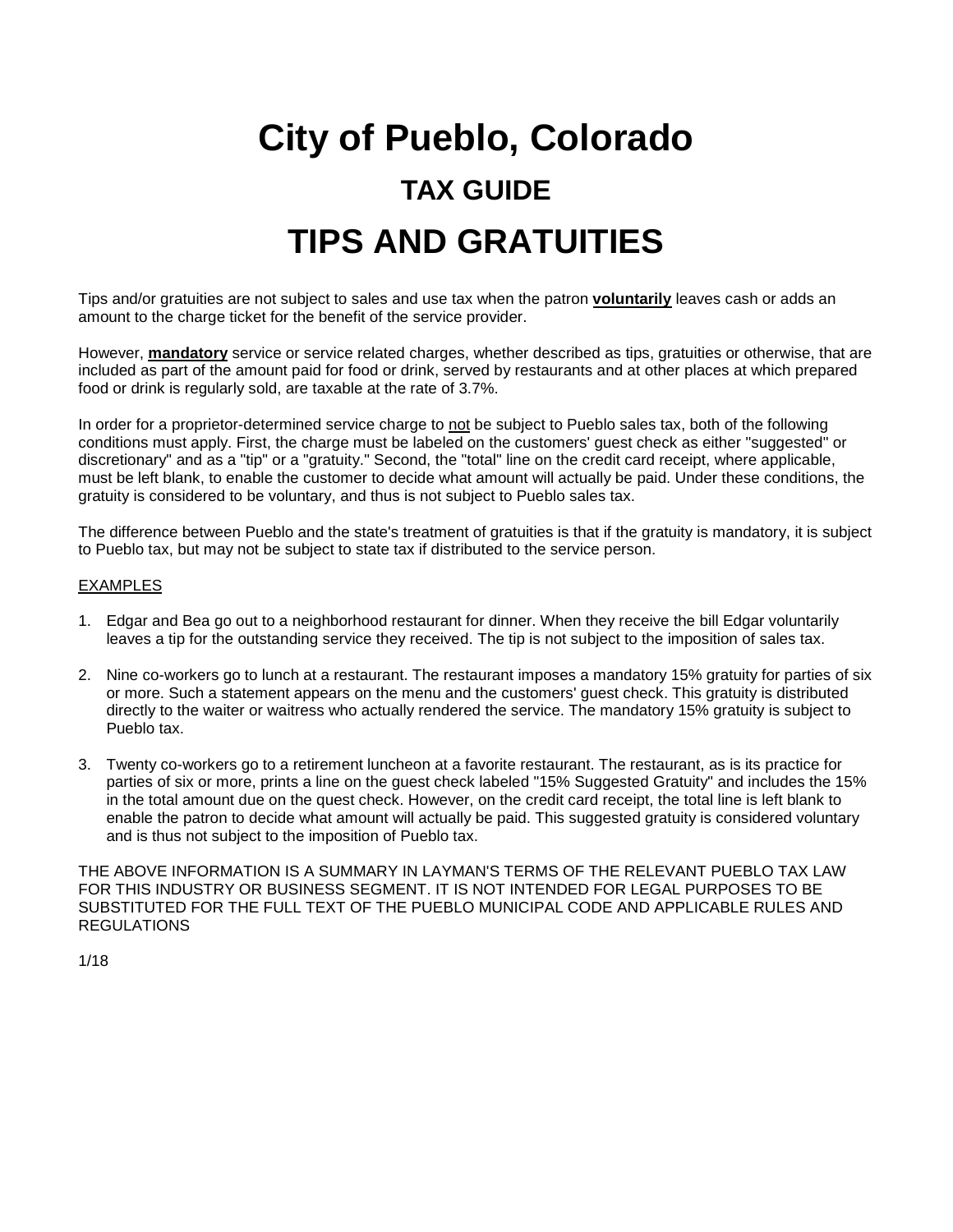# **City of Pueblo, Colorado TAX GUIDE TRADE-INS**

The amount allowed as a trade-in is a reduction from the taxable sales price when such traded-in property is to be resold in the usual course of the retailer's business. Sales/use tax is due on the net price paid by the purchaser, after reducing the taxable sales price by the amount of the trade-in.

Trade-ins not intended to be resold in the usual course of business cannot be excluded from the taxable selling price of the new item. Trade-ins sold by the retailer as "scrap" are considered to be sold in the usual course of the retailer's business activity.

### **EXAMPLES:**

- 1. Eddie purchases a new computer for \$2,000.00 from an office supply store and receives a discount of \$150.00 for the trade-in of an old computer. The office supply store will clean and resell the old computer. The net taxable selling price of the new computer is \$1,850.00.
- 2. Farmer John trades in a cow for a car. The dealer will use the cow for his personal consumption. The trade-in allowed for the cow is *not* allowed as a reduction to the taxable selling price of the car, as the dealer is not reselling the cow in the usual course of business.

THE ABOVE INFORMATION IS A SUMMARY IN LAYMAN'S TERMS OF THE RELEVANT PUEBLO TAX LAW FOR THIS INDUSTRY OR BUSINESS SEGMENT. IT IS NOT INTENDED FOR LEGAL PURPOSES TO BE SUBSTITUTED FOR THE FULL TEXT OF THE PUEBLO MUNICIPAL CODE AND APPLICABLE RULES AND REGULATIONS.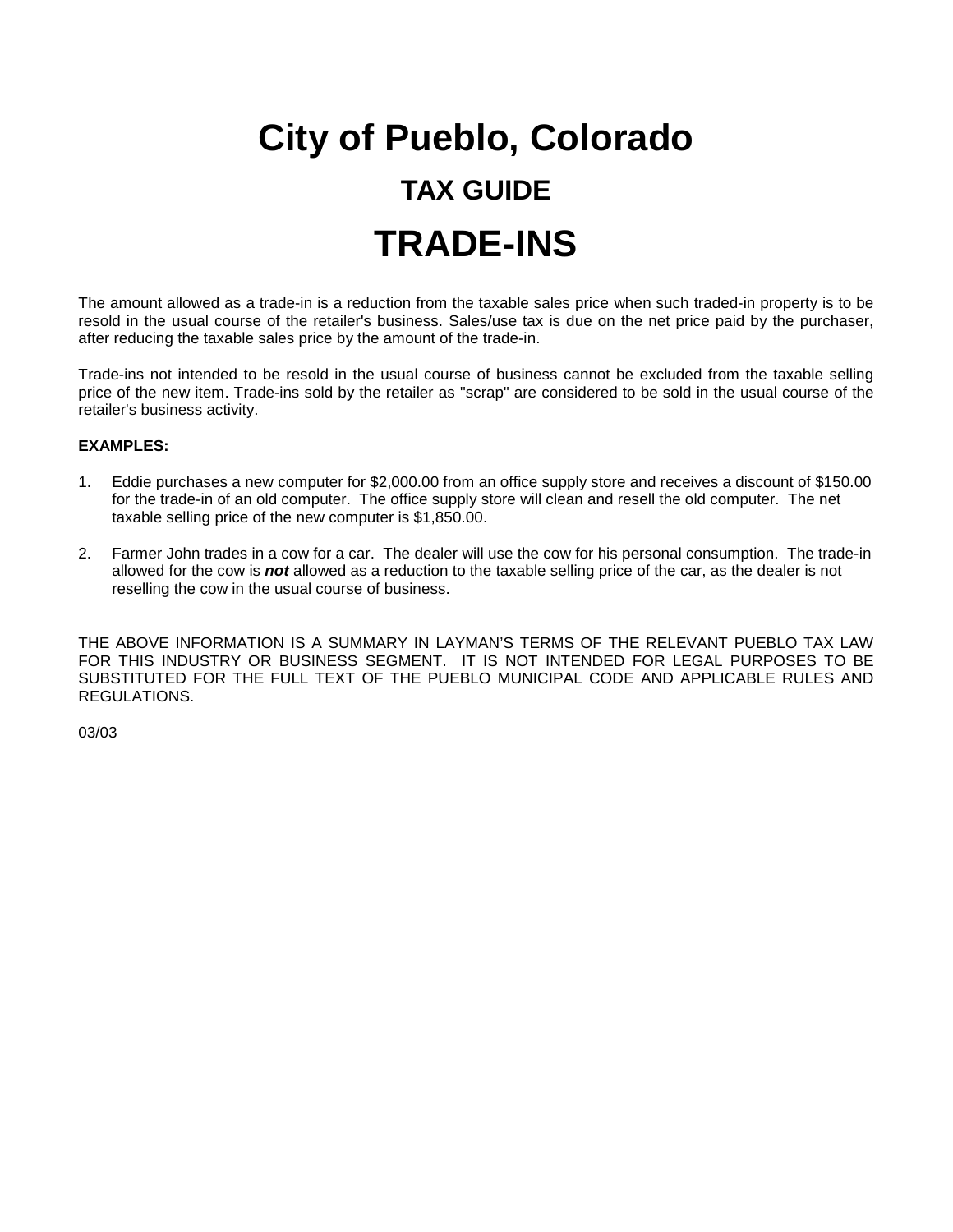# **City of Pueblo, Colorado TAX GUIDE TRAVEL AGENTS**

Travel agencies provide a service and, as such, generally do not sell tangible personal property at retail. In general, travel agents place and confirm reservations for lodging, airlines, car rentals, and tour packages. They may also issue airline and Amtrak tickets. Travel agents derive their income through fees (commissions) for providing this service.

Travel agencies may subscribe to a service that provides continuously updated information regarding the availability status of a hotel, flight, rental car, etc. The purchase of this service is not subject to tax as it is a purchase of two-way communication. It is not a purchase of existing information from a database. If this service includes the lease or rental of tangible personal property however, such property is subject to sales or use tax.

Travel agencies are subject to sales or use tax on purchases of tangible personal property used or consumed in rendering their service, including items given away to customers, such as maps, brochures, and catalogs.

#### **EXAMPLE:**

ABC Travel sells an airline ticket to Dorothy for a weekend trip to Las Vegas. The sale of the airline ticket to Dorothy is exempt from sales tax. However, ABC is required to pay sales or use tax on the purchase of the tangible personal property used or consumed to provide this service (i.e., computers, blank ticket forms, printing equipment).

#### **RELATED TAX GUIDE:**

Use Tax

THE ABOVE INFORMATION IS A SUMMARY IN LAYMAN'S TERMS OF THE RELEVANT PUEBLO TAX LAW FOR THIS INDUSTRY OR BUSINESS SEGMENT. IT IS NOT INTENDED FOR LEGAL PURPOSES TO BE SUBSTITUTED FOR THE FULL TEXT OF THE PUEBLO MUNICIPAL CODE AND APPLICABLE RULES AND REGULATIONS.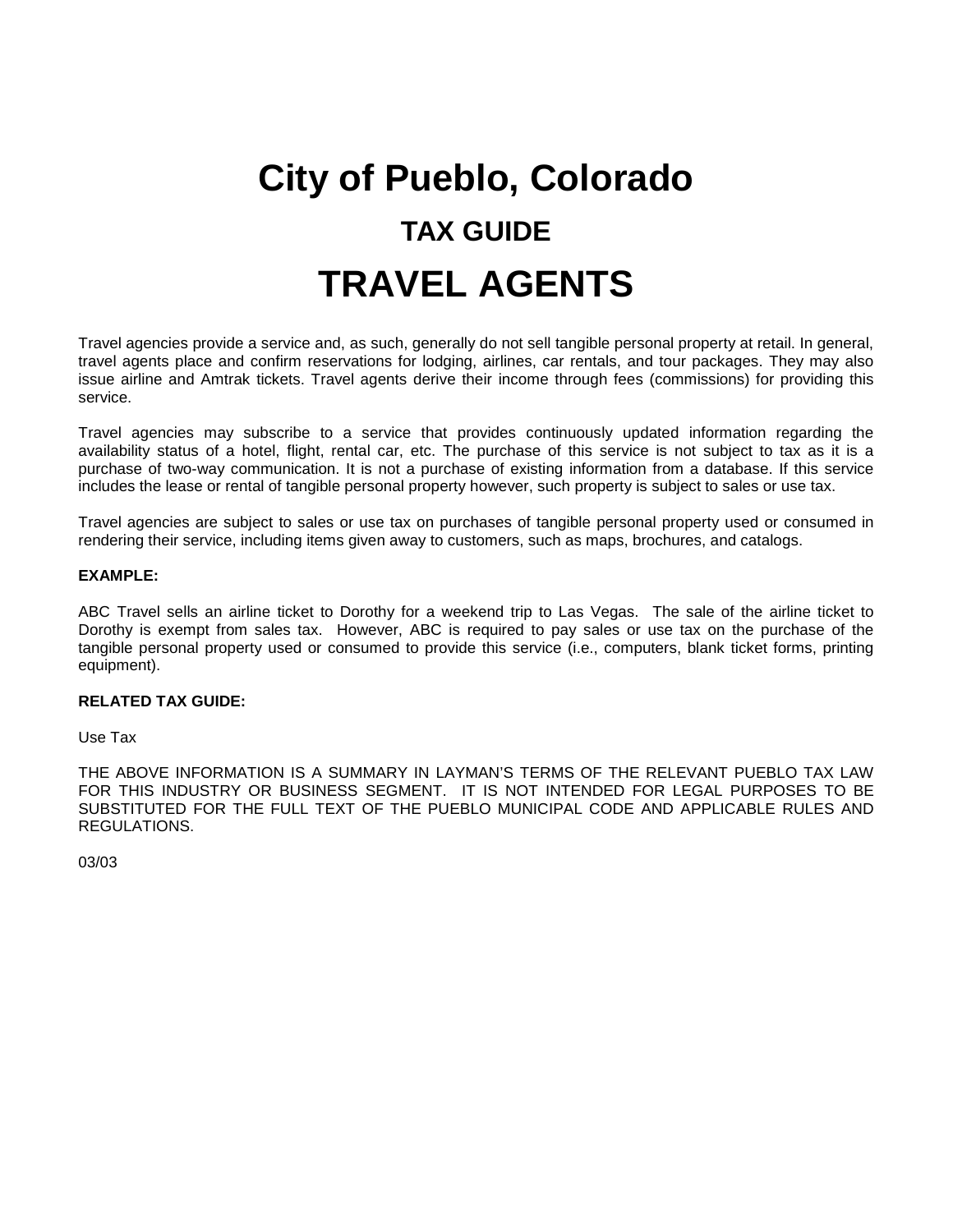### **TAX GUIDE**

### **TRUSTEES, RECEIVERS, EXECUTORS AND ADMINISTRATORS**

When trustees, receivers, executors, or administrators, by virtue of their appointment (whether appointed by a state or federal court), continue to operate, manage, or control a company engaged in business in the City, they must collect and remit the sales tax. Any items subject to the use tax must also be reported and remitted to the City.

The taxes apply, not withstanding that such trustees, receivers, executors, or administrators may be engaged in liquidating the assets of a bankrupt or insolvent firm. In addition, any personal representative, trustee, receiver or other person acting in a fiduciary capacity who distributes the estate or fund in his control without having first paid any taxes due the city, which taxes may be assessed within the Statute of Limitations, shall be personally liable to the extent of the value of the property distributed for any unpaid taxes due.

### **EXAMPLE:**

Smith's Hardware Store has filed for reorganization under Chapter 11 of the Federal Bankruptcy Code. It will continue to operate under a court appointed trustee while it works out a settlement with its creditors. The trustee is responsible for properly reporting and remitting sales tax on all taxable sales even though Smith's Hardware Store is operating under protection of the bankruptcy court.

THE ABOVE INFORMATION IS A SUMMARY IN LAYMAN'S TERMS OF THE RELEVANT PUEBLO TAX LAW FOR THIS INDUSTRY OR BUSINESS SEGMENT. IT IS NOT INTENDED FOR LEGAL PURPOSES TO BE SUBSTITUTED FOR THE FULL TEXT OF THE PUEBLO MUNICIPAL CODE AND APPLICABLE RULES AND REGULATIONS.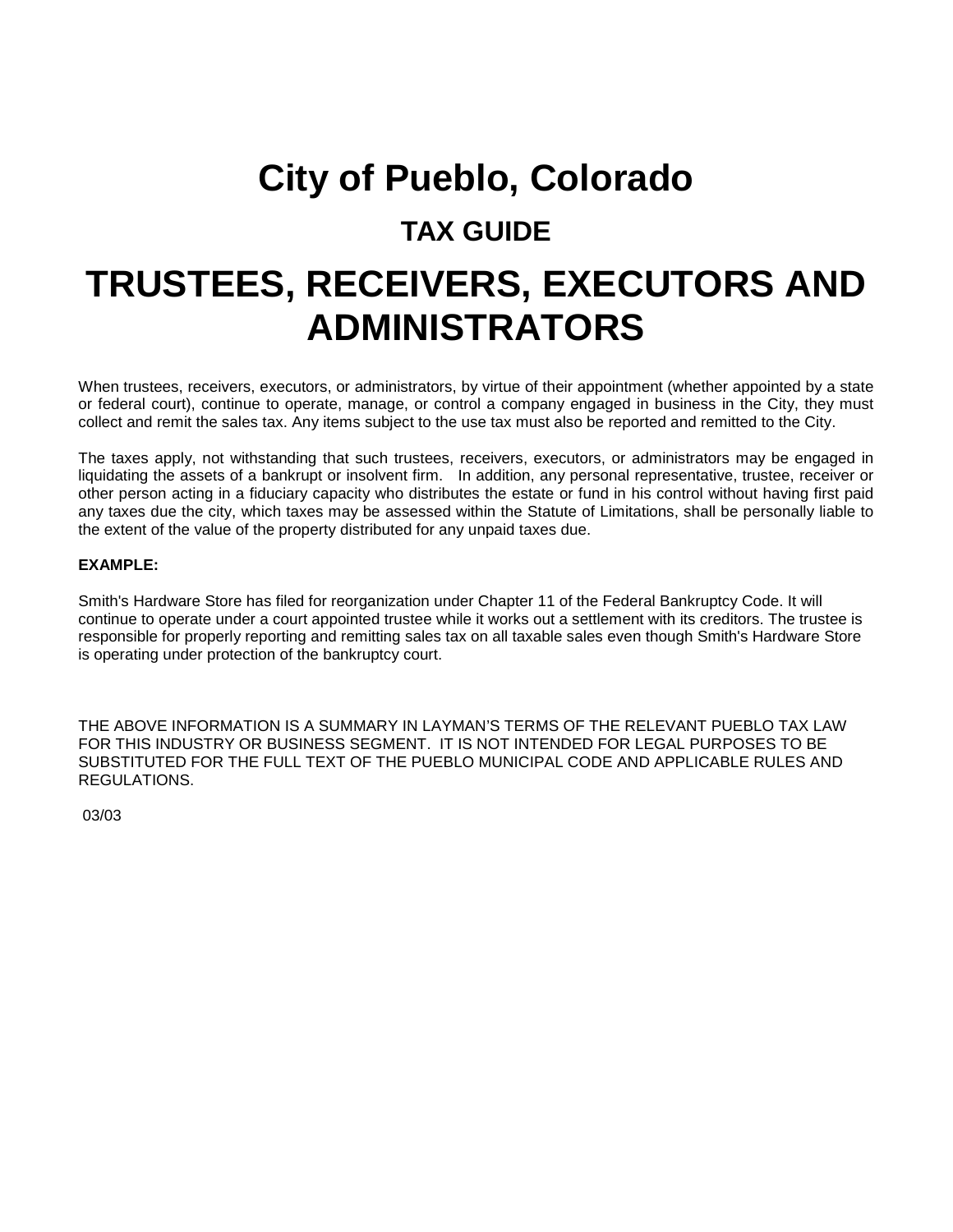# **City of Pueblo, Colorado TAX GUIDE USE TAX**

The City of Pueblo Municipal Code imposes use tax upon the privilege of using, storing, distributing or consuming within the City, tangible personal property and certain services purchased at retail, when there has been no previous payment of a legally imposed sales or use tax equal to or greater than the Pueblo rate.

The purpose of the use tax is to raise funds for the payment of expenses of operating and improving the City and its facilities. Use tax is a complement to the sales tax and its goal is to equalize competition between in-city and out-ofcity vendors and to eliminate the unfair advantage possessed by out-of-city vendors who do not charge city sales tax.

#### **DEFINITION:**

Use tax is the tax paid or required to be paid by a person for using, storing, distributing or otherwise consuming tangible personal property or taxable services inside the City and which has not been subject to the City retail sales tax.

In the absence of not having paid sales tax to a licensed vendor, the use tax is levied directly upon the person who purchases the taxable property or services, either within or outside the city, and uses, stores, distributes or consumes the same in the city. The purchaser must make remittance of the tax directly to the City, together with returns showing the purchased articles that are subject to the tax.

Use tax is paid by the purchaser when sales tax has not been charged and collected by the seller for whatever reason. There are various reasons why sales tax would not have been collected. Some of the more common are:

The purchase was shipped into the City, via common carrier, having been sold by an unlicensed vendor located outside the City. In this case there should not be any City tax charged, but State of Colorado and County taxes may be charged or a combination of these taxes may be charged.

A City of Pueblo business purchased from a vendor located outside the City. The purchaser went to the vendor's location and picked up the purchase. In this case, depending on where the vendor is located, another city's tax may be charged, or if the vendor were located in an unincorporated area, there would not be any city tax charged.

A City of Pueblo business purchased items tax exempt for resale, but pulls some of the items from inventory to use in the operation of its own business.

In general, if an item is exempt from sales tax, it is exempt from use tax.

#### **REDUCTION FOR TAX PAID ANOTHER CITY:**

Use tax due to the City of Pueblo shall be reduced by the amount of sales or use tax legally paid to another Colorado municipality. This credit is not to exceed the amount of Pueblo's sales/use tax of 3.7%.

When a Pueblo business picks up a purchase in another city and pays the other city's sales tax, a credit is given for the amount of tax paid to the other city up to an amount equal to the Pueblo use tax amount of 3.7%. If the Pueblo tax rate is higher than the other city's tax rate, use tax is due on the difference.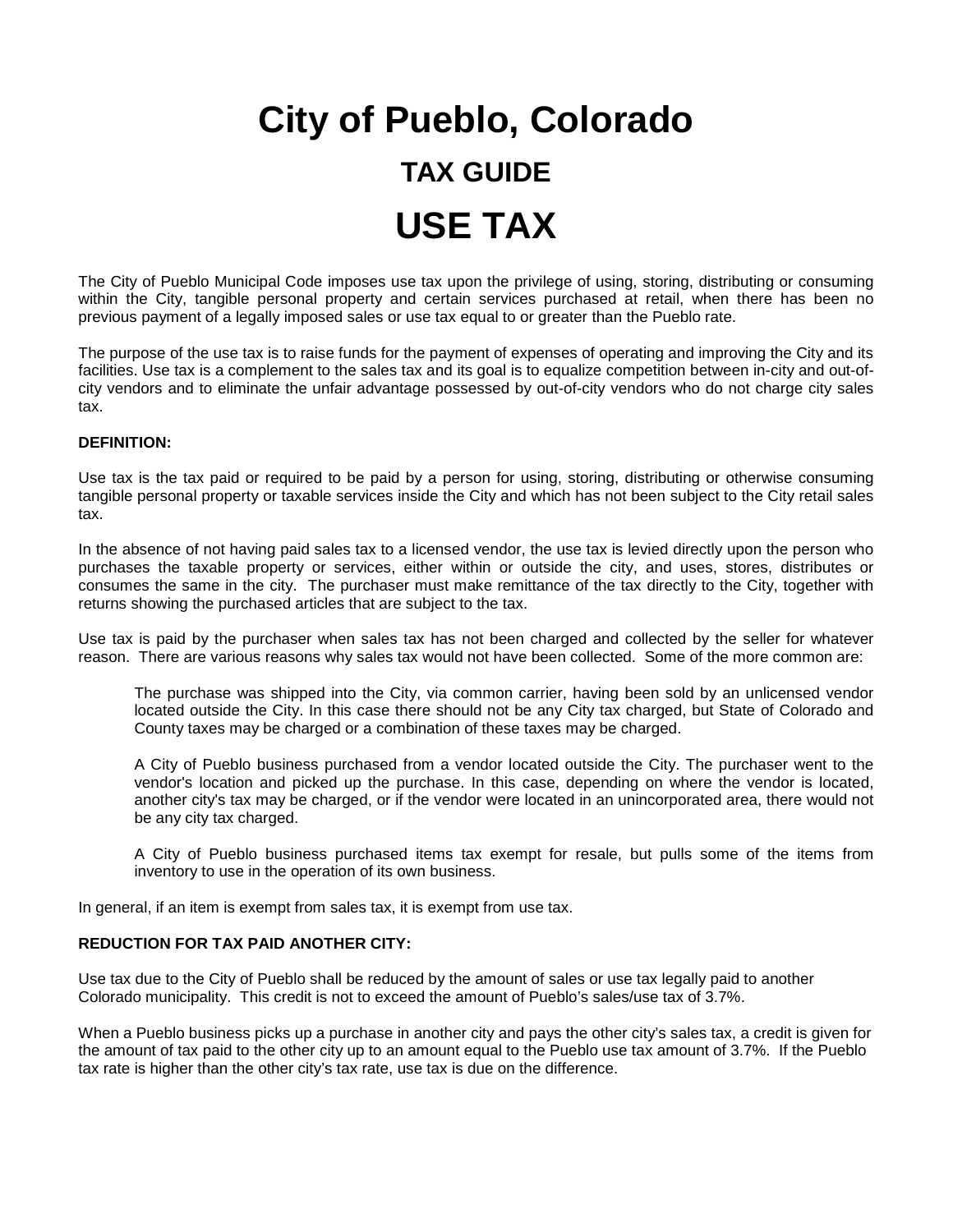Use tax due to the City of Pueblo shall also be reduced by the amount of sales or use tax legally paid to other states based on the following formula. The tax rate legally paid to another state is first reduced by the State of Colorado tax rate, then any additional state collected taxes subject to use tax and then by the City of Pueblo tax rate. Any remaining tax due is to the City of Pueblo not to exceed the City of Pueblo's tax rate of 3.7%.

If a vendor located outside the City of Pueblo ships purchased items into Pueblo and charges another city's sales tax, the Pueblo business should not pay the other city's sales tax. The Pueblo business should pay the invoice less the illegally charged city sales tax and remit use tax to the City of Pueblo. It is the responsibility of the Pueblo business to make sure that the proper tax is being paid and that the vendor collecting any Pueblo sales tax is properly licensed with the city. Another city's tax is legally collected only if the purchaser takes possession of the property within the legal boundaries of that city.

Any leased equipment or materials being used in the City of Pueblo are subject to Pueblo's sales/use tax. If the leased item is picked up outside the City of Pueblo, the first month's sales tax is due to the city where the item was picked up. All remaining months sales/use tax would be paid to Pueblo.

### **LICENSING & REMITTANCE:**

All persons doing business in the City of Pueblo must be licensed; this includes all service type businesses. If retail sales are made, the business needs a sales/use tax license. If no retail sales are made the business is required to have a use tax license.

Periodic returns are due from every business including use tax returns from service businesses. These returns *must* be filed when due even if a "0" tax liability is reported.

Use tax is reported on Schedule B on the back of the Combined Sales/Use Tax Return, transferring the total taxable sales to Line 10 on front of the return and complete Line 10 thru Line 15.

### **EXAMPLES OF CONSUMER USE TAX:**

- 1. Flux-Air Corporation purchases coffee at a grocery store, which did not collect any sales tax. The company is required to pay consumer use tax at the rate of 3.7%.
- 2. XYZ buys a new computer from an outlet in Chicago. The vendor does not collect any sales tax. XYZ must pay 3.7% use tax on the purchase of this item. If the vendor had properly collected a Chicago municipal tax of 2%, XYZ would be required to pay the 1.7% differential as measured by the City of Pueblo tax rate and the amount of tax imposed by the other municipality.
- 3. A Pueblo business purchases a piece of equipment from a Denver vendor. The vendor is not licensed to collect Pueblo sales tax. The equipment is shipped via a trucking line arranged and paid for by the Denver business. The tax charged on the invoice is the only state. The Pueblo business must remit use tax to the City of Pueblo.
- 4. An office supply store withdraws pens, copy paper and message pads from its inventory for use by its employees in the store. The supply store must remit use tax on the cost to the store of the supplies that it removes from inventory for its own use.

### **RELATED TAX GUIDE:**

Sales Tax

THE ABOVE INFORMATION IS A SUMMARY IN LAYMAN'S TERMS OF THE RELEVANT PUEBLO TAX LAW FOR THIS INDUSTRY OR BUSINESS SEGMENT. IT IS NOT INTENDED FOR LEGAL PURPOSES TO BE SUBSTITUTED FOR THE FULL TEXT OF THE PUEBLO MUNICIPAL CODE AND APPLICABLE RULES AND REGULATIONS.

01/18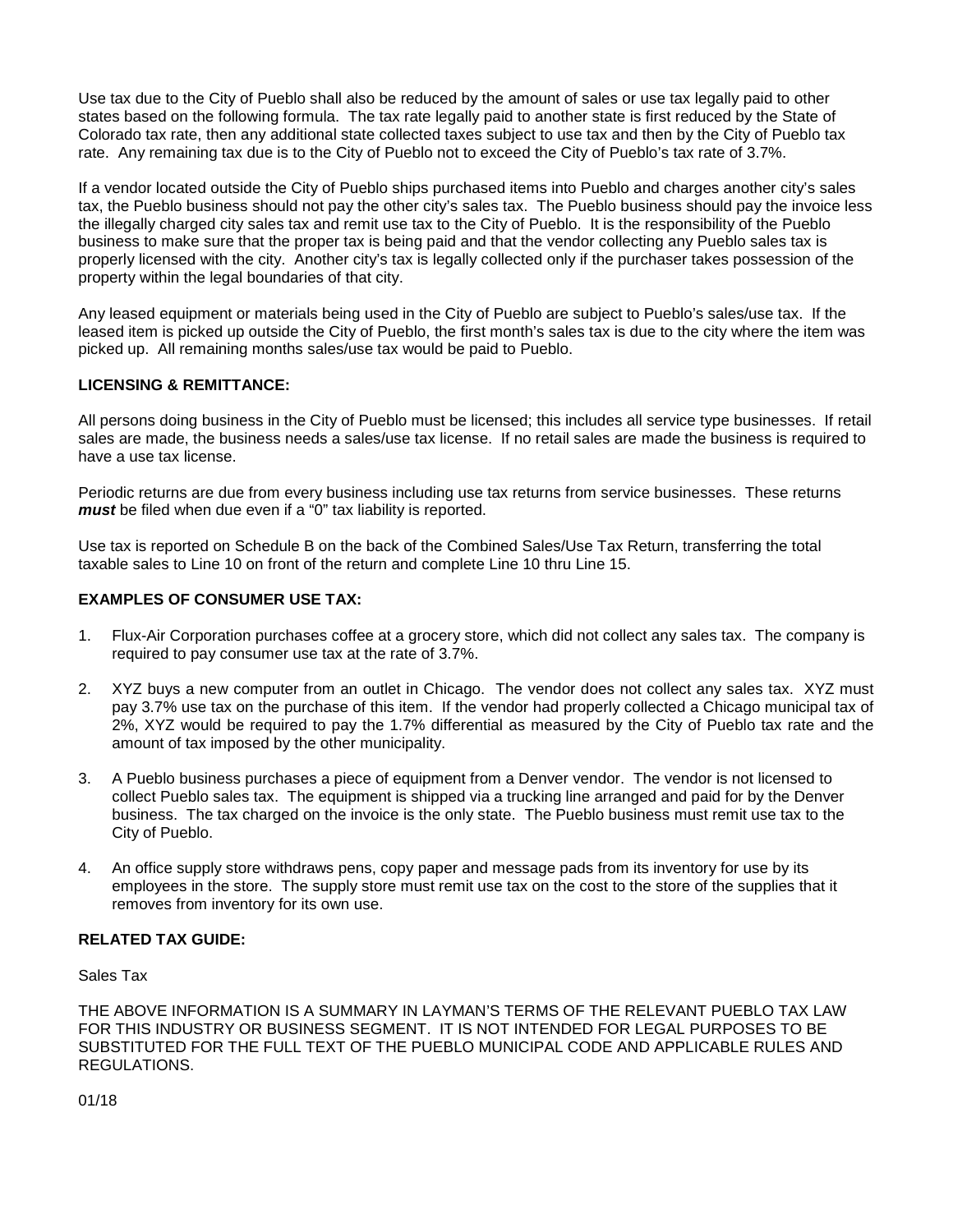# **City of Pueblo, Colorado**

### **TAX GUIDE**

## **VENDING MACHINE SALES AND EQUIPMENT**

### **VENDING MACHINE SALES:**

Sales of tangible personal property, sold through vending machines, are subject to City of Pueblo sales tax. Honor box sales are treated the same as vending machine sales. Both food and non-food items are subject to the City tax of 3.7%.

Items sold through vending machines may include the sales tax in the sales price of the item vended. This is an exception, specifically allowed by law, to the general requirement that sales tax be explicitly added to the selling price as a distinct amount.

The vended price includes the 3.7% Pueblo sales tax plus the sales tax collected by the State of Colorado.

### **VENDING MACHINE OPERATORS:**

The vending machine operator is required to be licensed to collect City of Pueblo sales tax.

The purchase of the items vended is a wholesale transaction and therefore is not subject to sales/use tax. However, the purchase of vending machines and any repair parts are subject to city tax based on the full purchase price paid. Credit will be allowed for any tax legally paid another municipality.

### **EXAMPLES:**

1. ABC Arcade has two beverage vending machines selling canned soda and one candy vending machine. Total collections last month were \$1,000.00. ABC should calculate their taxable sales as follows:

| <b>GROSS SALES INCLUDING TAXES</b>                                                     | \$1,000.00   |
|----------------------------------------------------------------------------------------|--------------|
| DIVIDED BY PUEBLO TAX                                                                  | $\div$ 1.037 |
| PUEBLO TAXABLE SALES                                                                   | \$964.32     |
| MULTIPLIED BY PUEBLO TAX RATE<br>ON FOOD AND BEVERAGE SOLD<br>THROUGH VENDING MACHINES | x .037       |
| PUEBLO SALES TAX DUE                                                                   | \$35.68      |

**Note**: If the vending machines sold fountain-style soda, coffee or non-food items not exempt by the State of Colorado, the sales from those machines would be divided by 1.076 to derive the Pueblo Taxable Sales. The Pueblo taxable sales would then be multiplied by .037 to determine the Pueblo sales tax due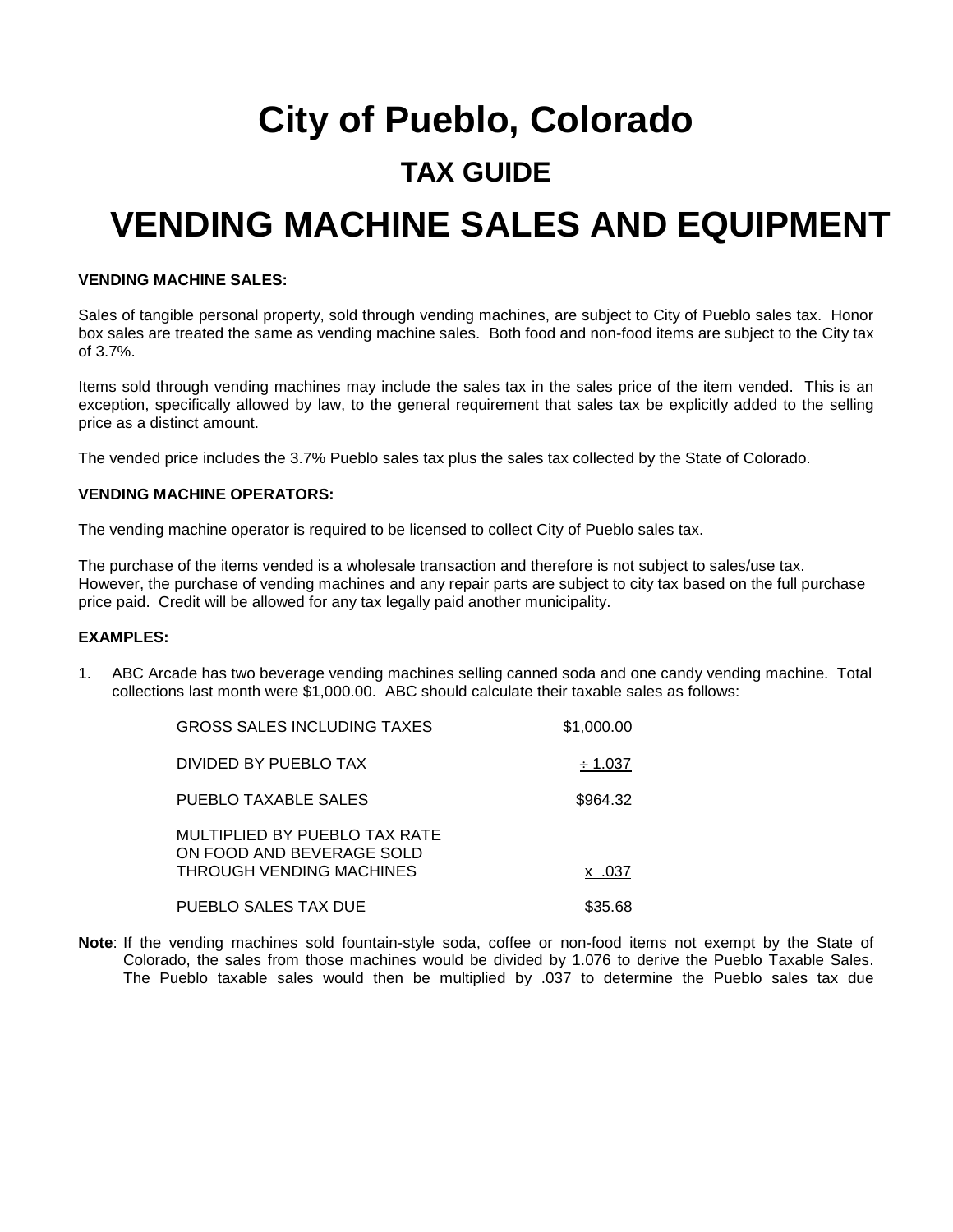2. A vending company brings vending equipment purchased two months earlier into Pueblo for placement at client offices. The cost of the equipment was \$5,000.00. At the time of purchase, 2% (or \$100) sales tax was imposed and paid to Lakewood. The Pueblo tax due is calculated as follows:

| COST OF EQUIPMENT                                 | \$5,000.00   |
|---------------------------------------------------|--------------|
| MULTIPLY BY PUEBLO TAX RATE                       | $x \, 3.7\%$ |
| PUEBLO TAX DUE                                    | \$185.00     |
| REDUCTION FOR TAX PAID TO<br>ANOTHER MUNICIPALITY | (100.00)     |
| USE TAX DUE TO PUEBLO                             | \$85.00      |

THE ABOVE INFORMATION IS A SUMMARY IN LAYMAN'S TERMS OF THE RELEVANT PUEBLO TAX LAW FOR THIS INDUSTRY OR BUSINESS SEGMENT. IT IS NOT INTENDED FOR LEGAL PURPOSES TO BE SUBSTITUTED FOR THE FULL TEXT OF THE PUEBLO MUNICIPAL CODE AND APPLICABLE RULES AND REGULATIONS.

01/18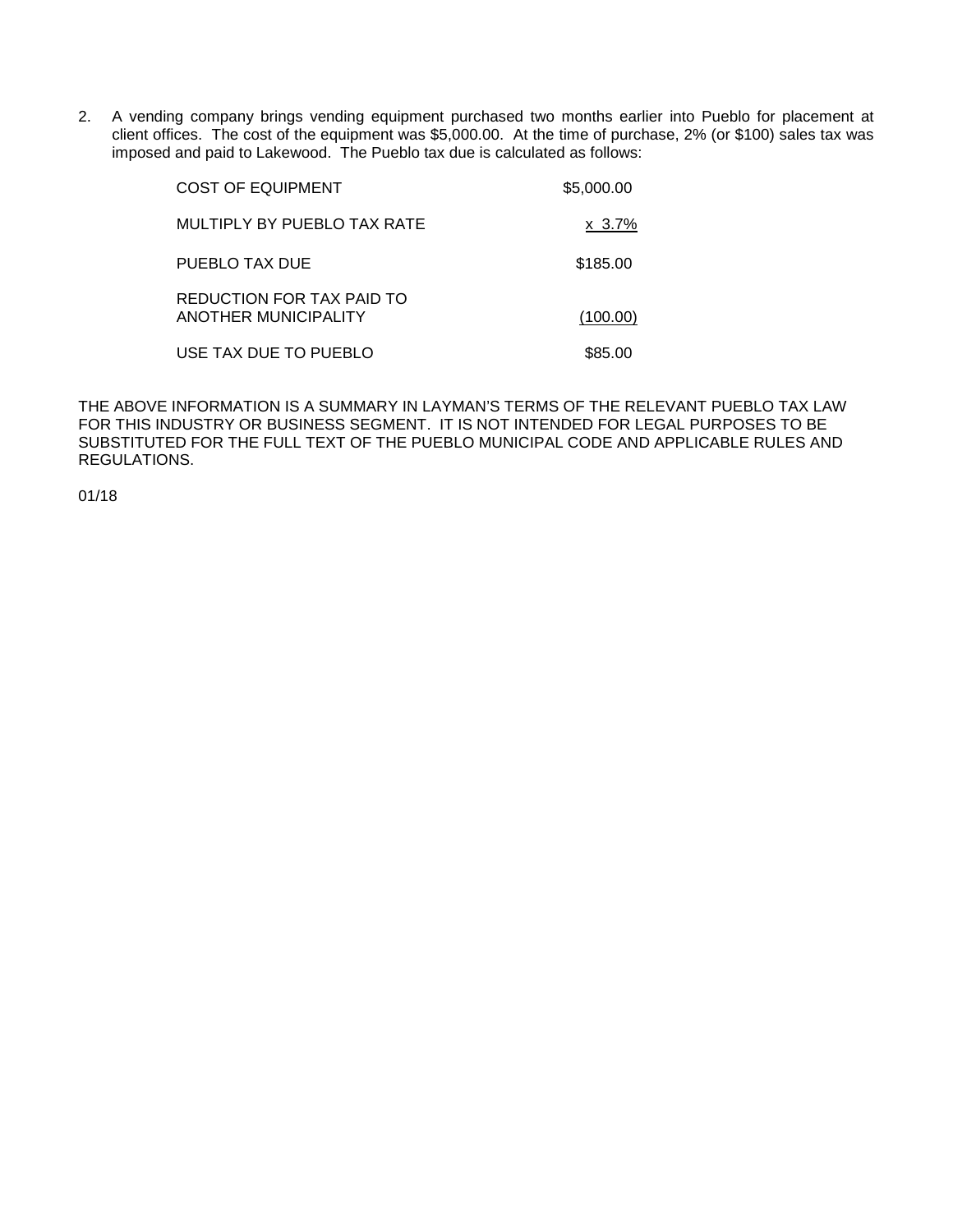## **City of Pueblo, Colorado**

### **TAX GUIDE**

### **WHOLESALE SALES AND WHOLESALE DEALERS**

Generally, the retail sale or purchase of articles of tangible personal property, not otherwise exempt, is subject to sales or use tax. Wholesale sales, however, are not subject to sales/use tax.

### **WHOLESALE SALES INCLUDE:**

Sales by wholesalers to licensed retail merchants, jobbers, dealers or other wholesalers for resale.

**Note:** Wholesale transactions are limited to items to be resold by a purchaser**.**

Sales to a purchaser engaged in the business of manufacturing or compounding for use, profit or sale tangible personal property, which meet all of the following conditions:

It is actually transformed by the manufacturing process;

It becomes, by the manufacturing or compounding process, a necessary and recognizable ingredient, component and constituent part of the finished product; and

Its physical presence in the finished product is essential to the use thereof in the hands of the ultimate consumer.

Sales for use as containers, labels and shipping cases which meet all of the following conditions:

It is used by the manufacturer, compounder, wholesaler, jobber, retailer, packager, distributor or bottler to contain or label the finished product;

It is transferred by said purchaser along with and as a part of the finished product to the ultimate consumer; and

It is not returnable to said purchaser for reuse.

### **WHOLESALE SALES DO NOT INCLUDE:**

A sale by wholesalers to users or consumers not for resale. This would include any merchandise sold to wholesalers for their own use. A purchaser who provides the vendor a copy of their sales tax license is not exempt on purchases not resold. Sales taxes must be paid on all purchases for business or personal use. Except for withdrawals from resale inventory, the buyer does not have the option of later paying consumer use tax on purchases for business or personal use.

The leasing, hiring, renting of, or granting of a license to use tangible personal property to a user or consumer thereof (including royalty agreements).

Sales of returnable containers to manufacturers, compounders, wholesalers, retailers, jobbers, packagers, distributors or bottlers.

Sales of materials and supplies, to a manufacturer, that do not become a constituent part of the final manufactured product.